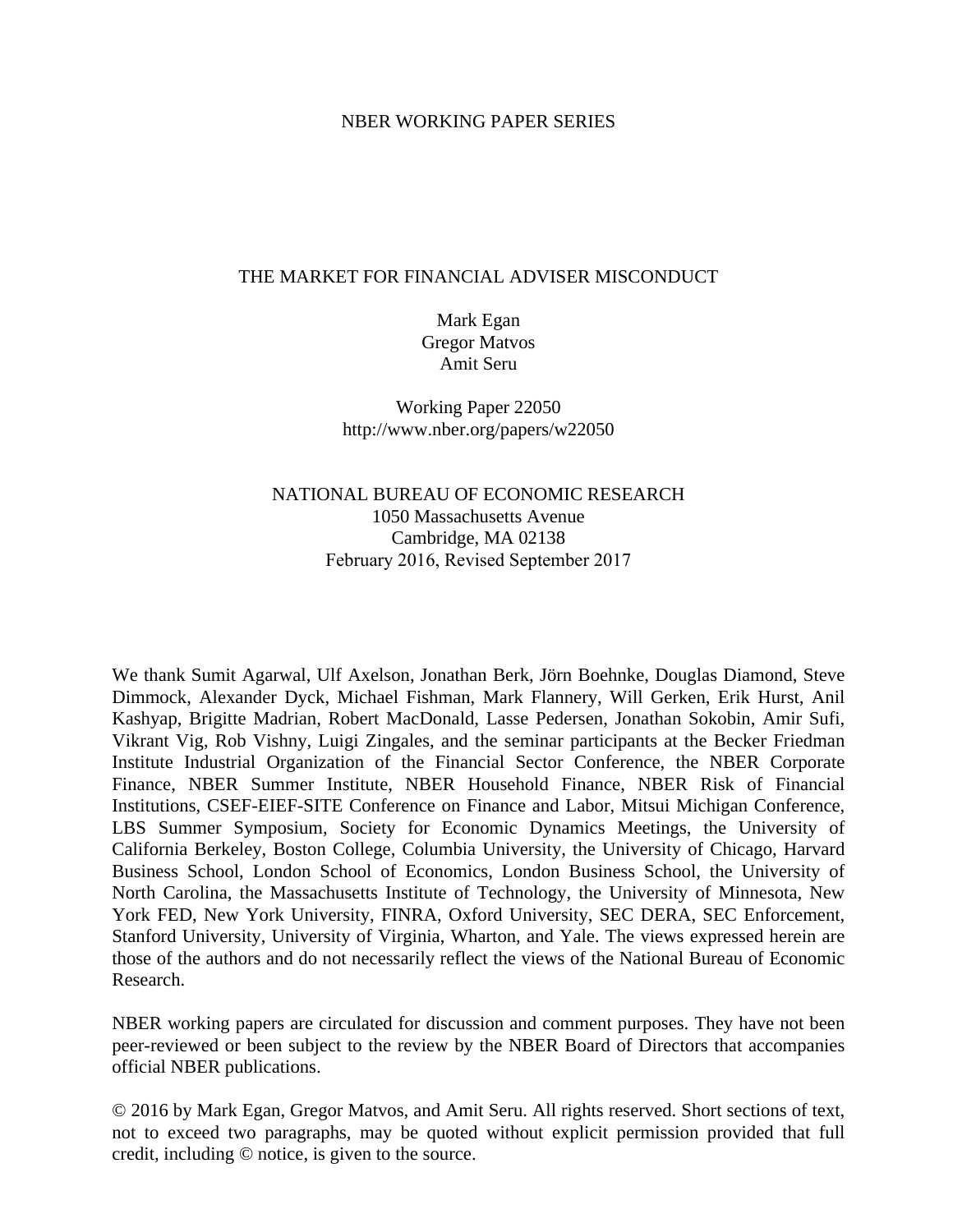The Market for Financial Adviser Misconduct Mark Egan, Gregor Matvos, and Amit Seru NBER Working Paper No. 22050 February 2016, Revised September 2017 JEL No. D14,D18,G24,G28

# **ABSTRACT**

We construct a novel database containing the universe of financial advisers in the United States from 2005 to 2015, representing approximately 10% of employment of the finance and insurance sector. We provide the first large-scale study that documents the economy-wide extent of misconduct among financial advisers and the associated labor market consequences of misconduct. Seven percent of advisers have misconduct records, and this share reaches more than 15% at some of the largest advisory firms. Roughly one third of advisers with misconduct are repeat offenders. Prior offenders are five times as likely to engage in new misconduct as the average financial adviser. Firms discipline misconduct: approximately half of financial advisers lose their jobs after misconduct. The labor market partially undoes firm-level discipline by rehiring such advisers. Firms that hire these advisers also have higher rates of prior misconduct themselves, suggesting "matching on misconduct." These firms are less desirable and offer lower compensation. We argue that heterogeneity in consumer sophistication could explain the prevalence and persistence of misconduct at such firms. Misconduct is concentrated at firms with retail customers and in counties with low education, elderly populations, and high incomes. Our findings are consistent with some firms "specializing" in misconduct and catering to unsophisticated consumers, while others use their clean reputation to attract sophisticated consumers.

Mark Egan Harvard Business School Baker Library 365 Boston, MA 02163 eganmarkl@gmail.com

Gregor Matvos McCombs School of Business University of Texas at Austin 2110 Speedway, Stop B6600 CBA 6.724 Austin, TX 78712 and NBER Gregor.Matvos@mccombs.utexas.edu Amit Seru Stanford Graduate School of Business Stanford University 655 Knight Way Stanford, CA 94305 and NBER aseru@stanford.edu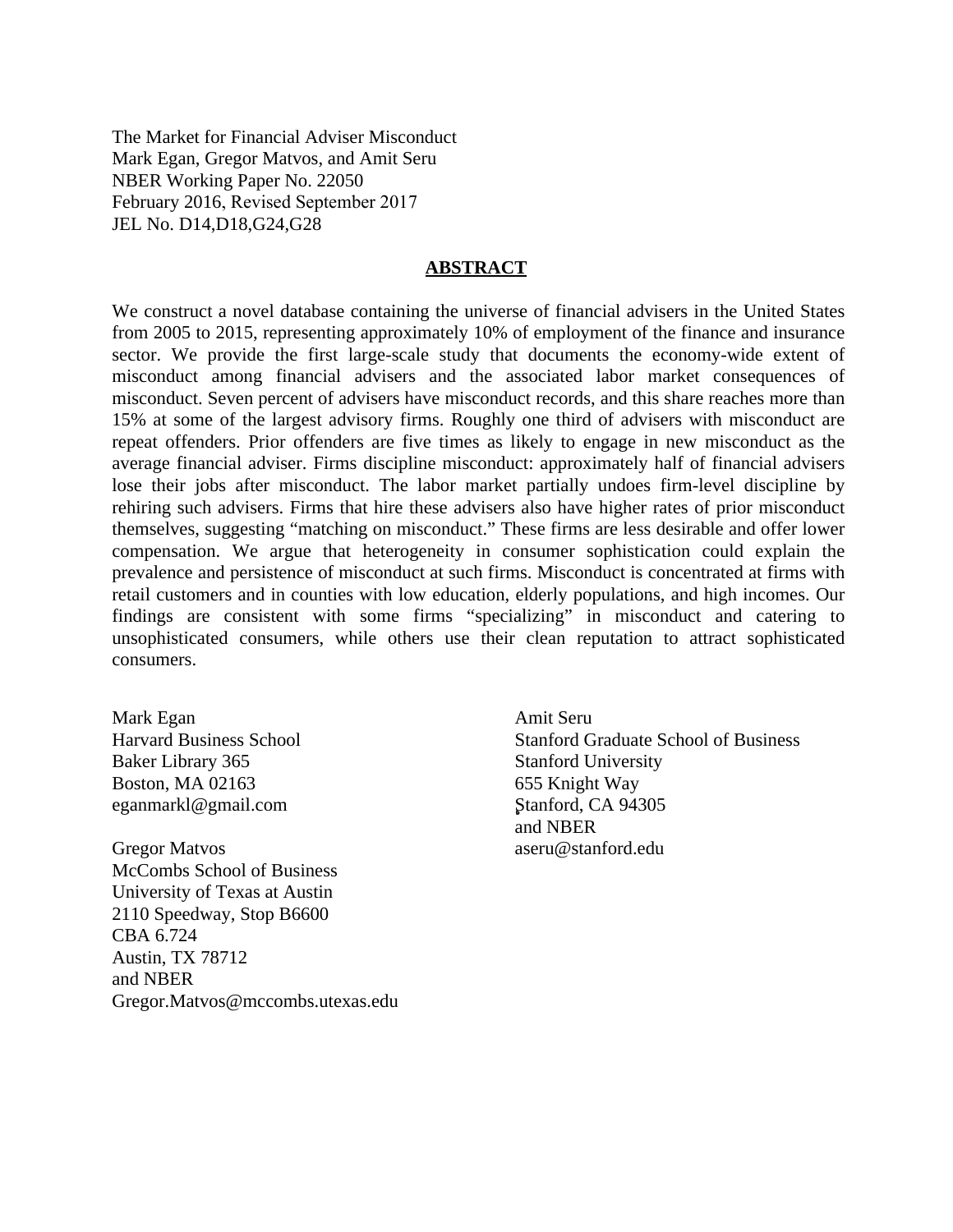# 1 Introduction

American households rely on financial advisers for financial planning and transaction services. Over 650,000 registered nancial advisers in the United States help manage over \$30 trillion of investible assets, and represent approximately 10% of total employment of the nance and insurance sector (NAICS 52; Coen  $2015$ .<sup>1</sup> As of 2010, 56% of all American households sought advice from a financial professional (Survey of Consumer Finances, 2010). Despite their prevalence and importance, financial advisers are often perceived as dishonest and consistently rank among the least trustworthy professionals (e.g., Edelman Trust Barometer 2015, Prior 2015, Zingales 2015). This perception has been largely shaped by highly publicized scandals that have rocked the industry over the past decade. While it is clear that egregious fraud does occur in the financial industry, the extent of misconduct in the industry as a whole has not been systematically documented. Moreover, given that every industry may have some bad apples, it is important to know how the financial industry deals with misconduct. In this paper we attempt to provide the first large-scale study that documents the economy-wide extent of misconduct among financial advisers and financial advisory firms. We examine the labor market consequences of misconduct for financial advisers and study adviser allocation across firms following misconduct. Lastly, we provide an explanation that is consistent with the facts we document.

To study misconduct by financial advisers, we construct a panel database of all financial advisers (about 1.2 million) registered in the United States from 2005 to 2015, representing approximately 10% of total employment of the finance and insurance sector. The data set contains the employment history of each adviser. We observe all customer disputes, disciplinary events, and financial matters reported by FINRA from advisers' disclosure statements during that period. The disciplinary events include civil, criminal, and regulatory events, and disclosed investigations, which FINRA classifies into twenty-three disclosure categories. Because disclosures are not always indicative of wrongdoing, we conservatively isolate six of the twenty-three categories as misconduct including regulatory offenses, criminal offenses, and customer disputes that were resolved in favor of the customer.

In the first part of the paper, we document the extent of financial misconduct among financial advisers and financial advisory firms. We find that financial adviser misconduct is broader than a few heavily publicized scandals. One in thirteen financial advisers have a misconduct-related disclosure on their record. Adviser misconduct results in substantial costs; the median settlement paid to consumers is \$40,000, and the mean is \$550,000. These settlements have cost the financial industry almost half a billion dollars per year.<sup>2</sup>

Relative to misconduct frequency, misconduct is too concentrated among advisers to be driven by random

<sup>&</sup>lt;sup>1</sup>We will use the term "financial adviser" throughout the paper to refer to representatives registered with the Financial Industry Regulatory Authority (FINRA). FINRA is the largest self-regulatory organization that is authorized by Congress with protecting investors in the U.S. Our definition, similar to FINRA's, includes all brokers and the set of investment advisers on BrokerCheck who are also registered as brokers. FINRA reports that the term "financial advisor is a generic term that typically refers to a broker (or to use the technical term, a registered representative)". [http://www.finra.org/investors/brokers and http://www.finra.org/investors/investment-advisers].

<sup>&</sup>lt;sup>2</sup>We calculate the total cost to the industry as the sum of all settlements granted per year in our data.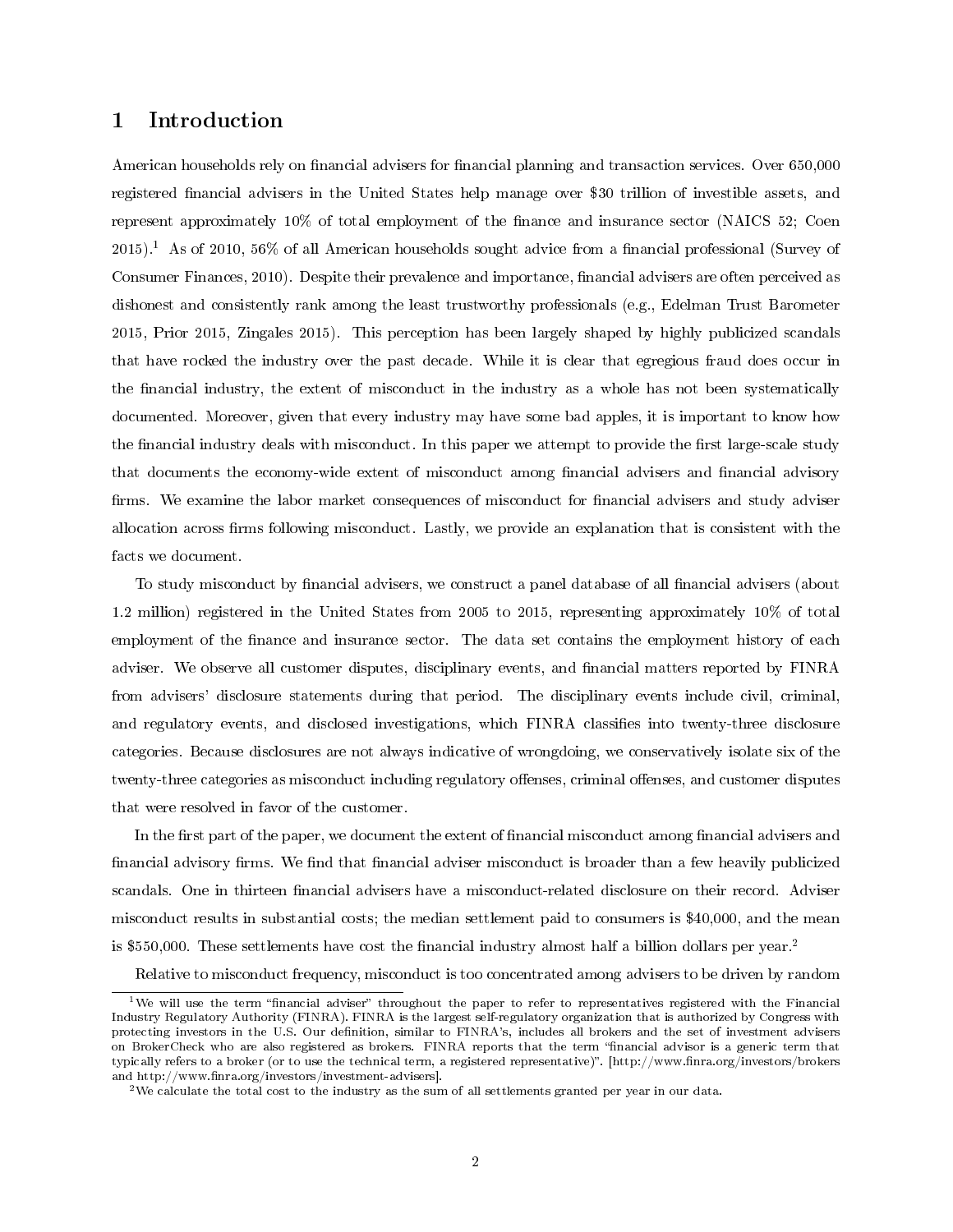mistakes. Approximately one-quarter of advisers with misconduct records are repeat offenders. Past offenders are five times more likely to engage in misconduct than the average adviser, even compared with other advisers in the same firm, at the same location, and at the same point in time. The large presence of repeat offenders suggests that consumers could avoid a substantial amount of misconduct by avoiding advisers with misconduct records. Furthermore, this result implies that neither market forces nor regulators fully prevent such advisers from providing services in the future.

We find large differences in misconduct across financial advisory firms. Some firms employ substantially more advisers with records of misconduct than others. More than one in seven financial advisers at Oppenheimer & Co., Wells Fargo Advisors Financial Network, and First Allied Securities have a record of misconduct. At USAA Financial Advisors on the other hand, the ratio is roughly one in thirty-six. We find that advisers working for firms whose executives and officers have records of misconduct are more than twice as likely to engage in misconduct. Differences across firms are persistent and survive after conditioning on a firm's business model, such as whether advisers are client facing or not, firm structure, and regulatory supervision. Therefore, firms and advisers with clean records coexist with firms and advisers that persistently engage in misconduct.

After documenting basic differences in the prevalence of misconduct across financial advisers and financial advisory firms, we explore the labor market consequences of financial adviser misconduct. What punishment should we expect for misconduct? One benchmark is extreme punishment of misconduct at the firm and industry levels. Firms, wanting to protect their reputation for honest dealing, would fire advisers who engage in misconduct. Other firms would have the same reputation concerns and would not hire such advisers. Then advisers would be purged from the industry immediately following misconduct, and only advisers with clean records would survive in equilibrium. The alternative benchmark is extreme tolerance of misconduct. Firms would not fire advisers who engage in misconduct, and employees with misconduct would not be penalized when looking for new jobs. Of course, we expect reality to fall somewhere between these benchmarks. We use the panel structure of our data to investigate how firms punish misconduct and how advisers' misconduct records affect their employment dynamics. We then show that differences between firms play an important role in how the market for misconduct operates.

The substantial presence of repeat offenders in the pool of financial advisers implies that misconduct does not automatically result in removal of an adviser from the industry. Therefore, it is perhaps surprising that firms are quite strict in disciplining employees' misconduct. Almost half of financial advisers who engage in misconduct in a given year do not keep their jobs into the subsequent year. The job turnover rate among advisers with recent misconduct is roughly 31 percentage points (pp) higher than the job turnover rate among advisers without recent misconduct (19%). We confirm our results do not arise because of differences between firms, regulations, customer bases, or labor market conditions by comparing employees from the same firm, in the same county, and at the same time. Firms do not discipline randomly, but seem to deliberately assess the severity of misconduct before making a termination decision. We find that larger monetary damages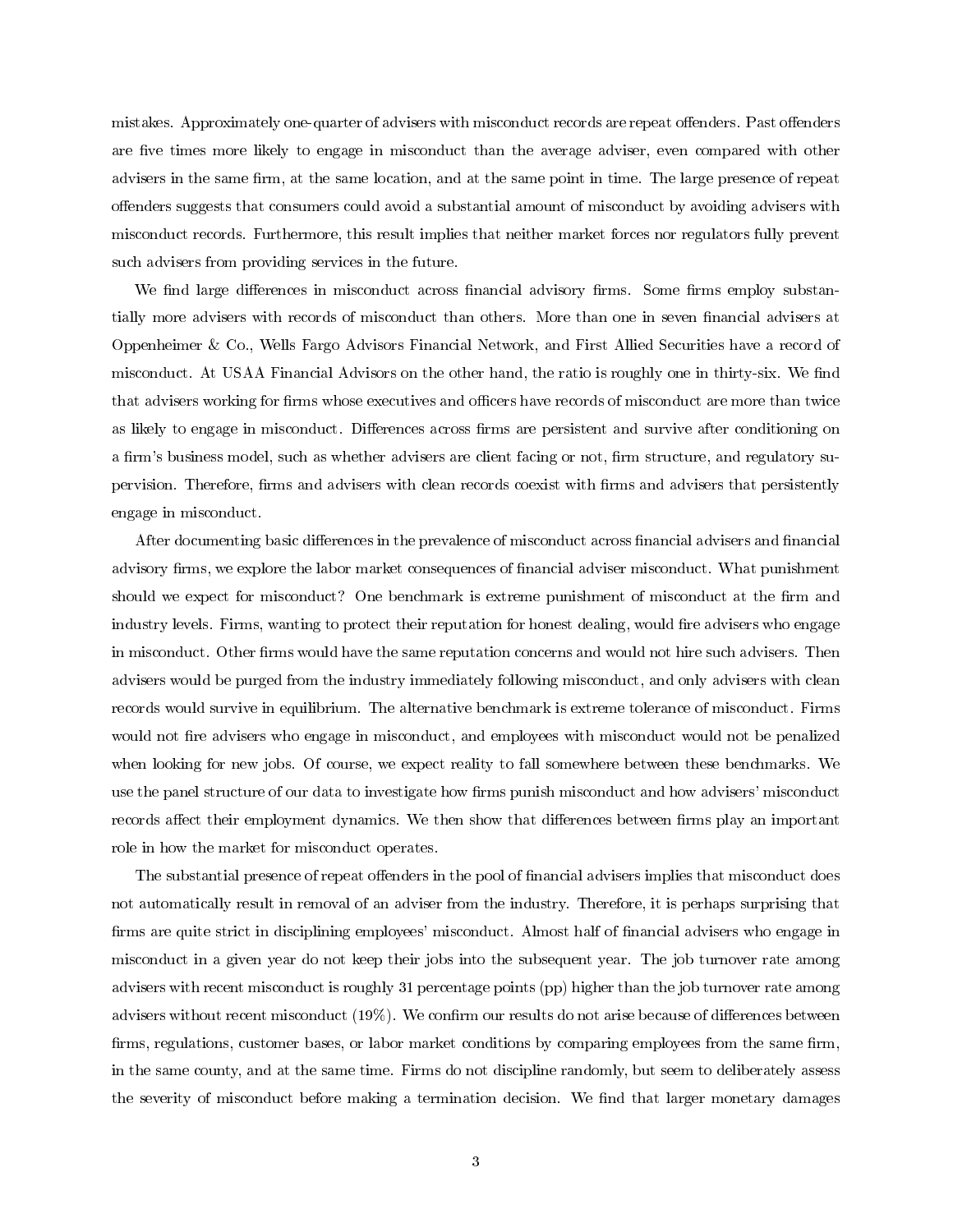from misconduct result in a higher job separation probability.

If individual firms are strict in disciplining bad employees, why are there so many repeat offenders in the population of financial advisers? We find that  $44\%$  of advisers who lost their jobs after misconduct find employment in the industry within a year. The hiring of employees with misconduct records undoes some of the discipline practiced by firms. However, reemployment does not imply that discipline related to misconduct is completely absent at the industry level. Even accounting for reemployment, advisers experience elevated probabilities of industry exit following misconduct. They experience longer gaps between employment spells in the industry. Conditional on finding new employment, they move to firms with lower compensation and that are less desirable, as measured by "followers to a firm" on a social networking website for professionals. Again, we find these patterns even when we compare advisers with misconduct to other employees from the same firm, at the same location, and at the same point in time.

In the last part of the paper we provide a potential interpretation that is consistent with these facts. Why are some firms willing to hire advisers who were fired following misconduct? If firms had identical tolerance toward misconduct, such rehiring would not take place. We find that advisers with misconduct switch to firms that employ more advisers with past misconduct records. These results suggest that there is matching between advisers and firms on the dimension of misconduct. We find further evidence of such matching when examining the composition of new hires across firms. The firms that hire more advisers with misconduct records are also less likely to fire advisers for new misconduct. This inclination should make these firms especially attractive to advisers who might engage in future misconduct. Thus the matching between firms and advisers on misconduct partially undermines the disciplining mechanism in the industry, lessening the punishment for misconduct in the market for financial advisers.

The disciplinary records of financial advisers are public record. Therefore, one might ask why competition among advisers and reputation does not drive out bad advisers and firms. One potential reason is that some customers may not be very sophisticated.<sup>3</sup> Such customers do not know either that such disclosures even exist, or how to interpret them. If there are differences in consumer sophistication, then the market can be segmented. Some firms "specialize" in misconduct and attract unsophisticated customers, and others cater to more sophisticated customers and specialize in honesty, in the spirit of Stahl (1989) and Carlin (2009).

To shed more light on this mechanism, we collect additional data on financial advisory firms' customer base from the Securities and Exchange Commission (SEC) Form ADV. Retail investors, who are not high net worth individuals, are generally considered less sophisticated.<sup>4</sup> We find that misconduct is more common among firms that advise retail investors. The geographic distribution of advisory firms is also consistent with market segmentation along the lines of investor sophistication. We document substantial geographic differences in financial misconduct. In many counties in Florida and California, roughly one in five financial

 $3$ For other examples of work on consumer sophistication and household financial decisions, see, for example, Gabaix and Laibson 2006; Hastings and Tejeda-Ashton 2008; Carlin and Manso 2011; Lusardi and Mitchell, 2011; Duarte and Hastings 2012.

<sup>&</sup>lt;sup>4</sup>This definition is also used for regulatory purposes. The Investment Company Act of 1940 considers high net worth individuals to be more sophisticated than smaller retail investors, allowing them substantially more latitude in their investments.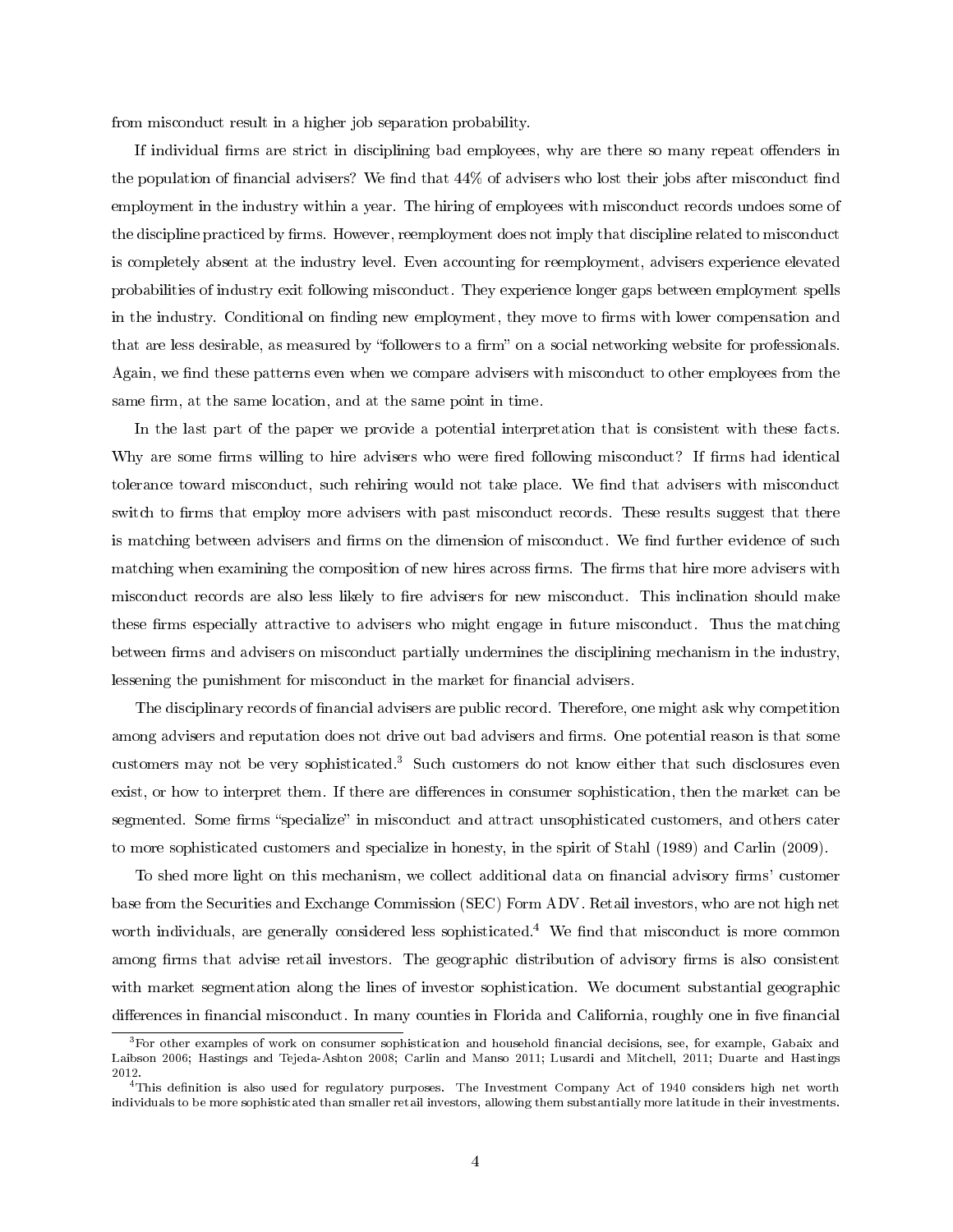advisers have engaged in misconduct in the past. Misconduct is more common in wealthy, elderly, and less educated counties. The latter two categories have generally been associated with low levels of nancial sophistication (Gurun et al. 2015). Rates of misconduct are 19% higher, on average, in regions with the most vulnerable populations; those counties that rank below the national averages in terms of household incomes and college education rates.<sup>5</sup> Misconduct among these vulnerable populations may be particularly costly, as these populations likely have the highest marginal propensity to consume. These results, while not conclusive, suggest that misconduct may be targeted at customers who are potentially less nancially sophisticated.

We conduct several tests to ensure the patterns we document are robust. First, we examine alternative classifications when constructing our measures of misconduct. In particular, the facts we uncover are qualitatively similar when we use a "severe" measure of misconduct. To measure "severe" misconduct, we restrict our definition of misconduct disclosures to include only disclosures that are definitive cases of adviser dishonesty, such as fraud and unauthorized activity. Moreover, we also experiment with alternative specifications and find similar results. When studying recidivism and labor market outcomes of advisers following misconduct, we compare financial advisers within a firm, in the same county, and in the same year. Therefore, the conclusions from this analysis are not the result of firm differences, including different business models. In our baseline labor market analysis, the "control" group comprises advisers who were employed at the same firm, in the same location, at the same time, and who also switched jobs. One might be concerned that this "control" group selects on advisers who switch jobs and therefore does not accurately represent the average adviser at the firm. To address this concern, we examine outcomes of advisers from dissolved firms. In such firms, all advisers, independent of past misconduct, are forced to find new employment. The results mirror those from our baseline specification qualitatively as well as quantitatively. Finally, we find our facts for financial advisers registered with FINRA, those registered as investment advisers with the SEC, and those dually registered with both the SEC and FINRA. Unlike those financial advisers solely registered with FINRA, advisers registered as investment advisers are held to a fiduciary standard. Although other research, such as Egan (2016), has shown that holding all financial advisers to a fiduciary standard could improve investment outcomes, doing so may not be adequate in dealing with misconduct.

Our paper relates to the literature on fraud and misconduct in finance. The economics literature on misconduct dates back to the seminal work of Becker (1968) on crime and punishment. More recently, there has been a growing literature on misconduct among financial advisers. Qureshi and Sokobin (2015) examine the characteristics of those financial advisers who cause investor harm and the predictability of investor harm. Dimmock et al. (2015) study the transmission of brokerage fraud through peer (career) networks and find that fraud is contagious across firms. This conclusion is consistent with our finding that the incidence of fraud varies systematically across firms.<sup>6</sup> Previous research has documented misconduct in other industries.

<sup>5</sup>Over the period 2009-2013, the average incidence of misconduct in counties below both the median level of household income and college education rates was 1.07% per annum. Conversely, the average incidence of misconduct in all other counties above both the median level of household income and college educations rates was 0.90% per annum.

 $6$ There is also a related literature which has argued that financial advisers steer clients towards worse financial products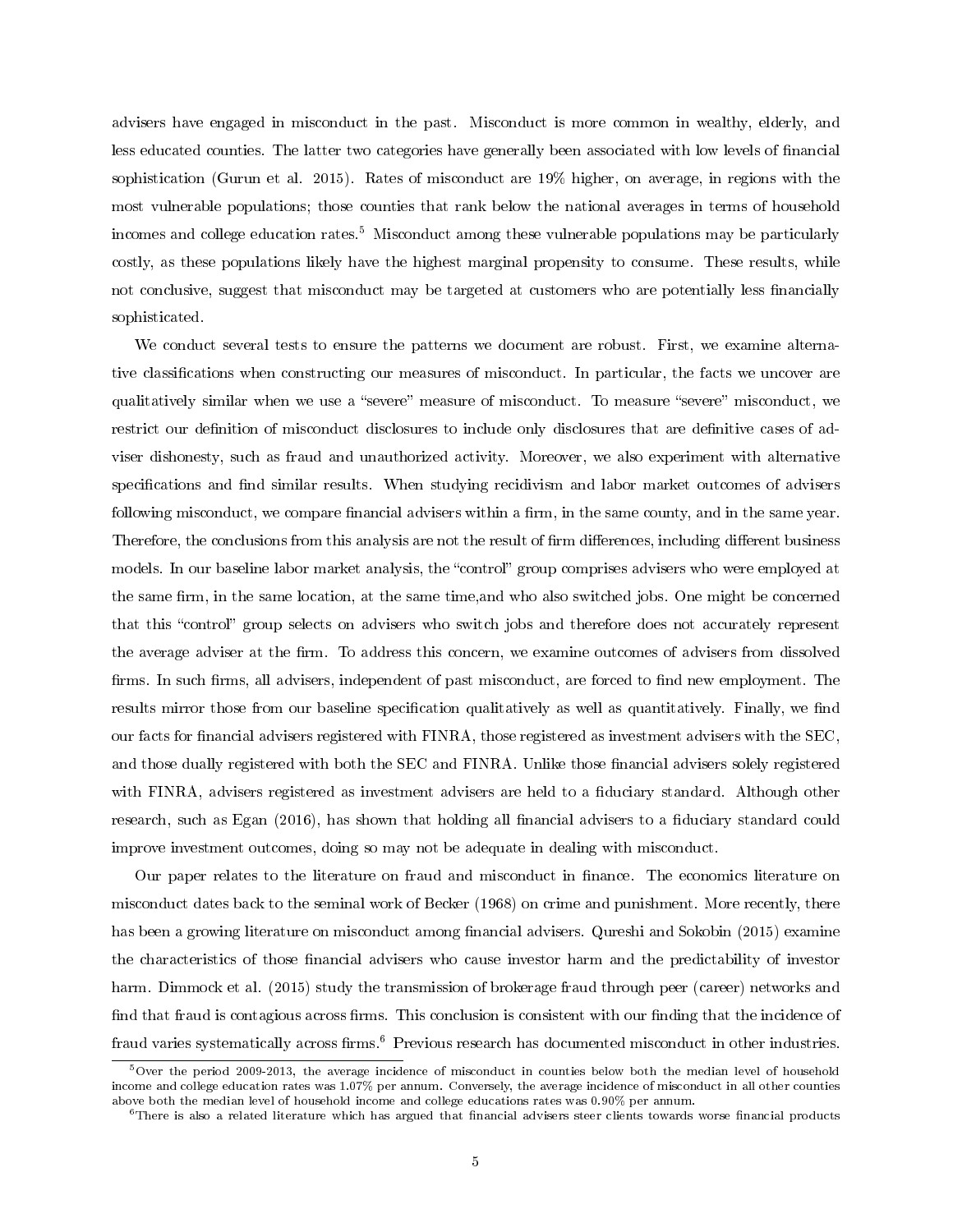For example, Piskorski et al. (2013) and Griffin and Maturana (2014) document evidence of misconduct in the mortgage industry, and numerous papers have documented similar evidence of corporate fraud including: Povel et al. (2007), Dyck et al. (2010; 2014), Wang et al. (2010), Khanna et al. (2015), and Parsons et al. (2015).

Our paper also relates to the broad literature on how labor markets punish corporate misconduct (Fama 1980, Fama and Jensen 1983). Previous work shows that directors lose board seats if their firms restate their earnings (Srinivasan, 2005), are involved in class action lawsuits (Helland 2006), engage in financial fraud (Fich and Shivdasani 2007), or are involved in proxy contests (Fos and Tsoutsoura 2014). CEOs face similar career punishments if their firms engage in financial misconduct (e.g., Agrawal, Jaffe, and Karpoff 1999). For example, Karpoff et al. (2008) find that CEOs who lose their jobs following regulatory enforcement actions also do worse in the labor market in the future.

A recent literature documents the importance of nancial advisers and other intermediaries in shaping the investment decisions of households.<sup>7</sup> Trust and consumer sophistication are believed to be critically important in these markets (see, Gennaioli, Shleifer and Vishny 2015; Guiso, Sapienza, and Zingales 2008; and Garleanu and Pedersen 2016). We build on this literature by documenting the roles of consumer sophistication and misconduct, both of which of which have important implications for trust (Gurun et al. 2017). Our findings suggest that a natural policy response to lowering misconduct is an increase in market transparency and in policies targeting unsophisticated consumers. In doing so, our paper connects to the literature that has evaluated various policy responses in regulating consumer financial products (Campbell 2006; Campbell et al. 2011; Agarwal et al. 2009 and Agarwal et al. 2014).

# 2 Data and Descriptive Statistics

We construct a novel data set containing all financial advisers in the United States from 2005 to 2015. We collect the data from Financial Industry Regulatory Authority's (FINRA) BrokerCheck database. FINRA is the largest self-regulatory organization tasked by Congress with ensuring that the securities industry operates fairly and honestly. The data includes all nancial advisers registered with FINRA. Throughout the paper we refer to a financial adviser as any individual who is registered with FINRA but are careful to make distinctions about additional registrations or qualifications a financial adviser may hold, such as being a registered investment adviser or a general securities principal. Brokers (or stockbrokers) are registered with FINRA and the SEC and are defined in the Securities and Exchange Act 1934 as "any person engaged in the business of effecting transactions in securities for the account of other." An investment adviser provides financial advice rather than transaction services. Although both are often considered "financial advisers,"

without engaging in misconduct (e.g., Bergstresser, Chalmers, and Tufano, 2009; Mullainathan, Noeth, and Schoar, 2012; Christoffersen, Evans and Musto 2013; Chalmers and Reuter, 2015; Egan 2016).

 $^7$  For example, Anagol, Cole, and Sarkar (2013) in the insurance industry; Gurun, Matvos and Seru (2015) in the mortgage industry; Hastings, Hortaçsu and Syverson (2015) in the fund industry; and Barwick, Pathak and Wong (2015) in the real estate industry.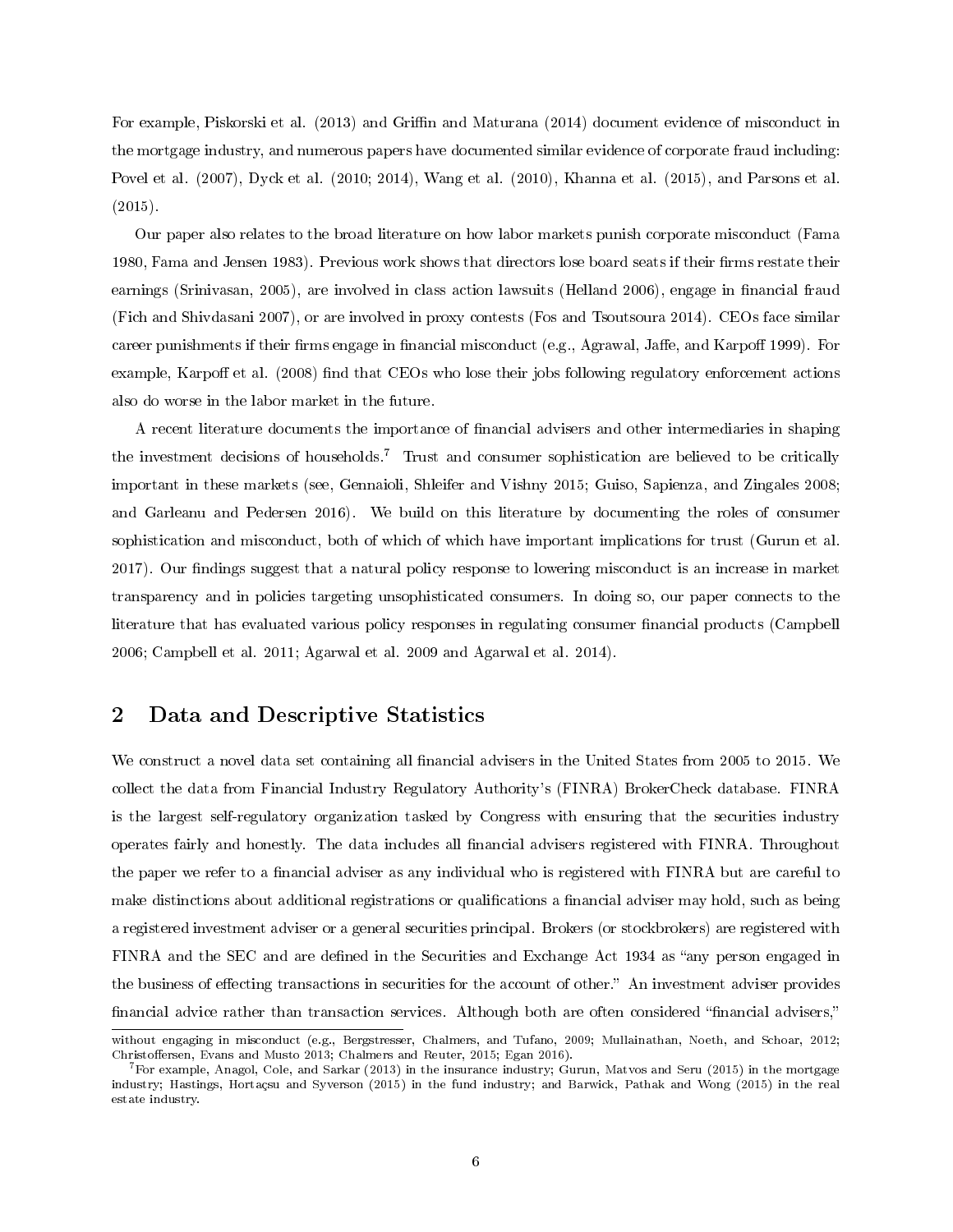brokers and investment advisers differ in terms of their registration, duties, and legal requirements. Two of the main differences are that brokers are regulated by FINRA and are held to a suitability standard while investment advisers are regulated by the SEC and are held to a fiduciary standard. Roughly 84% of active SEC registered investment advisers are also dually registered with FINRA as brokers. Thus, the BrokerCheck data includes all brokers and the vast majority of investment advisers. Throughout the paper, we will use terminology consistent with FINRA and refer to both investment advisers and brokers as "financial advisers." We present results for the two groups separately in Section 6.

For each adviser, the data set includes the adviser's employment history, qualifications, and disclosure information. In total, the data set contains 1.2 million financial advisers and includes roughly 8 million adviser year observations over the period. We also collect information on the universe of nancial advisory firms from the BrokerCheck database. We supplement our FINRA data set with additional firm-level data. For a small subset of the firms, we observe firm assets, revenues, and compensation structure data from a private industry survey. We acquire data on the popularity of a firm using CVs in the database of a leading social networking website for professionals. We hand-match the names of the firms to the FINRA data. We also utilize county-level data from the 2010 Census and the 2010-2013 American Community Survey to obtain country-level employment and demographic information. Lastly, we collect data on firms' customer bases and fee structures from Form ADV filings, which investment advisory firms file with the SEC. We match this data to BrokerCheck data exactly, using the unique numerical identifier,  $CRD#$ .

## 2.1 Financial Adviser-Level Summary Statistics

The data set contains a monthly panel of all registered advisers from 2005 to 2015. This panel includes 644,277 currently registered advisers and 638,528 previously registered advisers who have since left the industry. For each of the 1.2 million advisers in the data set, we observe the following information:

- The adviser's registrations, licenses, and industry exams he or she has passed.
- The adviser's employment history in the financial services industry. For many advisers we observe employment history dating back substantially further than the past ten years.
- Any disclosures filed, including information about customer disputes, whether these are successful or not, disciplinary events, and other financial matters (i.e., personal bankruptcy).

Table 1a displays the average characteristics of nancial advisers. The average adviser in our sample has 11 years experience, defined as the number of years since the adviser passed her first qualification exam. Approximately half of active advisers are registered as both brokers and investment advisers. The advisers in our data set account for roughly 0.50% of all employed individuals in the United States and approximately 10% of employment of the Finance and Insurance sector (NAICS 52). Central to our purposes, over 12% of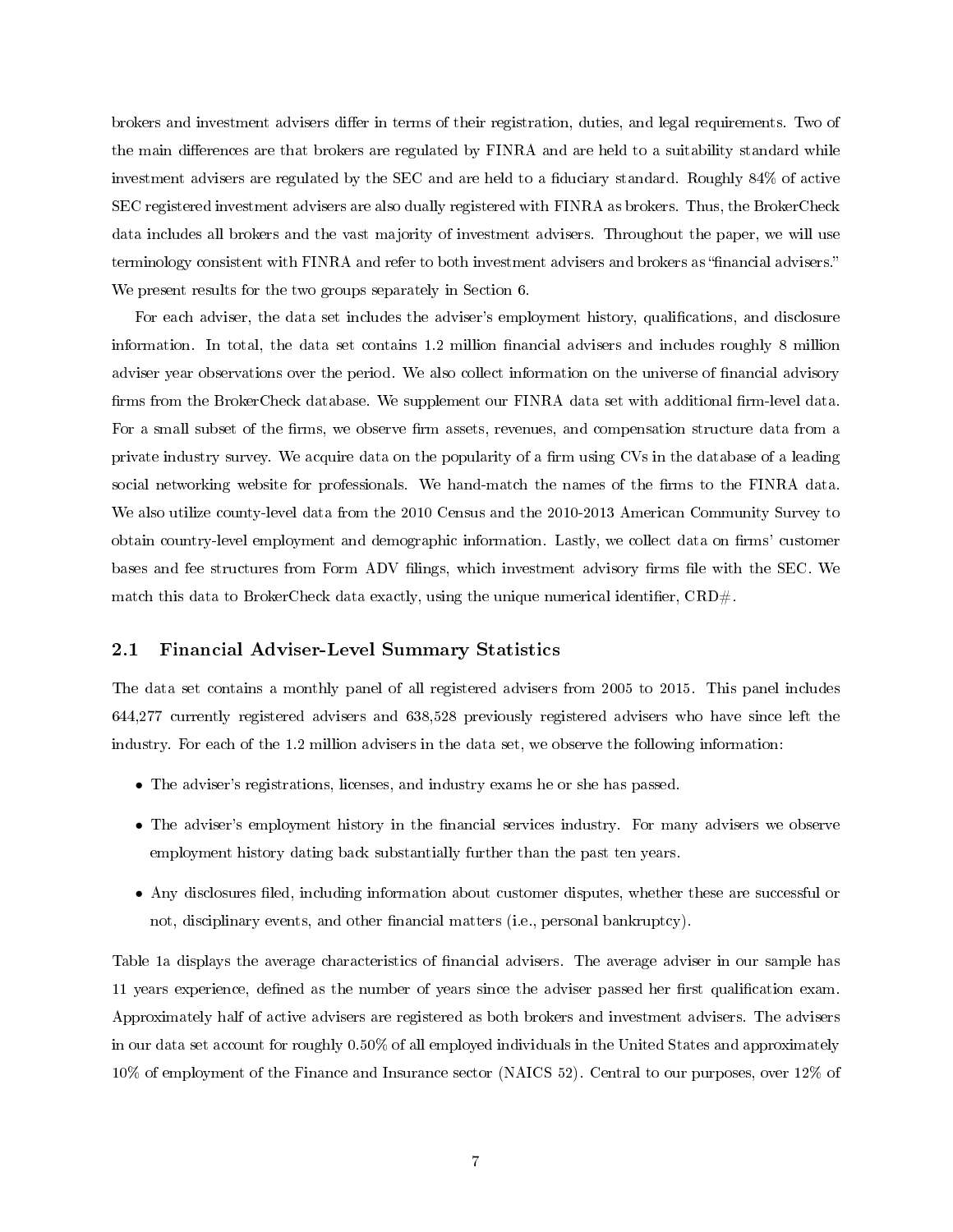active financial advisers' records contain disclosures.<sup>8</sup> A disclosure indicates any sort of dispute, disciplinary action, or other financial matters concerning the adviser. Not all disclosures are indicative of fraud or wrongdoing. We construct our measure of misconduct-related disclosures based on FINRA's disclosure classifications in Section 3. FINRA classifies disclosures into 23 categories as described in the Appendix.

Table 1a reports the share of advisers who have passed any of the six most popular qualification exams taken by investment professionals.<sup>9</sup> Most states require that a registered nancial representative, at a minimum, pass the Series 63 exam, which covers state security regulations. The Series 7 exam is a general securities exam that is required by any individual who wishes to sell and trade any type of general securities products. The Series 65 and 66 examinations qualify individuals to operate as investment advisers. Although not required by all states, most investment advisers hold either a 65 or 66 examination. A Series 6 exam qualifies an investment adviser to sell open-end mutual funds and variable annuities. Finally, the Series 24 exam qualifies an individual to operate in an officer or supervisory capacity at general securities firms. While about one-fourth of active advisers operate in only one state, 10% are registered to operate in all fty states.

In the Online Appendix we examine the distribution of financial advisers across the US and across firms. Not surprisingly, given the nature and size of the regions, the New York, Los Angeles, and Chicago metropolitan areas rank among the highest in terms of the number of nancial advisers. The number of advisers per capita tends to be greater in more educated, more populous areas, and actually slightly less wealthy areas.

## 2.2 Firm-Level Summary Statistics

From our adviser level data set, we observe the full adviser and branch history for the universe of nancial advisory firms over the period 2005-2015. The FINRA BrokerCheck database also contains summary details for the set active firms (as of 2015) the advisers represent. Active firms are identified by the corresponding CRD identication number. Firms with distinct CRD numbers can share a same parent company. For instance, Wells Fargo operates several financial services businesses under separate numbers. In particular, Wells Fargo has several operations such as Wells Fargo Advisors Financial Network ( $CRD# 11025$ ), Wells Fargo Advisors (CRD# 19616), and Wells Fargo Securities (CRD# 126292). The different CRD numbers reflect different operations and business lines. For example, Wells Fargo Advisors Financial Network is an arm of Wells Fargo comprised of independent advisers that are affiliated but not technically employed by Wells Fargo (https://www.wfafinet.com/). Wells Fargo Advisors reflects Wells Fargo's in-house network of advisers. Similarly, Morgan Stanley has several operations such as Morgan Stanley & Co. (CRD# 8209) and Morgan Stanley (CRD# 149777).<sup>10</sup> The active advisers in our data work for one of over 4,178 different

<sup>8</sup>As indicated by Ed Beeson at Law360.com, our share of advisers with disclosures over the 2005 to 2015 period, 12.7%, closely matches that of FINRA, 12.6%, estimated for currently registered advisers in March of 2016.

<sup>9</sup>FINRA provides detailed descriptions of each qualication exam on their website  $[http://www.finra.org/indextry/qualification-exams?bc=1].$ 

 $10$ We decided not to merge firms with different CRD#s for several reasons. First, any merging would be arbitrary and would reflect our choice rather than the actual firm choices in regulatory filing. Second, the different CRD numbers frequently reflect different operations and business lines, and we are interested in assessing how various business lines correlate with misconduct.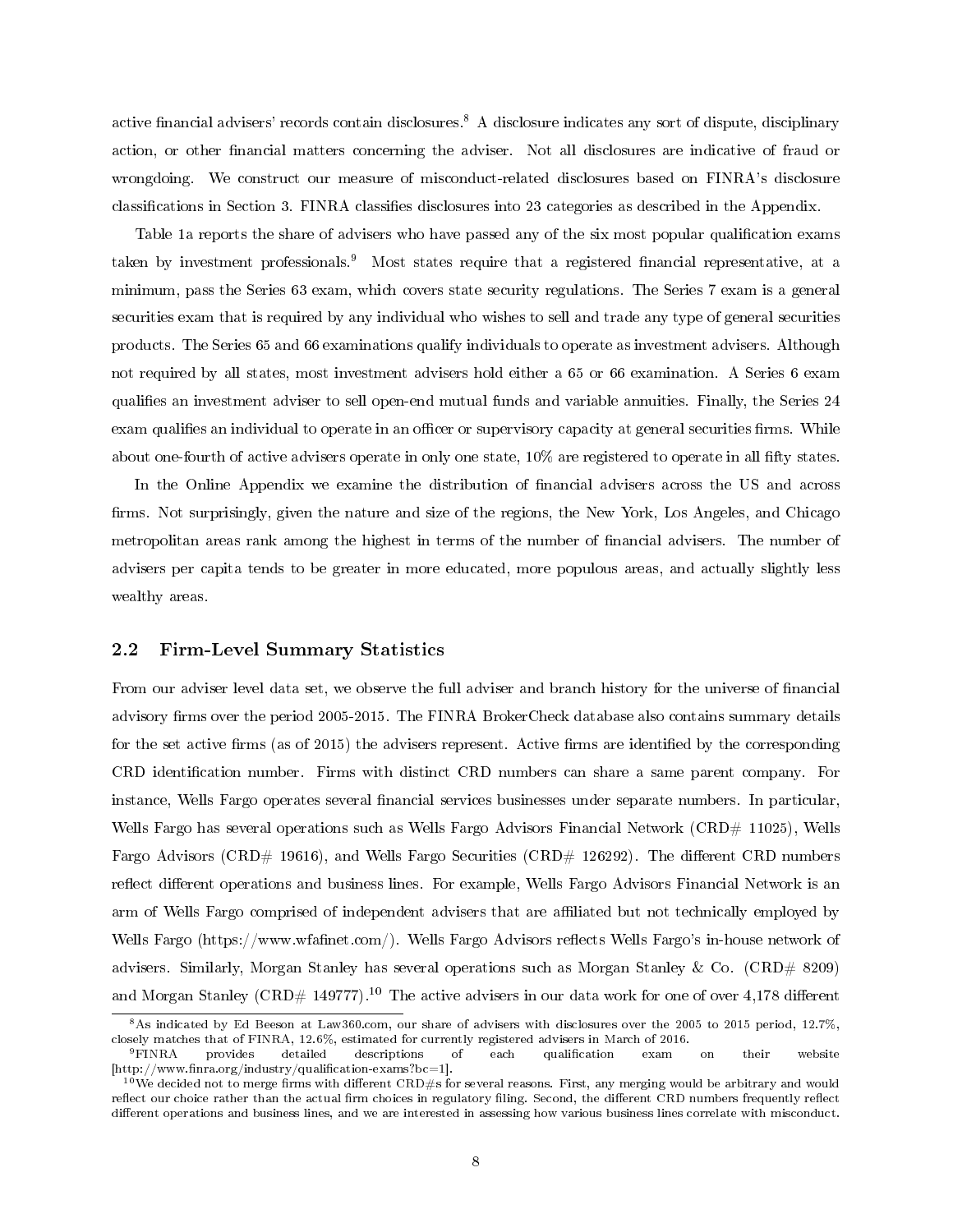firms. Figure 1 displays the distribution of these firms. The average firm employs just over 155 advisers. Firms range from one employee to over 30,000 advisers. For each active firm we observe the firm's business operations, including its size, number of businesses/operations, and referral arrangements as of 2015. We also observe registration information, such as the number of states the firm is currently registered in and the number of regulatory memberships. Finally, we observe the type of incorporation for active firms. We use several of these firm characteristics in our analysis.

Table 1b displays the average firm characteristics. Roughly one in four firms is registered as an investment advisory firm. Recall that just under half of financial advisers are also registered as investment advisers. Roughly half of financial advisory firms are affiliated with a financial or investment institution. For example, Wells Fargo Advisers is affiliated with Wells Fargo Bank. Lastly, the average firm operates in roughly six distinct types of business operations. Such operations could include trading various types of securities (equities, corporate bonds, municipal bonds), underwriting corporate securities, retailing mutual funds, or soliciting time deposits.

We use additional firm level data from the SEC's Form ADV filings. The SEC requires investment advisory firms to disclose information on the firm's clientele and business practices in the Form ADV. We match the firms in our FINRA data to the SEC form ADV filings based on the firm's  $CRD#$ . Since not all financial advisory/brokerage firms file Form ADV, we only observe the Form ADV filings for  $405$  unique firms in our data set over the period 2011-2014. The second panel of Table 1b displays the average characteristics of these firms. The vast majority (86%) of firms report having retail clients. Most firms report charging based on assets under management, a fixed fee, and/or an hourly fee.

We also supplement our data set with additional information from a private industry survey and from a popular social networking site. The industry survey provides details on the assets, revenue, and average adviser payout/salary for a subset of the firms in our FINRA data as of 2014. We are able to manually match 75 of the firms in our FINRA data set to the private industry survey based on the firm's name. Although we observe survey information for a subset of the firms, these firms are generally the largest such that we observe average payout estimates for 20% of advisers. The average firm operates 23bn in assets and generates 261mm in revenue. Lastly, we measure the popularity of each firm as the number of individuals who follow a firm on a popular social media website as of May 2015. We are able to manually match  $40\%$ of the firms in our FINRA data set to the social media website based on the firm name. The average firm has 2,365 followers.

# 3 Misconduct

In this section we document the extent of misconduct in the financial advisory industry. We first construct our measure of misconduct based on the disclosures reported to FINRA. Next, we examine the characteristics of nancial advisers that are disciplined for misconduct. We then document the high incidence of repeat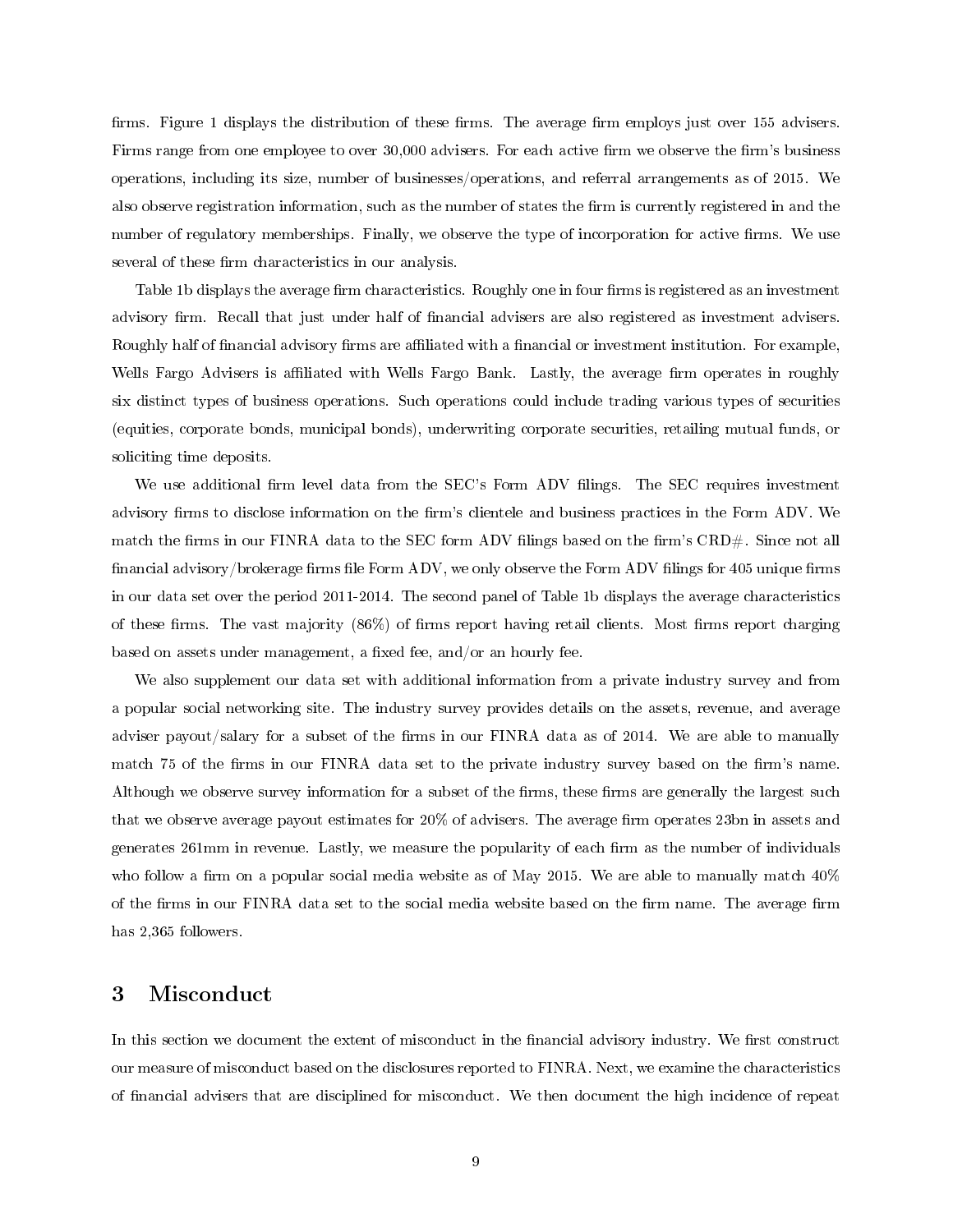offenders. Lastly, we examine how misconduct varies across financial advisory firms.

## 3.1 Classifying Misconduct

FINRA requires that "all individuals registered to sell securities or provide investment advice are required to disclose customer complaints and arbitrations, regulatory actions, employment terminations, bankruptcy filings, and criminal or judicial proceedings." We observe the full set of such disclosures for each financial adviser across the time period of our data.

As noted earlier, disclosures are categorized into twenty-three categories ranging from criminal offenses to customer disputes. Table 2 displays the share of nancial advisers that have disclosures in each category. Each type of disclosure is described in the Appendix. As we also noted – given that the nature of disclosure varies substantially and is not always indicative of wrongdoing – we restrict our classification of disclosures indicating misconduct to include only six of the twenty-three categories: Customer Dispute-Settled, Regulatory-Final, Employment Separation After Allegations, Customer Dispute - Award/Judgment, Criminal - Final Disposition, Civil-Final. We classify the other seventeen categories as "Other Disclosures." By using FINRA's disclosure categories, we take a relatively agnostic approach to classifying misconduct. Our definition of misconduct resolves around criminal, regulatory, internal investigations, and customer events that were resolved against the adviser.

A few comments on this classification, which we believe is conservative in defining misconduct, are worth mentioning. First, we do not classify categories such as "Financial-Final" as misconduct. Such categories, for instance, could pertain to the financial adviser's personal bankruptcy. Although a consumer may have reason to be leery of a financial adviser that frequently declares bankruptcy, it is not necessarily indicative of misconduct. Second, a consumer dispute that was resolved in favor of the financial adviser, categorized as "Customer Dispute - Denied," is not included in our measure of misconduct. Nor are claims, which were withdrawn. Third, we also exclude categories from our classification of misconduct in which the fault of the adviser is still to be determined, such as those disclosures designated as "Customer Dispute - Pending."

Even though we classify "Other Disclosures" separately from misconduct, these categories could also be indicative of misconduct. For example, statistically, we find that an adviser engaged in a consumer dispute that is "pending" is more likely to have engaged in misconduct than an adviser who has not been involved in any dispute. However, because the basic description in these categories is less clearly indicative of misconduct, we are conservative and do not classify these categories as misconduct. We demonstrate the robustness of our classication scheme extensively when we revisit this issue in Section 6.

We measure misconduct in the economy in two ways. The first approach measures the flow of new misconduct. We measure the flow of misconduct as a binary variable that captures whether or not a financial adviser received a misconduct-related disclosure in a given year. We date each disclosure with the date at which the claim was initiated, reflecting reporting in BrokerCheck. Therefore, under our measure of misconduct, advisers with several records of misconduct initiated in a given year are recorded as having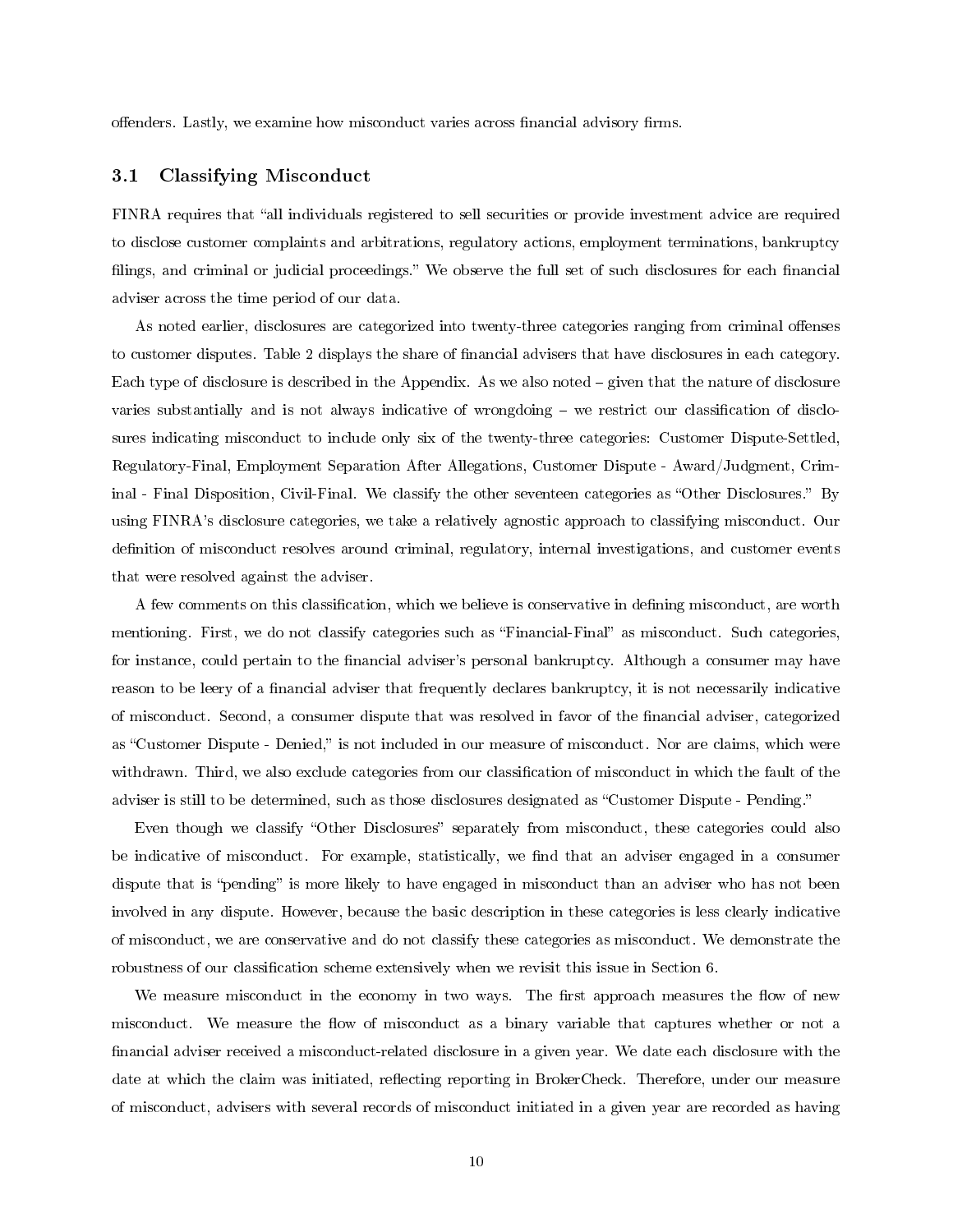one instance of misconduct. This flow measure captures the unconditional probability that an investor will encounter misconduct in their dealings with a financial adviser in a given year. Column  $(1)$  of Table 2 shows that the probability that an adviser engages in misconduct during a year is 0.60%. Approximately half of these misconduct-related disclosures arise from consumer disputes that were resolved in favor of the consumer. The third largest category, which captures approximately one in six disclosures, relates to actions taken by a regulator.

The second approach to measuring misconduct captures the prevalence of advisers in the population who have a record of past misconduct; i.e., it measures the stock of past misconduct at a given point of time. We measure the stock of misconduct as a binary variable that captures whether a financial adviser has a past record of misconduct. This measure broadly captures the unconditional probability that an investor will encounter an adviser with a past record of misconduct. Again, advisers with several records of misconduct in the past are recorded as having one instance of past misconduct. Column (2) of Table 2 indicates that 7.28% of nancial advisers have at least one disclosure that is indicative of misconduct during their career. We calculate this stock measure of misconduct as the number of advisers with at least one misconduct disclosure during their career divided by the total number of advisers. Notably, because many financial advisers have multiple disclosures across multiple subcategories pertaining to misconduct, the subcategories of disclosure that we classify as misconduct in Table 2 add up to more than 7.28%.

One in thirteen advisers have a record of misconduct, suggesting that misconduct is relatively commonplace. To better understand the underlying reasons for customer and regulatory disputes, which represent the bulk of the disclosures, we analyze the text from descriptions of 116,826 disclosures from these categories across our sample period. Table 3a displays the eleven most common allegations cited. One in four disputes list "unsuitable" investments as an underlying cause of the dispute. This is not surprising. By law, brokers are required to only sell "suitable" investments to their clients. Misrepresentation or the omission of key facts together account for a third of disputes. Approximately 7% of allegations fall under the category of fraudulent behavior, which carries more severe penalties. The typical penalties associated with misconduct include fines, probation, and restitution. If convicted of criminal fraud, a financial adviser could face a prison sentence in addition to fines and probation. In Section 6 we revisit the classification of misconduct and analyze several different measures of misconduct. In particular, we construct an alternative measure of "severe" misconduct and find that our results are robust to this more restrictive classification as well.

We report the most common product categories involved in misconduct in Table 3b. The most popular investment products held by households - insurance, annuities, stocks, and mutual funds - are the products most commonly engaged in disputes (Campbell et al. 2010). Many of the misconduct disclosures pertain to variable rate annuities. Variable rate annuities have often been criticized in the public for having high fees and hidden charges (Kaplan 2010).

We examine the severity of misconduct by collecting the damages advisers pay to clients following misconduct. Figure 2 and Table 3c summarize the distribution of settlements. The median settlement for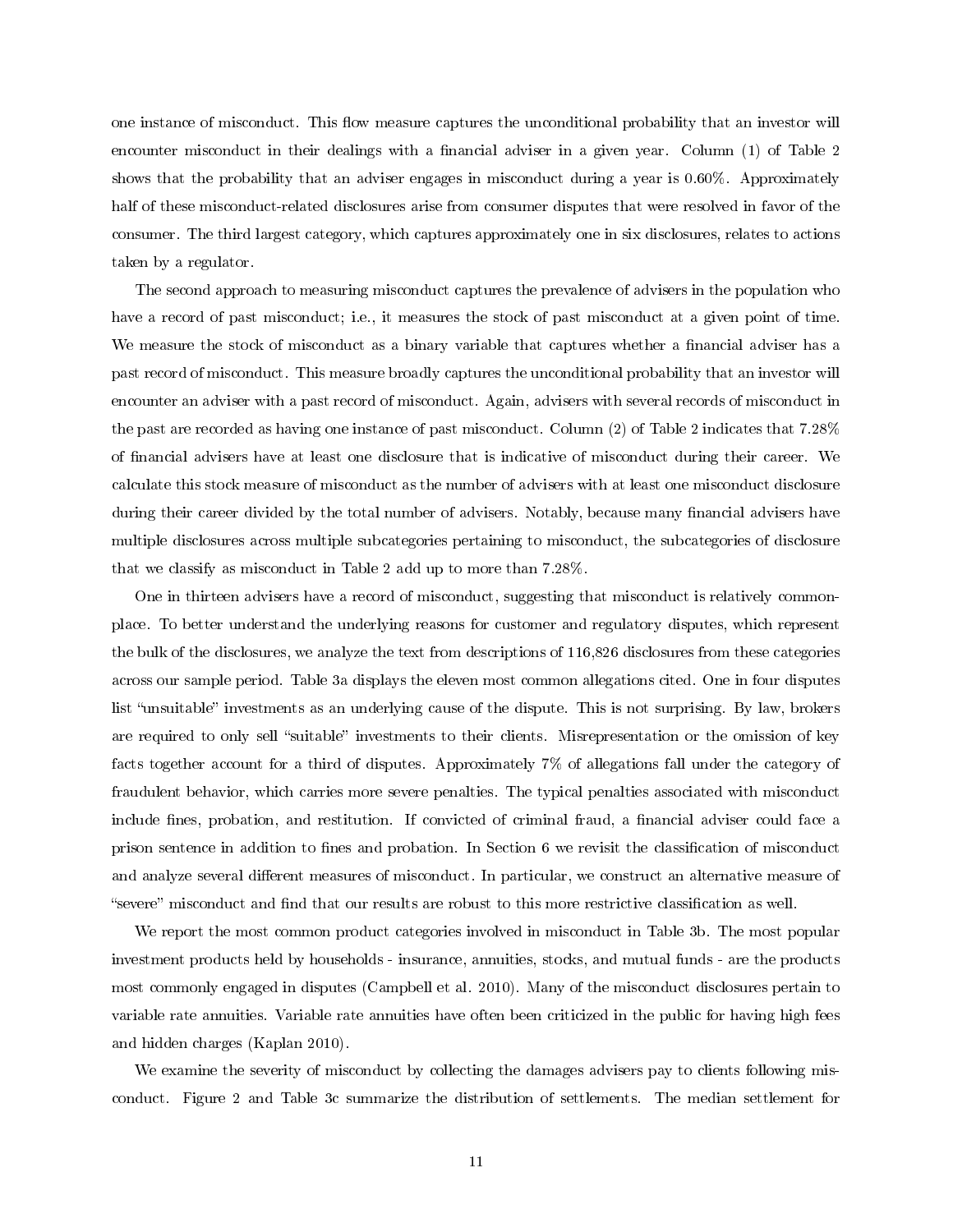misconduct is \$40,000, and the mean settlement is approximately \$550,000. Therefore, misconduct is costly for the advisory firm and suggests substantial damages to the household. To put these numbers in perspective, the median household net worth in the United States in 2011 was \$68,828. These figures suggest that the costs of adviser misconduct are substantial, with the median settlement equal to over half of the median household net worth. Overall, these facts suggest that the misconduct we measure is directly related to financial advisers' wrongdoing and fraud rather than simply clerical errors, mistakes, or ignorance on behalf of advisers.

Finally, we examine the amount of misconduct over time. Figure 3 shows that misconduct is not just a feature of the recent financial crisis. The incidence of misconduct is pervasive across the years in our sample. There is an increase in misconduct being disclosed in the aftermath of the recent financial crisis, but the incidence remains non-trivial across years.

### 3.2 Repeat Offenders

We start our analysis by exploring whether we can predict which advisers engage in misconduct. In particular, we are interested in repeat offenders, advisers who engage in misconduct more than once. Figure 4a displays the share of repeat of enders. Almost  $8\%$  of currently registered advisers engaged in misconduct at least once during their career. Of those,  $27\%$  are repeat offenders, having two or more disclosures of misconduct. This simple summary statistic strongly suggests that misconduct does not arise due to bad luck or random complaints by dissatisfied customers. If misconduct were random and/or the result of bad luck, the probability an average adviser would be a repeat offender is  $2\%$ , which is less than a tenth of the share in the data.<sup>11</sup>

At this stage, it is informative to contrast these statistics with those of physicians and public employees (Glaeser and Saks 2006). The annual incidence of misconduct among financial advisers is an order of magnitude larger than the incidence of corruption among public employees (less than 0.01%). The annual incidence of medical malpractice is similar to that of financial adviser misconduct, at roughly 1%. Medical malpractice, however, is substantially less concentrated among physicians, affecting more than half of physicians in the United States (Krupa 2010). This suggests that medical malpractice is quite random; sooner or later, most doctors are entangled one way or another. This is in contrast to financial advisers, in which misconduct is concentrated in around 8% of the active population.

The high incidence of repeat offenders suggests that past misconduct should predict future misconduct. Figure 4b investigates this claim by plotting the observed probability that an adviser is reprimanded for misconduct at time t conditional on whether he or she was reprimanded for misconduct at time 0. The figure illustrates that past offenders have an elevated probability of misconduct throughout their career.

 $11$  Among those advisers who have a record of misconduct, we observe those advisers working for 3.60 additional years after their first misconduct disclosure in our data set. The baseline annual rate of misconduct in the data set is 0.60% (Table 2). If misconduct were completely random, we would expect the proportion of repeat offenders in the data set to be  $1 - (1 - 0.006)^{3.6} = 2.14\%$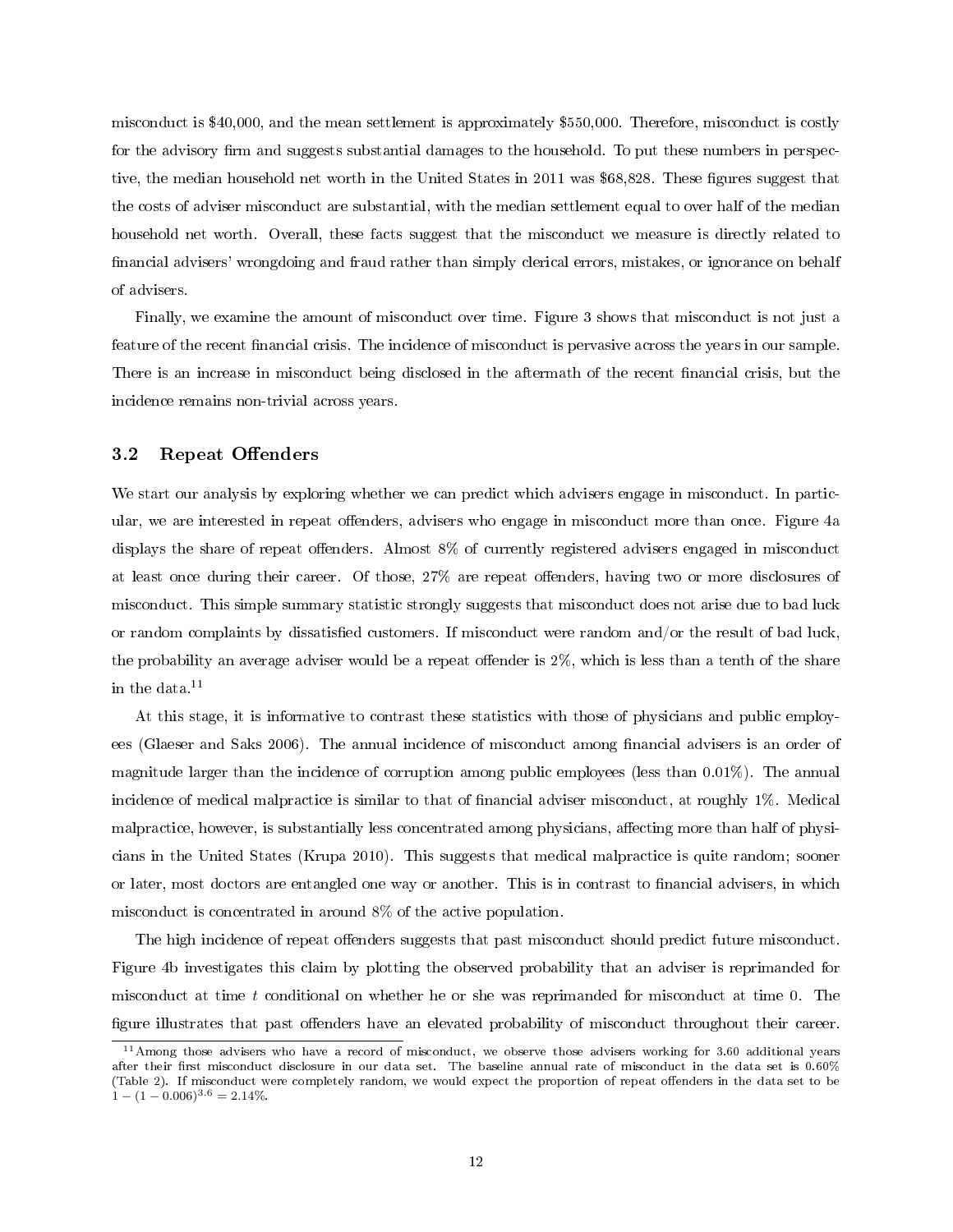Conditional on receiving a misconduct disclosure at time 0, the probability the adviser receives a misconduct disclosure in year one is  $11\%$ , roughly  $4\%$  in year five, and  $1.50\%$  in year nine. To put these numbers in perspective, the unconditional probability of receiving a misconduct disclosure in any one year is roughly 0.60%. Past misconduct not only predicts future misconduct in the short run but also the long run.

We now document which adviser characteristics, including past misconduct, predict new misconduct. Consider the probability that adviser i, at firm j, in county l is reprimanded for misconduct at time t. We estimate the following linear probability model:

$$
Misconduct_{ijlt} = \beta_0 + \beta_1 PriorMisconduct_{ijlt} + \beta X_{ijlt} + \mu_{jlt} + \varepsilon_{ijlt}
$$
\n(1)

The dependent variable  $M is conduct_{iijlt}$  measures the flow of new misconduct over a one year period and is a dummy variable indicating that the adviser received one or more misconduct disclosures at time  $t$ .  $Prior Misconduct<sub>ijlt</sub>$  is the main independent variable of interest. It measures the stock of misconduct and is a dummy variable indicating if the adviser has a record of misconduct prior to time  $t$ .

To ensure that the correlation between past and future misconduct is robust, in some specications we also control for firm- year-county fixed effects  $\mu_{jlt}$ .<sup>12</sup> In such a specification, we only exploit variation within the same firm, implying that we account for differences in firms' tolerance for misconduct as well as different business models firms may follow.<sup>13</sup> Moreover, since only within year variation is being exploited, any aggregate shocks to misconduct, such as the financial crisis, are also absorbed by this fixed effect. In addition, since we exploit variation within a location, these fixed effects also control for variation in regulatory conditions (subsuming any state- or county-level regulatory variation). Finally, these fixed effects also control for differences in demographics and labor market conditions in a given county at a point in time.

We also control for the adviser's characteristics in  $X_{i j l t}$ . Here we include several aspects of a financial adviser's registration: whether or not he or she has passed a qualifying exam to be registered as an investment adviser (Series 65 or 66) and the number of states he or she is registered in. We also control for other qualifications (Series 7, Series 63, etc.) and experience. Many of the requirements are at the state level and give financial advisers the flexibility to manage different types of accounts and assets. These proxy for the type of advising the adviser engages in.

Table 4 displays the estimates. The main coefficient of interest measures how likely an adviser with a record of past misconduct will engage in new misconduct relative to other advisers in his or her firm, in the same county, and at the same point in time. The coefficient of 2.40 percentage points suggests that the propensity for repeat misconduct is large. Given that the baseline rate of misconduct is 0.60%, the results suggest that financial advisers with prior misconduct are five times as likely to engage in new misconduct

 $12$ We define the firm fixed effect based on the underlying firm name and firm CRD# reported in BrokerCheck. If an adviser is registered with multiple firms in a year, we use the first firm listed at the start of the year. Roughly 1.5% of active advisers are registered with multiple firms. The county is determined based on the adviser's reported work address.

 $^{13}$ For example, previous research by Qureshi and Sokobin (2015) finds that coworker misconduct is predictive of misconduct. The inclusion of firm by year by county fixed effects absorbs such firm level variation.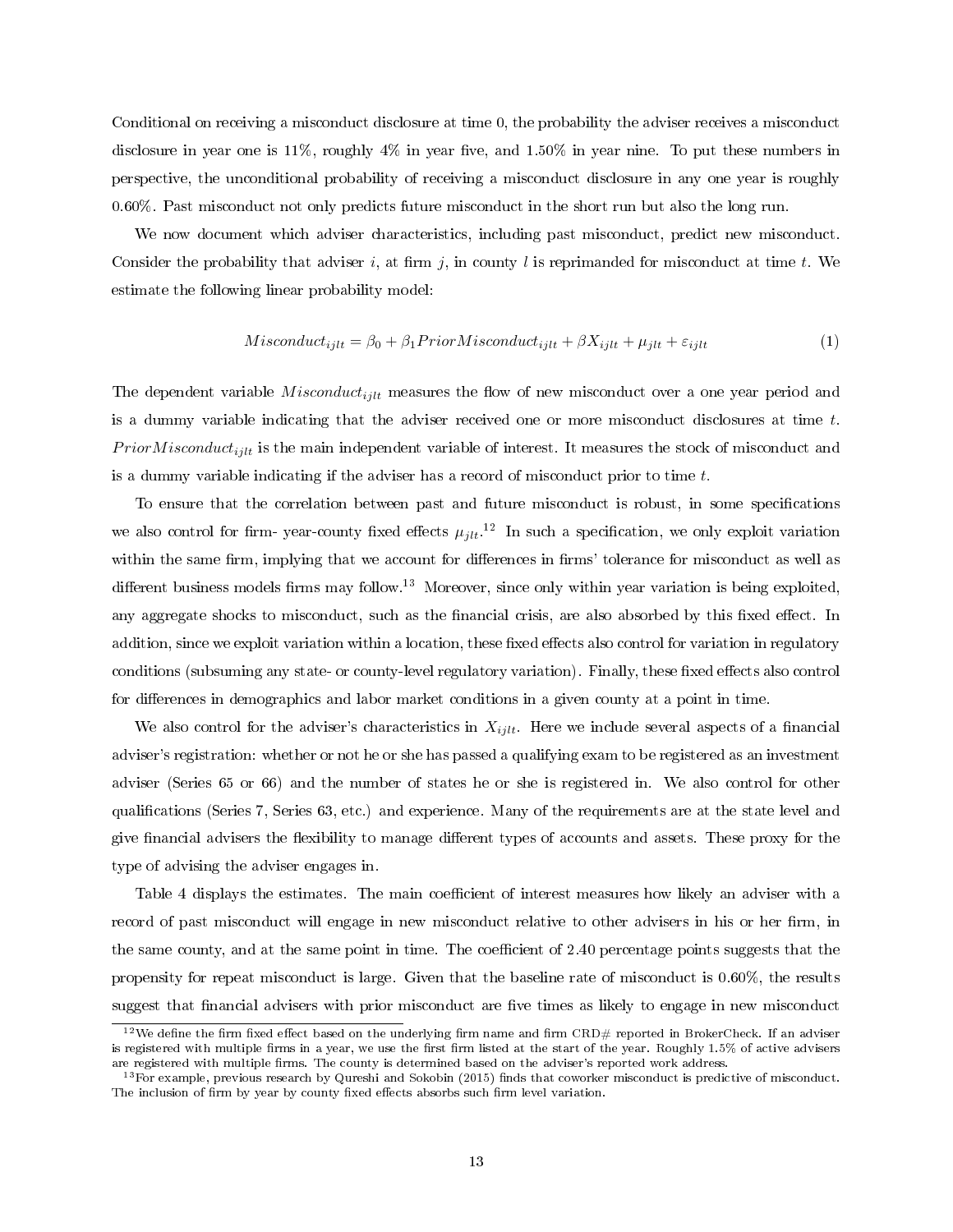as the average financial adviser. We find that this relationship is very robust. In Section 6 we show this relationship holds under alternative denitions of misconduct, among investment advisers, and when we control for adviser productivity and quality.

One concern with our analysis above is that one offense, or a series of related events, could be recorded as multiple misconduct disclosures that span more than one calendar year. Consequently, the relationship between current and past misconduct we estimate in eq. (1) could be mechanical. Several observations suggest that this concern is not driving our estimate.<sup>14</sup> In particular, if the related misconduct disclosures are all reported within a year, then the issue does not arise. This is because we treat multiple instances as one event of misconduct. However, if reporting occurs across multiple years, then this could potentially impact our inferences. Figure 4b shows that past misconduct predicts future misconduct not only in the short run but also the long run, suggesting that this issue is not driving our estimate. More specifically, the figure suggests that an adviser who was reprimanded in the previous year is roughly 10pp more likely to engage in misconduct, but an adviser who was disciplined nine years earlier is also 1pp more likely to do so. It is possible that a series of related offenses that span more than one calendar year could potentially help drive the elevated probability of a repeat offense in years one and two observed in Figure  $4b$ .<sup>15</sup> However, the longevity of the effect suggests that these are indeed separate offenses and not one isolated offense in an adviser's career, which unfolds over the next few years. The coefficient on  $Prior Misconduct_{i}$  in Table 4 reflects a weighted average of the marginal effects reported in Figure 4b. The coefficient measures how likely an adviser with previous misconduct is to be reprimanded for misconduct in a given year relative to an adviser who has not been previously reprimanded, averaging across all prior misconduct. The overall incidence of repeated misconduct for an individual who has been previously reprimanded for misconduct is therefore greater than 2.40pp.

One interesting result in Table 4 is the relationship between the adviser qualications and the probability of misconduct. Financial advisers who hold a Series 66 or 65 exam are more likely to be investment advisers. Relative to baseline rate of misconduct of 0.60%, the estimated coefficient of 0.31pp indicates that financial advisers that hold a Series 66 or 65 exam are 50% more likely to be reprimanded for misconduct relative to an average financial adviser. We also find a positive relationship between misconduct and adviser experience. However, the economic significance is small: a one year increase in experience is associated with a 0.0078pp increase in the probability of misconduct in a given year (Table 4 column 2).<sup>16</sup> We also find a

 $14$ We find some evidence suggesting that the nature of the allegations are similar across repeat offenses. In untabulated results we find that among repeat offenders, advisers are 8-19pp more likely to engage in particular type of offense (in terms of the reported allegations) if they have previously done so.

 $15$  According to Qureshi and Sokobin (2015), "75% of the complaints that led to an award or settled above the CRD threshold reached a resolution within a year. Approximately 20% of the complaints resolved in the second year, whereas the resolution of the remaining 5% took more than 2 years.

 $16$ One potential reason why we find a positive relationship between experience and misconduct may be that advisers with more experience have more opportunities to engage in misconduct, or that advisers early on in their careers are more risk averse. In untabulated results we investigated the role of experience further by including a dummy variable indicating whether an adviser has less than five years' experience. When we include this dummy, we no longer find a statistically significant relationship between experience and misconduct; the estimated effect of experience is smaller at 0.0024pp. These results suggest advisers with little or no experience are driving the economically small but statistically signicant positive relationship between experience and misconduct in the data.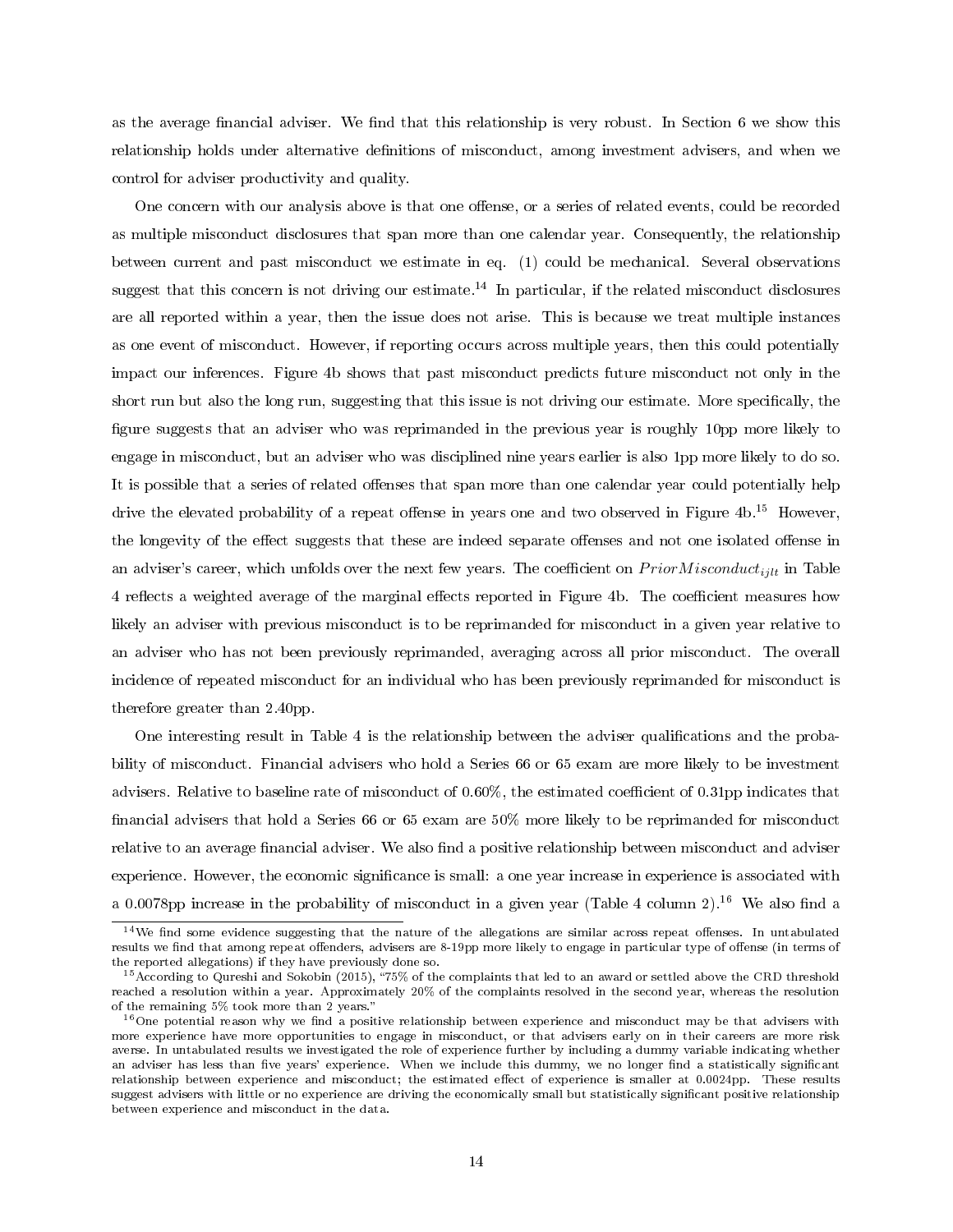negative relationship between the total number of other qualifications an adviser holds and the probability of misconduct. The estimated coefficient of -0.28pp, indicates that an adviser with one additional qualification is roughly 5% less likely to receive a misconduct disclosure in a given year. One potential explanation for this result is that those advisers with more qualifications may have more to lose if they are caught engaging in misconduct.

### 3.3 Misconduct Across Firms

Do firms differ in the amount of misconduct they generate? If firms are similar on the misconduct dimension, then an adviser fired by one firm for misconduct is unlikely a good match for other firms. If firms differ, however, then there is scope for reallocation of advisers. We first describe firms' adviser composition by measuring the percentage of employees who have a record of past misconduct. Figures 5a and 5b display the distribution of misconduct among firms with at least 100 and 1,000 advisers. In the average firm with at least 100 advisers, 8% of its financial advisers have records of past misconduct. The distribution is skewed strongly to the right. The median share of advisers disciplined for misconduct is  $5\%$ , and among firms in the top quartile, more than one in ten advisers have a record of past misconduct. This simple cut of the data shows that firms with clean records coexist with firms that engage in a substantial amount of misconduct.

Differences in the number of financial advisers with records of misconduct firms employ could arise because of differentiated business models. For example, some financial advisory firms could specialize in taking advantage of uninformed customers, while others use their clean image to attract more sophisticated customers. Another reason for heterogeneity could be differences in owners' risk tolerance of regulatory scrutiny.

Table 5 displays the twenty firms (80th percentile) with at least 1,000 advisers with the highest incidence of misconduct as of 2015. Misconduct is frequent at some of the largest financial firms in the United States. For instance, almost one in five financial advisers at Oppenheimer & Co. (CRD  $\#249$ ) have a record of past misconduct.<sup>17</sup> The misconduct rate is defined here simply as the percentage of advisers working for a firm that have been reprimanded for misconduct in the past. The misconduct rate reported in Table 5 may actually understate the true incidence of misconduct. When computing these numbers we include all financial advisers. However, not all financial advisers are in client-facing positions. A subset of the advisers in our data set may be in a non-client-facing position and would not be in a position to engage in misconduct. Thus, Table 5 reflects a lower bound on the probability a client would interact with an adviser with a past record of misconduct among one of these firms. We replicate Table 5 where we restrict our analysis to the set of client-facing financial advisers as discussed further in Section 6.5.1. The results suggest that the incidence of misconduct at firms such as Oppenheimer & Co could be closer to  $25-28\%$  rather than  $19\%$  reported here.

<sup>&</sup>lt;sup>17</sup>When asked about the results from this study, Oppenheimer & Co. had confirmed that they had "made significant investments to proactively tackle risk and compliance issues in our private client division. We've made changes in senior leadership, branch managers, and signicant changes in our advisor ranks. (http://www.bloomberg.com/news/articles/2016-03-01/it-justgot-even-harder-to-trust-financial-advisers) [accessed on March 1, 2016]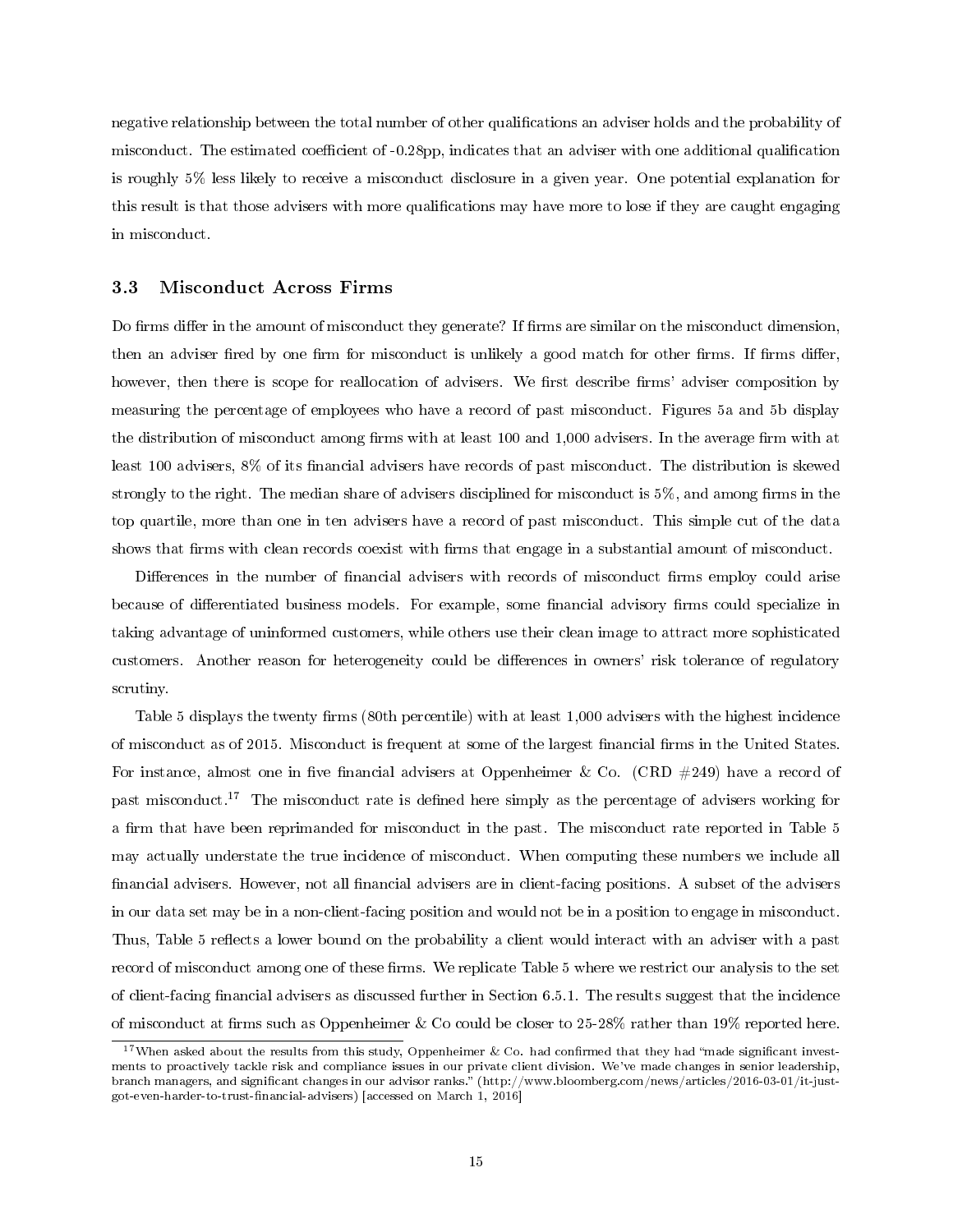We systematically explore whether observable firm characteristics are correlated with new misconduct using the following specification:

$$
Firm\_Employee\_Misconduct_{jt} = \beta_0 + \beta_1 Firm\_Employee\_Misconduct_{jt-1}
$$
\n
$$
+ \beta_2 Executive\_Misconduct_{jt-1} + \beta X_{jt} + \mu_t + \sum_{s=1}^{50} \mu_s State_{js} + \varepsilon_{jt}
$$
\n(2)

Observations are at the firm by year level over the period 2005-2015. Because we only observe registration details for active firms, we restrict our analysis to the set of firms still active as of 2015. The dependent variable Firm Employee–Misconduct<sub>it</sub> measures the share of financial advisers working at firm j that were reprimanded for misconduct at time  $t$ . We include two variables that might shed light on the firm's tolerance toward misconduct. First,  $Firm\_Employee\_M is conduct_{it-1}$  measures the share of financial advisers that were working at firm j at  $t - 1$  that were reprimanded for misconduct in the previous year. Second, Executive\_Misconduct<sub>jt−1</sub> is a dummy variable indicating that one or more of the firm's owners or executives has a record of misconduct as of  $t - 1$ .<sup>18</sup> We lag the variable *Executive\_Misconduct* by one year to avoid any mechanical correlation between executive misconduct and  $Firm$  Employee–Misconduct. We control for other dimensions of the firm such as its ownership structure, size, and quality. Our primary specification includes time fixed effects  $\mu_t$  to absorb aggregate variation in misconduct, and state fixed effects  $\mu_s$  for each state a firm operates in to control for differences in regulation and demographics.

The results reported in Table 6 show that observable firm characteristics predict firm-level misconduct. The estimates in column  $(4)$  indicate that misconduct is  $40\%$  more likely in firms in which an owner or executive has a record of misconduct.<sup>19</sup> We acquire data on the desirability of a firm using CVs in the database of a leading social networking website for professionals, assuming that firms with fewer followers are less desirable. More desirable or popular firms have lower incidence of misconduct on average. It is intuitive that more desirable, established firms that are run by executives with clean records are less likely to be associated with misconduct. It is important to keep in mind that in this section we use correlations to merely describe the data, and that the causality may be reversed. For example, we would expect that a firm that employs better financial advisers is more popular and long lived.

As with adviser-level misconduct, past firm misconduct predicts future misconduct. The coefficient of 0.33 suggests that a 1pp increase in the share of advisers who received misconduct disclosures in the previous year is correlated with a 0.33pp increase in new misconduct. Given that past offenses predict misconduct at the adviser level, it should not be surprising that they do so at the firm level as well. If advisers switch between firms rapidly, then misconduct may not be persistent at the firm level. Our results suggest that this

<sup>&</sup>lt;sup>18</sup>We observe the owners and executives for a firm as of 2015. Hence the variable Executive\_Misconduct<sub>it</sub><sub>-1</sub> is a dummy variable indicating that one or more of the firm's owners or executives as of 2015 had a prior record of misconduct as of time  $t.-1\,$ 

 $19$ We find that firms in which an owner/officer has been disciplined for misconduct have 0.22pp higher misconduct rates (column 4 of Table 6 ). On average, 0.60% of nancial advisers receive misconduct disclosures in a given year. The rate of misconduct is  $0.22/0.6=37\%$  higher among those firms whose owner/executives have records of misconduct.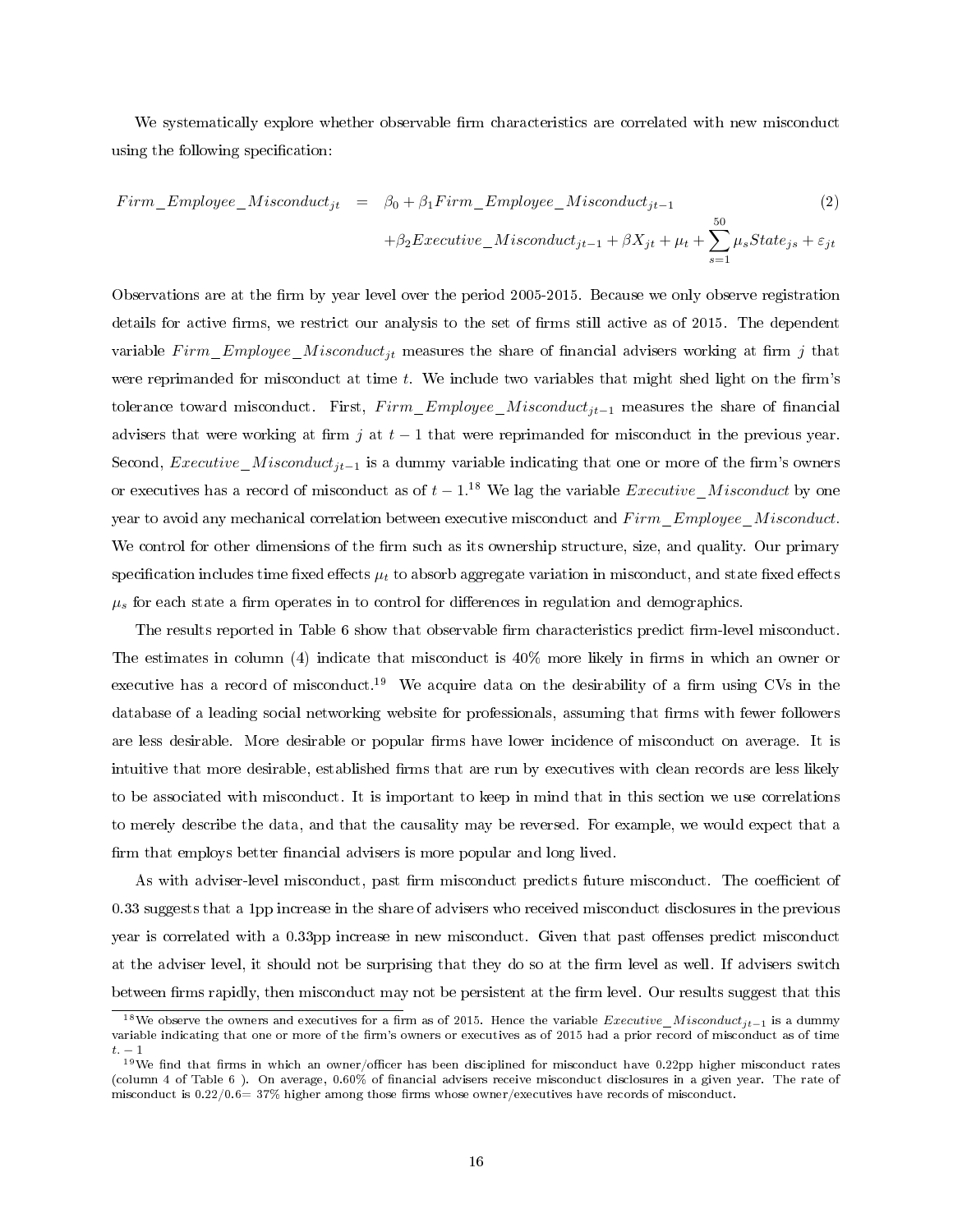is not the case. Differences in misconduct across firms are predictable based on past misconduct and do not vanish in the span of a year.

# 4 Labor Market Consequences of Misconduct

In this section we examine the labor market consequences of misconduct for financial advisers. What punishment should we expect for misconduct? One benchmark is extreme punishment of misconduct where advisers who engage in misconduct are purged from the industry. Firms would fire advisers who engage in misconduct and would refuse to rehire advisers with a past record of misconduct. The alternative benchmark is extreme tolerance of misconduct. Of course, we expect reality to fall somewhere between these benchmarks. We now use the panel structure of our data to investigate how firms punish misconduct, and how advisers' misconduct records affect their employment dynamics.

## 4.1 Firm and Industry Discipline

The substantial presence of repeat offenders implies that the industry does not immediately purge advisers who have engaged in misconduct. Advisers may be forced out of the industry by firms or regulators. As a point of reference, FINRA either suspended or barred roughly 700 advisers in 2015 ("2015 Monthly and Quarterly Disciplinary Actions" 2015). We begin our analysis with a simple cut of the data. We examine average turnover rates among advisers with and without instances of misconduct in a given year in Table 7a. Misconduct is strongly correlated with job separation at the firm level. In the year following a misconduct disclosure, 48% of advisers leave their current jobs. This is substantially higher than the 19% rate for advisers with no instances of misconduct. Among advisers who leave their firm following misconduct,  $44\%$ are able to find employment within the same year.<sup>20</sup> Their reemployment prospects are only slightly worse than the 52% reemployment rate of advisers who left their firms with no instances of misconduct. These preliminary results are consistent with the notion that firms are relatively strict: roughly half of the advisers leave their firms in the year following misconduct. However, the industry undoes some of these effects. In particular, only about one-quarter of advisers leave the industry in the year following misconduct. The other three-quarters stay in the industry. Below, we examine these patterns in more detail and then document which firms hire advisers with misconduct records in Section 4.2.

## 4.1.1 Firm Discipline

In this section we explore the relationship between job separation and misconduct at the firm-level in more detail. To evaluate firm level discipline, we would ideally compare employment outcomes of an adviser who engaged in misconduct to those of an otherwise identical adviser at the same firm at the same time. We

 $20$ Most advisers who find new employment following misconduct are reemployed within the same year. Of those advisers who leave their firm following misconduct and find new employment within five years, 92% are reemployed within one year.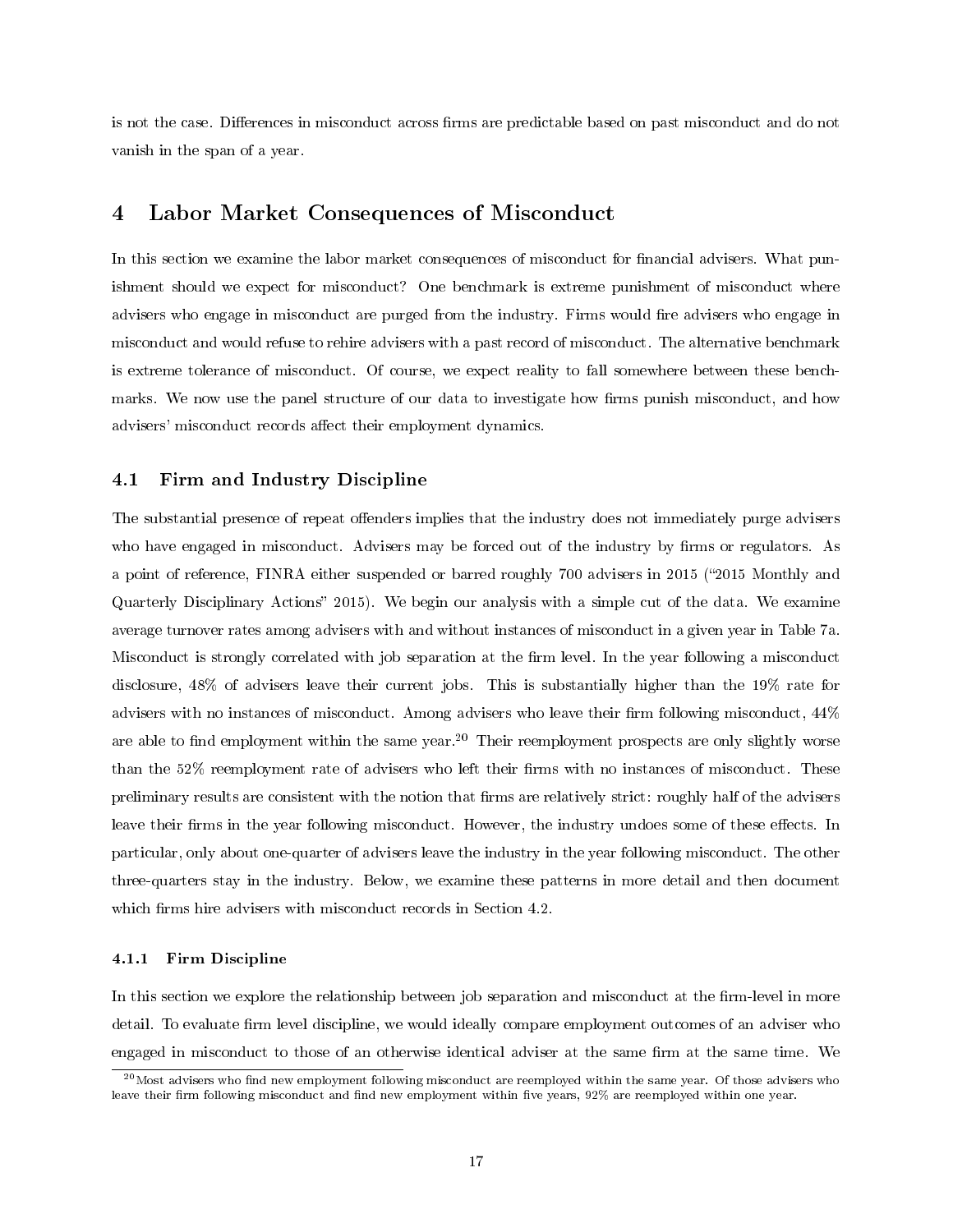approximate this comparison as closely as possible by estimating the following linear probability model:

$$
Separation_{ijlt+1} = \beta_0 + \beta_1 Misconduct_{ijlt} + \beta X_{it} + \mu_{jlt} + \varepsilon_{ijlt}
$$
\n
$$
\tag{3}
$$

Observations are at the adviser by year level; i indexes an adviser who worked for firm j at time t in county l. The dependent variable Separation<sub>ijlt+1</sub> is a dummy variable indicating that the adviser is not employed at firm j in year  $t + 1$ . The independent variable of interest, Misconduct<sub>ijlt</sub>, is a dummy variable indicating that adviser  $i$  received a misconduct disclosure in year  $t$ .

We control for adviser characteristics such as experience and qualifications in  $X_{it}$ . To control for differences in products or clients across firms, we include firm by year by county fixed effects  $\mu_{jlt}$ . For example, if employees of firms that are associated with more misconduct are more likely to switch jobs in a given year, then this correlation will be absorbed by the fixed effect. This fixed effect also absorbs any aggregate variation in the amount of misconduct and job separations. In addition, these fixed effects also capture any variation in regulatory conditions (subsuming any state-level regulatory variation), demographics, and local labor market conditions. In effect, we compare the outcomes of financial advisers who were employed at the same firm at the same time in the same county, but either did or did not engage in misconduct.

We present the estimates in columns  $(1)-(3)$  of Table 7b. In each specification we estimate a positive and statistically significant relationship between misconduct in year t and job separation in year  $t+1$ . The coefficient ranges from 24pp to 31pp across specifications with different controls and fixed effects. The coefficient of 31pp implies that, all else equal, misconduct is associated with a 31pp-higher chance of a job separation. These estimates are consistent with the simple summary statistics presented in Table 7a that suggested that advisers who are reprimanded for misconduct have a 29pp (48-19pp) higher probability of separation. To put these numbers in perspective, the baseline job separation rate in the population of advisers is 19%. This increase in job separation due to misconduct is two and a half times the mean separation rate in the data and is consistent with the idea that, on average, firms discipline misconduct quite heavily.

In Figure 2 we showed substantial differences in damages advisory firms pay as compensation for misconduct, ranging from tens to hundreds of thousands of dollars. One might expect more severe misconduct to be punished more severely. We restrict our attention to instances of misconduct for which we observe damages paid and estimate the following linear probability model:

$$
Separation_{ijlt+1} = \beta_0 + \beta_1 \ln Damages_{ijlt} + \beta X_{it} + \mu_j + \mu_l + \mu_t + \varepsilon_{ijlt}
$$
\n
$$
\tag{4}
$$

Damages<sub>ijlt</sub> measures the total sum paid out by adviser i's firm j in year t and in county l to the client as the result of settlements and awards due to misconduct.

Columns  $(4)-(6)$  of Table 7b display the results. We find a positive relationship between damages and the probability of a job separation in each specification. A coefficient of 0.99 indicates that doubling of the awards paid to a client increases the probability that the adviser loses his or her job by approximately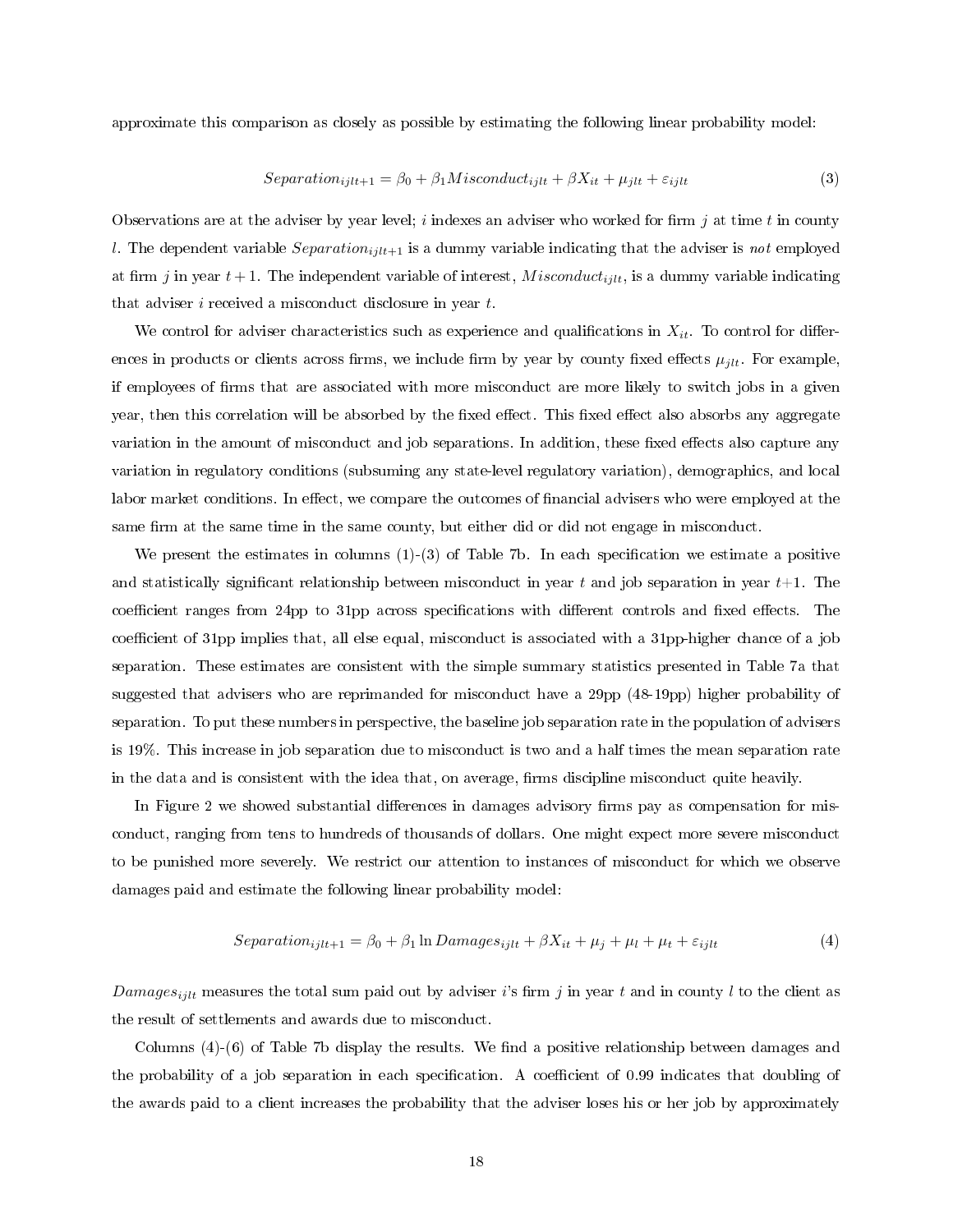1pp. Moving from the  $25^{th}$  to the 75<sup>th</sup> percentile of the distribution of settlements is associated with a 10pp-increase in job separations. This is a substantial increase relative to the unconditional mean separation rate of 19pp. These results are consistent with firms deliberately assessing the extent of misconduct before making a termination decision, rather than doing so randomly.

### 4.1.2 Industry Discipline

Based on separation rates following misconduct, the average advisory firm seems to discipline employee misconduct quite severely. If individual firms are strict in disciplining bad employees, why are there so many repeat offenders in the population of financial advisers? To eliminate all repeat offenses, advisers would have to be fired following misconduct and not be reemployed in the industry. Instead, we find that 44% of advisers who lost their job after misconduct find employment in the industry within a year as shown in Table 7a. Following misconduct, 52% of advisers remain with their current firm,  $21\%$  (48%  $\times$  44%) join a new firm, and 27% leave the industry. Given that  $9\%$  ( $19\% \times 48\%$ ) of financial advisers leave the industry every year anyway, the disciplining mechanism at the industry level seems to be substantially less severe than suggested by the  $48\%$  separation rate at the firm level.

As the summary statistics suggest, using job separation alone to evaluate the success of "market discipline" is not sufficient, because a significant share of advisers who leave their firm upon misconduct find employment with a new firm. To understand the differences in reemployment prospects of advisers with misconduct, we estimate the following specification:

$$
New\_Emplogment_{ij'lt+1} = \beta_0 + \beta_1 Misconduct_{ijlt} + \beta X_{it} + \mu_{jlt} + \varepsilon_{ijlt}
$$
\n
$$
(5)
$$

in which we restrict the sample to financial advisers who were separated from their firm in the previous year. New\_Employment $_{ij'llt+1}$  is equal to one if adviser  $i$  in county  $l$  remains in the industry but has switched employers from j to j' between time t and  $t + 1$ . Columns (1)-(3) of Table 7c show a negative and significant relationship between misconduct and the probability an adviser finds new employment. Our results imply that, relative to other advisers looking for jobs, advisers who are reprimanded for misconduct at time t are  $8 - 10$ pp less likely to find a new job in the next year. Given that the average probability an adviser will be reemployed is 52%, the results suggest that roughly 44% of advisers with recent misconduct are reemployed in the industry. Overall, financial advisers' reemployment prospects are somewhat worse following misconduct, but the high reemployment rate allows approximately three-quarters of them to stay in the industry in the year following misconduct.<sup>21</sup>

As we show previously, advisers whose misconduct results in higher damages have an elevated probability

 $^{21}$ One potential concern is that some advisers may voluntarily leave the industry because of retirement. As a robustness check, we separately reexamine eq (5) where we restrict the data set to those advisers with less than 5, 10, 15, and 20 years of experience. In untabulated results we find that the effect of misconduct on new employment is the greatest for the least experienced advisers. These results suggest that more experienced nancial advisers may be voluntarily retiring, but they are not the ones who drive the relationship between industry separation and misconduct in the data.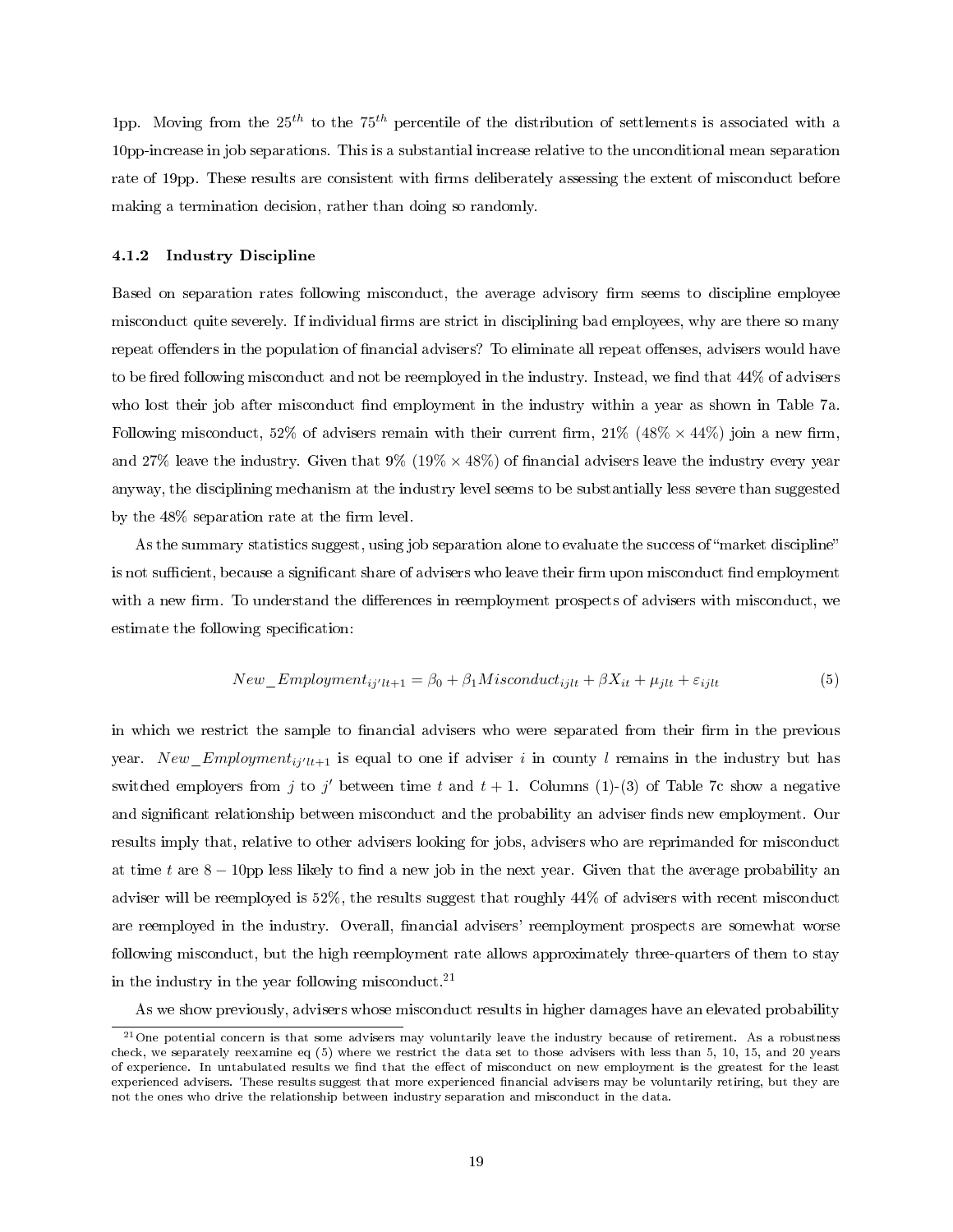of losing their job. Does the labor market recognize the extent of cases of misconduct that lead to job separation? We examine whether larger damages lead to worse reemployment prospects of advisers. We estimate the following linear probability model:

$$
New\_Emplogment_{ij'lt+1} = \beta_0 + \beta_1 \ln Damages_{ijlt} + \beta X_{it} + \mu_j + \mu_t + \varepsilon_{ijlt}
$$
\n(6)

Columns (4)-(6) of Table 7c displays the results. The reemployment prospects of advisers whose misconduct resulted in larger damages are worse, even when comparing advisers who engaged in misconduct at the same firm, at the same time, in the same county, and with the same observable characteristics. They are more likely to exit the industry and less likely to find employment with another firm. These results suggest that the labor market for financial advisers is somewhat discerning when it comes to employing financial advisers with a history of misconduct; the labor market accounts for the severity of misconduct to some degree. Overall, the industry eliminates some advisers following misconduct, but is substantially less strict than firms individually. The reallocation of financial advisers to new firms partially blunts the firm-level response to misconduct. One puzzle that remains is why some firms are willing to hire advisers who were fired by other firms for misconduct. We examine this issue in Section 5.

## 4.2 New Employment

We document a relatively high rate of reemployment among advisers who lost their job following misconduct. One may argue that this evidence suggests that the cost of misconduct in the industry as a whole is low. On the other hand, just because an adviser is reemployed does not mean that misconduct is costless. Advisers lose income during temporary unemployment, and it may take effort to find jobs. Moreover, it is possible that when such advisers do find a job, the job is worse (i.e., at a less prestigious and/or worse-paying firm). Here we examine the duration an adviser is out of the industry following misconduct, as well as the characteristics of firms that hire advisers following misconduct. The reallocation of advisers across firms will help us better understand the costs of misconduct for financial advisers, as well as why some financial advisory firms are willing to hire advisers who were fired elsewhere for misconduct.

### 4.2.1 Duration Out of the Industry

We first examine the time it takes an adviser to find reemployment in the financial advisory industry by studying the 1,350,000 out of industry spells in our data set.<sup>22</sup> Figures 6a and 6b display the out of industry survival function for financial advisers who were and were not reprimanded for misconduct in the year preceding their out of the industry spell. Among those advisers who find new employment in the advisory industry, the vast majority find new employment within one year. Figure 6a indicates  $47\%$  of advisers

 $22$ We have 1.35mm separate observations where we observe a financial adviser leaving his/her firm over the period 2005-2015. Of those 1.35mm out of the industry spells, we observe 760k complete out of the industry spells where we observe a nancial adviser leave his/her firm and find a position at a new financial advisory firm.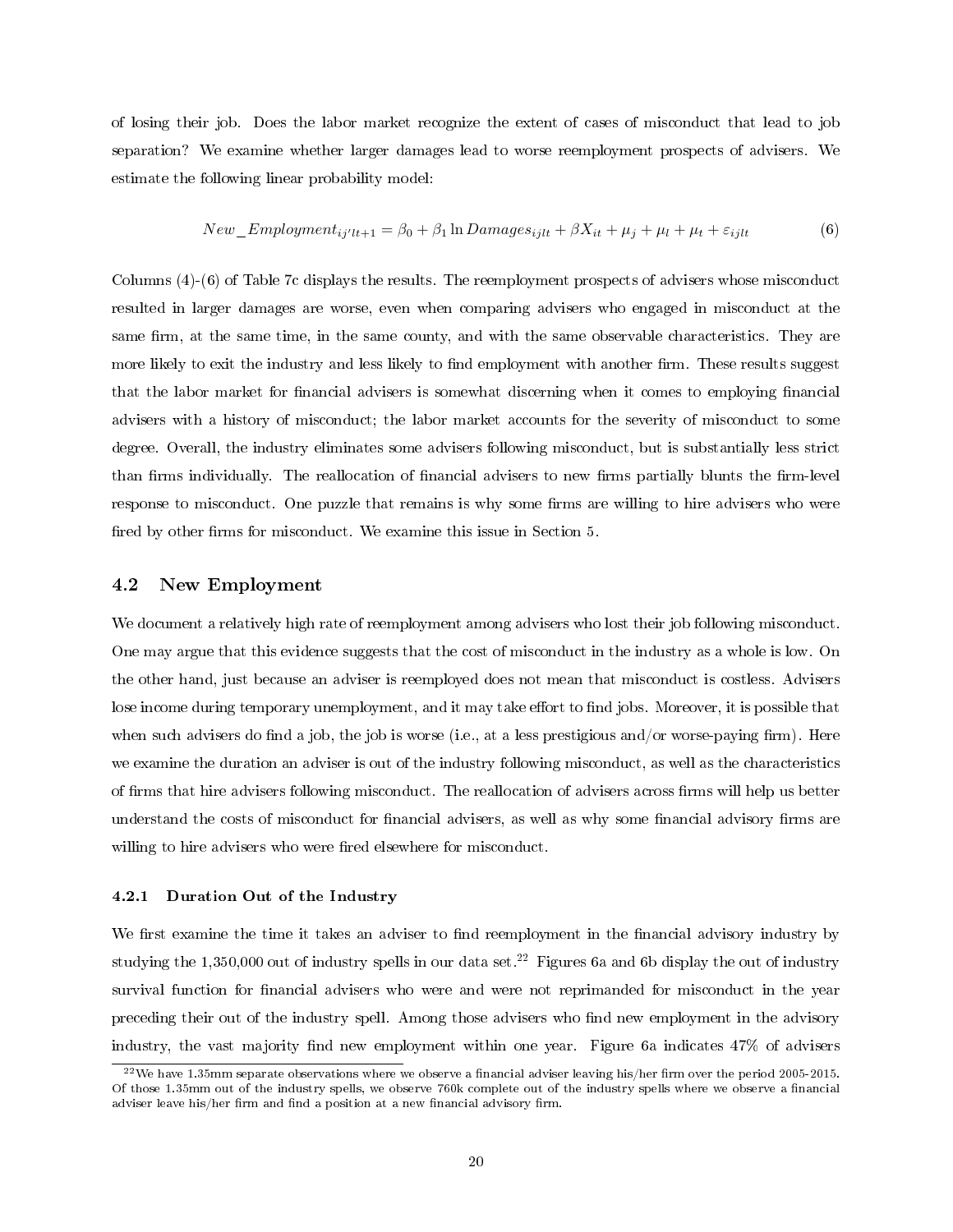who were reprimanded for misconduct remain out of the industry after twenty-four months. In contrast, 45% of advisers who were not reprimanded remain out of the industry for the same duration. Overall, those advisers who were separated from their firms following misconduct remain out of the industry for longer periods relative to those advisers who were simply separated from their firms. A back-of-the-envelope calculation suggests that the costs amount to more than one month's worth of wages.<sup>23</sup>

The simple non-parametric survival analysis in Figures 6a and 6b does not account for other differences among financial advisers, such as their experience or qualifications. We formally analyze the impact of misconduct on an adviser's duration out of the industry by estimating the following Cox proportional hazards model:

$$
\lambda_{it}(\tau) = \lambda_0(\tau) exp\left(\gamma Misconduct_{it-1} + \beta X_{it} + \mu_t\right) \tag{7}
$$

where  $\lambda_i(\tau)$  is the hazard rate of finding new employment in the industry for adviser i at time t, conditional on being out of the industry for  $\tau$  months. The hazard rate is a function of the baseline hazard  $\lambda_0(\tau)$  and changes proportionally depending on whether the financial adviser was reprimanded for misconduct in the year preceding the out of the industry spell,  $M is conduct_{it-1}$ , and the characteristics  $X_{it}$ . We also include time fixed effects  $\mu_t$  to account for aggregate fluctuations in the employment market.

The results presented in Table 8 confirm the raw data displayed in Figures 6a and 6b. The estimates in the table are reported in terms of hazard ratios. Any reported hazard ratio less than one suggests that the covariate is correlated with a longer duration out of the industry. The estimates in our main specifications (columns 1 and 2) suggest that an unemployed adviser who had engaged in misconduct in the year prior to the start of his or her out of the industry spell has a 17%-smaller chance of nding new employment in the industry at any given moment in time relative to an adviser without recent misconduct. In columns (3) and (4) we restrict our data to those spells of advisers who ultimately found a new job in the industry. Conditional on finding a job, advisers recently reprimanded for misconduct find these jobs at a marginally faster rate relative to those advisers without recent misconduct. Economically, the difference in hazards is relatively small: advisers who have recently been reprimanded for misconduct are  $2.5\%$  more likely to find a job in the industry at any given point in time relative to those who were not recently reprimanded for misconduct. There are several potential reasons for this result. For example, advisers who ultimately find reemployment following misconduct face scarcer employment opportunities in the industry, so they cannot afford to be as choosy. If they are offered a job, they are more likely to take it. Alternatively, conditional on finding the job, they have to be slightly better than candidates without misconduct to compensate for a worse disciplinary record. The results also suggest that the observed result that advisers with recent misconduct remain out of the industry for longer periods is driven by advisers who are not rehired in the industry after losing their previous employment. This finding is consistent with the simple summary statistics displayed in

<sup>&</sup>lt;sup>23</sup>We calculate the value of lost wages using the empirical survival functions that are reported in Figure 6a. The expected duration out of the industry is 29.21 months for those advisers without recent misconduct and is 30.23 for those adviser with recent misconduct. We calculate the expected duration out of the industry under the assumption that no adviser remains out of the industry after five years.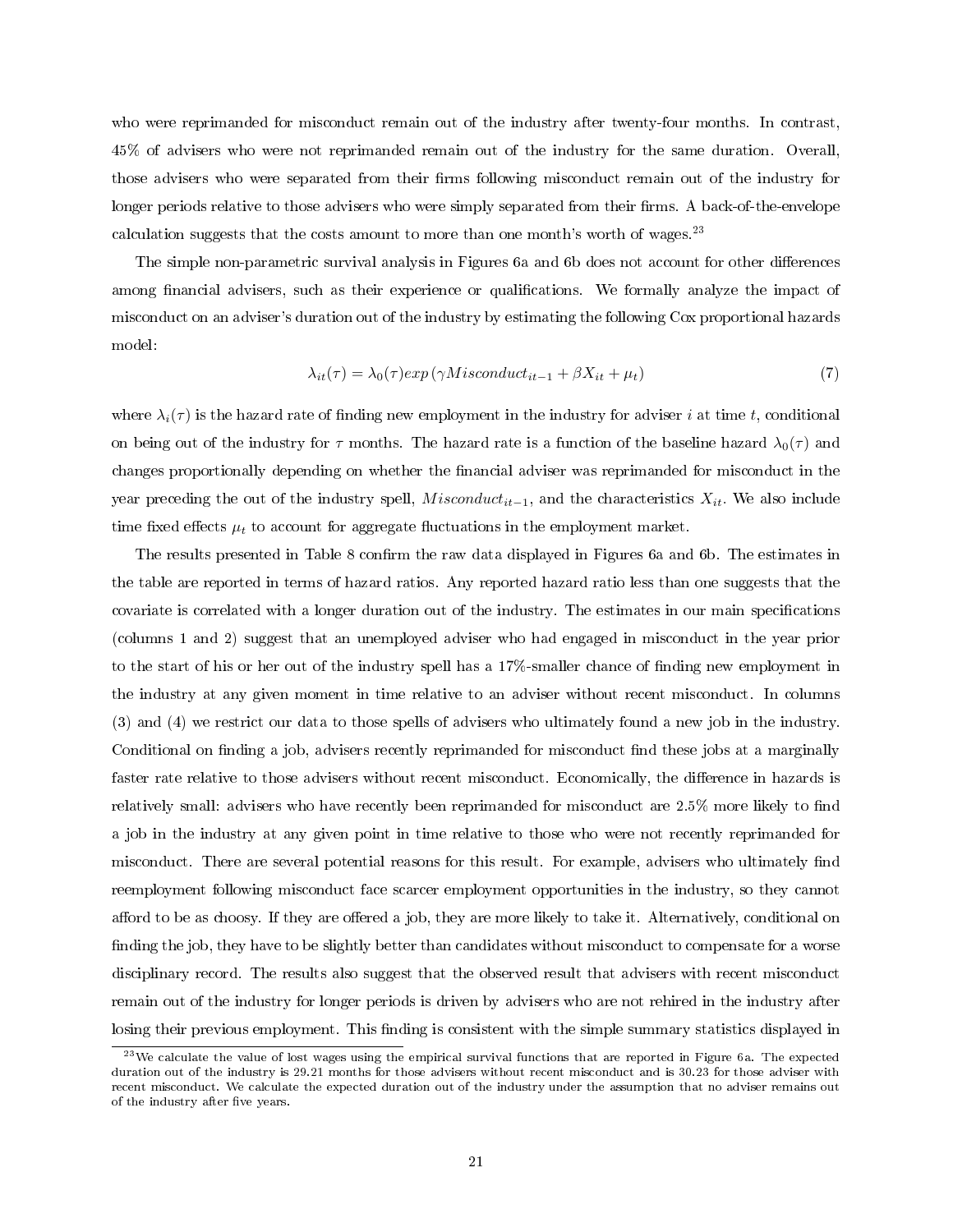Figures 6a and 6b.

#### 4.2.2 Who Hires Offenders?

Approximately  $44\%$  of advisers who engage in misconduct and are separated from their jobs find new jobs as financial advisers within a year. We are broadly interested in two issues. First, we want to better understand the change in job quality that follows misconduct. If misconduct leads to a substantially worse job, then it is costlier than suggested by the reemployment statistics. Second, we are interested in why misconduct can persist in this market, and seeing who hires advisers with misconduct may offer a window into the mechanism at work.

We compare advisers who switched jobs following misconduct to other advisers who switched jobs from the same firm at the same time. Therefore, the advisers from the control group face the same labor market, are under the same regulatory rules, and are exposed to the same shocks as the adviser who engaged in misconduct. Further, because they were employed at the same firm, any firm-specific shocks or adviser characteristics which selected them into these firms are also accounted for. We estimate the following specification:

$$
New\_Firm\_Characteristic_{ij't+1} = \beta_0 + \beta_1 Missouri_{ijt} + \mu_{jt} + \varepsilon_{ij}
$$
\n
$$
(8)
$$

The dependent variable New\_Firm\_Characteristic<sub>ij't+1</sub> measures the size, payout, firm desirability, revenue, and the amount of misconduct of the firm  $j'$  joined by adviser i who joined firm  $j'$  after leaving firm  $j.^{24}$  The independent variable of interest is  $M is conduct_{ijt}$ , which is an indicator variable equal to one if the adviser was disciplined for misconduct in the year  $t$ , which is the year prior to leaving firm j. Here we include the previous firm by time fixed effects  $\mu_{jt}$  in our main specifications, and we find similar results when we include previous firm by time by county fixed effects as a robustness check. We also restrict the data set to only those initial firms  $j$  in which we observe both advisers with and without recent misconduct that switch firms.

Table 9 displays the results. Relative to other advisers who left the same firm at the same point in time, advisers with misconduct are hired in firms that pay almost \$15,000 less per year. We acquire data on the desirability of a firm using CVs in the database of a leading social networking website for professionals, assuming that firms with fewer followers/links are less desirable. Advisers move to substantially less popular firms following misconduct. Misconduct is costly even for advisers with new jobs, both in monetary terms as well as in compensating differentials.

These results also help us understand why firms employ advisers who were fired from other firms following misconduct. As we have shown, these firms differ from firms that would otherwise employ these advisers, in terms of compensation as well as prestige. Importantly, these firms are also more willing to employ advisers

 $^{24}$ Asset, revenue, and average payout/salary data comes from a private industry survey as of 2014. Data on social network followers/links comes from a leading social networking website for professionals and is as of 2015.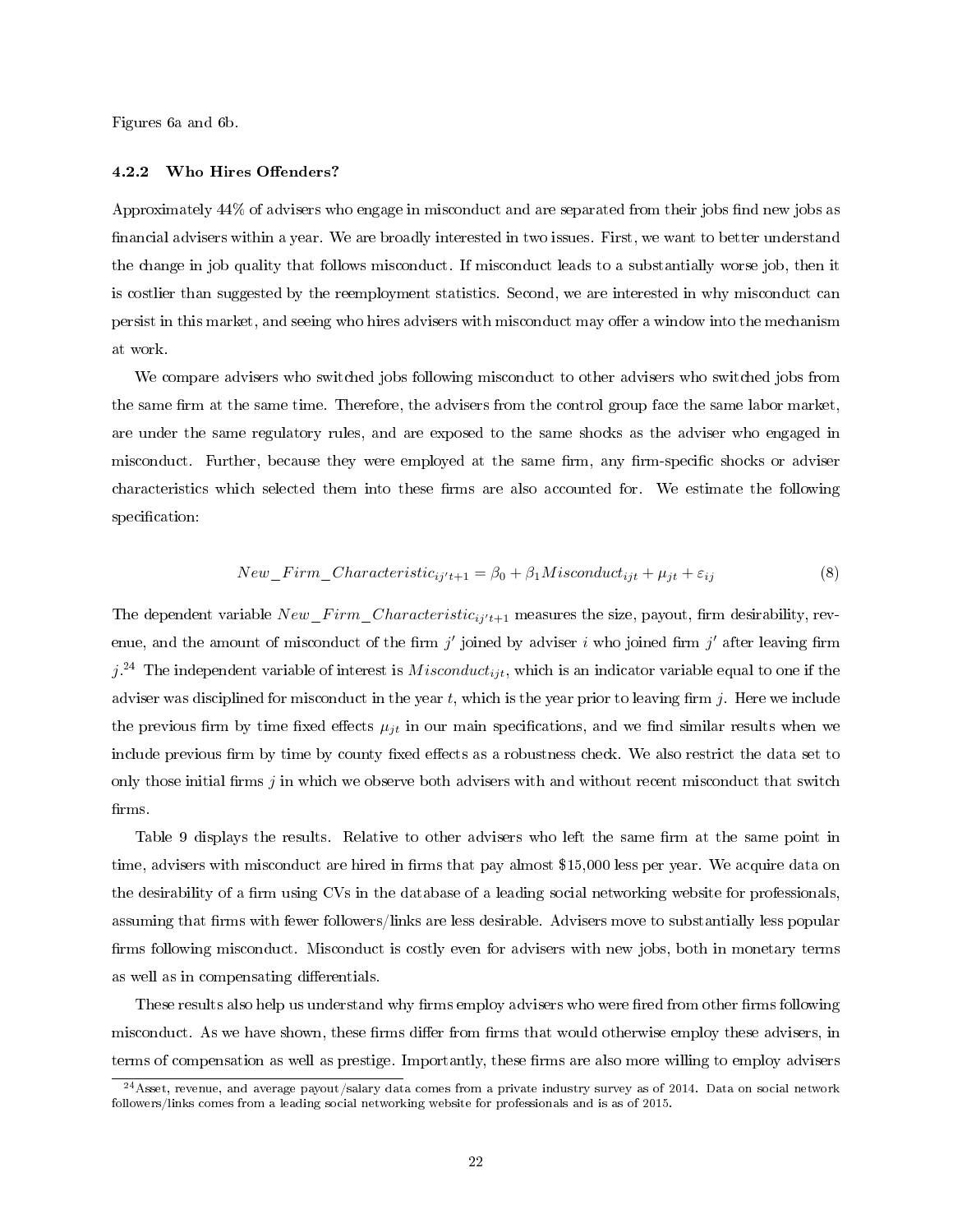with misconduct records. We observe that, relative to other advisers who left the same firm at the same time, advisers who engaged in misconduct are hired by firms that employ a greater percentage of other advisers with past misconduct records (Table 9 column 3). In other words, after losing their jobs following misconduct, advisers are rematched with firms that are less concerned with misconduct. Notably, these firms are on average substantially smaller in dimensions of advisers, revenues, and assets under management (Table 9 columns 4-6). For example, advisers with recent misconduct move to firms that are  $25\%$  smaller in terms of the number of financial advisers the firm employs.<sup>25</sup> If firms were identical, some would not hire advisers who were fired from other firms following misconduct. Thus, "matching on misconduct" can rationalize why discipline is severe at the firm level, but substantially blunter at the industry level.

# 5 Why Is Misconduct Heterogeneous in Equilibrium?

The results in Section 3 indicate that firms and advisers with clean records coexist with firms and advisers who persistently engage in misconduct. Section 4 illustrates that engaging in misconduct is costly for advisers but not sufficiently for it to eliminate repeat offenders. Part of the reason is that advisers who lose their jobs following misconduct are reemployed by firms that "match" with these advisers and, in general, engage in more misconduct than an average firm. A natural question that arises is that given that the disciplinary record of every financial adviser in the United States is public record, why does reputation not drive out bad advisers or firms that employ them?

In this section we provide an interpretation for the descriptive statistics presented in Sections 3 and 4. We pursue two lines of inquiry. We first focus on differences in firms' tolerance of misconduct. The previous section shows that advisers with misconduct sort to different firms than advisers without misconduct. We examine whether firms' tolerance of misconduct differs when it comes to their hiring and firing decisions. Differences in hiring policies can help address how firms maintain different adviser pools over time. However, they do not explain why consumers keep coming back to firms with substantial misconduct. One potential reason why such firms can survive is if some customers are unsophisticated. Such customers do not know where to access financial adviser disclosures, how to interpret them, or that such disclosures even exist. It is well known that if there are differences in consumer sophistication, the market can be segmented. In such a scenario, some firms "specialize" in misconduct and attract unsophisticated customers, and others cater to more sophisticated customers and specialize in honesty, in the spirit of Stahl (1989) and Carlin (2009). The second part of our analysis examines this possibility by relating financial adviser misconduct to the sophistication of their potential customers.

 $^{25}$  Advisers with recent records of misconduct move to firms that have 1,898 fewer financial advisers (9 column 4). On average, advisers move to firms that employ 7,720 financial advisers.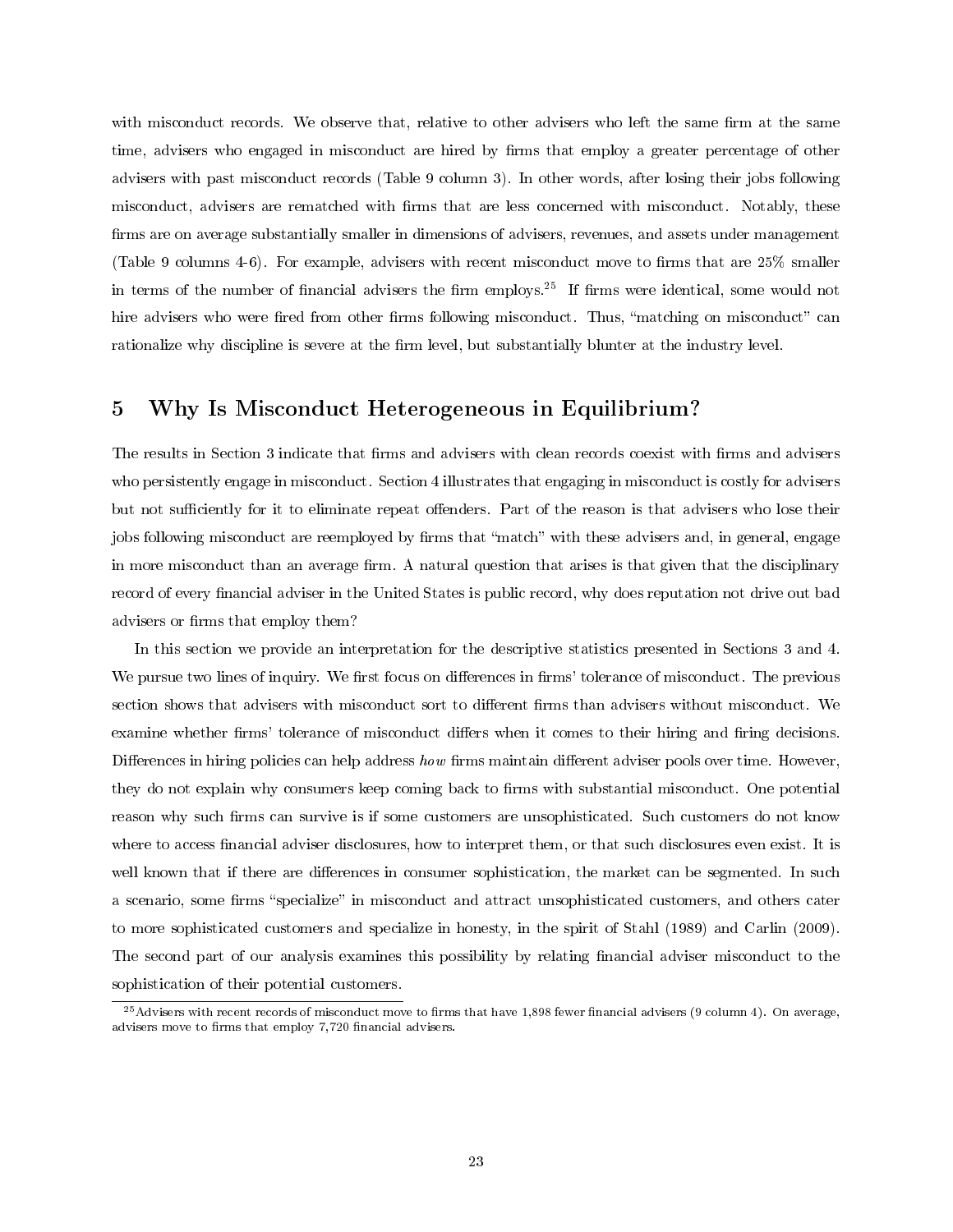#### 5.1 Tolerance for Misconduct

#### 5.1.1 Differences in Separation

The summary statistics presented in Section 3 suggest that some firms employ substantially more employees with past records of misconduct than other firms: the standard deviation of the firm share of employees with prior misconduct is  $17\text{pp}$  (Table 1b). One possible reason is that some firms may be more tolerant of misconduct than others and are less likely to fire such employees. We investigate this hypothesis by exploring whether firms with a larger share of advisers with misconduct are more tolerant toward new misconduct using the following specification:

$$
Separation_{ijlt+1} = \beta_0 + \beta_1 Misconduct_{ijlt} + \beta_2 Firm\_Employee\_Misconduct_{jt} \times Misconduct_{ijlt}(9) + \beta_3 X_{it} + \mu_{jlt} + \varepsilon_{ijlt}
$$

We build on the specification eq. (3) in Section 4.1.1. The variable of interest is Firm Employee—Misconduct<sub>it</sub> $\times$ Misconduct<sub>ijlt</sub>. Recall that the variable  $Firm\_Employee\_M is conduct_{jt}$  measures the percentage of advisers employed by firm j that received misconduct disclosures at time t. The coefficient  $\beta_2$  measures how misconduct punishment at the firm level varies with the share of misconduct across firms. As in Section 4.1.1, we employ firm by year by county fixed effects, which absorb, among other confounds, the differences in firm level misconduct,  $Firm\_Employee\_M is conduct_{jt}.$ 

We present the estimates corresponding to the above specification in column (1) of Table 10a. We estimate a negative and significant coefficient on the interaction term Firm Employee–Misconduct<sub>it</sub>  $\times$  $M is conduct_{ijlt}$ . The coefficient estimate of -3.10 suggests that firms that employ more employees with records of misconduct are also less likely to punish additional misconduct. Advisers who engage in misconduct at a firm, which is one standard deviation  $(3\%)$  above the mean in misconduct  $(0.5\%)$ , have only a 24pp higher probability of being separated from their jobs than advisers who did not engage in misconduct. This sensitivity is almost one-third (9pp) lower than that of an average firm. These results suggest that firms that employ advisers with prior offenses are also less likely to fire advisers for new offenses. A greater tolerance for misconduct should make these firms more attractive to advisers with a propensity to engage in misconduct, such as advisers with past misconduct records.

#### 5.1.2 Differences in Hiring

We now explore if firms also differ in their tolerance for misconduct in hiring decisions. In particular, we ask if some firms are more likely to hire advisers that have been previously disciplined for misconduct. We do so by investigating the composition of newly hired advisers using the following specification:

*Share\_of\_New\_Hires\_Disciplined<sub>jt+1</sub> = 
$$
\beta_0 + \beta_1 Firm\_Employee_Misconduct_{jt} + \mu_s + \mu_t + \varepsilon_{jt}
$$* (10)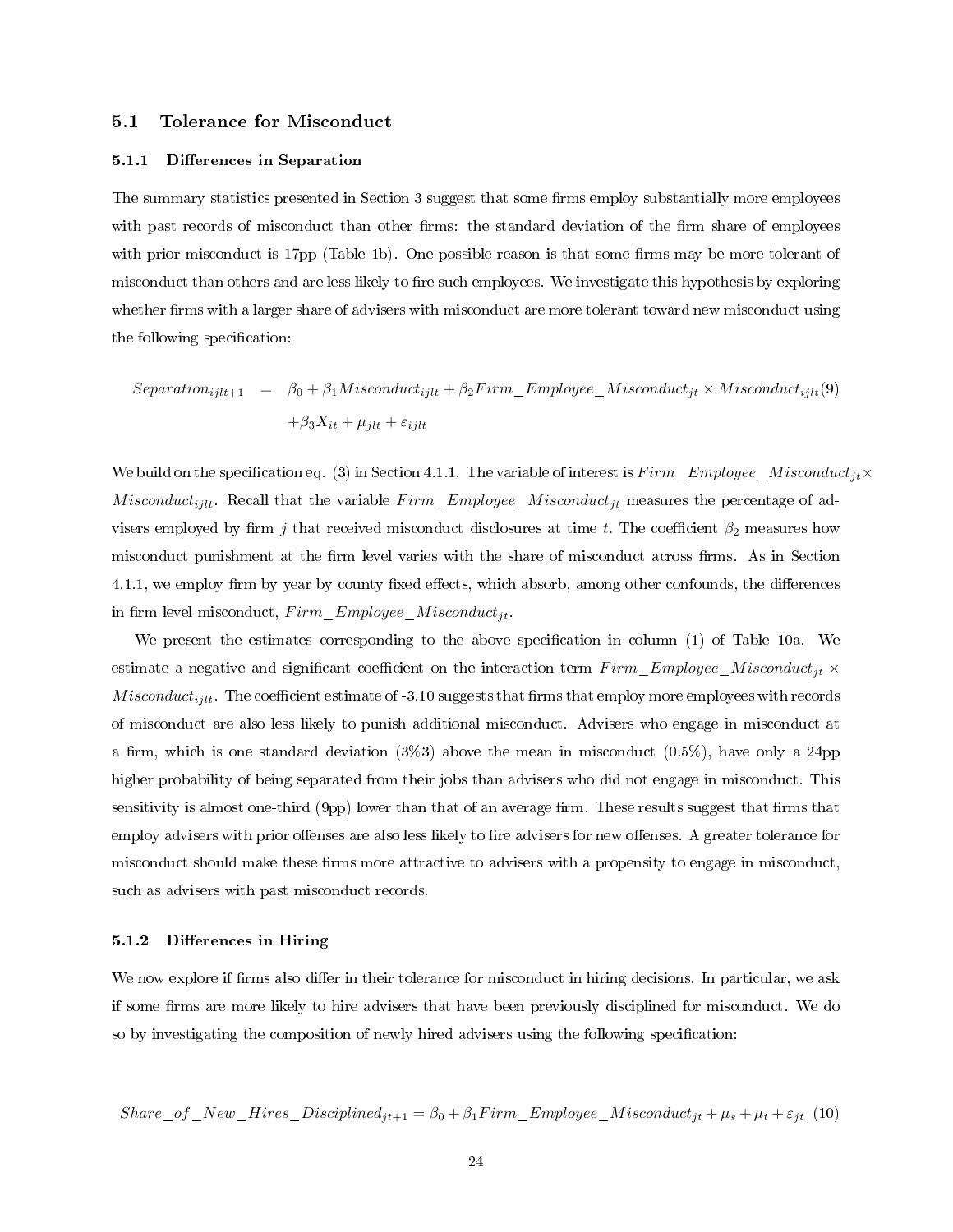The dependent variable reflects the share of new employees that were hired by firm j at time  $t+1$  that were disciplined at time t. The corresponding estimates are reported in Table 10b. Firms with a higher proportion of advisers with incidences of misconduct at time t hire a larger share of advisers at time  $t+1$ who were disciplined for misconduct at time  $t$ . The coefficient estimate in column  $(1)$  indicates that a onepercentage-point increase in a firm's share of advisers with misconduct at time  $t$  is associated with a 0.72pp higher incidence of hiring advisers with misconduct. Overall, the results presented in Tables 10a and 10b suggest that firms with a higher proportion of advisers with misconduct are more tolerant of misconduct in their hiring and firing decisions. $26$ 

## 5.2 Customer Base and Incentives

In this section we explore whether firms that specialize in market segments with less sophisticated investors also engage in more misconduct. As mentioned earlier, such segmentation would provide one possible reason why firms that persistently engage in misconduct can survive in the market next to firms that have relatively clean records.

#### 5.2.1 Retail Clients, Fee Structure, and Misconduct

The Investment Company Act of 1940 considers high net worth individual or "qualified purchasers," to be more sophisticated than smaller retail investors, allowing them substantially more latitude in their investments.<sup>27</sup> One might expect misconduct to be directed at less sophisticated investors, who are easier to ensnare. Alternatively, defrauding large investors may be more profitable, since they have more wealth. In this section we use additional information on the client base as well as fee structures across investment advisory firms and relate them to misconduct across firms. To do this analysis, we gather data from the SEC's Form ADV filings. In these filings, investment advisory firms disclose information on their clientele and business practices. As discussed in detail when presenting our data in Section 2, investment advisers are registered with the SEC and face different regulatory requirements than brokers. Since not all financial advisory/brokerage firms are registered as investment advisory firms, we only observe the Form ADV filings for  $441$  unique firms in our data set over the period  $2011-2014$ .

We formally examine how the client base and fee structure of financial advisory firms correlate with misconduct. We estimate the following specification:

 $26$ As an extension, in the Online Appendix we also find that firms that punish misconduct more severely are also less likely to hire advisers with past misconduct records. We construct a new variable  $Firm$  Discipline<sub>jt</sub>, which measures the percentage of financial advisers working for firm j who experienced job separations at time  $t + 1$  among those advisers working for firm j who engaged in misconduct at time t. We interpret that firms with higher measures of  $Firm$  Discipline<sub>jt</sub> discipline misconduct more severely. Moving from the 25th to the 75th percentile of the distribution of Firm  $Discpline_{it}$  is associated with a 58bp lower incidence of misconduct among new hires.

<sup>&</sup>lt;sup>27</sup>Section 2(a)(51)(A) of the Investment Company Act of 1940.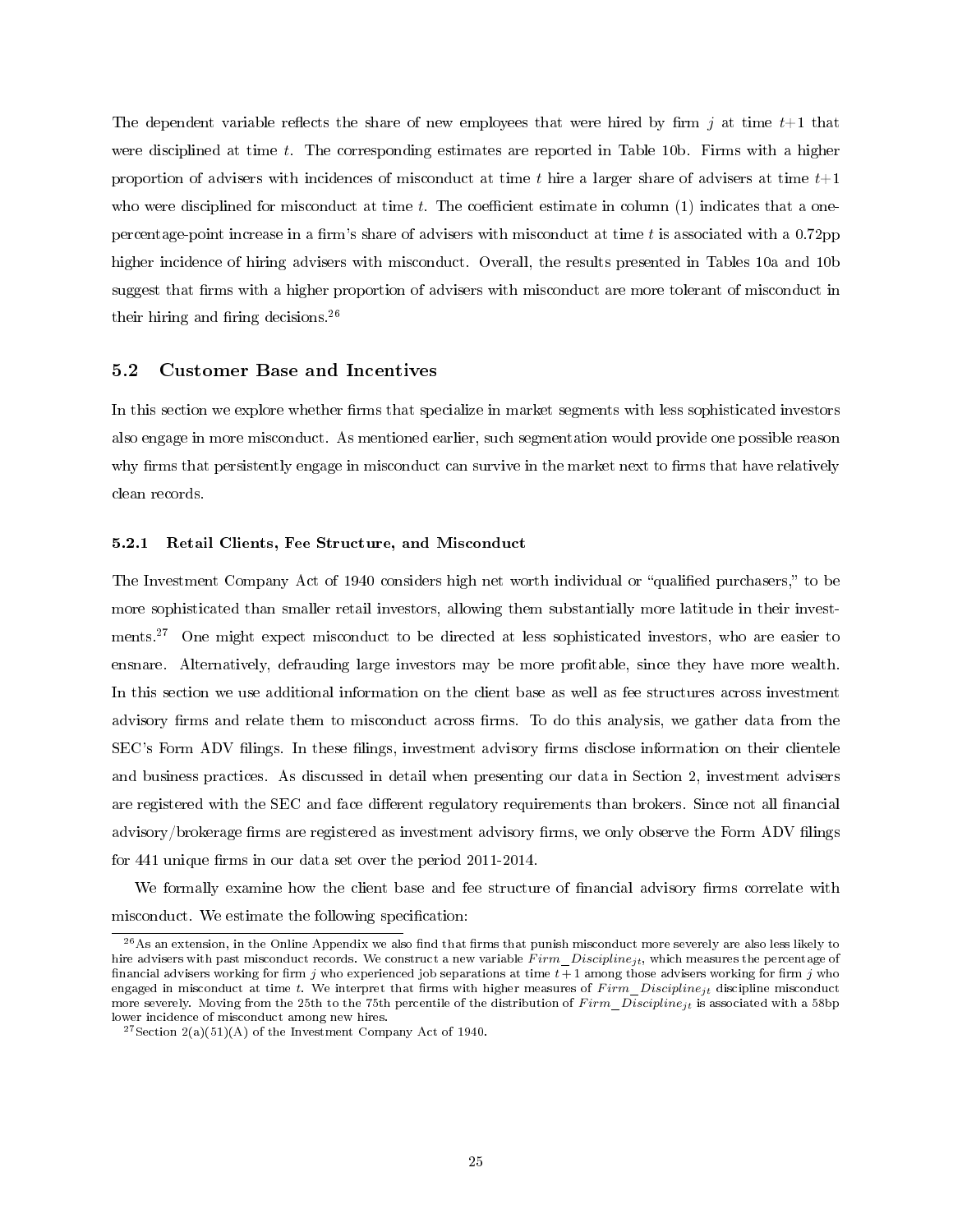$$
Firm\_Employee\_M is conduct_{jt} = \beta_0 + \beta_1 Retail\_Firm_{jt} + \sum_{k=1}^{K} \beta_k Compensation\_Structure_{kjt} + \varepsilon_{jt} (11)
$$

The key independent variable of interest is a dummy variable,  $Retail\_Firm_{jt}$ , that indicates whether or not firm j serviced retail clients (non-high net worth individuals, families, and households) in year t. We also control for a set of dummy variables, Compensation  $Structure_{kit}$ , that measure how the advisory firm charges for its different services in a given year t. The various compensation structures  $k$  include hourly fees, fixed fees, fees based on assets under management, commissions, and performance. The compensation structures are not mutually exclusive, and many firms use a variety of methods to charge for services.

We present two different measures of  $Firm\_Employee\_M isconduct_{jt}$ . First, we measure it as the flow of new misconduct: the share of advisers working for firm  $j$  that received misconduct disclosures in year t. The second measure is the stock of misconduct: the share of advisers working for firm  $j$  that have been ever been disciplined at or prior to time t. Table 11 column  $(4)$  shows that firms that advise retail clients are 0.2pp more likely to engage in new misconduct. Relative to the mean rate of new misconduct of 0.6pp, this is a substantial increase. Similarly, column (1) of Table 11 indicates that firms that advise retail clients are 3.4pp more likely to employ an adviser who has a record of misconduct. We also find evidence that firms that charge hourly are more likely to engage in new misconduct, and have a higher stock of advisers who have engaged in misconduct in the past. Similarly, firms that charge a commission have a higher stock of advisers who have engaged in misconduct in the past. These results suggest that there is some market segmentation on misconduct, which is more likely targeted at unsophisticated retail investors.

#### 5.2.2 Firm Location and Customer Base

An alternative way to measure the sophistication of firms' customer base is to study the population characteristics of markets in which the firm is located. Tables 12a and 12b report the counties with the highest and lowest rates of misconduct among those counties with at least one hundred registered advisers. Almost one in three advisers in Madison County, New York, have a record of past misconduct, relative to only one in thirty-eight advisers in Franklin County, Pennsylvania.<sup>28</sup> Figure 7 supports the idea of substantial geographic differences in misconduct: Florida, Arizona, and California have some of the highest rates of financial misconduct, while the rates are lowest in the Midwest. We next examine whether misconduct is more prevalent in markets with a larger share of individuals who are often deemed less financially sophisticated, such as older, less educated individuals (see Hall and Woodward 2012; Gurun et al. 2015). To do so, we investigate whether the variation in misconduct rate in a region is explained by observable county

<sup>&</sup>lt;sup>28</sup>Following the release of the working paper, New York Times journalist Ron Lieber examined advisers in Madison County, New York, and found evidence consistent with our facts.

Lieber, Ron. 2016. "Should Trump Undo Investor Protections? Meet the Brokers of Madison County." New York Times. https://www.nytimes.com/2016/11/19/your-money/brokerage-and-bank-accounts/trump-repeal-retirement-rulesbrokers-madison-county.html?smid=tw-share&\_r=0 [Accessed on 1/11/2017]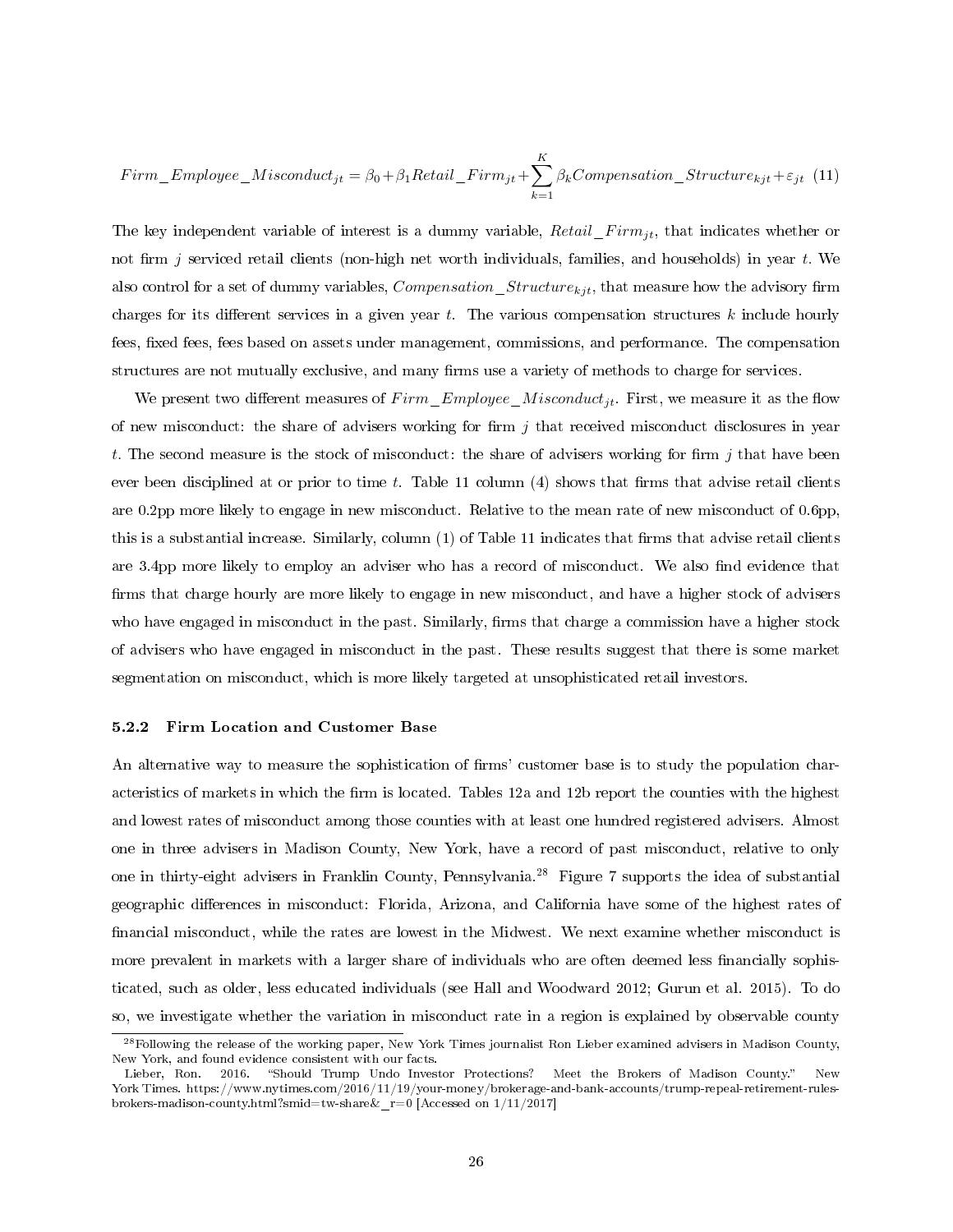characteristics using the following specification:

$$
Country\_Misconduct_{lst} = \beta X_{lst} + \mu_t + \mu_s + \varepsilon_{lst}
$$
\n(12)

The unit of observation is at the county by year level over the period 2010-2013.<sup>29</sup> We use two definitions of the dependent variable County  $M is conduct_{lst}$ . The first is defined as the flow of new misconduct, measured as the percentage of advisers living in county  $l$  and state  $s$  that received misconduct disclosures at time  $t$ . The second measures the stock of misconduct, defined as the percentage of advisers living in county  $l$  and state  $s$ who ever received one or misconduct disclosures at or prior to time t. The independent variables of interest are measures of financial sophistication, such as education and the share of retirees in the population. We also control for other county demographic characteristics that may be correlated with demand for financial advice, such as income (log median household income) and population size. We control for time fixed effects  $\mu_t$  to absorb aggregate variation in misconduct, and include state fixed effects  $\mu_s$  to account for regulatory differences across states, which may lead to different amounts of misconduct.

The results are reported in Table 12c. We find that counties with a smaller share of college graduates and a larger share of retirees experience more misconduct and employ more advisers with past misconduct records. The estimates in column (3) indicate that a 10pp increase in the number of individuals older than 65 is correlated with an approximately 0.34pp increase in the percentage of advisers who are reprimanded for misconduct in a given year. Similarly, a 10pp increase in the share of college-educated individuals decreases the percentage of advisers who are reprimanded for misconduct in a given year by 0.19pp. These estimates are substantial relative to the mean misconduct rate of 0.6pp. These results suggest that financial misconduct is more prevalent in areas with less financially sophisticated, older populations and less educated individuals. We also find a correlation between other demographics, which would proxy for demand for financial advice, and misconduct. Higher-income counties, for example, experience more misconduct. The estimates in column (3) suggest that a 10% increase in income is associated with a 0.06pp increase in the percentage of advisers who are reprimanded for misconduct in a given year. Misconduct may be more profitable in high-income counties. Our analysis thus focuses on reported/detected misconduct which is a function of both the incidence of misconduct and the detection technology. It's possible that misconduct is higher in areas with more elderly, less educated, and wealthier populations because these populations are better at detecting misconduct. We examine the role of misconduct detection in Section 6.2 and show that these findings are not driven by differences in misconduct detection. Overall, our results support the notion that the presence of nancially unsophisticated investors allows misconduct to persist in the market for financial advice.

 $^{29}$ To help rule out potential outliers, we restrict the data set to counties with at least 50 advisers. The results presented in the table are not sensitive to this criterion. Due to the availability of data, we estimate our specification at the county by year level using an unbalanced panel of 667 counties over the period 2010-2013.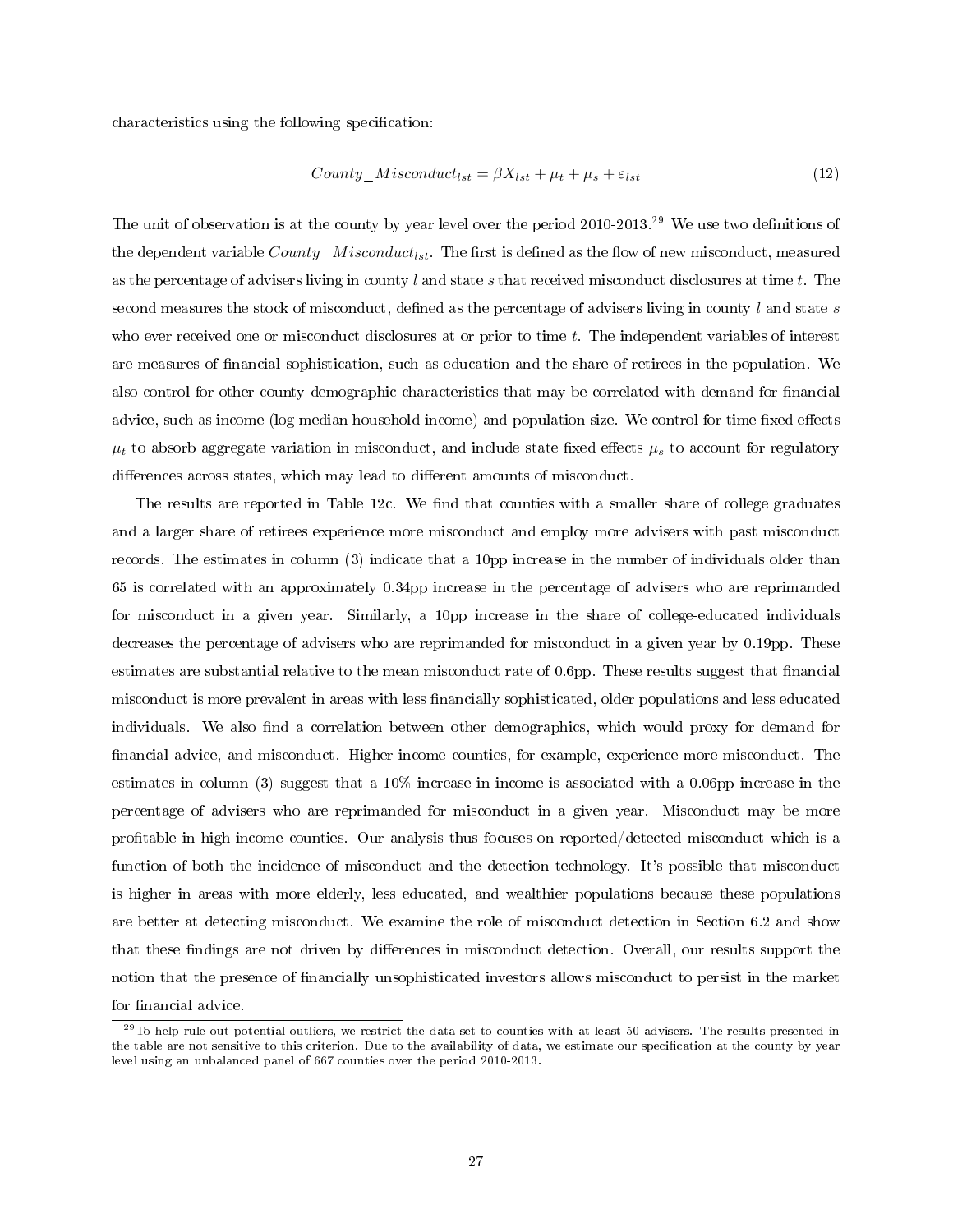# 6 Robustness and Extensions

We now discuss the robustness and several extensions of our findings. For brevity, we relegate some additional robustness checks to the Online Appendix.

## 6.1 Measurement Error in Measuring Misconduct

We define our measure of misconduct based on the twenty-three disclosures categories reported by FINRA. Here we examine the robustness of our findings to alternative definitions of misconduct and address potential measurement error issues. In this section we construct several alternative "severe" measures of misconduct that are more definitive cases of adviser dishonesty. We also separately analyze each of the 23 disclosure categories reported by FINRA. Our main findings are robust to these alternative definitions of misconduct.

#### 6.1.1 Alternative Misconduct Definition - Restricting our Analysis to "Severe Misconduct"

We construct two additional measures of misconduct that are more definitive cases of adviser dishonesty. Specifically, we analyze the reported client allegations pertaining to misconduct related disclosures to construct two alternative measures of misconduct, "Severe Misconduct-1" and "Severe Misconduct-2". We define the new category "Severe Misconduct-1" as any settled regulatory, civil, or customer dispute involving: unauthorized activity, fraud and forgery, churning, selling unregistered securities, misrepresentation, and/or omission of material/key facts. In our "Severe Misconduct-1" category we also include finalized criminal cases involving: investment (including checking account) related activities and fraud and forgery. We define a new more restrictive category "Severe Misconduct-2" using the same definition as "Severe Misconduct-1," except we exclude settled regulatory, civil, or customer disputes involving misrepresentation and/or omission of material/key facts. As before, we are conservative in how we define "Severe Misconduct-1" and "Severe *Misconduct-2.*" Just because a misconduct related disclosure (under our baseline definition) is not classified as either "Severe Misconduct-1" and/or "Severe Misconduct-2" does not necessarily the mean the misconduct event was less severe. Rather, it potentially means that the reported allegations were too vague to definitively classify the disclosure event as being severe and/or dishonest misconduct. As a point of reference, the median settlement amount is \$40,000 for our baseline definition of misconduct, \$47,036 for "Severe Misconduct-1," and \$50,000 for "Severe Misconduct-2."

We examine our baseline analysis, the probability of recidivism, job separation, and industry separation using our two alternative definitions of misconduct. Regardless of how we define misconduct, we find that past misconduct is highly predictive of future misconduct. The labor market consequences of our measures of severe misconduct are also comparable to our baseline denition of misconduct. Firms appear to discipline severe misconduct relatively harshly; 44-50%, of advisers experience job separations after being reprimanded for misconduct. However, the industry undoes some of the firm discipline. Of those advisers who experience a job separation following severe misconduct,  $41-45\%$  are able to find new employment in the financial advisory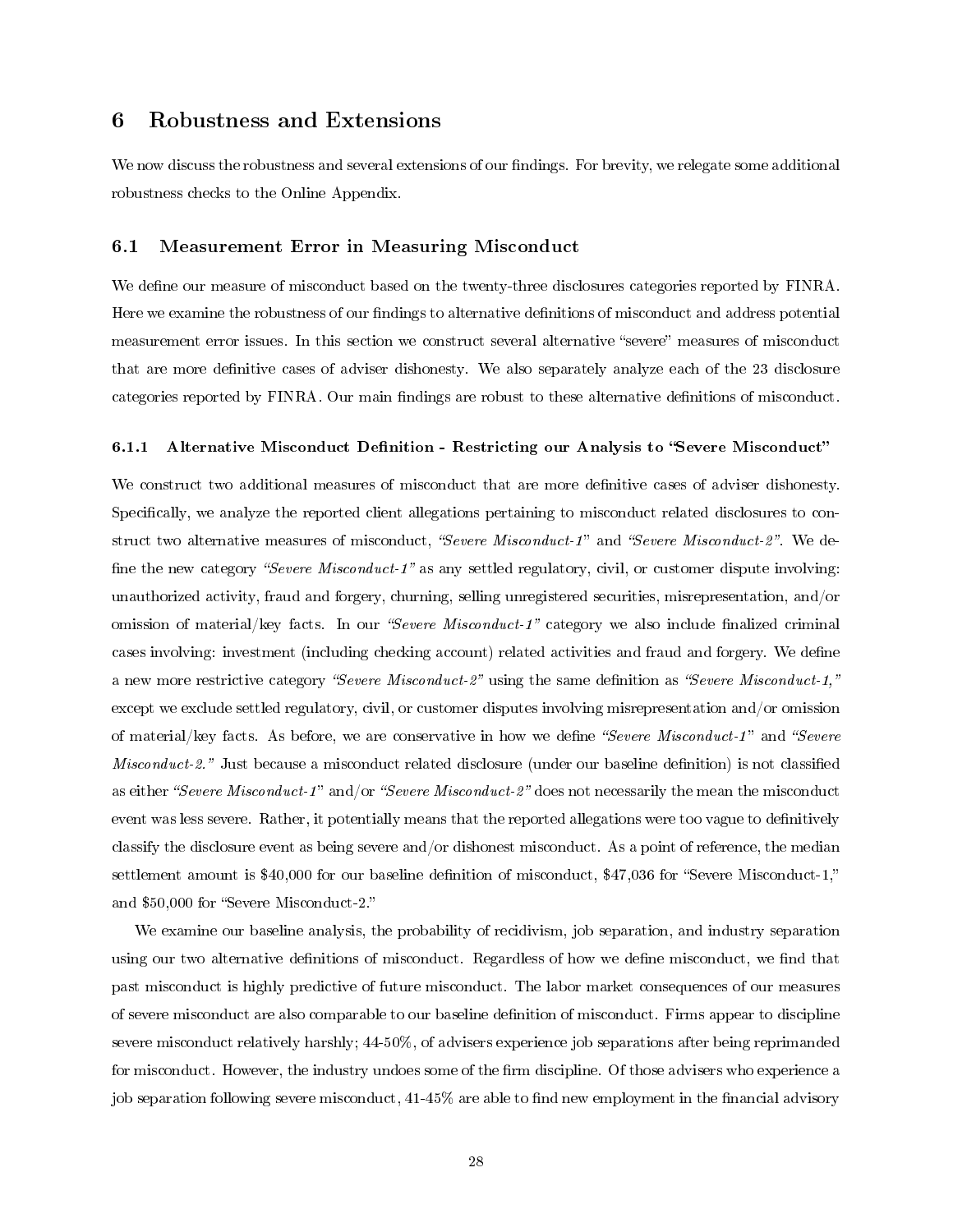industry within a year.

#### 6.1.2 Other Types of Disclosures Besides Misconduct

As noted earlier in Section 3, our classification scheme is conservative since we categorize only six of twentythree categories of disclosure as misconduct, focusing on categories for which misconduct is clear. However, statistically one would expect other disclosures to also be somewhat indicative of misconduct. For example, an adviser engaged in a pending consumer dispute is more likely to have engaged in misconduct than an adviser who was not involved in a dispute in the first place.

We separately examine each disclosure category and whether or not it predicts future misconduct and the associated labor market consequences. We find that each one of the six misconduct disclosure categories is correlated with a higher incidence of misconduct in the future. Interestingly, several "Other Disclosures" categories also predict future misconduct to some extent, such as customer disputes that were withdrawn or denied, suggesting that disclosing these categories may be valuable to potential consumers trying to avoid advisers who are more likely to engage in misconduct in the future.

We also explore whether advisers experience employment separations following different types of disclosure. We find that five of the six disclosure categories that we classify as misconduct are associated with higher rates of job separation and the relationships are statistically significant at the  $1\%$  level. The one exception is misconduct disclosures classified as "Customer Dispute - Award/Judgment." On the other hand, the other disclosures that we do not classify as misconduct are in general not associated with higher job separation rates. We do find that disclosures in which a customer dispute was denied or closed do lead to increased job separation rates. These results suggest that perhaps our categorization of misconduct is conservative. Overall, some of the non-misconduct/other disclosures also predict future misconduct, and advisory firms seem to partially account for that in their employment decisions.

Lastly, we reestimate the Cox proportional hazard model to assess the length of time it takes for advisers to find new employment in the industry for those advisers who lost their jobs following a disclosure (eq. 7). For each category of disclosure we categorize as misconduct, the coefficient is statistically different from 1. Interestingly, while most of these categories imply longer out of the industry spells, some categories – in particular, criminal case and customer dispute settlement do see faster employment outcomes. This might be the case since in situations like these, the adviser might have started looking for a job well in advance, once it was clear that he or she might have to leave his or her existing firm consequent to the discovery of the misconduct. Also the differences in spell lengths across categories could reflect differences in resolution times. An adviser's current employer and potential new employers may wait for certain disclosures to be resolved before making hiring and firing decisions.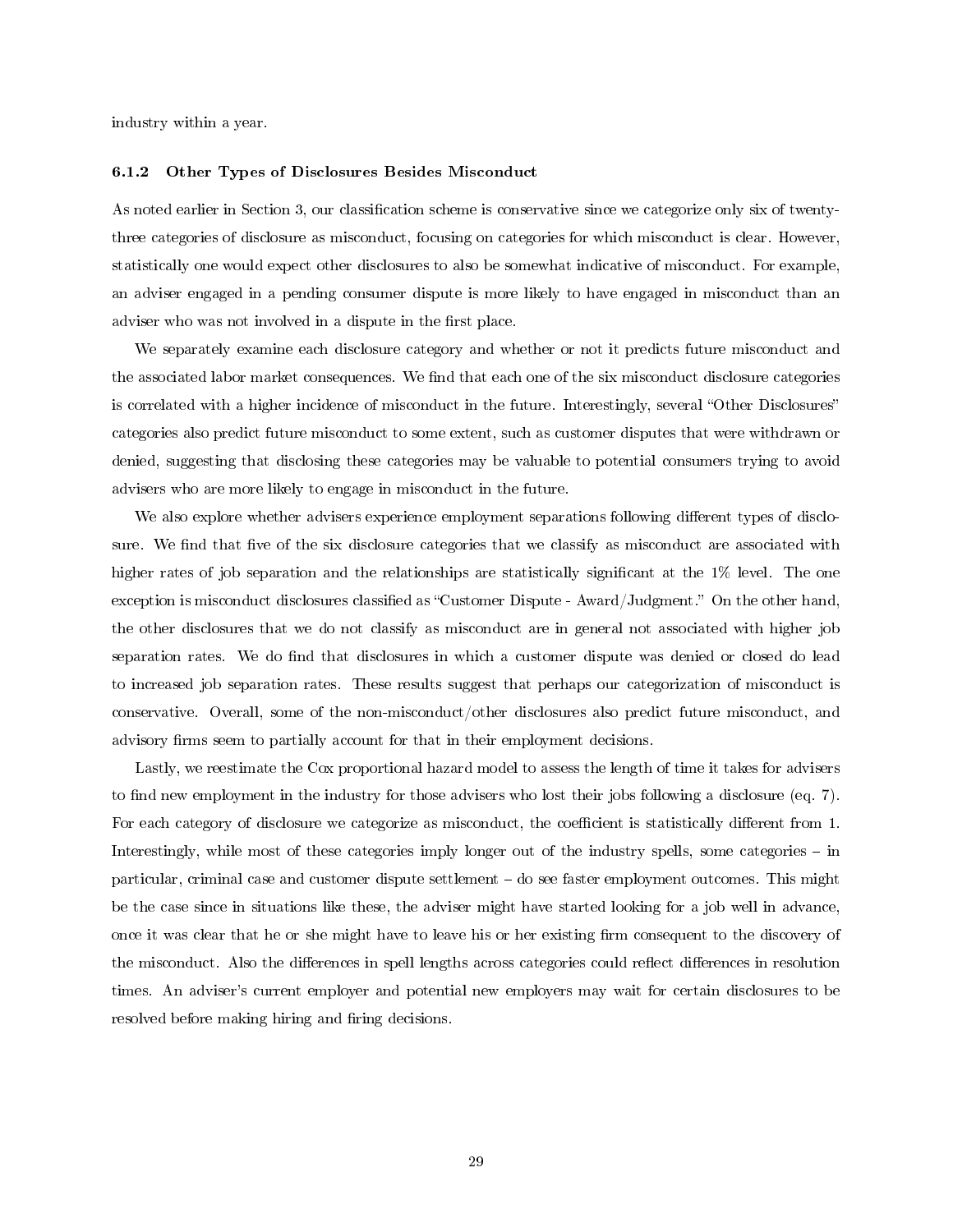## 6.2 Differences in Detection

What we observe in the data is misconduct that was reprimanded. In other words, we only observe misconduct that was both detected and resulted in a settlement/judgment against the financial adviser. Thus, our measure of misconduct does not capture all misconduct occurring in the financial advisory industry but only the misconduct that was detected. To the extent that misconduct goes undetected, we likely underestimate the total amount misconduct in the financial advisory industry. The variation in detected misconduct is a function of both the total level of misconduct and detection intensity. For the purposes of our data descriptive analysis presented in Sections 3 and 4, the measure of interest is detected misconduct rather than total misconduct. Distinguishing between detected and total misconduct becomes relevant when discussing the results reported in Section 5, where we develop a framework for understanding and interpreting why misconduct varies across advisers and firms.

In particular, some of the observed heterogeneity in our measure of firm employee misconduct may not only be driven by a firm's tolerance towards misconduct but also variation in misconduct detection. For instance, our finding that firms that service retail clients have higher rates of misconduct could be driven by retail consumers simply being better at detecting misconduct. To explore this alternative explanation, we separately examine misconduct based on who detected the misconduct. In the data we observe whether or not the misconduct disclosure was initiated by a customer, firm, or regulator. In particular, we estimate eq. (11) where we separately calculate the rm misconduct rate based on whether the misconduct proceedings were initiated by a customer or a non-customer (i.e., firm or a regulator).

We find that firms that target retail clients are more likely to employ an adviser with a record of misconduct, regardless of whether the claims faced by advisers of the firm were initiated by a customer or non-customer. This analysis suggest that our previous result that misconduct is higher among firms that service retail clients is not purely driven by customers' differences in misconduct detection; rather, it is driven by certain firms engaging in misconduct and targeting retail investors. Similarly, the issue of total versus detected misconduct could also drive some of our previous findings in which we explored what regional characteristics were related to misconduct by firms operating in these regions. For instance, our finding that misconduct is higher in areas with less educated and more elderly populations could be driven by less educated and elderly individuals being better at detecting misconduct. As a robustness check, we reestimate eq. (12) where we again separately examine those misconduct disclosures that were initiated by customers and non-customers. We find that the level of misconduct, regardless of whether a customer or non-customer initiated the claim, is higher in areas with less educated and more elderly individuals. These results provide further evidence suggesting that our findings are more consistent with firms targeting less educated and elderly individuals.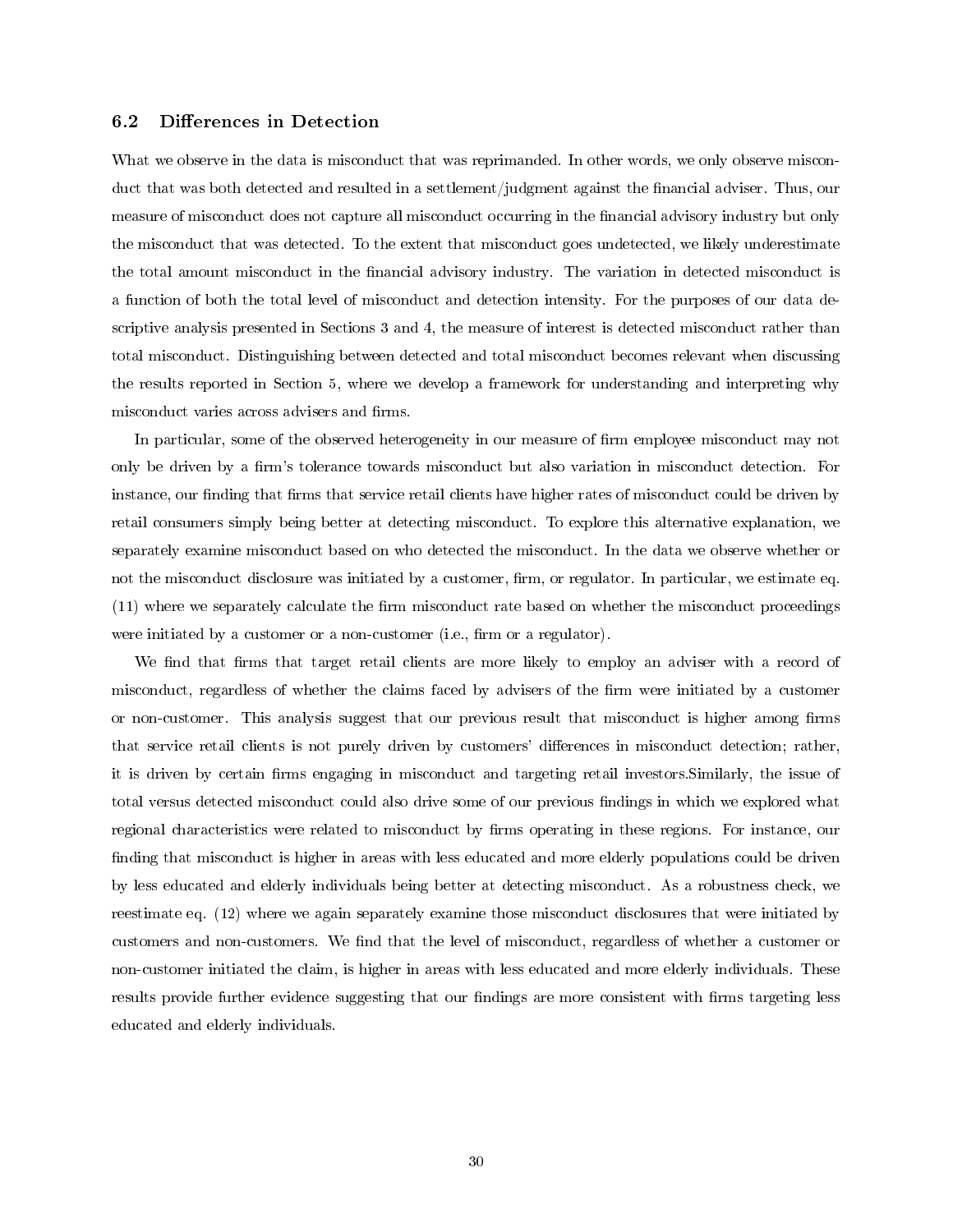### 6.3 Accounting for Endogenous Separation

In Section 4.2 we compare the new employment outcomes of those advisers who were and were not recently reprimanded for misconduct. In particular, we compare the employment outcomes of advisers who were reprimanded for misconduct and switched jobs with a "control group." The control group consists of advisers who were employed at the same firm at the same time who also switched jobs. One might be concerned that the control group does not accurately represent the average adviser at the firm. Advisers who switch jobs with clean misconduct records could do so because better employment opportunities came along. Then they would be better than the average employee at the firm. Alternatively, it may be that, on average, worse advisers leave the firm.

In order to address this concern, we focus on firms in which all advisers were forced to look for new employment because the firm was dissolved - for example, because it was going out of business. We compare employment outcomes of advisers from the same firm with and without misconduct after the firm dissolves. The difference from our previous test is that all advisers in this sample have to find new jobs, regardless of their past misconduct or quality. Therefore, we are comparing the employment outcomes of the average employee with misconduct to the average employee without misconduct. We have 124,696 adviser by year observations that were preceded by a firm dissolution. Roughly  $75\%$  of the observations are triggered by the dissolution of firms with at least 100 employees. Firm dissolutions are the result of firms going out of business, being shut down by regulators, mergers, acquisitions, reorganizations, etc.

We first examine the probability that advisers find new jobs in the industry after their firms dissolve, following our previous specification(eq. 5). We find that advisers with recent misconduct are  $16-23$ pp less likely to find new employment within the industry. We also examine the differences in jobs that advisers with and without misconduct obtain following firm dissolution (eq. 8). We again find that advisers with recent misconduct tend to move to firms with higher rates of misconduct  $(0.34 \text{pp higher})$  and move to smaller firms (830 fewer advisers). Overall, these results confirm that the choice of control group does not seem to be driving our results that advisers with recent misconduct face longer spells out of the industry and tend to sort to smaller firms with higher rates of misconduct.

### 6.4 Investment Advisers versus Non-Investment Advisers (Brokers)

We examine how our main results regarding the incidence and consequences of misconduct may vary across investment advisers and non-investment advisers. We find that, in general, similar patterns emerge across the groups but to differing degrees. As we discuss in Section 2, the differences between the two groups are important and could arise for several reasons since investment advisers face different legal and regulatory requirements from non-investment advisers, such as brokers, and provide different services to potentially different clientele. A key difference between the two groups is that investment advisers are held to a fiduciary standard while brokers are held to a lower suitability standard.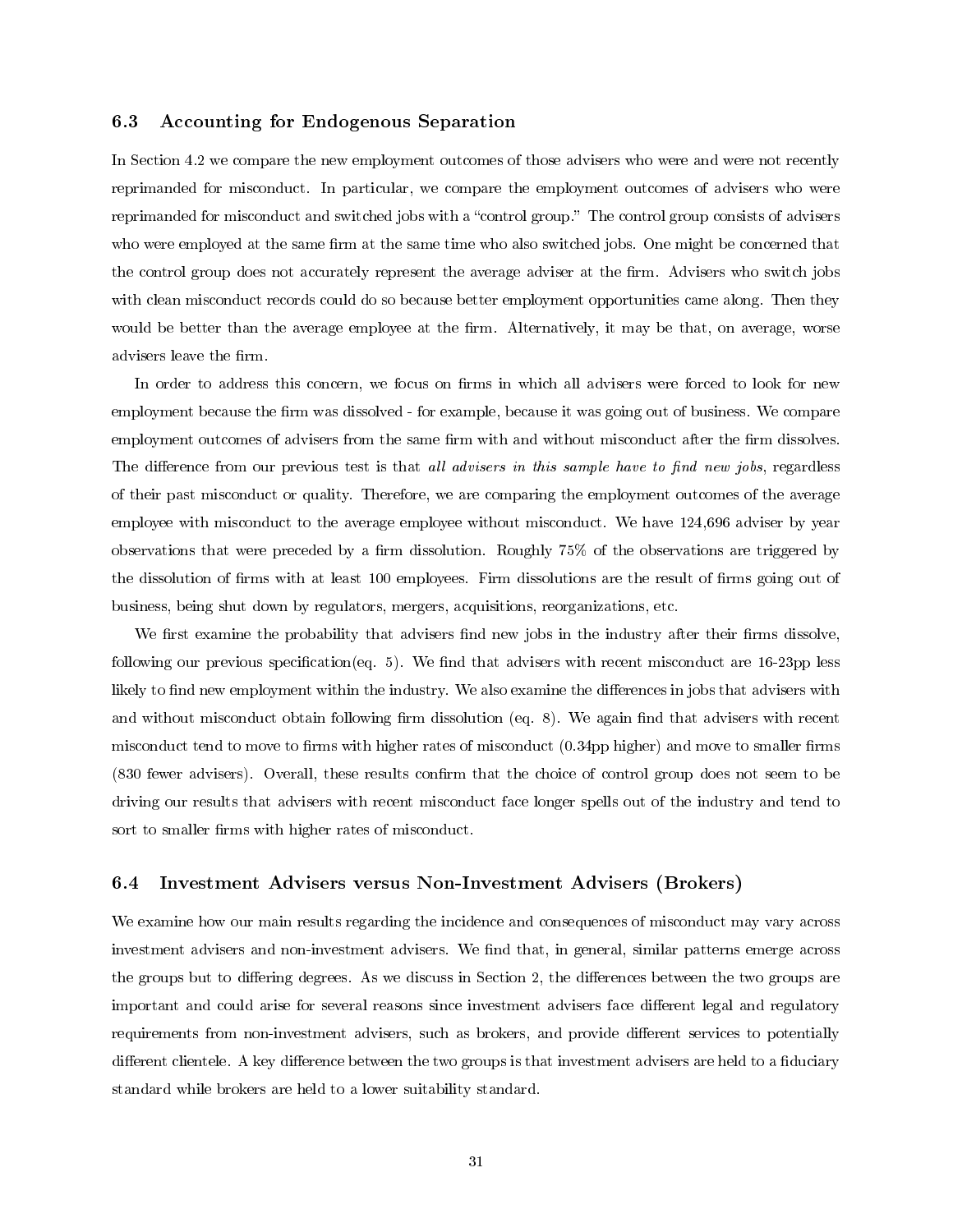A financial adviser can be solely registered as a broker with FINRA, solely registered as an investment adviser with the SEC, or dually registered as a broker with FINRA and as an investment adviser with the SEC. Recall that the BrokerCheck data set only includes those financial advisers who are registered with FINRA. As of 2015, there are 644k financial advisers registered with FINRA, and 271k of those advisers are also registered as investment advisers with the SEC. There are an additional 51k investment advisers that are solely registered with the SEC. These solely registered investment advisers are not part of our original data set. To examine these additional investment advisers, we supplement our BrokerCheck data set with additional data from the SEC's Investment Adviser Public Disclosures (IAPD) database. The SEC IAPD classifies disclosures into nine categories: customer disputes, bankruptcy, criminal, regulatory, termination, judgment, civil, bond, and investigation. We construct the corresponding categories from the 23 disclosure categories specified in FINRA's BrokerCheck database. We separately examine the disclosure patterns for those advisers that are solely registered with the FINRA, solely registered with the SEC, and those dually registered. In general, dually registered nancial advisers are more likely to have disclosures on their records than those advisers who are solely registered with either FINRA or the SEC. Roughly 22% of dual registered advisers have disclosures on their records, while 11% of advisers solely registered with FINRA and 12% of advisers solely registered with the SEC have disclosures on their records.

We also reestimate our main specifications separately for those FINRA registered representatives that are and are not also registered as investment advisers.<sup>30</sup> The main results hold for both populations, but to differing degrees. We find that FINRA registered investment advisers are more likely to be reprimanded for misconduct than non investment advisers, but face less punishment at both the industry and firm levels. These differences could potentially be driven by differences in clientele or regulatory requirements/supervision.

### 6.5 Additional Adviser Controls

Throughout our analysis we control for an adviser's qualifications and experience. We also include firm by year by county fixed effects such that we are exploiting variation within the same firm, in a given location, and in a given year. Although our set of controls should largely capture differences across firms and adviser job functions, we run several robustness checks where we restrict our data set to those advisers that are in client-facing positions and control for other measures of adviser quality and productivity. To measure adviser quality and control for other job characteristics, we supplement our financial adviser data set with additional data from Meridian IQ. The Meridian IQ data set contains additional adviser level data on the productivity and job position of currently active financial advisers. We are able to match 85% of the currently active nancial advisers in our FINRA data set to the Meridian IQ data.

 $30$ We only observe whether a financial adviser is registered as an investment adviser if the financial adviser is currently active in the industry. Hence, we treat all advisers who have completed an investment adviser examination (Series 65 or 66 exam) as investment advisers.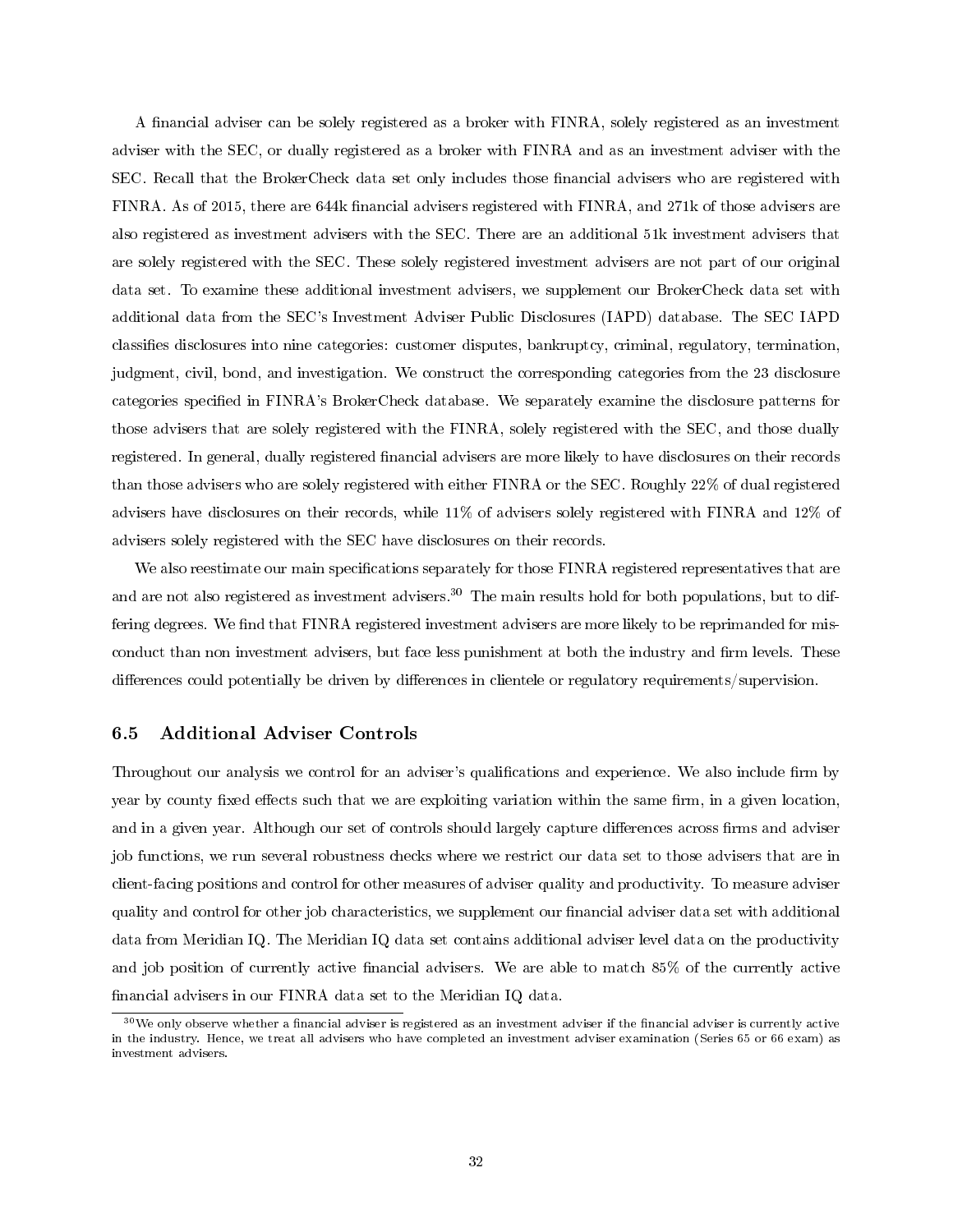#### 6.5.1 Client-Facing Advisers

We do not directly observe whether or not a financial adviser is in a client-facing position in our baseline data set. We determine whether or not an adviser is in a client-facing position using two separate methods. First, we supplement our financial adviser data set with data from Meridian IQ which includes information about which advisers are client-facing. Second, we define client-facing advisers as those currently active advisers registered in more than three states. As discussed in Qureshi and Sokobin (2015), they report that "Based on its experience, FINRA staff believes that brokers with more than three state registrations generally deal with public investors."

We reestimate our baseline results where we restrict our data set to the set of currently active financial advisers that are in client-facing roles.<sup>31</sup> We find that those advisers with past records of misconduct are more likely to engage in future misconduct, regardless of how we define "client-facing." Similarly, we find that those advisers with recent misconduct disclosures are 17pp more likely to experience job separations. The estimates are qualitatively and quantitatively similar to our baseline set of results.

#### 6.5.2 Controlling for Adviser Quality and Productivity

The Meridian IQ data set includes additional information on the quality and productivity of a financial adviser for a large subset of the active financial advisers in the data set. We replicate our baseline set of results where we control for the adviser's current quality rating, assets under management (AUM), and productivity/revenue as of  $2016<sup>32</sup>$  Our main results are robust to the inclusion of additional controls. We find that those advisers with a past record of misconduct are 1.4pp more likely to receive a misconduct disclosure in a given year. The results also indicate that more productive advisers are also more likely to have misconduct disclosures, though the effects are economically small. For example, we estimate that a 10% increase in AUM is associated with a 0.005pp increase in the probability of receiving misconduct disclosure in a given year. After controlling for productivity and quality differences, we again find that those advisers with recent misconduct disclosures are 9-15pp more likely to experience employment separations in the proceeding year. We also find that advisers that are more productive (in terms of AUM and revenue) and that are higher quality are less likely to experience job separations. For example, advisers with a high quality rating are 4% less likely to experience job separations. Overall, our main results regarding the high rates of recidivism and career punishments do not appear to be driven by productivity and adviser quality

differences.

 $31$ We only observe Meridian IQ data for currently active financial advisers in our data set. Similarly, we only observe the number of state registrations for the current set of active financial advisers. Hence, our analysis regarding client-facing advisers is restricted to the set of financial advisers that are currently active.

 $32$ Meridian IQ also generates a proprietary measure of adviser quality. The control variable High Quality Rating indicates a high rating as of July 2016.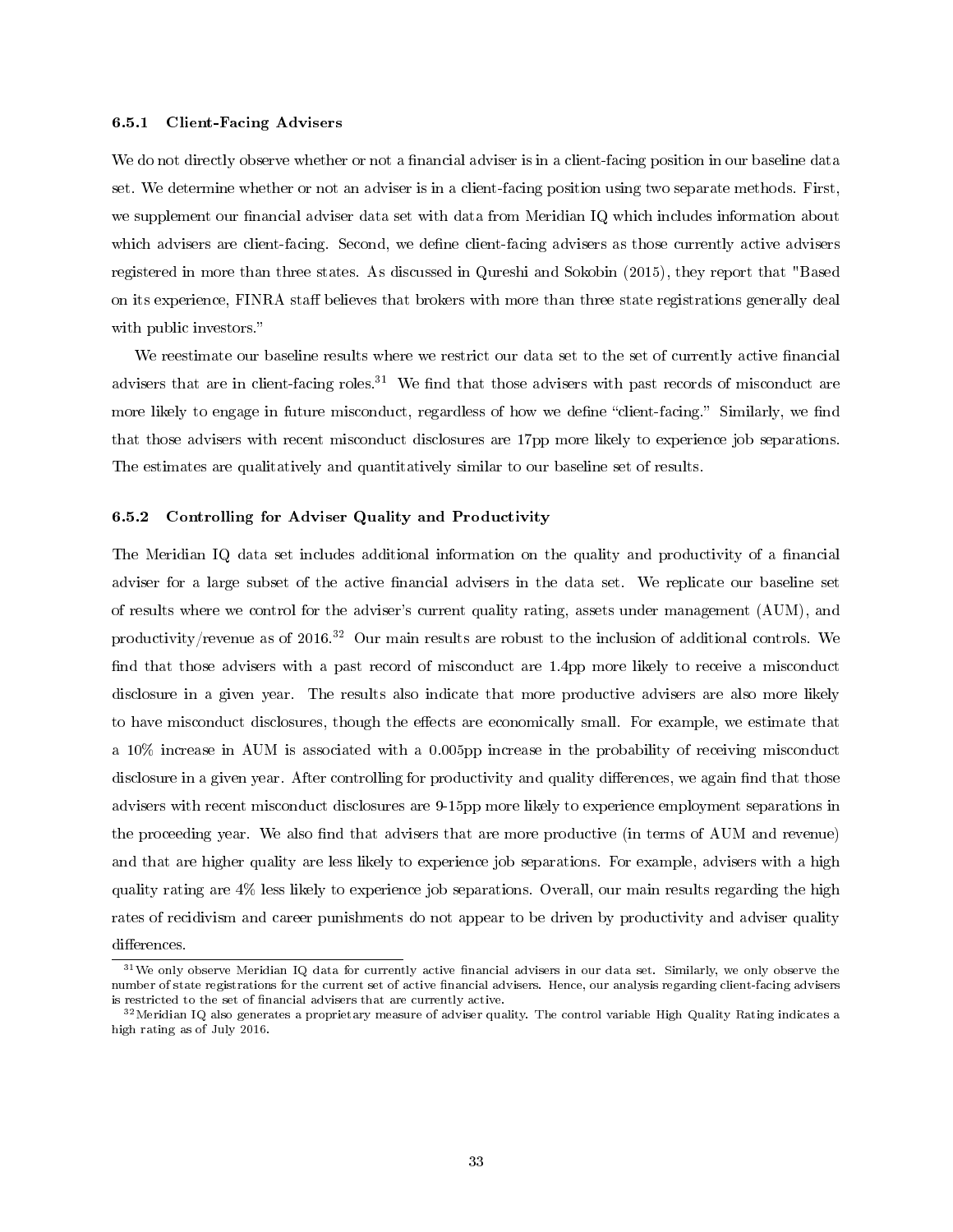# 7 Conclusion

We document substantial misconduct among financial advisers in the United States. More than 7% of financial advisers have been reprimanded for misconduct. The costs of misconduct are not small: the mean settlement amount is \$550,000. Misconduct varies dramatically across advisers and firms, and repeat offenders are common. Although advisers face consequences for misconduct, the majority of advisers remain in the industry following misconduct. More than  $50\%$  remain with the same firm after a year, and  $20\%$  switch to a different firm in the industry. The firms that hire advisers after misconduct-driven separation have advisers with higher rates of prior misconduct. This evidence suggests that some firms "specialize" in misconduct. This "match on misconduct" reemployment potentially undermines the disciplining mechanism in the industry, lessening the punishment for misconduct. We argue that heterogeneity in consumer sophistication could explain the prevalence and persistence of misconduct at such firms. Our results suggest that misconduct is widespread in regions with relatively high incomes, low education, and elderly populations. These results suggest that firms that consistently engage in misconduct are likely targeting vulnerable consumers, while other "clean" firms use their reputation to attract sophisticated consumers.

Our estimates likely understate the true extent of misconduct in the industry for several reasons. First, it is likely that not all misconduct is detected/reported. Second, we do not classify pending consumer complaints and several other disclosure categories, some of which are acts of misconduct, as misconduct. Third, while we show that the average penalty for cases in the data is large, the penalties themselves are decided by arbitration committees, which have been accused of being favorable to the industry (Bernard 2014). Fourth, if some advisers do not have an opportunity to engage in misconduct, because of their job assignment (e.g. a non-client-facing position), then our estimates will be a lower bound for misconduct among those advisers that have the opportunity to do so. Finally, our numbers would also be a lower bound if adviser disclosures or other adverse information about advisers were expunged (Antilla 2014).

More broadly, studying financial advisers provides a lens into markets in which sellers are experts relative to their customers. For example, it is difficult for consumers to ascertain the value of services provided by such professionals as doctors, attorneys, accountants, car mechanics, and plumbers. In these markets, trust and reputation are supposed to prevent the supply of poor services. Disclosure of nancial advisers' misconduct is public, providing a "market mechanism" that should prevent and punish misconduct. Given our findings, in markets with less disclosure, misconduct may be even more difficult to eradicate through competition alone.

Two related questions naturally arise. First, is the extent of misconduct punishment optimal from the perspective of individual firms? Second, is the extent of misconduct punishment in the market socially optimal? We can use the estimates from Section 3 to provide a back-of-the-envelope estimate of the firm's costs and benefits of firing an employee with a recent misconduct record. The benefit of firing an employee following misconduct arises from preventing future misconduct related costs. Advisers who engaged in misconduct in the previous year are 10pp more likely to engage in misconduct the following year (Figure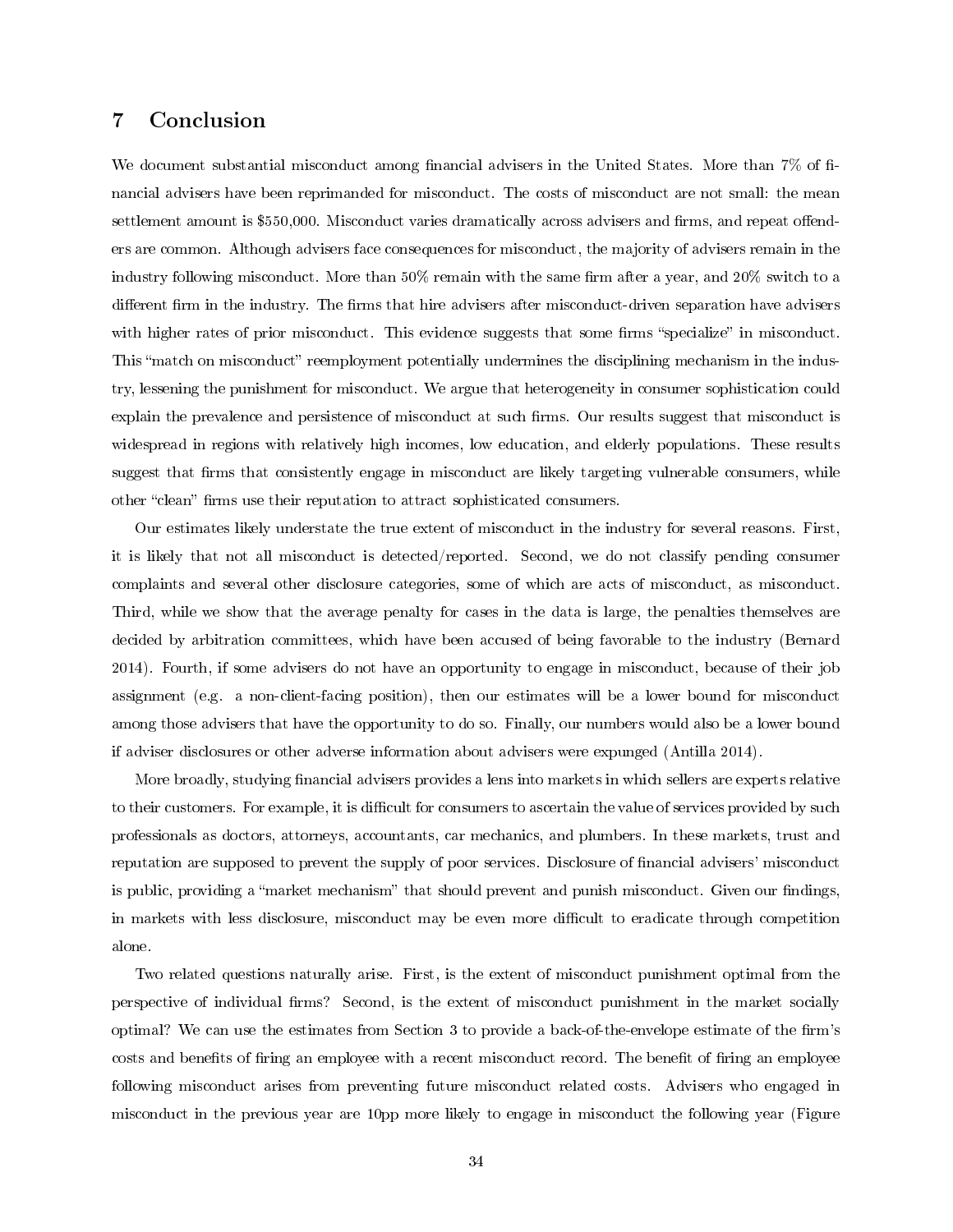4b). Given that the average settlement cost is \$550,000, these simple summary statistics suggest that firing an adviser prevents expected misconduct costs of \$55,000 in the first year following misconduct. The cost of firing an adviser reflects the opportunity costs of losing the adviser and her clients. In Section 6 we find that more productive advisers are less likely to be fired following misconduct. Advisers who kept their job following misconduct generate an additional  $$52,000$  in annual revenue relative to those who were fired.<sup>33</sup> These back-of-the-envelope calculations are extremely simple and rely on average, rather than marginal, costs and benefits. Nevertheless, the estimates of expected costs and benefits of firing advisers following misconduct are quantitatively close, suggesting that the average financial advisory firm is somewhat profit maximizing when considering how it punishes misconduct.

Evaluating whether the market punishment of misconduct is too lenient or too harsh from the perspective of society is substantially more difficult. Punishing misconduct is subject to Type I and Type II errors. To compute the optimal punishment, we would need estimates of the social costs for each of these errors, as well as the extent of these errors. One way to illustrate why inferences about the optimal level of punishment are difficult is to compare the misconduct rate of financial advisers to that of medical malpractice. As discussed in Section 3.2, the baseline rate of nancial misconduct is similar to the rate of medical malpractice. Surely, one would be hard pressed to argue that the social costs of Type I and Type II errors for financial adviser misconduct are similar to the costs of medical malpractice. Therefore, it is difficult to conclude that there is too much (or too little) misconduct in the financial advisory sector. What is clear is that the labor market punishes misconduct to some extent, rejecting both the benchmark of no punishment as well as the benchmark of extreme punishment we discussed in the introduction.

Our findings also suggest that the current structure of penalties or reputation concerns may not have been sufficient to deter advisers from repeatedly offending. A natural policy response aimed at lowering misconduct would be to increase market transparency and provide unsophisticated consumers access to more information. Several recent efforts by regulators, such as the establishment and promotion of FINRA's BrokerCheck website, have been along these lines. Proposals to increase penalties for misconduct could also potentially decrease financial misconduct. Another policy proposal in this area is the Department of Labor's initiative to mandate a fiduciary standard for all financial advisers. Interestingly, we also find similar patterns of misconduct among investment advisers who are already subject to fiduciary standards. This result suggests that fiduciary standards may not be a simple solution to decreasing misconduct.

 $33$ Using Meridian IQ data, we compare the average productivity of advisers who kept their jobs following misconduct (\$659k) with those who experienced employment separations following misconduct (\$607k).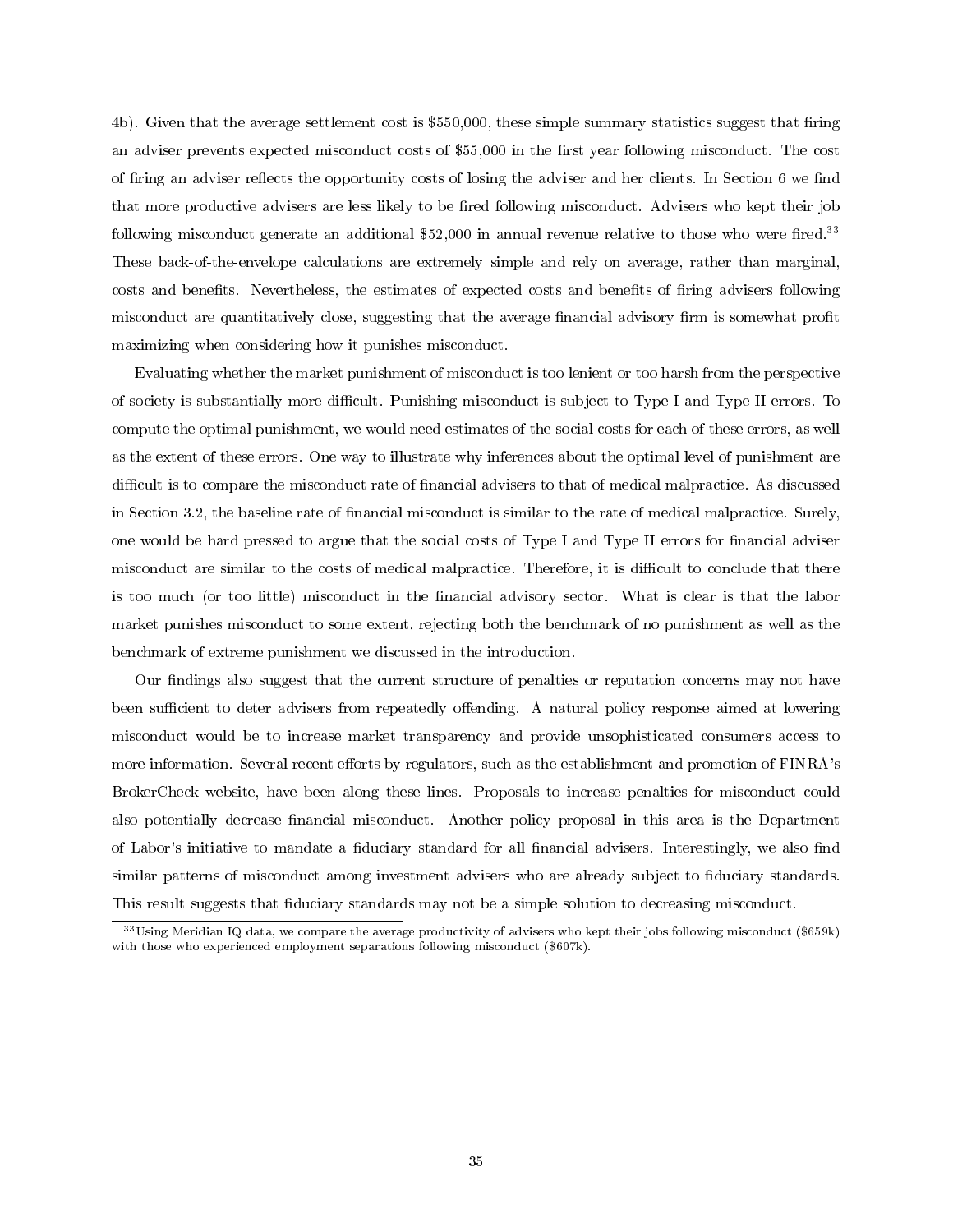## References

- "2015 Monthly and Quarterly Disciplinary Actions." 2015. FINRA. http://www.finra.org/industry/ disciplinary-actions [accessed 5/19/2017].
- Agarwal, Sumit, Souphala Chomsisengphet, Neale Mahoney, and Johannes Stroebel. 2014. "Regulating Consumer Financial Products: Evidence from Credit Cards." Forthcoming in Quarterly Journal of Economics.
- Agarwal, Sumit, John C. Driscoll, Xavier Gabaix, and David Laibson. 2009. The Age of Reason: Financial Decisions Over the Life Cycle with Implications for Regulation." Brookings Papers on Economic Activity, 2009(2): 51-117.
- Agrawal, Anup, Jeffrey F. Jaffe, and Jonathan M. Karpoff. 1999. "Management Turnover and Governance Changes Following the Revelation of Fraud." The Journal of Law  $\mathcal B$  Economics 42(1): 309-342.
- Anagol, Santosh, Shawn Cole and Shayak Sakar. 2013. Understanding the Incentives of Commissions Motivated Agents: Theory and Evidence from the Indian Life Insurance Market. Review of Economics and Statistics, 00(0).
- Antilla, Susan. 2014. "A Murky Process Yields Cleaner Professional Records for Stockbrokers." The New York Times. https://dealbook.nytimes.com/2014/09/25/a-murky-process-yieldscleaner-professional-records-for-stockbrokers/ [accessed 3/1/2016].
- Barwick, Panle Jia, Parag A. Pathak, and Maisy Wong. 2015. "Conflicts of Interest and the Realtor Commission Puzzle." NBER Working Paper No. w21489.
- Becker, Gary S. 1968. "Crime and Punishment: An Economic Approach." Journal of Political Economy, 76: 169-217.
- Bergstresser, Daniel, John M. Chalmers, and Peter Tufano. 2009. "Assessing the Costs and Benefits of Brokers in the Mutual Fund Industry." Review of Financial Studies, 22(10): 4129-4156.
- Bernard, Tara Siegel. 2014. "Taking A Broker to Arbitration." The New York Times. https:// www.nytimes.com/2014/07/19/your-money/a-closer-look-at-the-arbitration-process-for-investors.html?  $r=1$  [accessed 3/8/2016].
- Campbell, John Y. 2006. "Household Finance." Journal of Finance,  $61(4)$ : 1553–1604.
- Campbell, John Y., Howell E. Jackson, Brigitte C. Madrian, and Peter Tufano. 2010. "The Regulation of Consumer Financial Products: An Introductory Essay with Four Case Studies. HKS Faculty Research Working Paper Series RWP10-040.
- Campbell, John Y., Howell E. Jackson, Brigitte C. Madrian, and Peter Tufano. 2011. "Consumer" Financial Protection." Journal of Economic Perspectives, 25(1): 91-114.
- Carlin, Bruce I. 2009. "Strategic Price Complexity in Retail Financial Markets." Journal of Financial Economics, 91(3): 278-287.
- Carlin, Bruce I., and Gustavo Manso. 2011. "Obfuscation, Learning, and the Evolution of Investor Sophistication." Review of Financial Studies, 24(3): 754-785.
- Célérier, Claire and Boris Vallée. 2014. What Drives Financial Complexity? A Look into the Retail Market for Structured Products." Working Paper.
- Chalmers, John and Jonathan Reuter. "Is Conflicted Investment Advice Better than No Advice?" NBER Working Paper No. w18158.
- Christoffersen, Susan EK, Richard Evans, and David K. Musto. 2013. "What Do Consumers' Fund Flows Maximize? Evidence from their Brokers' Incentives." The Journal of Finance, 68(1): 201-235.
- Coen, Andrew. 2015. "Investable Assets Hit \$33.5 Trillion." FinancialPlanning. https://www. financial-planning.com/news/investable-assets-hit-335-trillion [accessed on  $5/2/2017$ ].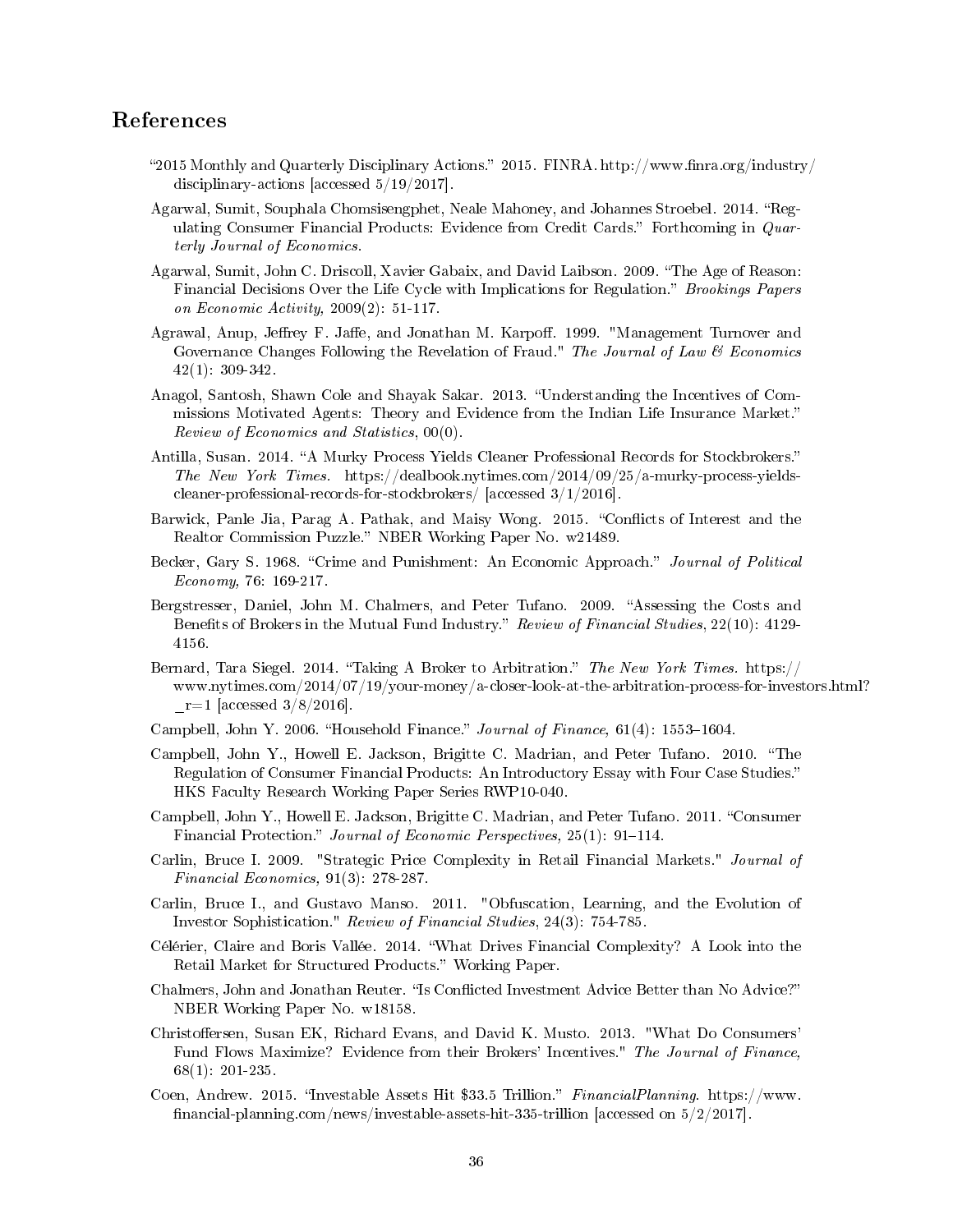- Dimmock, Stephen G., William C. Gerken and Nathaniel P. Graham. 2015. "Is Fraud Contagious? Career Networks and Fraud by Financial advisers. Working Paper.
- Duarte, Fabian, and Justine S. Hastings. 2012. "Fettered Consumers and Sophisticated Firms: Evidence from Mexico's Privatized Social Security Market." NBER Working Paper No. w18582.
- Dyck, Alexander, Adair Morse and Luigi Zingales. 2010. Who Blows the Whistle on Corporate Fraud." *Journal of Finance*, 65(6): 2213-2253.
- Dyck, Alexander, Adair Morse and Luigi Zingales. 2014. "How Pervasive is Corporate Fraud?" Rotman School of Managment Working Paper No. 2222608.
- Edelman Trust Barometer. 2015. 2015 Edleman Trust Barometer Executive Summary. http:// www.edelman.com/insights/intellectual-property/2015-edelman-trust-barometer/trust-and -innovationedelman-trust-barometer/executive-summary/ [accessed 5/2/2017].
- Egan, Mark. 2016. "Brokers vs. Retail Investors: Conflicting Interests and Dominated Products." Working Paper.
- Fama, Eugene F. 1980. "Agency Problems and the Theory of the Firm." The Journal of Political  $E_{\text{conom }y, 88(2): 288-307.}$
- Fama, Eugene and Michael Jensen. 1983. "Agency Problems and Residual Claims." The Journal of Law & Economics, 26(2): 327-349.
- Fich, Eliezer M., and Anil Shivdasani. 2007. "Financial fraud, director reputation, and shareholder wealth." Journal of Financial Economics 86(2): 306-336.
- Fos, Vyacheslav, and Margarita Tsoutsoura. 2014. "Shareholder democracy in play: Career consequences of proxy contests." Journal of Financial Economics, 114(2): 316-340.
- Gabaix, Xavier, and David Laibson. 2006. "Shrouded Attributes, Consumer Myopia, and Information Suppression in Competitive Markets." The Quarterly Journal of Economics, 121(1): 505-540.
- Garleanu, Nicolae B. and Lasse H. Pedersen. 2015. "Efficiently Inefficient Markets for Assets and Asset Management." NBER Working Paper No. w21563.
- Gennaioli, Nicola, Andrei Shleifer, and Robert Vishny. 2015. "Money doctors." Journal of Finance, 70(1): 91-114.
- Glaeser, Edward L. and Raven E. Saks. 2006. "Corruption in America." Journal of Public Economics. 90: 1053-1072.
- Griffin, John M. and Gonzalo Maturana. 2014. "Who Facilitated Misreporting in Securitized Loans?" Forthcoming in Review of Financial Studies.
- Guiso, Luigi, Paola Sapienza, and Luigi Zingales. 2008. "Trusting the stock market." Journal of Finance, 63(6): 2557-2600.
- Gurun, Umit G., Gregor Matvos and Amit Seru. 2015. "Advertising Expensive Mortgages." Forthcoming in Journal of Finance.
- Gurun, Umit G. Noah Stoffman, and Scott Yonkers. 2017. "Trust Busting: The Effect of Fraud on Investor Behavior." Forthcoming in Review of Financial Studies.
- Hastings, Justine S., Ali Hortaçsu, and Chad Syverson. 2015. "Advertising and Competition in Privatized Social Security: The Case of Mexico." NBER Working Paper No. w18881.
- Hastings, Justine S., and Lydia Tejeda-Ashton. 2008. "Financial Literacy, Information, and Demand Elasticity: Survey and Experimental Evidence from Mexico." NBER Working Paper No. w14538.
- Helland, Eric. 2006." Reputational Penalties and the Merits of Class Action Securities Litigation." The Journal of Law & Economics,  $49(2)$ : 365-395.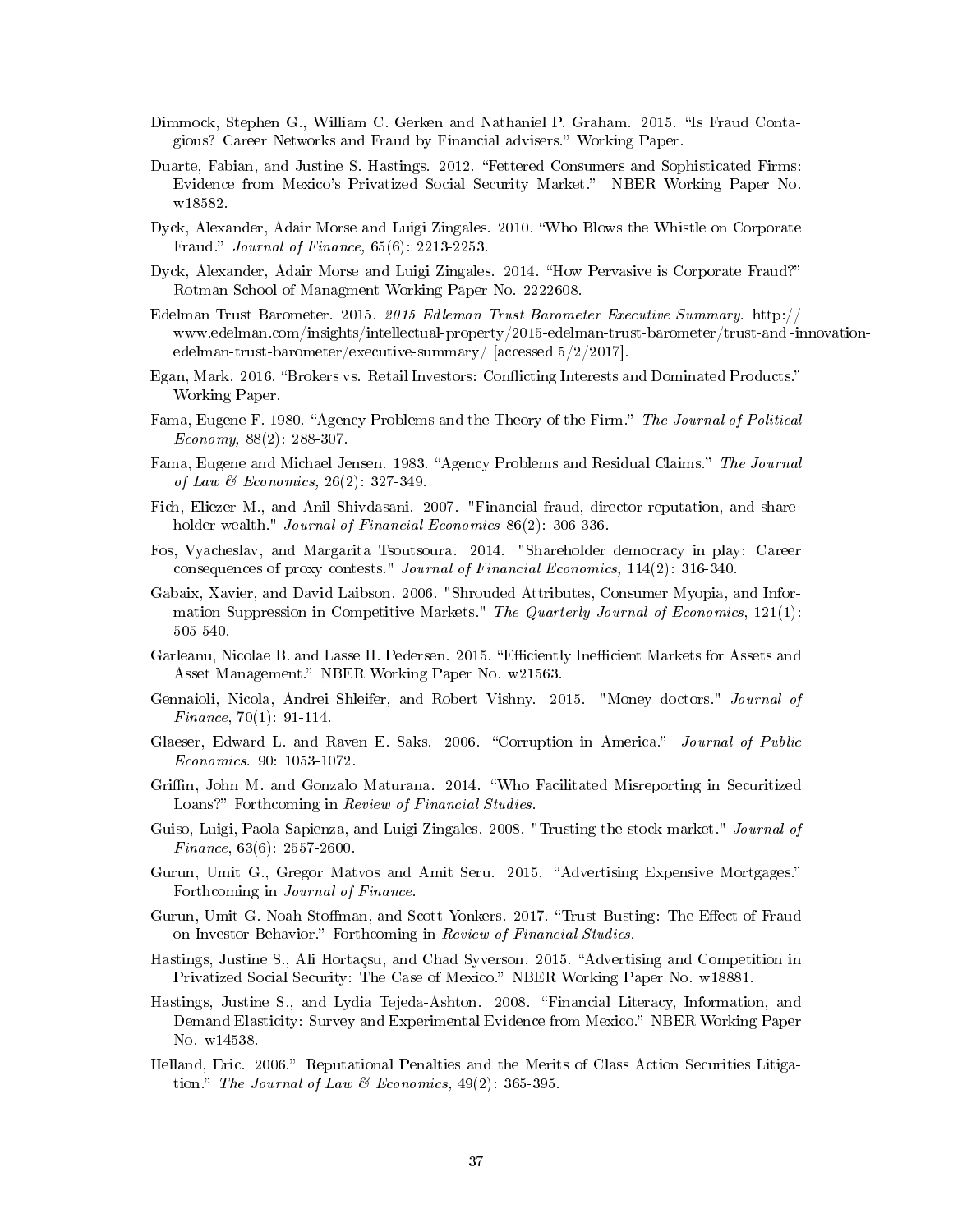- Kaplan, Eve. 2012. "9 Reasons You Need to Avoid Variable Annuities." Forbes. http://www. forbes.com/sites/feeonlyplanner/2012/07/02/9-reasons-you-need-to-avoid-variable-annuities/ [accessed 11/17/2015].
- Karpoff, Jonathan M., D. Scott Lee, and Gerald S. Martin. 2008. "The consequences to managers for financial misrepresentation." Journal of Financial Economics, 88(2): 193-215.
- Khanna, Vikramaditya S., E. Han Kim and Yao Lu. 2015. "CEO Connectedness and Corporate Fraud." *Journal of Finance*, 70(3): 1203-1252.
- Krupa, Carolyne. 2010. "Medical liability: By late career,  $61\%$  of doctors have been sued." Amer*ican Medical News.* http://www.amednews.com/article/20100816/profession/308169946/2/ $\#c\mathbf{x}$ [accessed on  $2/3/2016$ ].
- Lusardi, Annamaria, and Olivia S. Mitchell. 2011. "Financial literacy and retirement planning in the United States." Journal of Pension Economics and Finance, 10(4): 509-525.
- Mullainathan, Sendhil, Markus Noeth, and Antoinette Schoar. 2012. "The market for financial advice: An audit study." NBER Working Paper No. w17929.
- Parsons, Christopher A., Johan Sulaeman and Sheridan Titman. 2014. "The Geography of Financial Misconduct." NBER Working Paper No. w20347.
- Piskorski, Tomasz, Amit Seru and James Witkin. 2015. "Asset Quality Misrepresentation by Financial Intermediaries: Evidence from the RMBS Market." Forthcoming in the *Journal of* Finance.
- Povel, Paul, Rajdeep Sign and Andrew Winton. 2007. "Booms, Busts, and Fraud." Review of Financial Studies, 20(4): 1219-1254.
- Prior, Anna. 2015. "Brokers are Trusted Less than Uber Drivers, Survey Finds." Wall Street Journal. http://www.wsj.com/articles/brokers-are-trusted-less-than-uber-drivers-survey-finds -1438081201 [accessed on 2/26/2015].
- Srinivasan, Suraj. 2005. "Consequences of financial reporting failure for outside directors: Evidence from accounting restatements and audit committee members." Journal of Accounting Research, 43(2): 291-334.
- Stahl, Dale O. 1989. "Oligopolistic Pricing with Sequential Consumer Search." The American Economic Review, 79(4): 700-712.
- Wang, Tracy Yu, Andrew Winton and Xiaoyun Yu. 2010. "Corporate Fraud and Business Conditions: Evidence from IPOs." Journal of Finance,  $65(6)$ : 2255-2291.
- Woodward, Susan E., and Robert E. Hall. 2012. "Diagnosing Consumer Confusion and Suboptimal Shopping Effort: Theory and Mortgage-Market Evidence." American Economic Review, 102(7): 3249-3276.
- Zingales, Luigi. 2015. "Does Finance Benefit Society." The Journal of Finance,  $70(4)$ : 1327-1363.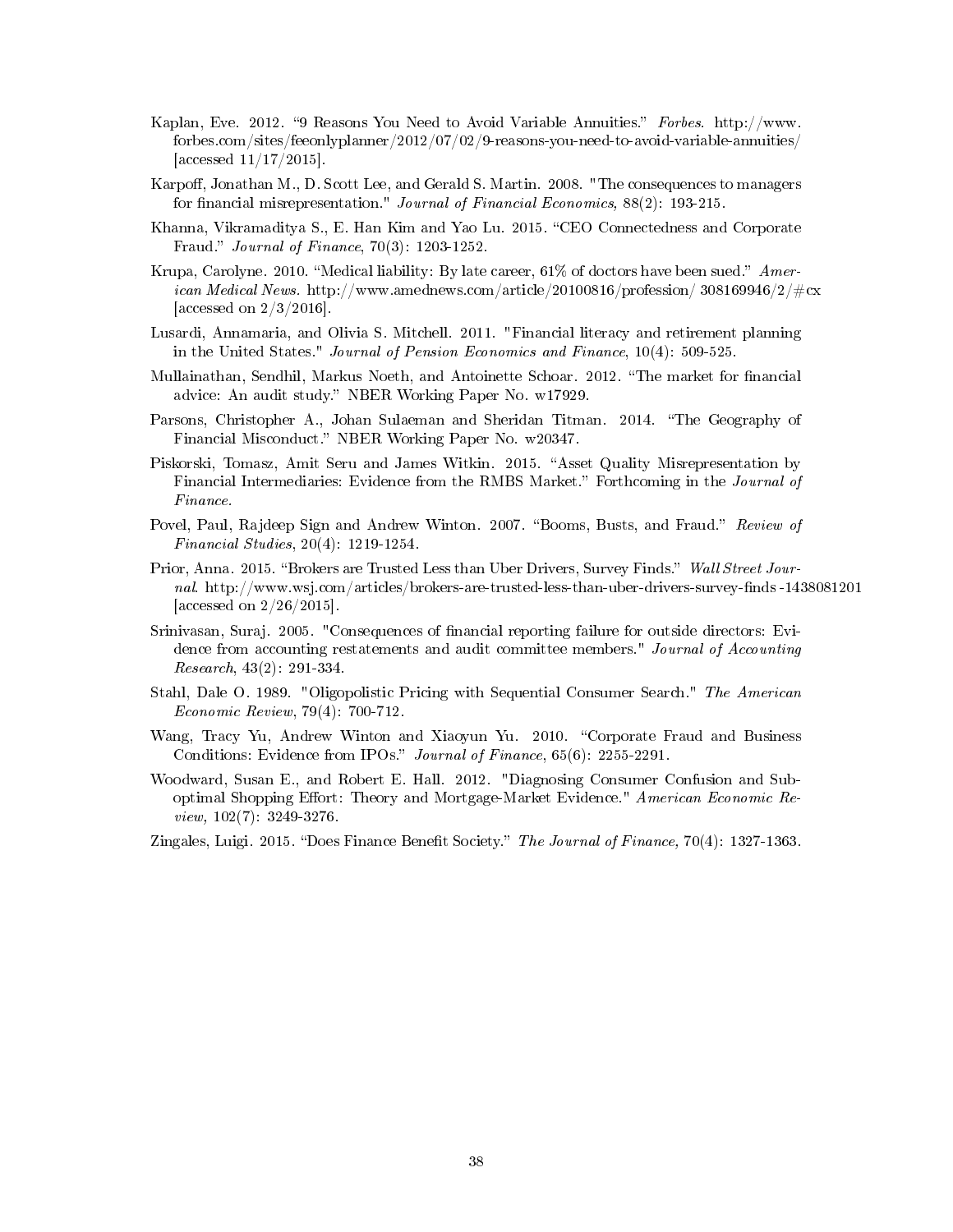| Variable                           | Obs       | Mean     | Std. Dev. | Median |
|------------------------------------|-----------|----------|-----------|--------|
| Experience (years)                 | 7,946,680 | 11.25    | 9.60      | 9.00   |
| Registration:                      |           |          |           |        |
| Currently Registered               | 7.946.680 | 69.8%    |           |        |
| Registered as IA                   | 5,544,727 | 51.4%    |           |        |
| Disclosures:                       |           |          |           |        |
| Disclosure (flow in one year)      | 7,946,680 | $1.62\%$ |           |        |
| Misconduct (flow in one year)      | 7,946,680 | $0.60\%$ |           |        |
| Disclosure (stock)                 | 7,946,680 | 12.7%    |           |        |
| Misconduct (stock)                 | 7,946,680 | 7.28%    |           |        |
| Exams and Qualifications (Series): |           |          |           |        |
| No. Qualifications                 | 7,946,680 | 2.92     | 1.37      | 3.00   |
| Uniform Sec. Agent St. Law (63)    | 7,946,680 | 77.1%    |           |        |
| General Sec. Rep. (7)              | 7,946,680 | 68.0%    |           |        |
| Inv. Co. Products Rep. (6)         | 7,946,680 | 39.9%    |           |        |
| Uniform Combined St. Law (66)      | 7,946,680 | 21.3%    |           |        |
| Uniform Inv. Adviser Law (65)      | 7,946,680 | 20.5%    |           |        |
| General Sec. Principal (24)        | 7.946.680 | 15.8%    |           |        |

Table 1: Adviser and Firm Summary Statistics

| Experience (years)                 | 7,946,680 | 11.25    | 9.60 | 9.00 |
|------------------------------------|-----------|----------|------|------|
| Registration:                      |           |          |      |      |
| Currently Registered               | 7,946,680 | 69.8%    |      |      |
| Registered as IA                   | 5,544,727 | 51.4%    |      |      |
| Disclosures:                       |           |          |      |      |
| Disclosure (flow in one year)      | 7,946,680 | 1.62%    |      |      |
| Misconduct (flow in one year)      | 7,946,680 | $0.60\%$ |      |      |
| Disclosure (stock)                 | 7,946,680 | 12.7%    |      |      |
| Misconduct (stock)                 | 7,946,680 | 7.28%    |      |      |
| Exams and Qualifications (Series): |           |          |      |      |
| No. Qualifications                 | 7.946.680 | 2.92     | 1.37 | 3.00 |
| Uniform Sec. Agent St. Law (63)    | 7.946.680 | 77.1\%   |      |      |
| General Sec. Rep. (7)              | 7,946,680 | 68.0%    |      |      |
| Inv. Co. Products Rep. (6)         | 7,946,680 | 39.9%    |      |      |
| Uniform Combined St. Law (66)      | 7,946,680 | 21.3%    |      |      |
| Uniform Inv. Adviser Law (65)      | 7,946,680 | 20.5%    |      |      |
| General Sec. Principal (24)        | 7,946,680 | 15.8%    |      |      |
|                                    |           |          |      |      |

(a) Adviser Summary Statistics

| (b) Firm Summary Statistics                                     |           |        |         |                  |          |
|-----------------------------------------------------------------|-----------|--------|---------|------------------|----------|
| Variable                                                        | No. Firms | Obs    | Mean    | Std. Dev. Median |          |
| BrokerCheck Data:                                               |           |        |         |                  |          |
| Investment Advisory Firm                                        | 4,178     | 38,627 | 23.1%   |                  |          |
| Affiliated $w/$ Fin. Inst.                                      | 4,178     | 38,627 | 52.7%   |                  |          |
| Firm Age                                                        | 4,178     | 38,627 | 15.15   | 13.34            | 12       |
| Owner/Officer Misconduct                                        | 4,178     | 38,627 | 30.7%   |                  |          |
| No. Business Lines                                              | 4,178     | 38,627 | 5.79    | 4.57             | 4        |
| Number of Advisers                                              | 4,178     | 38,627 | 170     | 1,212            | 10       |
| Firm Employee Misconduct (flow in one year)                     | 4,178     | 38,627 | 0.51%   | 3.36%            | $0.00\%$ |
| Firm Employee Misconduct (stock)                                | 4,178     | 38,627 | 10.2%   | 17.1%            | $2.6\%$  |
| Form ADV Data:                                                  |           |        |         |                  |          |
| Services Retail Clients                                         | 405       | 1,136  | 0.86    |                  |          |
| Number of Accounts                                              | 441       | 1,554  | 24,535  | 1,065            | 133,446  |
| $\label{eq:compensation} {\rm Comparison}/\text{Fee Structure}$ |           |        |         |                  |          |
| Assets Under Management                                         | 441       | 1,554  | 94.1%   |                  |          |
| Hourly                                                          | 441       | 1,554  | 49.7%   |                  |          |
| Fixed Fee                                                       | 441       | 1,554  | 65.6%   |                  |          |
| Commission                                                      | 441       | 1,554  | 47.0%   |                  |          |
| Performance                                                     | 441       | 1,554  | 8.9%    |                  |          |
| Other Data Sources:                                             |           |        |         |                  |          |
| No. Social Network Links                                        | 1,696     | 16,159 | 2,365   | 22,693           | 47       |
| Total Assets (bn)                                               | 75        | 824    | 31      | 61               | 13       |
| Total Revenue (mm)                                              | 74        | 813    | 343     | 670              | 134      |
| Avg. Annual Payout                                              | 73        | 802    | 201,819 | 101,163          | 195,818  |

Note: Table 1a displays the summary statistics corresponding to our panel of nancial advisers over the period 2005-2015. Observations are adviser by year. We report the standard deviation and median for the non-dummy variables. Table 1b displays summary statistics of financial advisory firms. Observations reported in Table 1b are firm by year. The BrokerCheck data covers the period 2005-2015. Information on the number of business lines, investment advisory registration, and affiliations are as of 2015. Form ADV data covers the period 2011-2015. No. Social Network Links measures the number of individuals who follow a firm on a popular social media website as of May 2015. Data covering the asset, revenue, and average adviser payout/salary data are from a private industry survey as of 2014.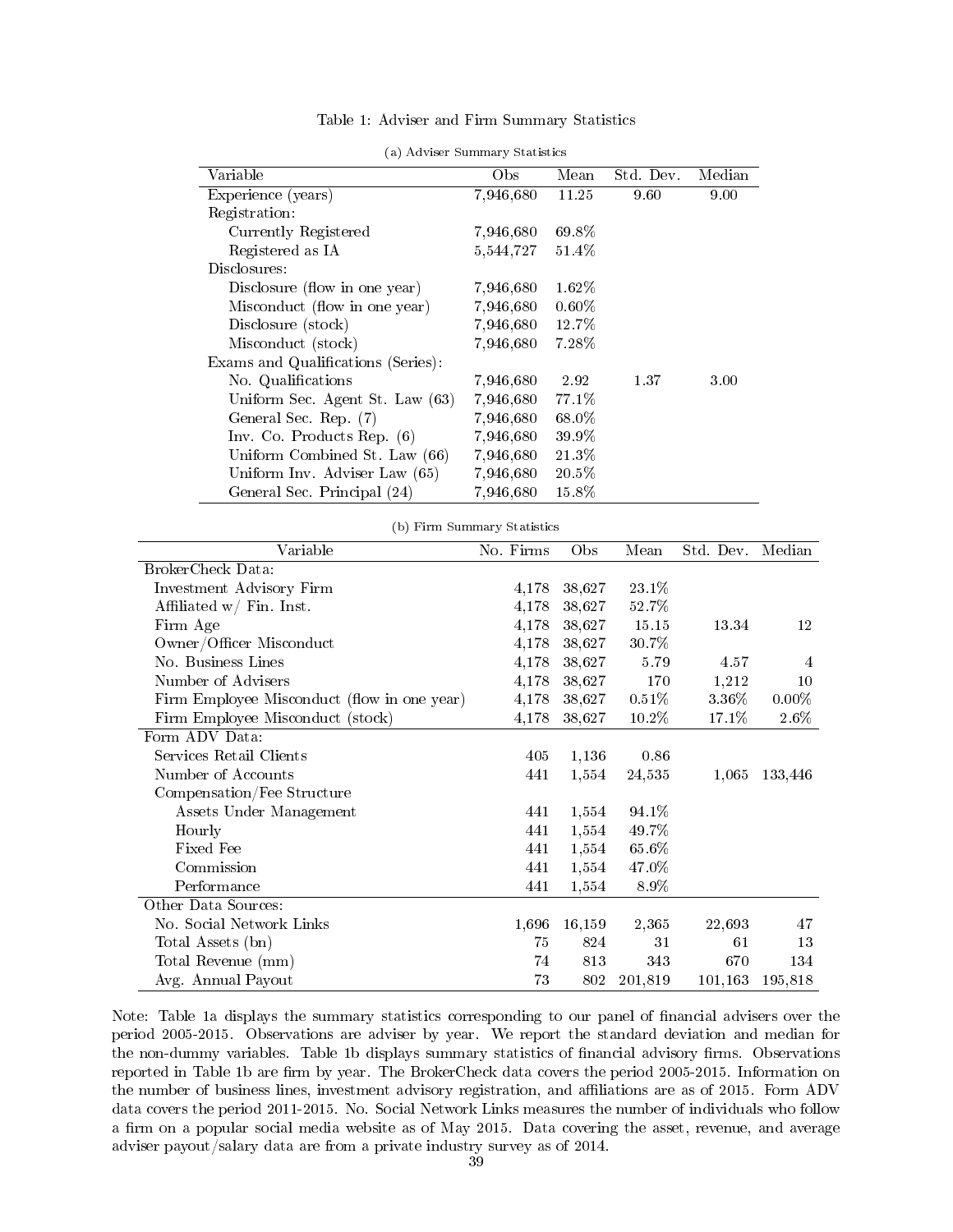| Disclosure                                     | Disclosure/Misconduct   |                      |  |
|------------------------------------------------|-------------------------|----------------------|--|
|                                                | Flow of New Disclosures | Stock of Disclosures |  |
| <b>Misconduct Disclosures:</b>                 |                         |                      |  |
| Customer Dispute - Settled                     | 0.317%                  | 3.71%                |  |
| <b>Employment Separation After Allegations</b> | 0.183\%                 | $0.98\%$             |  |
| Regulatory - Final                             | 0.096%                  | 1.23%                |  |
| Criminal - Final Disposition                   | 0.025%                  | 2.05%                |  |
| Customer Dispute - Award/Judgment              | 0.017%                  | 0.57%                |  |
| Civil Final                                    | 0.003%                  | 0.03%                |  |
| Any Misconduct Related Disclosure              | 0.603%                  | 7.28%                |  |
| <b>Other Disclosures:</b>                      |                         |                      |  |
| Financial - Final                              | 0.348\%                 | 2.10\%               |  |
| Customer Dispute - Denied                      | 0.311\%                 | 3.20%                |  |
| Judgment/Lien                                  | 0.215\%                 | 1.00%                |  |
| Customer Dispute - Closed-No Action            | 0.072%                  | 0.96%                |  |
| Financial - Pending                            | 0.058%                  | 0.20%                |  |
| Customer Dispute - Pending                     | 0.057%                  | $0.28\%$             |  |
| Customer Dispute - Withdrawn                   | 0.016%                  | 0.17%                |  |
| Criminal - Pending Charge                      | 0.009%                  | 0.02%                |  |
| Investigation                                  | $0.009\%$               | 0.03%                |  |
| Regulatory - Pending                           | $0.004\%$               | 0.01%                |  |
| Civil - Pending                                | $0.004\%$               | 0.01%                |  |
| Customer Dispute - Final                       | 0.002%                  | 0.02%                |  |
| Customer Dispute - Dismissed                   | 0.001%                  | 0.01%                |  |
| Civil Bond                                     | $0.001\%$               | 0.02%                |  |
| Regulatory - On Appeal                         | 0.001%                  | $0.00\%$             |  |
| Criminal - On Appeal                           | $0.000\%$               | 0.00%                |  |
| Civil - On Appeal                              | $0.000\%$               | $0.00\%$             |  |
| Any Disclosure                                 | $1.620\%$               | 12.73%               |  |

Table 2: Financial Adviser Disclosures and Misconduct

Note: Table 2 displays the incidence of disclosures and misconduct among financial advisers. Observations are adviser by year over the period 2005-2015. The column flow of new disclosures displays the share of observations in which the adviser received one or more of a given type of disclosure in a given year. The column stock of disclosures displays the share of observations in which the adviser either received or previously received one or more of a given type of disclosure.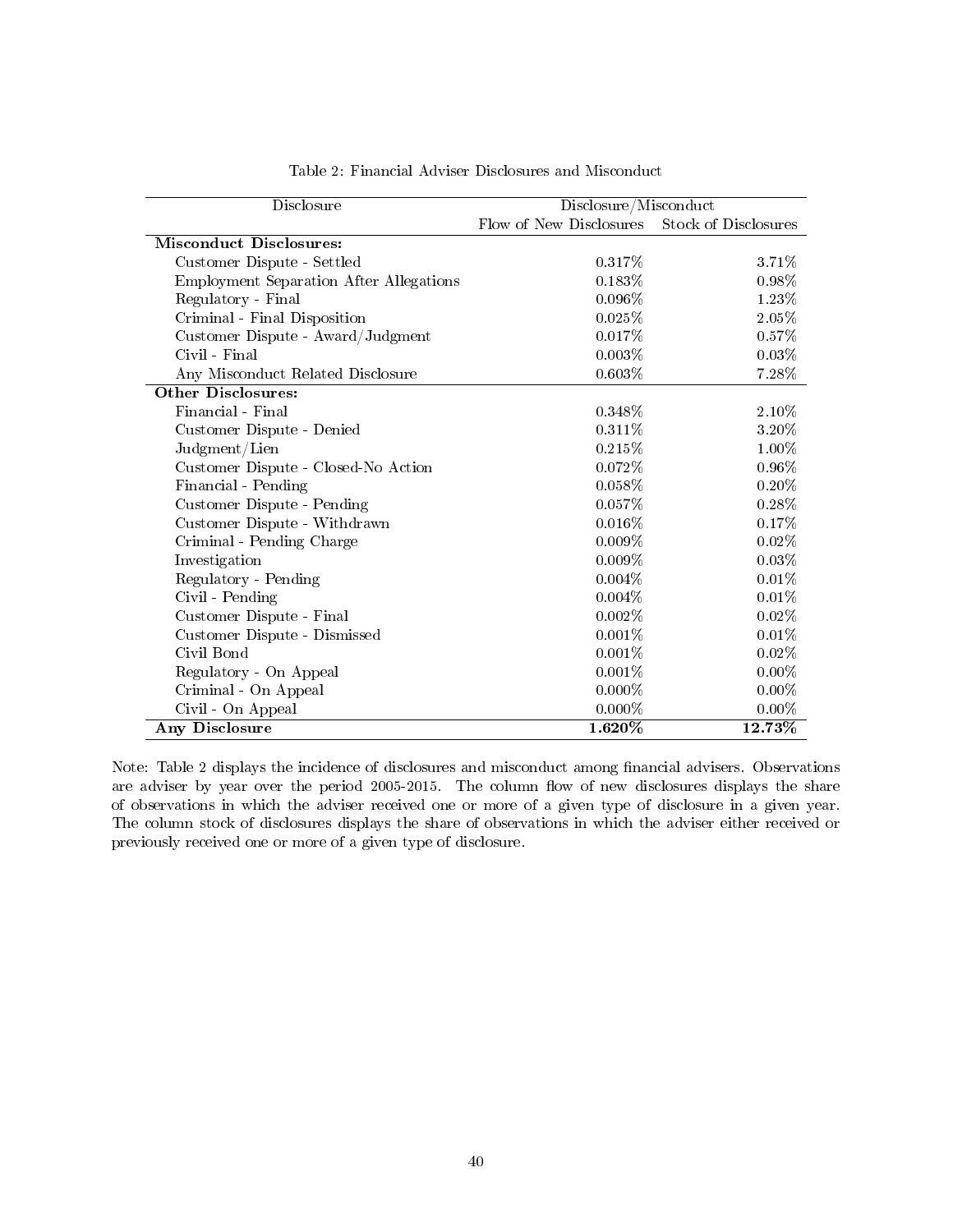| (a) Reasons for Complaint   |                 |            |  |  |  |
|-----------------------------|-----------------|------------|--|--|--|
| Reasons for Complaint       | Disclosure Type |            |  |  |  |
|                             | Misconduct      | Other Type |  |  |  |
| Unsuitable                  | 21.3%           | 31.1\%     |  |  |  |
| Misrepresentation           | 17.7%           | 25.6%      |  |  |  |
| Unauthorized Activity       | 15.0%           | $10.6\%$   |  |  |  |
| Omission of Key Facts       | $11.6\%$        | $7.7\%$    |  |  |  |
| Fee/Commission Related      | 8.7%            | $7.4\%$    |  |  |  |
| Frand                       | 7.9%            | 4.2%       |  |  |  |
| Fiduciary Duty              | $6.5\%$         | 4.5%       |  |  |  |
| Negligence                  | $5.8\%$         | 4.5%       |  |  |  |
| Risky Investments           | $3.7\%$         | 6.3%       |  |  |  |
| Churning/ Excessive Trading | $2.6\%$         | 2.7%       |  |  |  |
| Other                       | 42.5%           | $31.5\%$   |  |  |  |

Table 3: Misconduct Complaints, Products, and Settlements/Damages

| (b) Products     |                 |            |  |  |
|------------------|-----------------|------------|--|--|
| Product          | Disclosure Type |            |  |  |
|                  | Misconduct      | Other Type |  |  |
| <i>Insurance</i> | 13.8%           | 15.2%      |  |  |
| Annuity          | 8.6%            | 18.6%      |  |  |
| Stocks           | $6.0\%$         | 6.3%       |  |  |
| Mutual Funds     | $4.6\%$         | $5.9\%$    |  |  |
| <b>Bonds</b>     | 1.9%            | 4.5%       |  |  |
| Options          | 1.2%            | 1.2%       |  |  |
| Other/Not Listed | 69.9%           | 55.0%      |  |  |

|  | (c) Settlements/Damages |
|--|-------------------------|
|--|-------------------------|

| Variable                        | Obs.   | Mean      | Std. Dev.  | Median  |
|---------------------------------|--------|-----------|------------|---------|
| Misconduct Related Disclosures: |        |           |            |         |
| Settlements/Damages Granted     | 35,406 | 551,471   | 9,300,282  | 40,000  |
| Settlements/Damages Requested   | 28,046 | 1,520,231 | 61,601,420 | 100,000 |
| Other Disclosures:              |        |           |            |         |
| Settlements/Damages Granted     | 751    | 6.152.410 | 50,738,600 | 45,478  |
| Settlements/Damages Requested   | 31,653 | 739,753   | 18,655,940 | 32,199  |

Table 3a displays the most frequently reported allegations corresponding to the disclosures that occurred over the period 2005-2015. We observe allegations for 91.9% of the misconduct related disclosures and 33.4% of the other types of disclosures. The allegation categories are not mutually exclusive. The "Other" category includes all other allegations/classifications that were reported with a frequency of less than 2%. Table 3b displays the most frequently reported nancial products in the allegations. Over half of the allegations do not list a specific financial product. Table 3c displays the settlements/damages (in \$) that were granted and requested over the period 2005-2015. We observe the settlements/damages details for 45.8% of misconduct related disclosures and 0.6% of the other types of disclosures.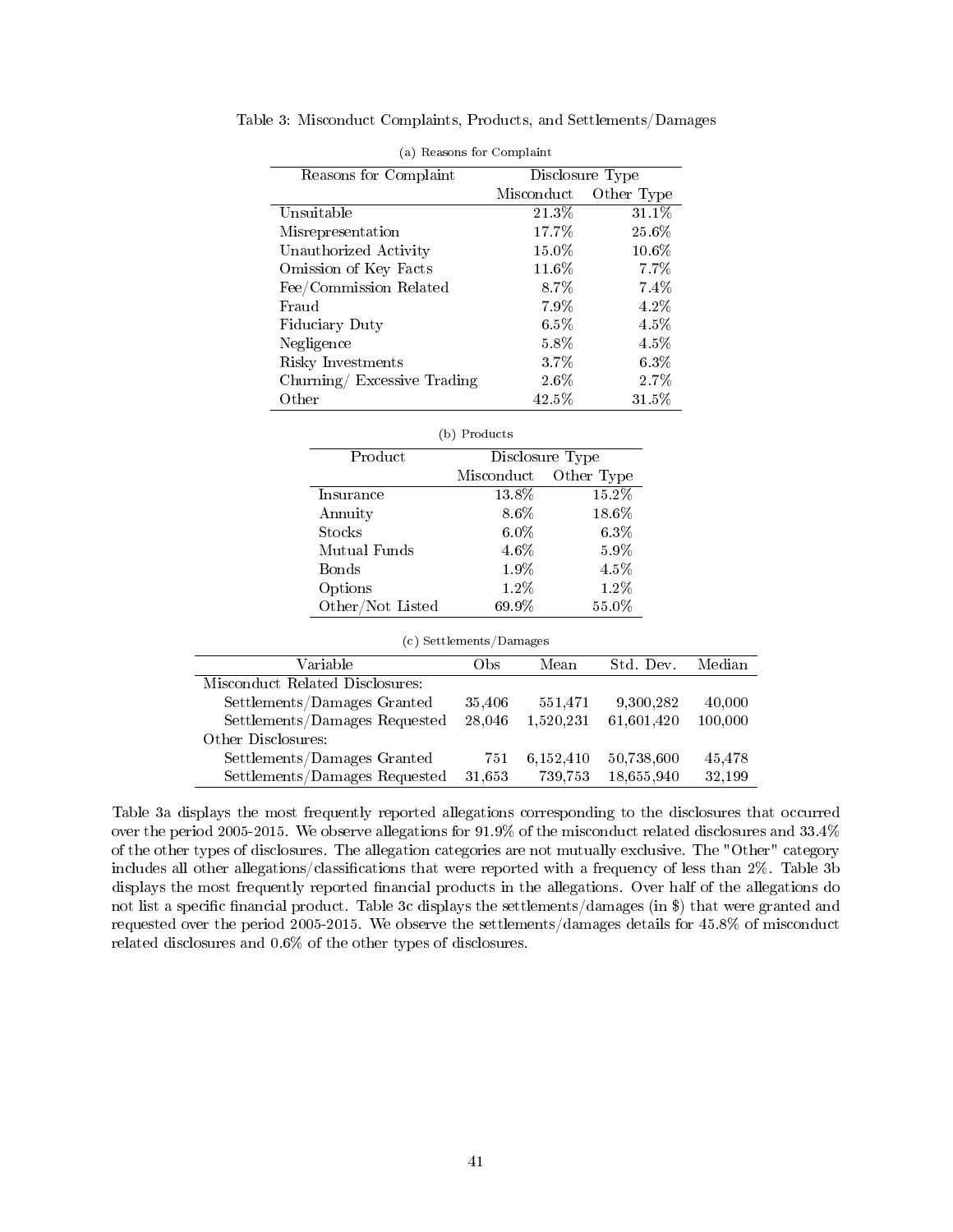|                                       | (1)       | (2)                 | (3)        |
|---------------------------------------|-----------|---------------------|------------|
| Prior Misconduct                      | $2.40***$ | $2.27***$           | $1.90***$  |
|                                       | (0.100)   | (0.096)             | (0.074)    |
| Experience                            |           | $0.078***$          | $0.12***$  |
|                                       |           | (0.017)             | (0.012)    |
| Exams and Qual. (Series):             |           |                     |            |
| Inv. Adviser Exam $(65/66)$           |           | $0.31***$           | $0.22***$  |
|                                       |           | (0.031)             | (0.024)    |
| Sec. Agent St. Law (63)               |           | $0.17***$           | $0.13***$  |
|                                       |           | (0.021)             | (0.018)    |
| Gen. Sec. Rep. (7)                    |           | 0.032               | $0.045*$   |
|                                       |           | (0.033)             | (0.024)    |
| Inv. Co. Prod. Rep. $(6)$             |           | 0.0043              | 0.028      |
|                                       |           | (0.029)             | (0.028)    |
| Gen. Sec. Principal (24)              |           | $0.020\,$           | 0.0033     |
|                                       |           | (0.030)             | (0.020)    |
| No. Other Qual.                       |           | $-0.26**$           | $-0.28***$ |
|                                       |           | (0.11)              | (0.075)    |
| $Year \times Firm \times County$ F.E. |           |                     | X          |
| Observations                          | 7,946,680 | 7,946,680 7,597,776 |            |
| R-squared                             | 0.006     | 0.007               | 0.092      |

Table 4: Adviser Misconduct

Note: Table 4 displays the regression results for a linear probability model (eq. 1). The dependent variable measures the flow of new misconduct over a one year period and is a dummy variable indicating that the adviser received one or more misconduct disclosures in a given year. Coefficient units are percentage points. The independent variables Experience and No. Other Qual. are measured in tens of years and tens of qualifications. Observations are at the adviser by year level. Standard errors are in paraentheses and are clustered by firm. \*\*\*  $p<0.01$ , \*\*  $p<0.05$ , \*  $p<0.10$ .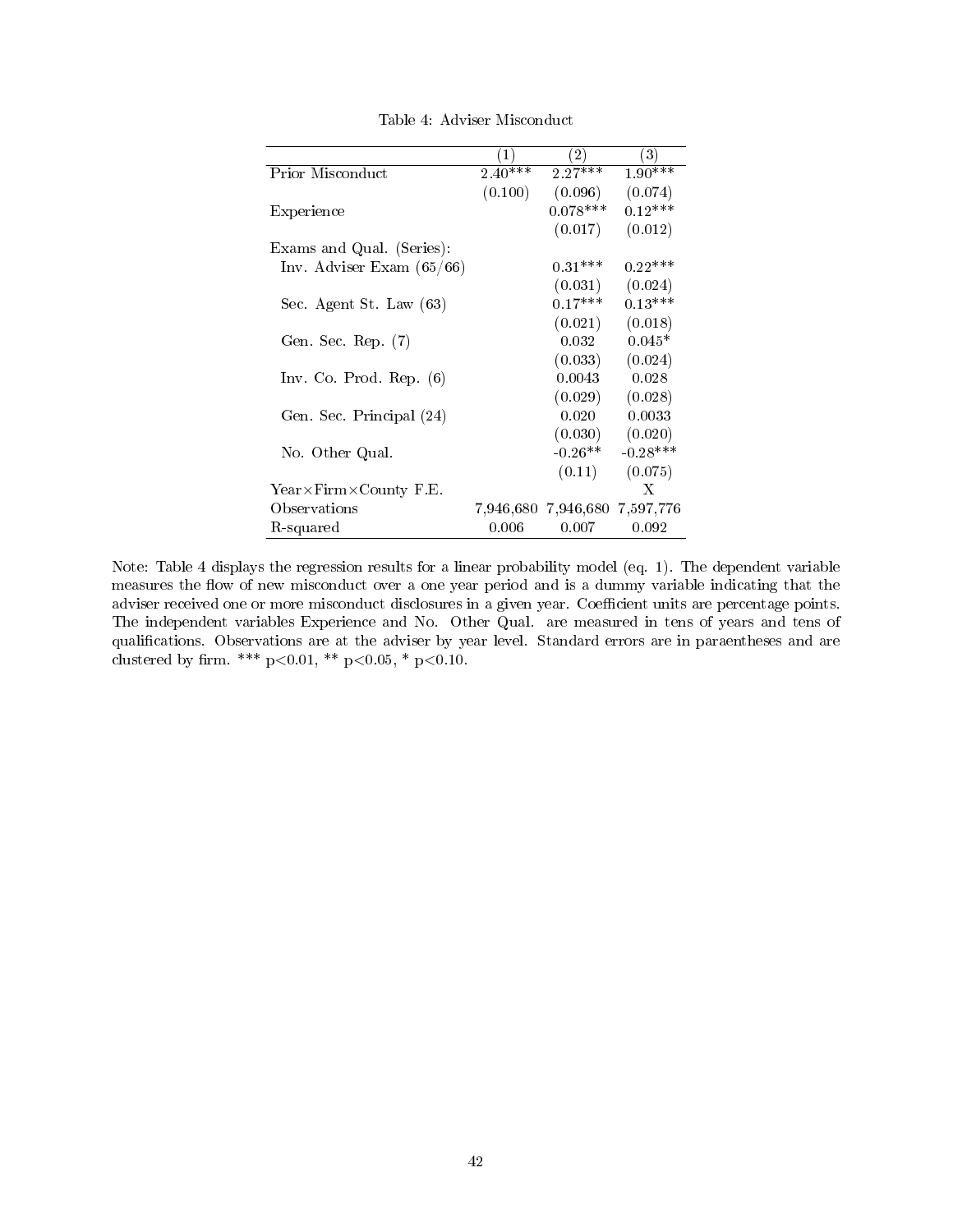| Rank           | Firm                                        | $Firm$ $CRD#$ | Misconduct | $#$ Advisers |
|----------------|---------------------------------------------|---------------|------------|--------------|
|                | OPPENHEIMER & CO. INC.                      | 249           | 19.6%      | 2,275        |
| $\overline{2}$ | FIRST ALLIED SECURITIES, INC.               | 32444         | 17.7%      | 1,112        |
| 3              | WELLS FARGO ADVISORS FINANCIAL NETWORK, LLC | 11025         | $15.3\%$   | 1,797        |
| 4              | UBS FINANCIAL SERVICES INC.                 | 8174          | $15.1\%$   | 12,175       |
| 5.             | CETERA ADVISORS LLC                         | 10299         | 14.4%      | 1,432        |
| 6              | SECURITIES AMERICA, INC.                    | 10205         | $14.3\%$   | 2,546        |
|                | NATIONAL PLANNING CORPORATION               | 29604         | $14.0\%$   | 1,760        |
| 8              | RAYMOND JAMES & ASSOCIATES, INC.            | 705           | $13.7\%$   | 5,495        |
| 9              | STIFEL, NICOLAUS & COMPANY, INCORPORATED    | 793           | $13.3\%$   | 4,008        |
| 10             | JANNEY MONTGOMERY SCOTT LLC                 | 463           | $13.3\%$   | 1,394        |
| 11             | MORGAN STANLEY                              | 149777        | $13.1\%$   | 23,618       |
| 12             | SAGEPOINT FINANCIAL, INC.                   | 133763        | 12.1%      | 2,063        |
| 13             | WELLS FARGO ADVISORS, LLC                   | 19616         | $12.1\%$   | 26,308       |
| 14             | FSC SECURITIES CORPORATION                  | 7461          | 11.6%      | 1,373        |
| 15             | PURSHE KAPLAN STERLING INVESTMENTS          | 35747         | $11.4\%$   | 1,224        |
| 16             | ROYAL ALLIANCE ASSOCIATES, INC.             | 23131         | 11.4%      | 1.975        |
| 17             | RAYMOND JAMES FINANCIAL SERVICES, INC.      | 6694          | $11.2\%$   | 5,176        |
| 18             | WOODBURY FINANCIAL SERVICES, INC.           | 421           | $10.9\%$   | 1,377        |
| 19             | AMERIPRISE FINANCIAL SERVICES, INC.         | 6363          | $10.4\%$   | 13,549       |
| 20             | INVEST FINANCIAL CORPORATION                | 12984         | $10.1\%$   | 1,425        |

Table 5: Firms with the Highest Incidence of Misconduct

Note: Tables 5 displays the firms in the U.S. with the highest employee misconduct rates as of May 2015. Firms are defined by their Central Registration Depository (CRD) number. Misconduct measures the percentage of advisers working for a firm that have been reprimanded for misconduct in the past. We restrict the set to the 100 firms with at least  $1,000$  advisers.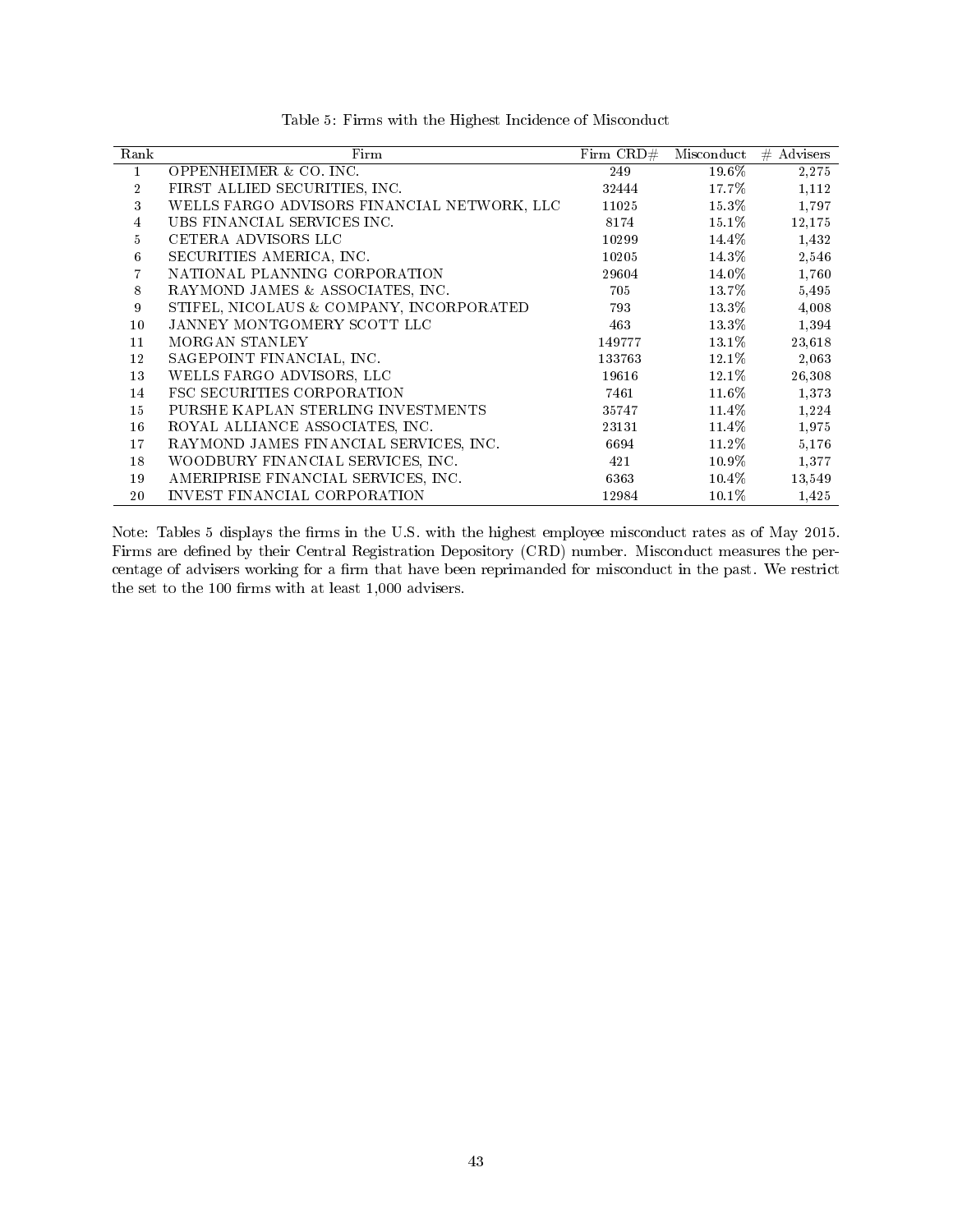|                                         | (1)       | (2)       | (3)       | $\left( 4\right)$ |
|-----------------------------------------|-----------|-----------|-----------|-------------------|
| Firm Employee Misconduct <sub>t-1</sub> | $0.40***$ | $0.36***$ | $0.33***$ | $0.30***$         |
|                                         | (0.023)   | (0.024)   | (0.022)   | (0.030)           |
| Owner/Officer Misconduct                |           | $0.082*$  | $0.096**$ | $0.22***$         |
|                                         |           | (0.043)   | (0.039)   | (0.053)           |
| No. advisers (millions)                 |           | $3.33*$   | $3.43*$   | $42.1*$           |
|                                         |           | (1.88)    | (2.01)    | (21.9)            |
| Investment Advisory Firm                |           | 0.043     | 0.014     | $-0.015$          |
|                                         |           | (0.044)   | (0.039)   | (0.065)           |
| Affiliated $w /$ Fin. Inst.             |           | $-0.083$  | $-0.082*$ | $-0.076$          |
|                                         |           | (0.053)   | (0.045)   | (0.053)           |
| Firm Age                                |           | $-0.0013$ | 0.00046   | $-0.0022$         |
|                                         |           | (0.00087) | (0.00095) | (0.0020)          |
| $ln(Social Network Links+1)$            |           |           |           | $-0.018**$        |
|                                         |           |           |           | (0.0078)          |
| Other Firm Controls                     |           | X         | X         | X                 |
| Year F.E.                               |           |           | X         | X                 |
| State F.E.                              |           |           | X.        | $\mathbf{X}$      |
| Observations                            | 34,415    | 34,415    | 34,415    | 14,447            |
| R-squared                               | 0.172     | 0.198     | 0.251     | 0.243             |

Table 6: Firm Employee Misconduct

Note: Table 6 corresponds to the linear regression of the firm's employee misconduct rate in a given year on the firm's past employee misconduct rate and other covariates (eq. 2). The data consists of an unbalanced panel of the universe of 4,178 currently active (as of May 2015) financial advisory firms over the period 2005-2015. Observations are at the firm by year level. Firm Employee Misconduct is defined as the percentage of advisers currently working for a firm that received one or more misconduct disclosures in a given year. Coefficient units are percentage points. Firm Age is measured in tens of years. Other firm controls include the firm's formation type (corporation, limited liability, etc.) as well as whether or not it has a referral arrangement with other advisory firms. Each observation is weighted by the square root of the number of advisers in the firm. Standard errors are in paraentheses and are clustered by firm. \*\*\*  $p<0.01$ , \*\*  $p<0.05$ ,  $*$  p<0.10.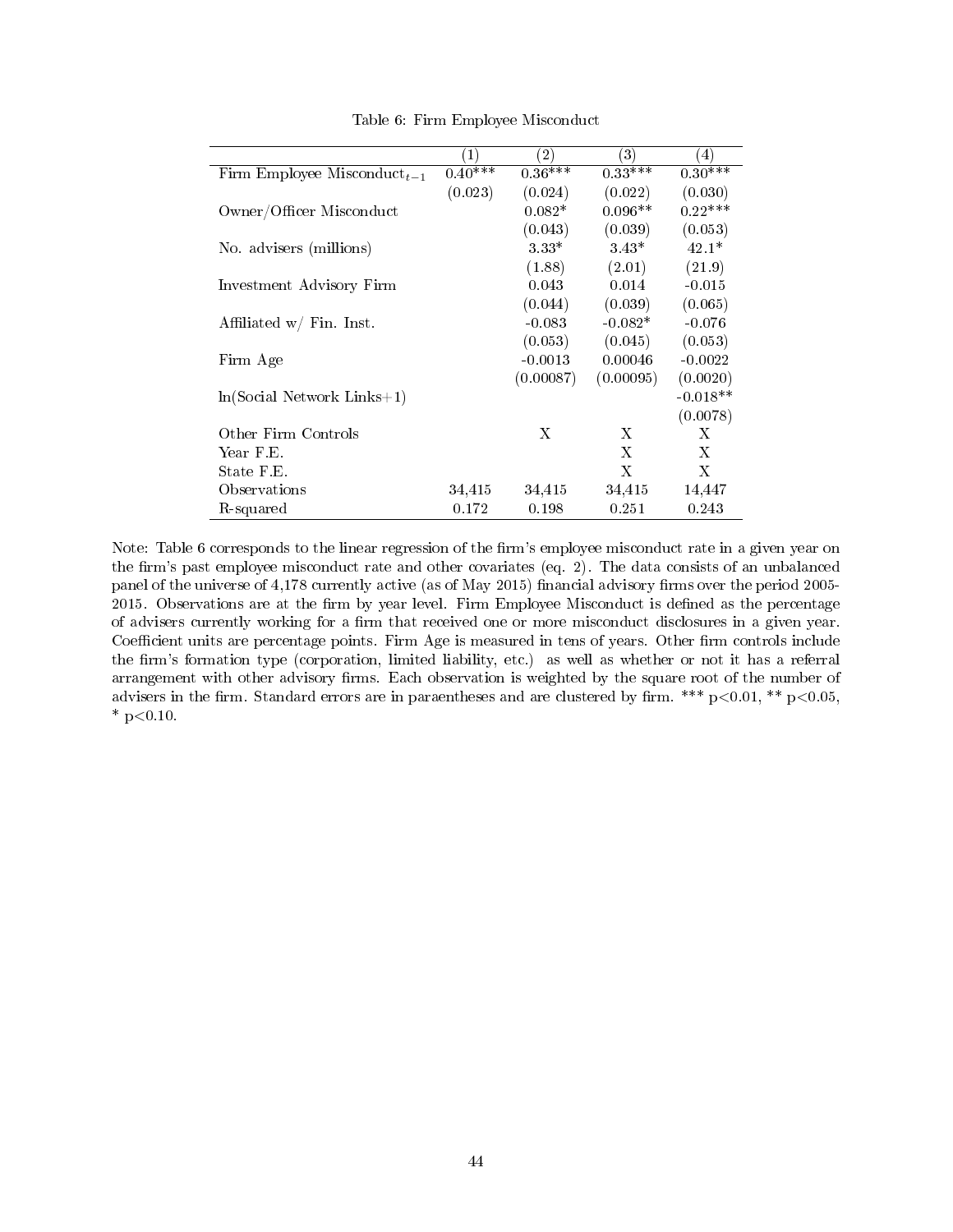#### Table 7: Labor Market Consequences of Misconduct

| 81.3%<br>52.0%<br>Remain with the Firm<br>48.0%<br>18.7%<br>Leave the Firm<br>Conditional on Leaving the Firm:<br>47.7%<br>56.2%<br>Leave the Industry<br>$52.3\%$<br>43.8%<br>Join a Different Firm (within 1 year)<br>(b) Employment Separation<br>(3)<br>(5)<br>(6)<br>(1)<br>(2)<br>(4)<br>$29.3***$<br>$30.8***$<br>$24.4***$<br>Misconduct<br>(1.69)<br>(1.82)<br>(1.62)<br>0.59<br>$0.99**$<br>ln(Settlement)<br>(0.48)<br>(0.47)<br>(0.24)<br>$\mathbf X$<br>Adviser Controls<br>$\mathbf X$<br>X<br>X<br>Year×Firm×County F.E.<br>X<br>Year F.E.<br>$\mathbf X$<br>$\mathbf X$<br>County F.E.<br>$\mathbf X$<br>Firm F.E.<br>Observations<br>7,278,974 7,278,974 6,954,542 25,083 25,083<br>23,958<br>0.223<br>R-squared<br>0.004<br>0.011<br>0.326<br>0.001<br>0.017<br>18.9<br>18.9<br>19.0<br>27.3<br>Average employment separation rates<br>27.4<br>27.4<br>(c) Reemployment<br>$\overline{(2)}$<br>$\overline{(3)}$<br>$\overline{(6)}$<br>(1)<br>(4)<br>(5)<br>$-12.8***$<br>$-9.59***$<br>$-8.47***$<br>Misconduct<br>(2.48)<br>(1.53)<br>(1.10)<br>$-2.87***$<br>$-1.80**$ $-2.40***$<br>ln(Settlement)<br>(0.49)<br>(0.75)<br>(0.67)<br><b>Adviser Controls</b><br>$\mathbf X$<br>$\mathbf X$<br>$\mathbf X$<br>$\mathbf X$<br>X<br>$Year \times Firm \times County$ F.E.<br>Year F.E.<br>$\mathbf X$<br>$\mathbf X$<br>County F.E.<br>$\overline{X}$<br>Firm F.E.<br>6,169<br>Observations<br>1,375,641 1,375,641 1,246,907<br>6,874<br>6,874 |  |  | No Misconduct |  | Misconduct |  |
|------------------------------------------------------------------------------------------------------------------------------------------------------------------------------------------------------------------------------------------------------------------------------------------------------------------------------------------------------------------------------------------------------------------------------------------------------------------------------------------------------------------------------------------------------------------------------------------------------------------------------------------------------------------------------------------------------------------------------------------------------------------------------------------------------------------------------------------------------------------------------------------------------------------------------------------------------------------------------------------------------------------------------------------------------------------------------------------------------------------------------------------------------------------------------------------------------------------------------------------------------------------------------------------------------------------------------------------------------------------------------------------------------------------------------------------------------------------|--|--|---------------|--|------------|--|
| $0.89***$                                                                                                                                                                                                                                                                                                                                                                                                                                                                                                                                                                                                                                                                                                                                                                                                                                                                                                                                                                                                                                                                                                                                                                                                                                                                                                                                                                                                                                                        |  |  |               |  |            |  |
|                                                                                                                                                                                                                                                                                                                                                                                                                                                                                                                                                                                                                                                                                                                                                                                                                                                                                                                                                                                                                                                                                                                                                                                                                                                                                                                                                                                                                                                                  |  |  |               |  |            |  |
|                                                                                                                                                                                                                                                                                                                                                                                                                                                                                                                                                                                                                                                                                                                                                                                                                                                                                                                                                                                                                                                                                                                                                                                                                                                                                                                                                                                                                                                                  |  |  |               |  |            |  |
|                                                                                                                                                                                                                                                                                                                                                                                                                                                                                                                                                                                                                                                                                                                                                                                                                                                                                                                                                                                                                                                                                                                                                                                                                                                                                                                                                                                                                                                                  |  |  |               |  |            |  |
|                                                                                                                                                                                                                                                                                                                                                                                                                                                                                                                                                                                                                                                                                                                                                                                                                                                                                                                                                                                                                                                                                                                                                                                                                                                                                                                                                                                                                                                                  |  |  |               |  |            |  |
|                                                                                                                                                                                                                                                                                                                                                                                                                                                                                                                                                                                                                                                                                                                                                                                                                                                                                                                                                                                                                                                                                                                                                                                                                                                                                                                                                                                                                                                                  |  |  |               |  |            |  |
|                                                                                                                                                                                                                                                                                                                                                                                                                                                                                                                                                                                                                                                                                                                                                                                                                                                                                                                                                                                                                                                                                                                                                                                                                                                                                                                                                                                                                                                                  |  |  |               |  |            |  |
|                                                                                                                                                                                                                                                                                                                                                                                                                                                                                                                                                                                                                                                                                                                                                                                                                                                                                                                                                                                                                                                                                                                                                                                                                                                                                                                                                                                                                                                                  |  |  |               |  |            |  |
|                                                                                                                                                                                                                                                                                                                                                                                                                                                                                                                                                                                                                                                                                                                                                                                                                                                                                                                                                                                                                                                                                                                                                                                                                                                                                                                                                                                                                                                                  |  |  |               |  |            |  |
|                                                                                                                                                                                                                                                                                                                                                                                                                                                                                                                                                                                                                                                                                                                                                                                                                                                                                                                                                                                                                                                                                                                                                                                                                                                                                                                                                                                                                                                                  |  |  |               |  |            |  |
|                                                                                                                                                                                                                                                                                                                                                                                                                                                                                                                                                                                                                                                                                                                                                                                                                                                                                                                                                                                                                                                                                                                                                                                                                                                                                                                                                                                                                                                                  |  |  |               |  |            |  |
|                                                                                                                                                                                                                                                                                                                                                                                                                                                                                                                                                                                                                                                                                                                                                                                                                                                                                                                                                                                                                                                                                                                                                                                                                                                                                                                                                                                                                                                                  |  |  |               |  |            |  |
|                                                                                                                                                                                                                                                                                                                                                                                                                                                                                                                                                                                                                                                                                                                                                                                                                                                                                                                                                                                                                                                                                                                                                                                                                                                                                                                                                                                                                                                                  |  |  |               |  |            |  |
|                                                                                                                                                                                                                                                                                                                                                                                                                                                                                                                                                                                                                                                                                                                                                                                                                                                                                                                                                                                                                                                                                                                                                                                                                                                                                                                                                                                                                                                                  |  |  |               |  |            |  |
|                                                                                                                                                                                                                                                                                                                                                                                                                                                                                                                                                                                                                                                                                                                                                                                                                                                                                                                                                                                                                                                                                                                                                                                                                                                                                                                                                                                                                                                                  |  |  |               |  |            |  |
|                                                                                                                                                                                                                                                                                                                                                                                                                                                                                                                                                                                                                                                                                                                                                                                                                                                                                                                                                                                                                                                                                                                                                                                                                                                                                                                                                                                                                                                                  |  |  |               |  |            |  |
|                                                                                                                                                                                                                                                                                                                                                                                                                                                                                                                                                                                                                                                                                                                                                                                                                                                                                                                                                                                                                                                                                                                                                                                                                                                                                                                                                                                                                                                                  |  |  |               |  |            |  |
|                                                                                                                                                                                                                                                                                                                                                                                                                                                                                                                                                                                                                                                                                                                                                                                                                                                                                                                                                                                                                                                                                                                                                                                                                                                                                                                                                                                                                                                                  |  |  |               |  |            |  |
|                                                                                                                                                                                                                                                                                                                                                                                                                                                                                                                                                                                                                                                                                                                                                                                                                                                                                                                                                                                                                                                                                                                                                                                                                                                                                                                                                                                                                                                                  |  |  |               |  |            |  |
|                                                                                                                                                                                                                                                                                                                                                                                                                                                                                                                                                                                                                                                                                                                                                                                                                                                                                                                                                                                                                                                                                                                                                                                                                                                                                                                                                                                                                                                                  |  |  |               |  |            |  |
|                                                                                                                                                                                                                                                                                                                                                                                                                                                                                                                                                                                                                                                                                                                                                                                                                                                                                                                                                                                                                                                                                                                                                                                                                                                                                                                                                                                                                                                                  |  |  |               |  |            |  |
|                                                                                                                                                                                                                                                                                                                                                                                                                                                                                                                                                                                                                                                                                                                                                                                                                                                                                                                                                                                                                                                                                                                                                                                                                                                                                                                                                                                                                                                                  |  |  |               |  |            |  |
|                                                                                                                                                                                                                                                                                                                                                                                                                                                                                                                                                                                                                                                                                                                                                                                                                                                                                                                                                                                                                                                                                                                                                                                                                                                                                                                                                                                                                                                                  |  |  |               |  |            |  |
|                                                                                                                                                                                                                                                                                                                                                                                                                                                                                                                                                                                                                                                                                                                                                                                                                                                                                                                                                                                                                                                                                                                                                                                                                                                                                                                                                                                                                                                                  |  |  |               |  |            |  |
|                                                                                                                                                                                                                                                                                                                                                                                                                                                                                                                                                                                                                                                                                                                                                                                                                                                                                                                                                                                                                                                                                                                                                                                                                                                                                                                                                                                                                                                                  |  |  |               |  |            |  |
|                                                                                                                                                                                                                                                                                                                                                                                                                                                                                                                                                                                                                                                                                                                                                                                                                                                                                                                                                                                                                                                                                                                                                                                                                                                                                                                                                                                                                                                                  |  |  |               |  |            |  |
|                                                                                                                                                                                                                                                                                                                                                                                                                                                                                                                                                                                                                                                                                                                                                                                                                                                                                                                                                                                                                                                                                                                                                                                                                                                                                                                                                                                                                                                                  |  |  |               |  |            |  |
|                                                                                                                                                                                                                                                                                                                                                                                                                                                                                                                                                                                                                                                                                                                                                                                                                                                                                                                                                                                                                                                                                                                                                                                                                                                                                                                                                                                                                                                                  |  |  |               |  |            |  |
|                                                                                                                                                                                                                                                                                                                                                                                                                                                                                                                                                                                                                                                                                                                                                                                                                                                                                                                                                                                                                                                                                                                                                                                                                                                                                                                                                                                                                                                                  |  |  |               |  |            |  |
|                                                                                                                                                                                                                                                                                                                                                                                                                                                                                                                                                                                                                                                                                                                                                                                                                                                                                                                                                                                                                                                                                                                                                                                                                                                                                                                                                                                                                                                                  |  |  |               |  |            |  |
|                                                                                                                                                                                                                                                                                                                                                                                                                                                                                                                                                                                                                                                                                                                                                                                                                                                                                                                                                                                                                                                                                                                                                                                                                                                                                                                                                                                                                                                                  |  |  |               |  |            |  |
| 0.326<br>0.000<br>0.373<br>0.005<br>0.076<br>R-squared<br>0.125                                                                                                                                                                                                                                                                                                                                                                                                                                                                                                                                                                                                                                                                                                                                                                                                                                                                                                                                                                                                                                                                                                                                                                                                                                                                                                                                                                                                  |  |  |               |  |            |  |
| 52.2<br>52.2<br>53.2<br>66.2<br>66.2<br>67.7<br>Average reemployment rates                                                                                                                                                                                                                                                                                                                                                                                                                                                                                                                                                                                                                                                                                                                                                                                                                                                                                                                                                                                                                                                                                                                                                                                                                                                                                                                                                                                       |  |  |               |  |            |  |

(a) Job Turnover

Note: Table 7a displays the average annual job turnover among financial advisers over the period 2005-2015. Leave the Industry is defined as an adviser's not being employed as a financial adviser for at least one year; Join a Different Firm is a dummy variable that takes the value of one if the adviser is employed at a different financial advisory firm within a year. The job transitions are broken down by the whether or not the adviser received a misconduct disclosure in the previous year.

Tables 7b and 7c measure the labor market consequences of misconduct by estimating linear probability models in eq.  $(3)-(6)$ . The dependent variable in Table 7b is a dummy variable indicating whether or not a financial adviser left his firm (eq. 3 and 4). The dependent variable in Table 7c is a dummy variable indicating whether or not a financial adviser joined a new firm within one year (eq. 5 and 6). In Table 7c we restrict the sample to advisers who left their firm in a given year. In columns  $(4)-(6)$  of Tables 7b and 7c we restrict the sample to advisers who received misconduct disclosures in the previous year and for whom we observe settlement/damage amount paid. Coefficients are in units of percentage points. Other adviser controls include the adviser's industry experience, tests (series 6, 7, 63, 24 and investment adviser exam), and number of other qualifications. Observations are at the financial adviser by year level. Standard errors are in paraentheses and are clustered by firm. \*\*\*  $p<0.01$ , \*\*  $p<0.05$ , \*  $p<0.10$ .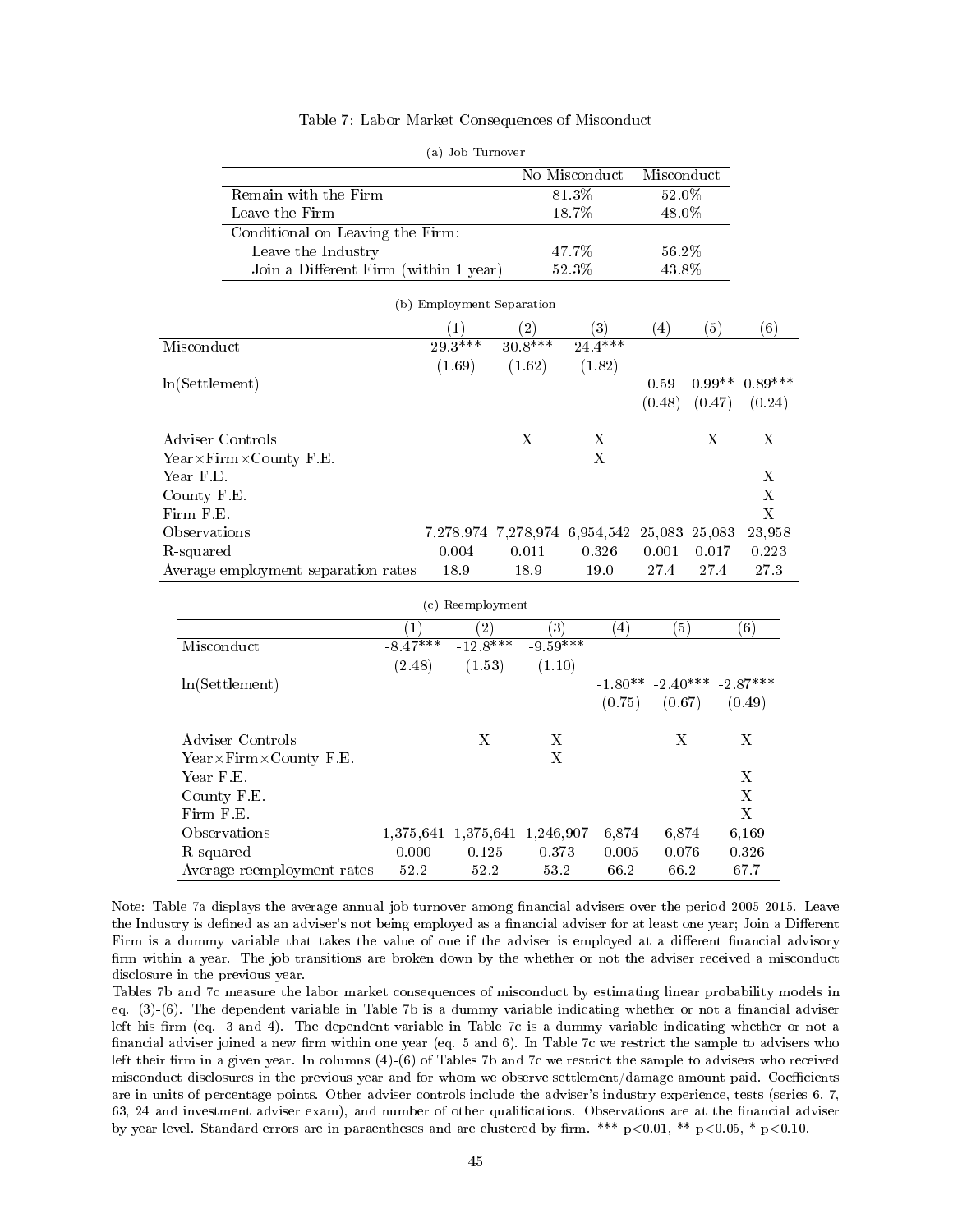|                        | $\perp$   | $^{2}$    | $\left 3\right\rangle$ | 4         |
|------------------------|-----------|-----------|------------------------|-----------|
| Misconduct             | $0.83***$ | $0.83***$ | $1.03***$              | $1.03***$ |
|                        | (0.0064)  | (0.0065)  | (0.0080)               | (0.0080)  |
| Other Adviser Controls | X.        | Х         | X                      | X         |
| Year F.E.              |           | Х         |                        | Х         |
| Complete Spells        |           |           | X                      | X         |
| Observations           | 1,357,046 | 1,357,046 | 758,870                | 758,870   |

Table 8: Duration Out of the Financial Advisory Industry

Note: Table 8 estimates the relationship between misconduct and an adviser's duration out of the financial advisory industry, corresponding to a Cox proportional hazard model (eq. 7). Other adviser controls include the adviser's experience, tests (series 6, 7, 63, 24 and investment adviser exam), and number of other qualifications. The coefficients are reported in terms of proportional hazards. Observations are at the financial adviser by out of the industry spell level over the period  $2005$ - $2015$ . In columns  $(3)-(4)$  we restrict the data set to include only complete out of the industry spells where we observe the adviser found new employment in the industry. Robust standard errors are in parentheses. \*\*\*  $p<0.01$ , \*\*  $p<0.05$ , \*  $p<0.10$ .

Table 9: New Firm Characteristics

|                       |              | Avg. Payout No. Social Links Misc. Rate (pp) Firm Size Assets (\$bn) |           |             |             | Rev. (<br>(\$mm) |
|-----------------------|--------------|----------------------------------------------------------------------|-----------|-------------|-------------|------------------|
| Misconduct            | $-14.690***$ | $-12.477***$                                                         | $0.53***$ | $-1.898***$ | $-36.76***$ | $-391***$        |
|                       | (3.567)      | (3.361)                                                              | (0.058)   | (230.2)     | (4.82)      | (41)             |
| Orig Firm x Year F.E. |              |                                                                      |           |             |             |                  |
| Observations          | 69.050       | 32.586                                                               | 456.947   | 456.947     | 75.392      | 75.087           |
| R-squared             | 0.559        | 0.145                                                                | 0.290     | 0.467       | 0.332       | 0.503            |

Note: Table 9 displays the characteristics of new firms joined by advisers who switched firms as a function of whether or not the adviser was reprimanded for misconduct in the year prior to the job transition (eq. 8). No. Social Network Links measures the number of individuals who follow a firm on a popular social media website as of May 2015. Firm Employee Misconduct (Misc. Rate) measures the share of financial advisers working at a firm that were reprimanded for misconduct in a given year. Observations are adviser by job transition for which the adviser found a job within a year. We restrict the data to observations in which advisers who were and were not reprimanded for misconduct leave a given firm in a given year. Standard errors are in paraentheses and are clustered by firm. \*\*\*  $p<0.01$ , \*\*  $p<0.05$ , \*  $p<0.10$ .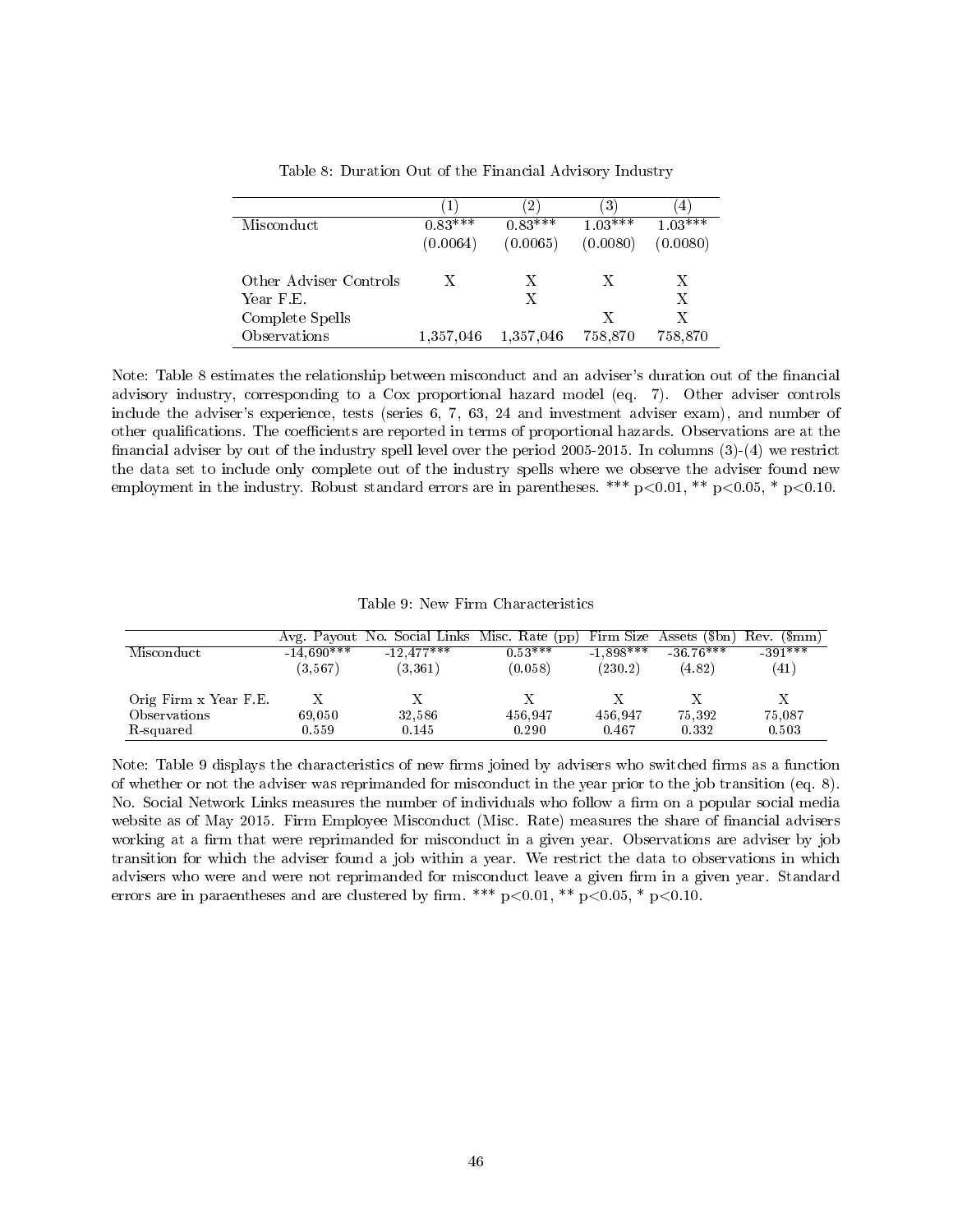|                                              | (1)        | $\left( 2\right)$                | $\left(3\right)$ |  |  |
|----------------------------------------------|------------|----------------------------------|------------------|--|--|
| Misconduct                                   | $31.2***$  | $33.1***$                        | $27.3***$        |  |  |
|                                              |            | $(1.89)$ $(1.74)$                | (1.84)           |  |  |
| Firm Employee Misconduct                     | $2.79***$  | $3.06***$                        |                  |  |  |
|                                              |            | $(0.41)$ $(0.37)$                |                  |  |  |
| Firm Employee Misconduct $\times$ Misconduct |            | $-2.84***$ $-3.10***$ $-1.32***$ |                  |  |  |
|                                              |            | $(0.41)$ $(0.37)$                | (0.11)           |  |  |
| Adviser Controls                             |            | Х                                | X                |  |  |
| $Year \times Firm \times Countv$ F.E.        |            |                                  | X                |  |  |
|                                              |            |                                  |                  |  |  |
| Observations                                 |            | 7,278,974 7,278,974 6,954,542    |                  |  |  |
| R-squared                                    | 0.009      | 0.017                            | 0.326            |  |  |
| (b) Hiring                                   |            |                                  |                  |  |  |
|                                              | (の)<br>(1) | ( و )                            |                  |  |  |

Table 10: Firm Differences in Misconduct Tolerance

| 'irm Employee Misconduct                                       |            | $2.79***$  | $3.06***$                    |                  |
|----------------------------------------------------------------|------------|------------|------------------------------|------------------|
|                                                                |            |            | $(0.41)$ $(0.37)$            |                  |
| $\mathop{\mathrm{im}}$ Employee Misconduct $\times$ Misconduct |            | $-2.84***$ | $-3.10***$ 1.32**            |                  |
|                                                                |            |            | $(0.41)$ $(0.37)$            | (0.11)           |
| dviser Controls                                                |            |            | Х                            | X                |
| ear×Firm×County F.E.                                           |            |            |                              | X                |
| $_{\rm bservations}$                                           |            |            | 7,278,974 7,278,974 6,954,54 |                  |
| ∟squared ا                                                     |            | 0.009      | 0.017                        | 0.326            |
|                                                                | (b) Hiring |            |                              |                  |
|                                                                | (1)        |            | (2)                          | $\left(3\right)$ |
| Firm Employee Misconduct <sub>t-1</sub>                        | $0.72***$  |            | $0.69***$                    | $0.68***$        |
|                                                                |            | (0.079)    | (0.081)                      | (0.080)          |
|                                                                |            |            |                              |                  |

Firm Controls X X X X Year F.E. X X State F.E. X Observations 18,628 18,628 18,628 R-squared 0.087 0.093 0.102

(a) Employment Separation

Note: Table 10a examines whether firms which employ more advisers with misconduct records are more tolerant of misconduct in their separation decisions. It presents results corresponding to a linear probability model (eq. 9). Observations are at the financial adviser by year level over the period 2005-2015. The coefficients are in units of percentage points. Firm Employee Misconduct measures the share of financial advisers working at a firm that were reprimanded for misconduct in a given year. Firm Employee Misconduct is in units of percentage points. Other adviser controls include the adviser's experience, tests (series 6, 7, 63, 24 and investment adviser exam), and number of other qualifications. Standard errors are in paraentheses and are clustered by firm.

Table 10b examines whether firms which employ more advisers with misconduct records are more tolerant of misconduct in their hiring decisions by presenting estimates from (eq. 10). Observations are at the firm by year level where we restrict the data set those observations where the firm hired new advisers. The data consists of an unbalanced panel of the universe of  $4,178$  currently active financial advisory firms over the period 2005-2015 was of May 2015. The dependent variable is the percentage of new hires made by a firm who were reprimanded for misconduct in the previous year. The coefficient units are in percentage points. Firm controls include: the number of advisers, the firm's formation type (corporation, limited liability, etc.), the firm's age, whether any owner/officers have a record of misconduct, whether the firm is an investment advisory firm, whether the firm is affiliated with a financial institution, and whether the firm has a referral arrangement with other advisory firms. Each observation is weighted by the square root of the number of advisers in the firm. Standard errors are in paraentheses and are clustered by firm. \*\*\* p<0.01, \*\* p<0.05,  $*$  p<0.10.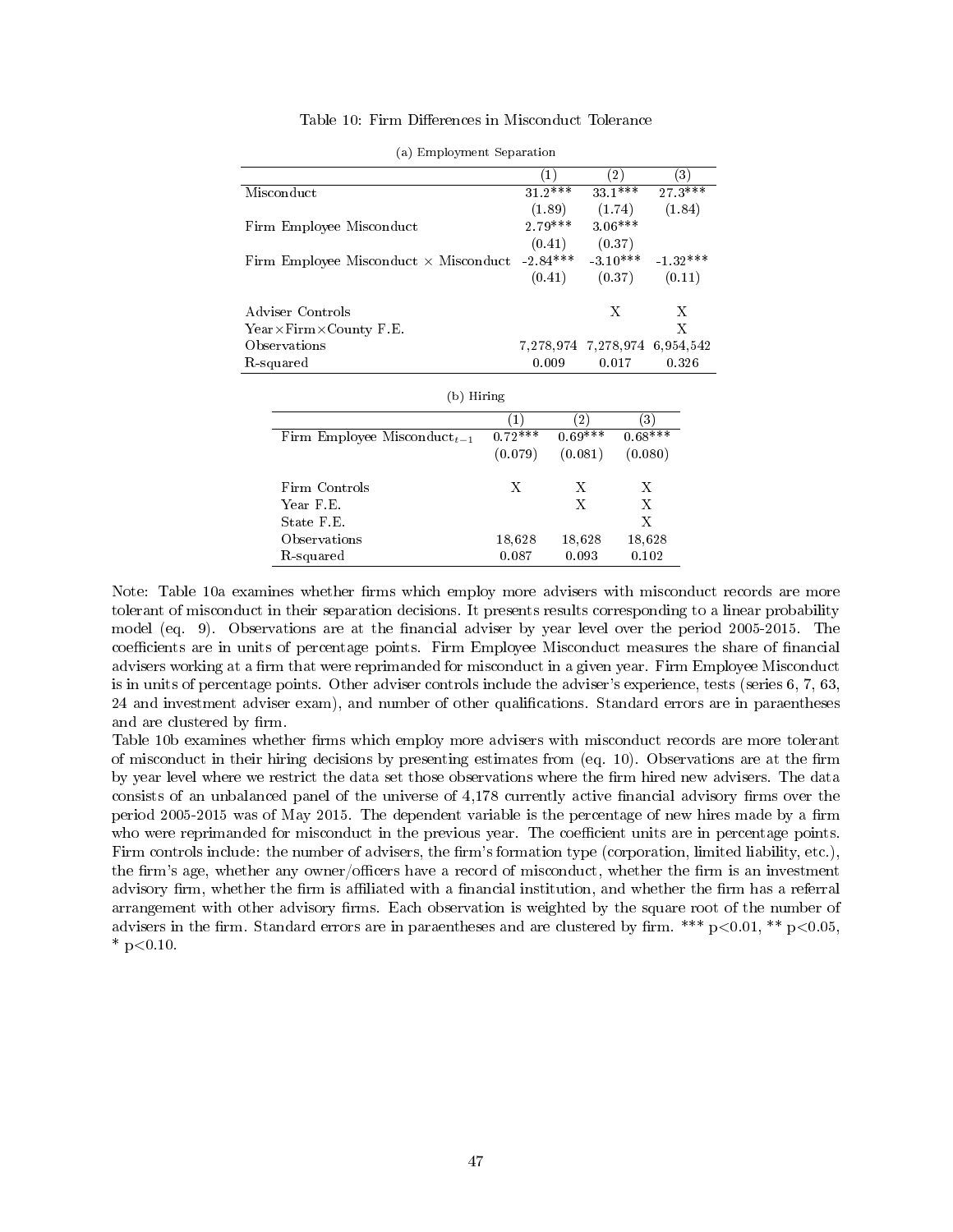|                            | Firm Employee Misconduct |                     |                   |                        |  |  |
|----------------------------|--------------------------|---------------------|-------------------|------------------------|--|--|
|                            |                          | Stock of Misconduct |                   | Flow of New Misconduct |  |  |
|                            | $\left( 1\right)$        | $\left( 2\right)$   | $\left( 3\right)$ | $\left( 4\right)$      |  |  |
| Retail Investors           | $3.43**$                 | $4.23***$           | $0.32**$          | $0.21*$                |  |  |
|                            | (1.56)                   | (1.39)              | (0.15)            | (0.12)                 |  |  |
| Number of Accts (millions) | 0.93                     | $5.01***$           | 0.085             | $-0.056$               |  |  |
|                            | (1.31)                   | (1.38)              | (0.082)           | (0.16)                 |  |  |
| Compensation Structure:    |                          |                     |                   |                        |  |  |
| Assets Under Management    | 0.37                     | 0.31                | 0.14              | 0.11                   |  |  |
|                            | (1.23)                   | (0.97)              | (0.12)            | (0.11)                 |  |  |
| Hourly                     | 1.99                     | $2.07**$            | $0.15**$          | $0.18***$              |  |  |
|                            | (1.32)                   | (0.98)              | (0.064)           | (0.062)                |  |  |
| Fixed Fee                  | $-0.016$                 | $-1.16$             | $-0.0051$         | 0.012                  |  |  |
|                            | (1.16)                   | (1.03)              | (0.12)            | (0.13)                 |  |  |
| Commission                 | $3.13***$                | $2.79***$           | 0.012             | 0.022                  |  |  |
|                            | (0.74)                   | (0.72)              | (0.078)           | (0.059)                |  |  |
| Performance                | $-1.64$                  | 0.77                | 0.22              | $0.20*$                |  |  |
|                            | (1.13)                   | (1.41)              | (0.17)            | (0.12)                 |  |  |
| Firm Controls              |                          | X                   |                   | Х                      |  |  |
| Year F.E.                  |                          | X                   |                   | X                      |  |  |
| State F.E.                 |                          | X                   |                   | X                      |  |  |
| Observations               | 1,136                    | 1,125               | 1,136             | 1,125                  |  |  |
| R-squared                  | 0.356                    | 0.464               | 0.084             | 0.184                  |  |  |

Table 11: Firm Employee Misconduct

Note: Table 11 examines whether firms who service less sophisticated (retail) customers have higher shares of advisers with misconduct records. It displays regression results corresponding to (eq. 11). Observations are at the firm by year level over the period 2011-2014 for an unbalanced panel of 405 investment advisory firms. In columns  $(1)$  and  $(2)$  we measure the firm employee misconduct rate as the stock of misconduct: the percentage of advisers currently working for a firm that have ever been reprimanded for misconduct. In columns  $(3)$  and  $(4)$  we measure the firm employee misconduct rate as the flow of new misconduct: the percentage of advisers currently working for a firm that are reprimanded for misconduct in a given year. Coefficients are in units of percentage points. Firm controls include the firm size (no. advisers), number of states the firm operates in, and the age of the firm. Each observation is weighted by the square root of the number of advisers in the firm. Standard errors are in paraentheses and are clustered by firm. \*\*\*  $p<0.01$ , \*\*  $p < 0.05$ , \*  $p < 0.10$ .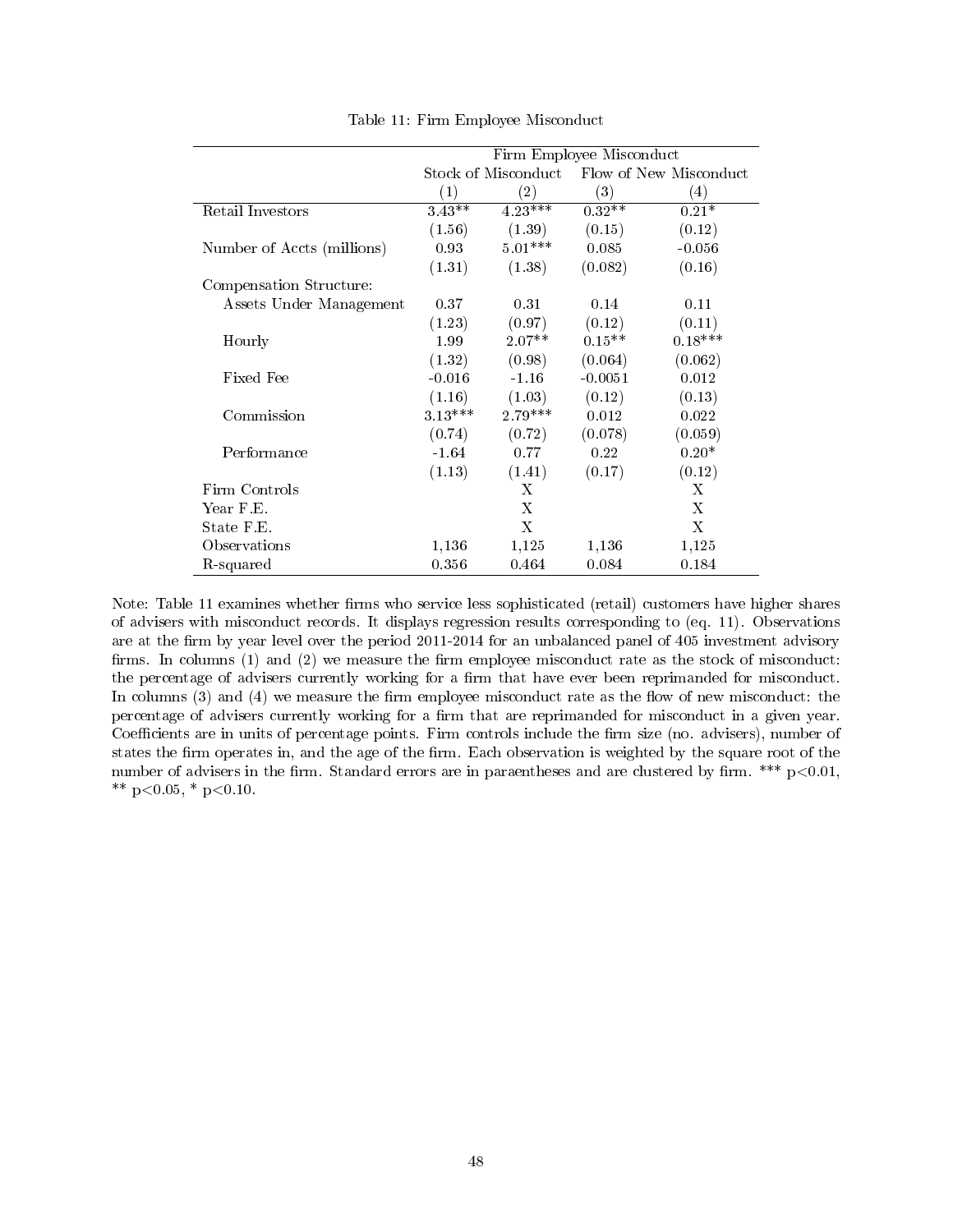| (a) % of advisers with Misconduct Records |                        |                         |       | (b) % of advisers with Misconduct Records |                 |                         |       |
|-------------------------------------------|------------------------|-------------------------|-------|-------------------------------------------|-----------------|-------------------------|-------|
| Rank                                      | County                 | Misc. Rate $#$ Advisers |       | Rank                                      | County          | Misc. Rate $#$ Advisers |       |
|                                           | Madison, NY            | 32.1\%                  | 131   |                                           | Franklin, PA    | $2.6\%$                 | 114   |
| $\overline{2}$                            | Indian River, FL       | $19.2\%$                | 282   | $\overline{2}$                            | Saline, KS      | $2.7\%$                 | 112   |
| 3                                         | Guaynabo Municipio, PR | 19.1\%                  | 126   | 3                                         | Cerro Gordo, IA | $2.7\%$                 | 112   |
| 4                                         | Monterey, CA           | $18.4\%$                | 397   | 4                                         | Kenton, KY      | $2.9\%$                 | 1,991 |
| b.                                        | Martin, FL             | $18.4\%$                | 357   | 5                                         | Washington, VT  | $3.0\%$                 | 197   |
| 6                                         | Palm Beach, FL         | 18.1%                   | 5,278 | 6                                         | Bronx, NY       | $3.1\%$                 | 226   |
|                                           | Richmond, NY           | 17.7%                   | 436   |                                           | Rutherford, TN  | $3.1\%$                 | 161   |
| 8                                         | Suffolk, NY            | $17.3\%$                | 4,136 | 8                                         | Stearns, MN     | 3.3%                    | 491   |
| 9                                         | Bay, FL                | 17.0%                   | 106   | 9                                         | Ottawa, MI      | $3.5\%$                 | 312   |
| 10                                        | Lee, FL                | $16.8\%$                | 853   | 10                                        | Boone, MO       | 3.8%                    | 159   |

Table 12: Counties with the Highest and Lowest Rates of Misconduct

| (c) County Misconduct |                   |                     |            |                        |  |  |  |  |
|-----------------------|-------------------|---------------------|------------|------------------------|--|--|--|--|
|                       | County Misconduct |                     |            |                        |  |  |  |  |
|                       |                   | Stock of Misconduct |            | Flow of New Misconduct |  |  |  |  |
|                       | (1)               | (2)                 | (3)        | $\left( 4\right)$      |  |  |  |  |
| $ln(pop)$ -           | 0.016             | 0.21                | 0.0011     | 0.034                  |  |  |  |  |
|                       | (0.23)            | (0.14)              | (0.029)    | (0.021)                |  |  |  |  |
| ln(inc)               |                   | $6.78***$ $8.41***$ | $0.60***$  | $1.03***$              |  |  |  |  |
|                       |                   | $(1.29)$ $(1.81)$   | (0.17)     | (0.18)                 |  |  |  |  |
| Pct Rural             | $-5.90***$        | $-4.09**$           | $-0.62**$  | $-0.47**$              |  |  |  |  |
|                       |                   | $(2.01)$ $(1.83)$   | (0.25)     | (0.23)                 |  |  |  |  |
| Pct College           | $-20.5***$        | $-18.5***$          | $-1.91***$ | $-2.20***$             |  |  |  |  |
|                       | (3.13)            | (3.46)              | (0.26)     | (0.34)                 |  |  |  |  |
| Pct 65 or Older       | $34.5***$         | $37.8***$           | $3.38***$  | $2.97***$              |  |  |  |  |
|                       |                   | $(9.43)$ $(7.11)$   | (1.04)     | (0.84)                 |  |  |  |  |
| Labor Force Part.     | $-9.50$           | $-5.52$             | $-2.17***$ | $-1.95***$             |  |  |  |  |
|                       | (7.24)            | (6.20)              | (0.80)     | (0.75)                 |  |  |  |  |
| Year F.E.             |                   | X                   |            | X                      |  |  |  |  |
| State F.E.            |                   | X                   |            | X                      |  |  |  |  |
| Observations          | 2,607             | 2,607               | 2,607      | 2,607                  |  |  |  |  |
| R-squared             | 0.453             | 0.640               | 0.222      | 0.397                  |  |  |  |  |

Note: Table 12a panels (a) and (b) display the counties in the U.S. with the highest and lowest misconduct rates as of May 2015. The county misconduct rate is dened in terms of the stock of misconduct: the percentage of nancial advisers in a county that have ever had a misconduct record. We restrict the set of counties to those with at least 100 advisers. Table 12c examines which county characteristics predict misconduct, corresponding to (eq. 12). Observations

are at the county by year level over the period 2010-2013. We restrict the data set to those counties with more than 50 advisers for which demographic data is available from the American Community Survey. In columns (1) and (2) we measure the county misconduct rate as the stock of misconduct: the percentage of advisers currently in a county that have been reprimanded for misconduct at or prior to the given year. In columns  $(3)$  and  $(4)$  we measure the county misconduct rate as the flow of new misconduct: the percentage of advisers currently in a county that were reprimanded for misconduct in the given year. Coefficients are in units of percentage points. The independent variables Pct Rural, Pct College, and Pct 65 or Older are measured on the scale 0-1. Each observation is weighted by the square root of the number of advisers in the county. Standard errors are in paraentheses and are clustered by county. \*\*\* p<0.01, \*\* p<0.05, \* p<0.10.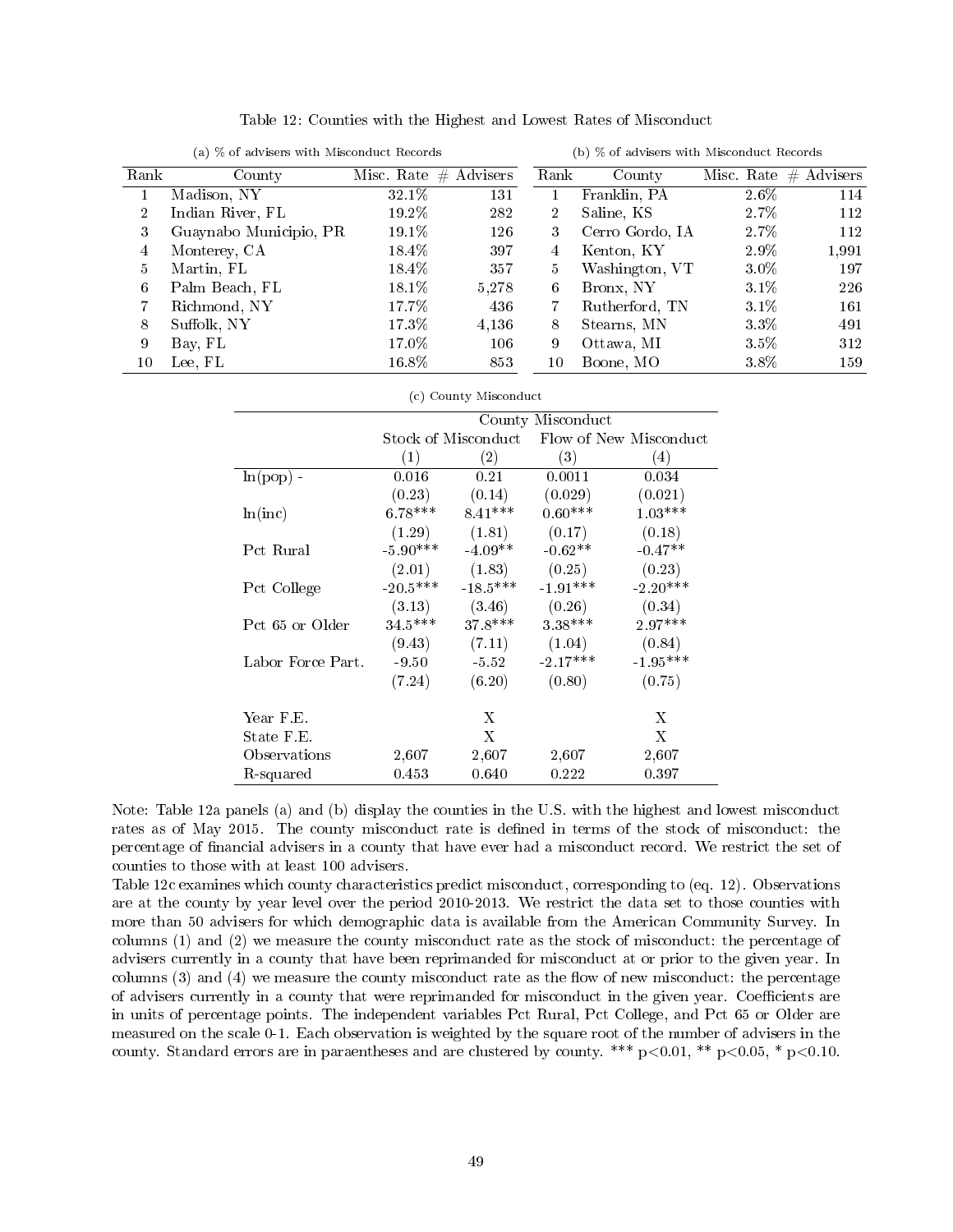

Figure 1: Size Distribution of Financial Advisory Firms

Note: Figure 1 displays the size distribution of US financial advisory firms in terms of the number of registered advisers working at each firm in May 2015. Firms are defined by their Central Registration Depository (CRD) number.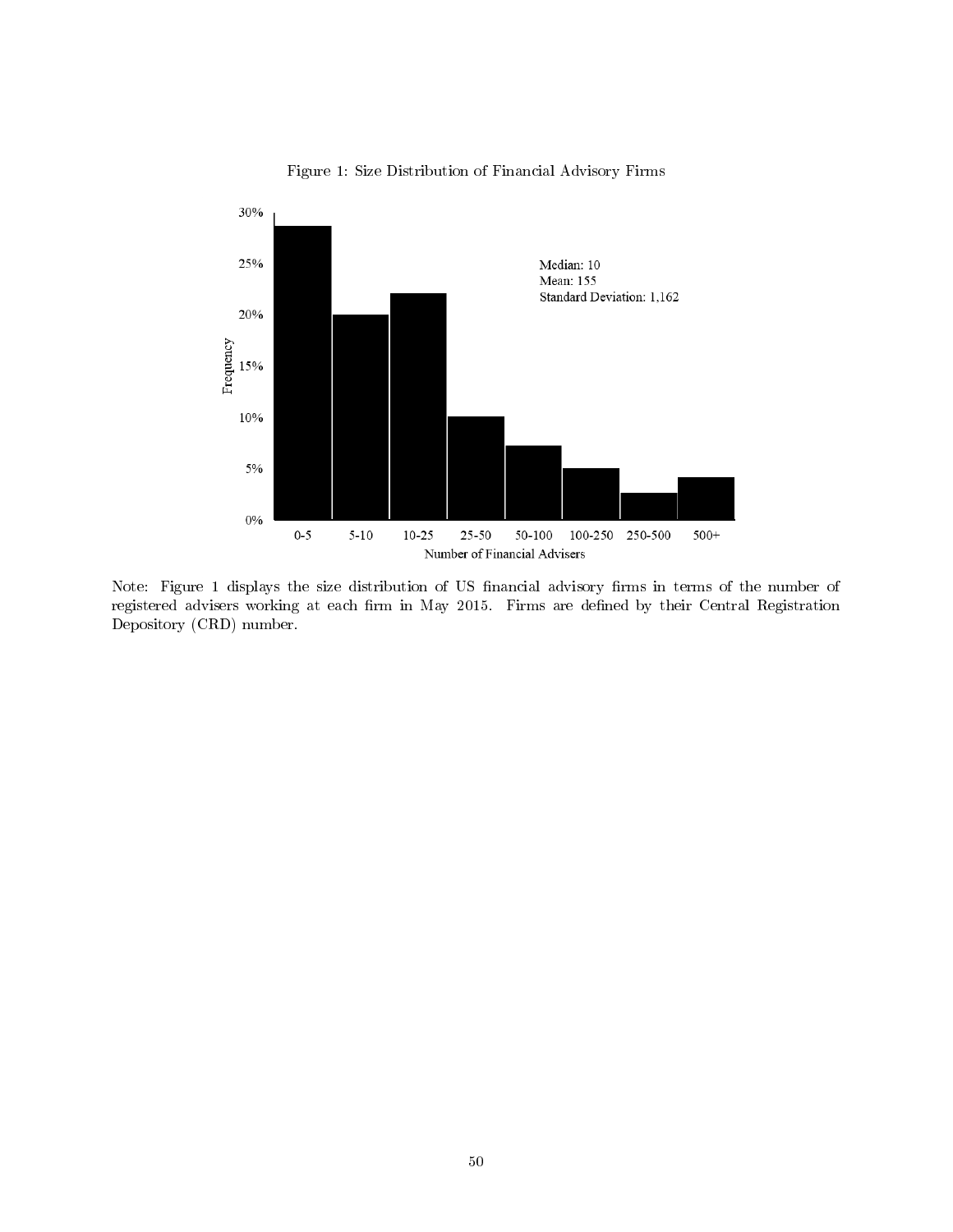

Figure 2: Distribution of Settlements/Damages

Note: Figure 2 displays the frequency of settlements/damages that were granted over the period 2005-2015.





Note: Figure 3 displays the percentage of financial advisers who received one or more misconduct disclosures in the given year over the period 2005-2015.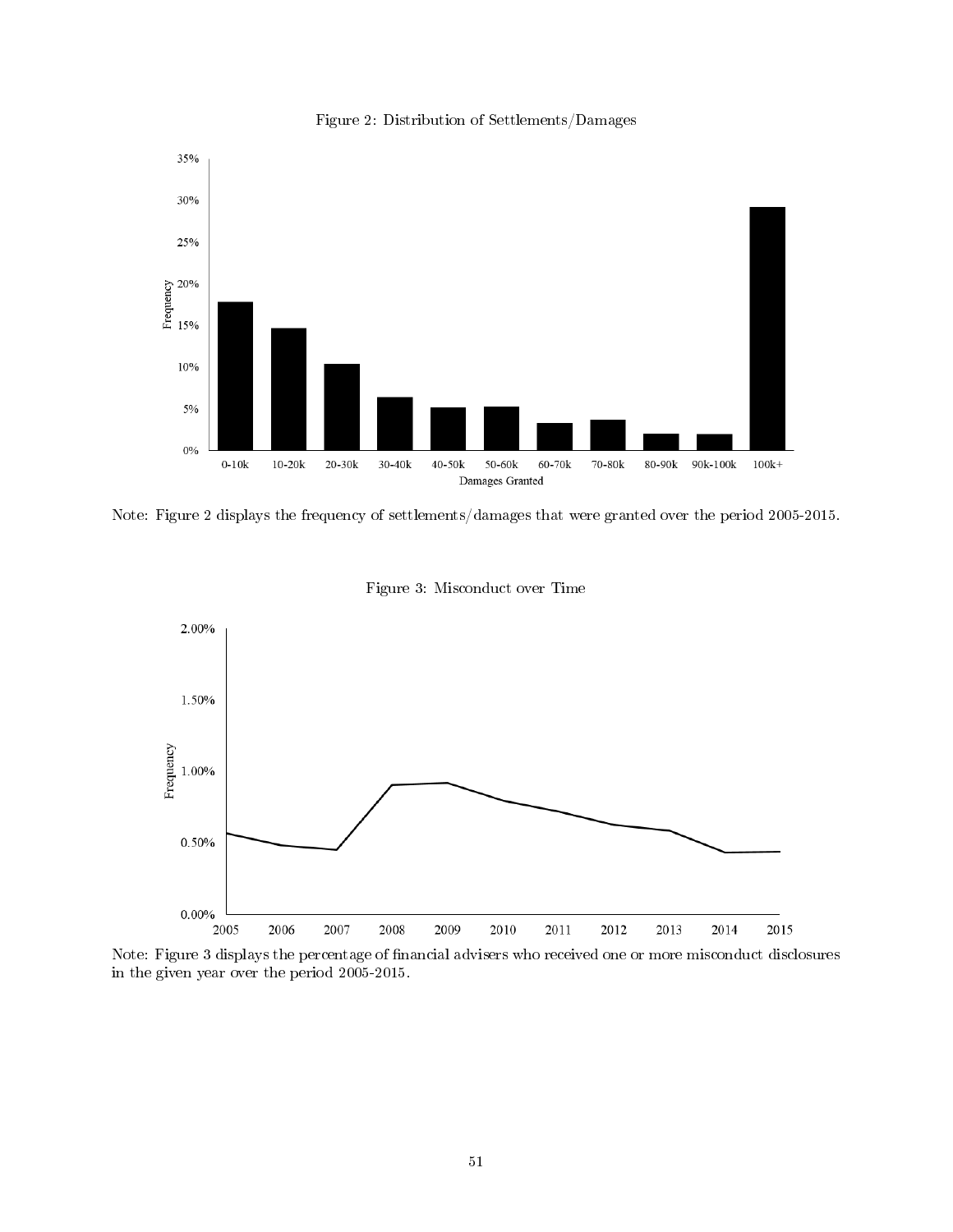#### Figure 4: Misconduct Frequency



(a) Distribution of Misconduct

Note: Figure 4a displays the percentage of advisers registered in May 2015 who have misconduct records and the number of misconduct disclosures. The gray line in Figure 4b displays the conditional probability of a new misconduct record at time t given the adviser had a new misconduct record at time  $t = 0$ . The black dashed line displays the unconditional probability of a new misconduct record (0.60%). We construct the gray series by calculating the percentage of advisers who received misconduct disclosures at time t (for  $t = 1, 2, ..., 9$ ) given that the adviser received a misconduct disclosure at time  $t = 0$ . We examine the set of financial advisers who were active for at least this period of time  $t$  in our sample. So, to estimate the probability an adviser receives a new misconduct disclosure  $9$ years after previously receiving a misconduct disclosure, we calculate the conditional probabilities among the set of financial advisers who were active in both 2005 and 2014 and/or 2006 and 2015. Therefore, the sample size changes as t changes from 1 to 10 years.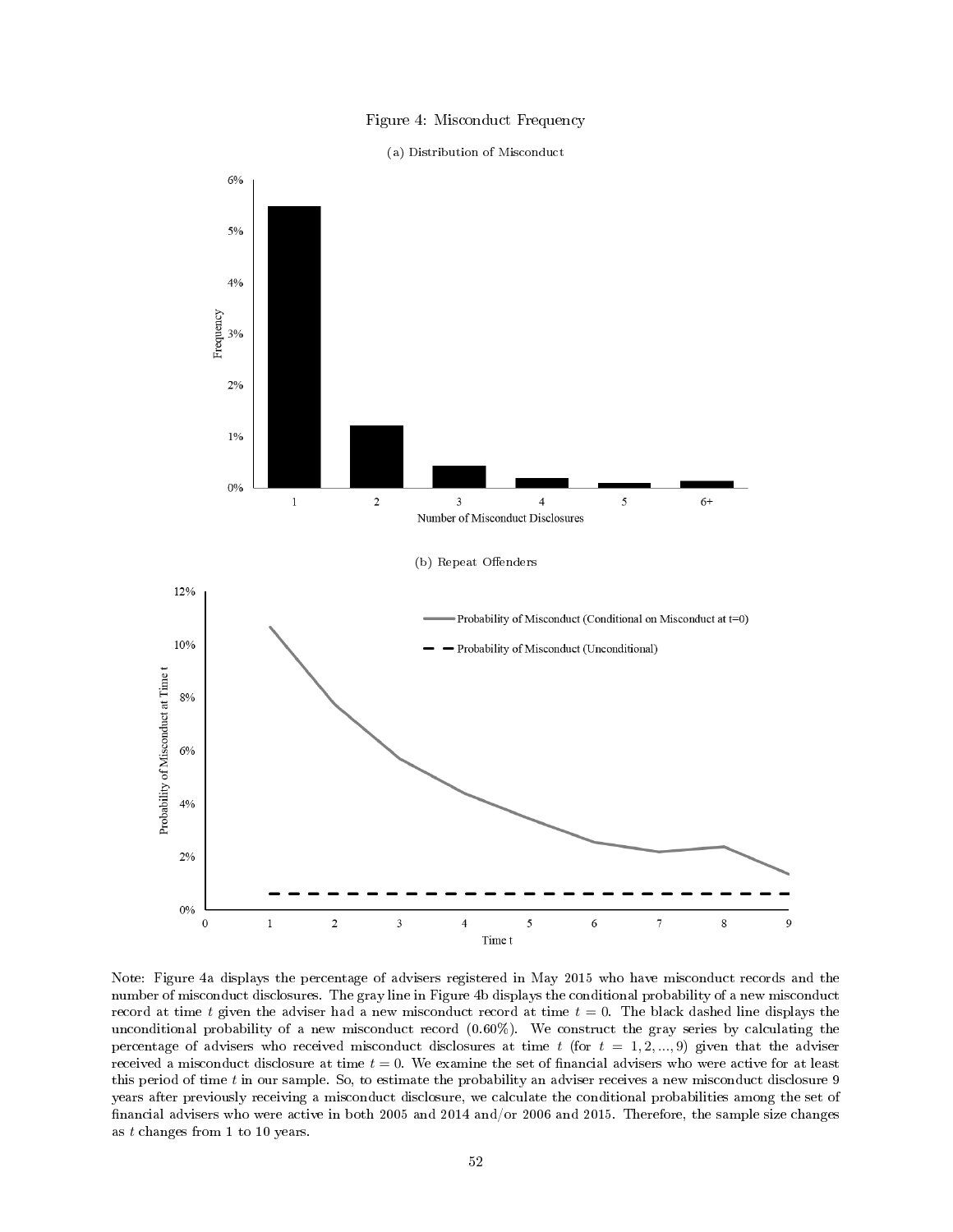### Figure 5: Distribution of Misconduct Across Firms



(a) Firms with at Least 100 Employees





Note: Figures 5a and 5b display the distribution of firms in terms of the percentage of advisers working for the firm with a prior misconduct record in May 2015. Panel (a) restricts the sample to firms with at least 100 advisers. Panel (b) restricts the sample to firms with at least  $1,000$  advisers.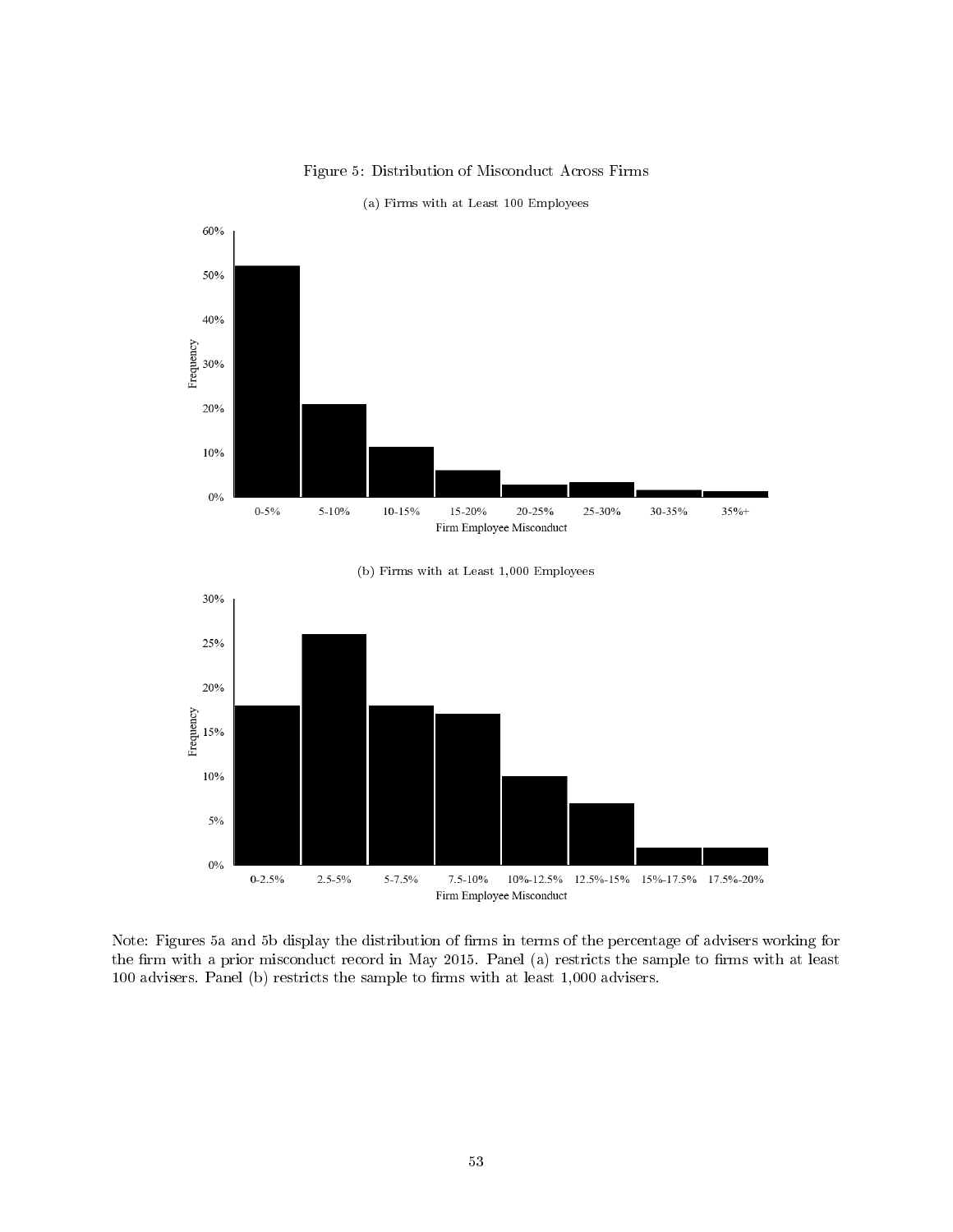### Figure 6: Duration Out of the Industry



Figure 6a displays the out of the nancial advisory industry survival function for all 1.35mm out of the industry spells over the period 2005-2015. The dashed gray (solid black) line plots the out of the industry survival function for advisers who (do not) have a new record misconduct in the twelve months prior to the start of their out of the industry spell. Figure 6b is constructed using only complete out of the industry spells (760,000 observations).

Months Out of the Industry

 $0.05$ 

 $0.00$ 

 $\boldsymbol{0}$  $\overline{4}$   $\,$  8  $\,$ 

 $12\,$ 16  $20\,$ 24  $28\,$  $32\,$ 36 40 44  $48\,$ 52 56 60 64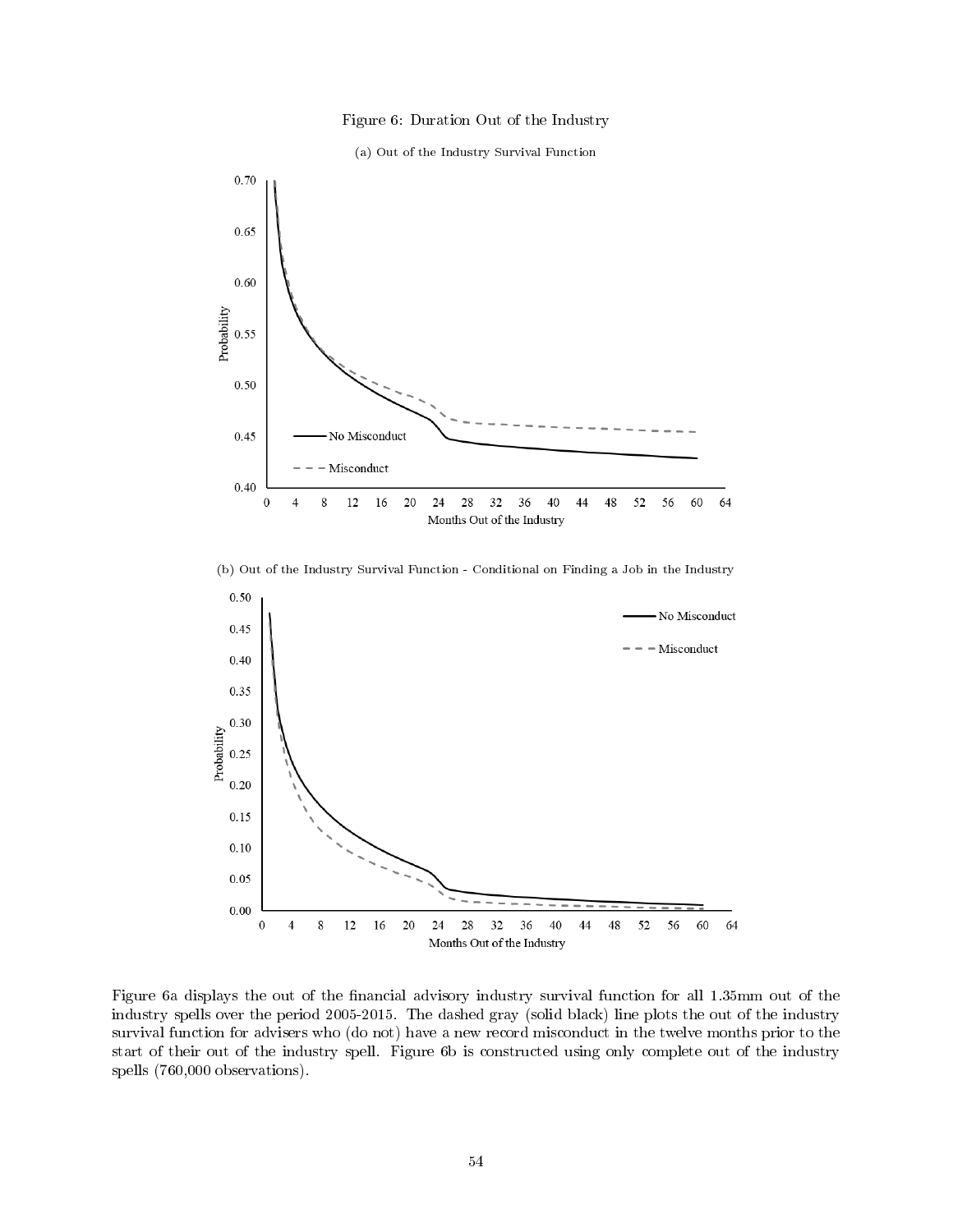

Figure 7: Financial Adviser Misconduct Across U.S. Counties

Note: Figure 7 displays the percentage of advisers who have a record of misconduct, the county misconduct rate, in May 2015. Colors denote the quartiles of the distribution.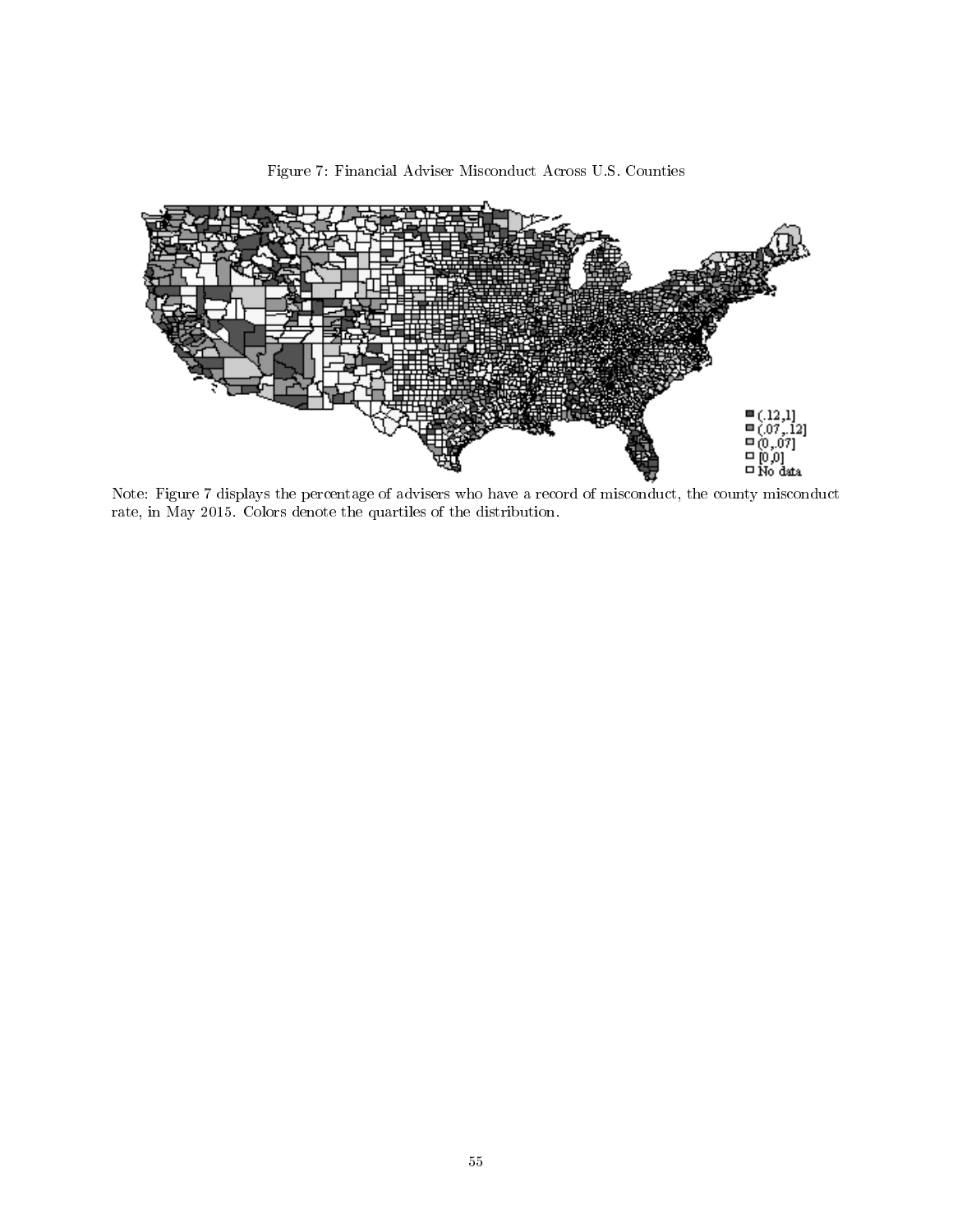# Appendix

## $Disclosure$  Definitions<sup>34</sup>

Civil-Final: This type of disclosure event involves (1) an injunction issued by a court in connection with investment-related activity, (2) a finding by a court of a violation of any investment-related statute or regulation, or (3) an action brought by a state or foreign financial regulatory authority that is dismissed by a court pursuant to a settlement agreement.

Civil - Pending: This type of disclosure event involves a pending civil court action that seeks an injunction in connection with any investment-related activity or alleges a violation of any investment-related statute or regulation.

Customer Dispute - Award/Judgment: This type of disclosure event involves a final, consumer-initiated, investment-related arbitration or civil suit containing allegations of sales practice violations against the adviser that resulted in an arbitration award or civil judgment for the customer.

Customer Dispute - Settled: This type of disclosure event involves a consumer-initiated, investment-related complaint, arbitration proceeding or civil suit containing allegations of sale practice violations against the adviser that resulted in a monetary settlement to the customer.

Customer Dispute - Closed-No Action/Withdrawn/Dismissed/Denied/Final: This type of disclosure event involves (1) a consumer-initiated, investment-related arbitration or civil suit containing allegations of sales practice violations against the individual adviser that was dismissed, withdrawn, or denied; or (2) a consumer-initiated, investment-related written complaint containing allegations that the adviser engaged in sales practice violations resulting in compensatory damages of at least \$5,000, forgery, theft, or misappropriation, or conversion of funds or securities, which was closed without action, withdrawn, or denied.

Customer Dispute - Pending: This type of disclosure event involves (1) a pending consumer-initiated, investment-related arbitration or civil suit that contains allegations of sales practice violations against the adviser; or (2) a pending, consumer-initiated, investment related written complaint containing allegations that the adviser engaged in, sales practice violations resulting in compensatory damages of at least \$5,000, forgery, theft, or misappropriation, or conversion of funds or securities.

Employment Separation After Allegations: This type of disclosure event involves a situation where the adviser voluntarily resigned, was discharged, or was permitted to resign after being accused of (1) violating investment-related statutes, regulations, rules or industry standards of conduct; (2) fraud or the wrongful taking of property; or (3) failure to supervise in connection with investment-related statutes, regulations, rules, or industry standards of conduct.

 $34$ Definitions as per http://brokercheck.finra.org/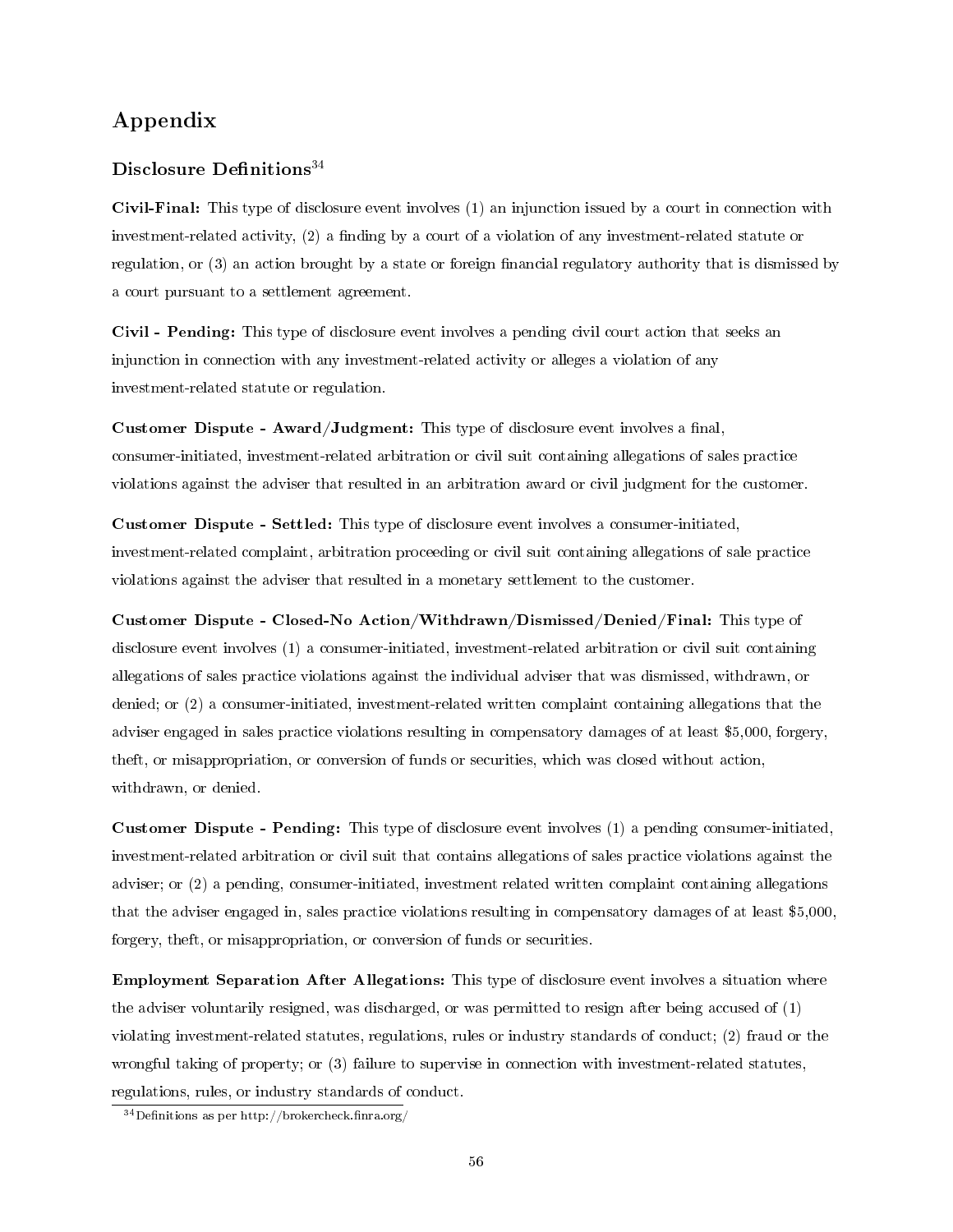**Judgment/Lien:** This type of disclosure event involves an unsatisfied and outstanding judgments or liens against the adviser.

Criminal - Final Disposition: This type of disclosure event involves a criminal charge against the adviser that has resulted in a conviction, acquittal, dismissal, or plea. The criminal matter may pertain to any felony or certain misdemeanor offenses, including bribery, perjury, forgery, counterfeiting, extortion, fraud, and wrongful taking of property.

Financial - Final: This type of disclosure event involves a bankruptcy, compromise with one or more creditors, or Securities Investor Protection Corporation liquidation involving the adviser or an organization the adviser controlled that occurred within the last 10 years.

Financial - Pending: This type of disclosure event involves a pending bankruptcy, compromise with one or more creditors, or Securities Investor Protection Corporation liquidation involving the adviser or an organization the adviser controlled that occurred within the last 10 years.

Investigation: This type of disclosure event involves any ongoing formal investigation by an entity such as a grand jury state or federal agency, self-regulatory organization or foreign regulatory authority. Subpoenas, preliminary or routine regulatory inquiries, and general requests by a regulatory entity for information are not considered investigations and therefore are not included in a BrokerCheck report.

**Regulatory - Final:** This type of disclosure event may involves (1) a final, formal proceeding initiated by a regulatory authority (e.g., a state securities agency, self-regulatory organization, federal regulatory such as the Securities and Exchange Commission, foreign nancial regulatory body) for a violation of investment-related rules or regulations; or (2) a revocation or suspension of a adviser's authority to act as an attorney, accountant, or federal contractor.

Civil Bond: This type of disclosure event involves a civil bond for the adviser that has been denied, paid, or revoked by a bonding company.

Criminal - On Appeal: This type of disclosure event involves a conviction for any felony or certain misdemeanor offenses, including bribery, perjury, forgery, counterfeiting, extortion, fraud, and wrongful taking of property that is currently on appeal.

Criminal - Pending Charge: This type of disclosure event involves a formal charge for a crime involving a felony or certain misdemeanor offenses, including bribery, perjury, forgery, counterfeiting, extortion, fraud, and wrongful taking of property that is currently pending.

Regulatory - On Appeal: This type of disclosure event may involves (1) a formal proceeding initiated by a regulatory authority (e.g., a state securities agency, self-regulatory organization, federal regulator such as the Securities and Exchange Commission, foreign financial regulatory body) for a violation of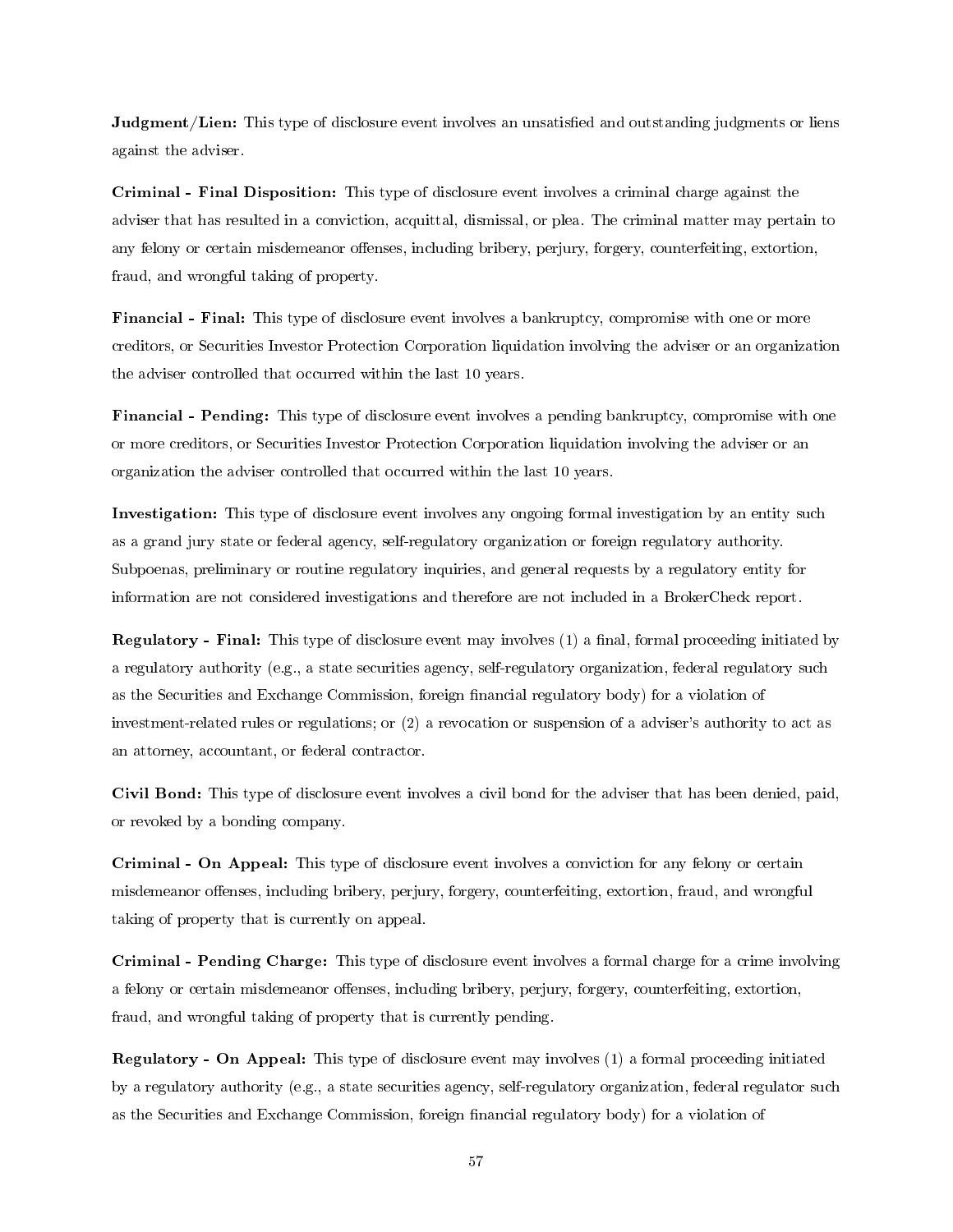investment-related rules or regulations that is currently on appeal; or (2) a revocation or suspension of a adviser's authority to act as an attorney, accountant, or federal contractor that is currently on appeal.

Regulatory - Pending: This type of disclosure event involves a pending formal proceeding initiated by a regulatory authority (e.g., a state securities agency, self-regulatory organization, federal regulatory agency such as the Securities and Exchange Commission, foreign financial regulatory body) for alleged violations of investment-related rules or regulations.

Civil - On Appeal: This type of disclosure event involves an injunction issued by a court in connection with investment-related activity or a finding by a court of a violation of any investment-related statute or regulation that is currently on appeal.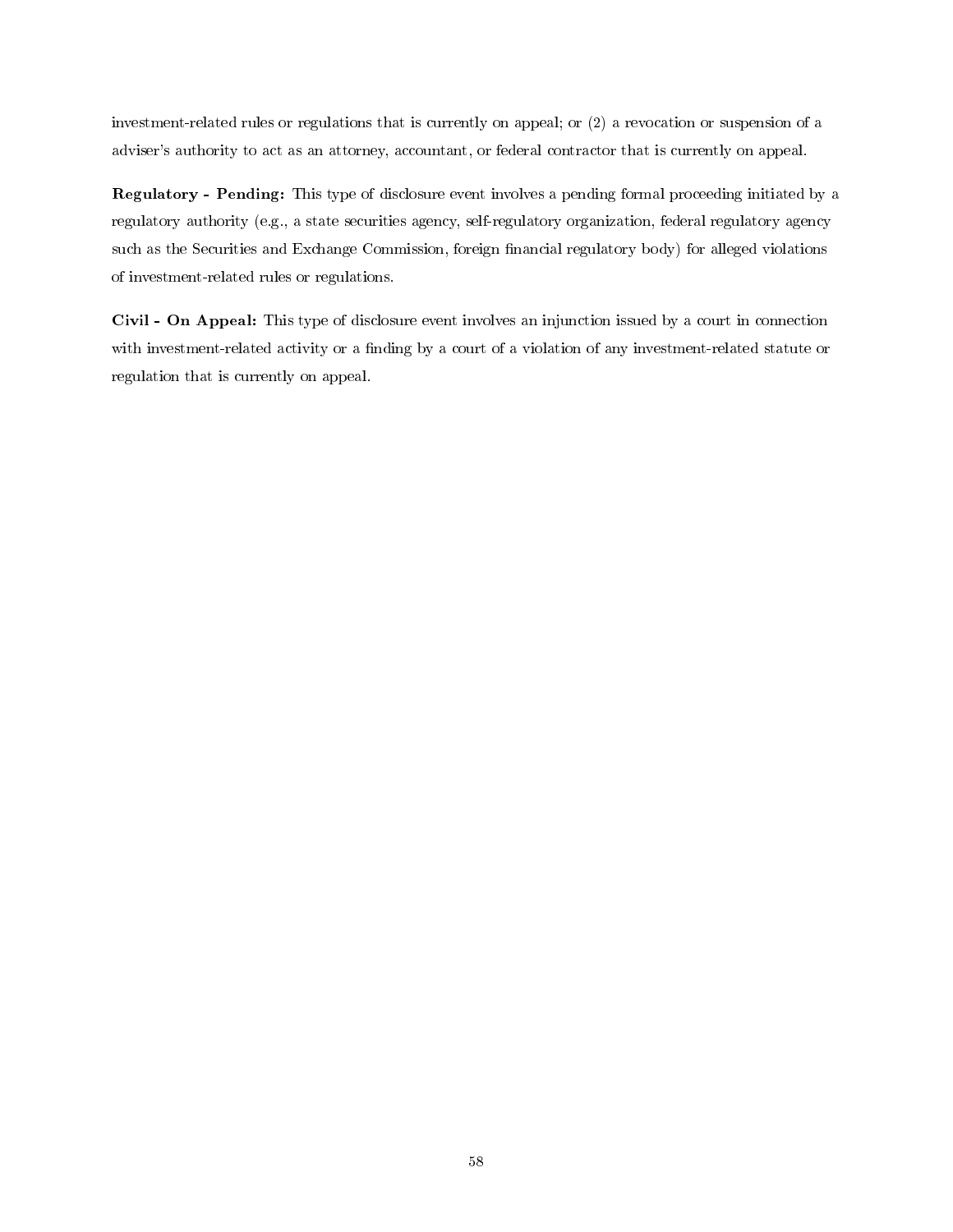|                | (a) Total Number of Advisers |        | (b) Advisers Per Capita |                          |               |
|----------------|------------------------------|--------|-------------------------|--------------------------|---------------|
| Variable       | Description                  |        | Rank                    | County                   | Advisers P.C. |
|                | New York County, NY          | 89,704 |                         | McLean County, IL        | 0.074         |
| $\overline{2}$ | Cook County, IL              | 18,620 | 2                       | New York County, NY      | 0.055         |
| 3              | Los Angeles County, CA       | 15,969 | 3                       | St. Louis city, MO       | 0.022         |
| 4              | McLean County, IL            | 12,979 | 4                       | Kenton County, KY        | 0.012         |
| 5              | Maricopa County, AZ          | 11,032 | 5                       | Suffolk County, MA       | 0.012         |
| 6              | Harris County, TX            | 9,429  | 6                       | Chester County, PA       | 0.011         |
| 7              | Hennepin County, MN          | 9.407  |                         | San Francisco County, CA | 0.009         |
| 8              | Suffolk County, MA           | 9.054  | 8                       | Mecklenburg County, NC   | 0.008         |
| 9              | Mecklenburg County, NC       | 8,564  | 9                       | Denver County, CO        | 0.008         |
| 10             | Orange County, CA            | 8,475  | 10                      | Arapahoe County, CO      | 0.008         |

Table A1: Distribution of Financial Advisers Across the US

| (с) датьсгэдсг сарва тэ. соансу Бенюдгаршсэ |             |                               |  |  |  |
|---------------------------------------------|-------------|-------------------------------|--|--|--|
|                                             |             | Financial Advisers Per Capita |  |  |  |
|                                             | (1)         | (2)                           |  |  |  |
| ln(pop)                                     | $0.62***$   | $0.59***$                     |  |  |  |
|                                             | (0.24)      | (0.22)                        |  |  |  |
| ln(inc)                                     | $-2.09***$  | $-2.84***$                    |  |  |  |
|                                             | (0.54)      | (0.85)                        |  |  |  |
| Pct Rural                                   | 0.26        | $-0.031$                      |  |  |  |
|                                             | (0.74)      | (0.61)                        |  |  |  |
| Pct College                                 | $11.2***$   | $12.5***$                     |  |  |  |
|                                             | (3.45)      | (4.09)                        |  |  |  |
| Pct 65 or Older                             | $3.72*$     | 5.15                          |  |  |  |
|                                             | (2.12)      | (3.63)                        |  |  |  |
| Labor Force Part.                           | $5.83***$   | $3.32**$                      |  |  |  |
|                                             | (1.91)      | (1.64)                        |  |  |  |
| Year F.E.                                   |             | X                             |  |  |  |
| State F.E.                                  |             | X                             |  |  |  |
| Observations                                | 3,277       | 3,277                         |  |  |  |
| R-squared                                   | $\rm 0.121$ | 0.157                         |  |  |  |

(c) Advisers Per Capita vs. County Demographics

Note: Tables A1a and A1b display the counties in the U.S. with the greatest number of total advisers and greatest number of advisers per capita as of May 2015. Advisers per capita is calculated using population data from the 2013 American Community Survey (ACS); therefore the ranking of advisers per capita is restricted to the 824 counties covered in the ACS.

Table A1c displays the regression results corresponding to the regression of the number of financial advisers per capita on a set of county covariates. The dependent variable is measured as the number of nancial advisers in a county per 1,000 individuals. The independent variables Pct Rural, Pct College, and Pct 65 or Older are measured on the scale 0-1. Observations are at the county by year level over the period 2010-2013. We restrict the data set to those counties for which demographic data is available from the ACS. Standard errors are in parenthesis and are clustered by county. \*\*\*  $p<0.01$ , \*\*  $p<0.05$ , \*  $p<0.10$ .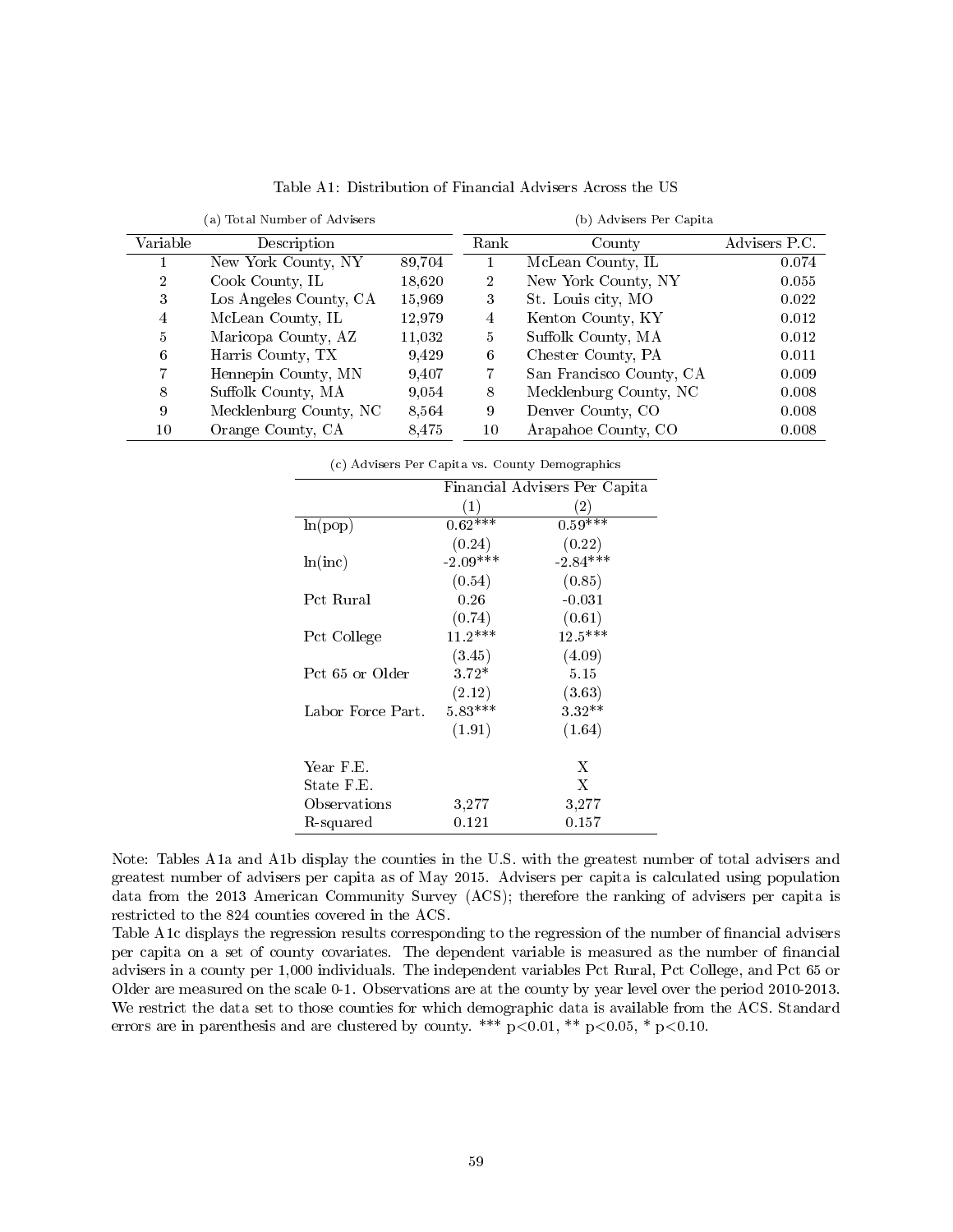| Table A2: Largest Financial Advisory Firms |  |  |  |  |
|--------------------------------------------|--|--|--|--|
|--------------------------------------------|--|--|--|--|

| Rank           | Firm                                               | Firm $CRD#$ | No. Advisers |
|----------------|----------------------------------------------------|-------------|--------------|
|                | MERRILL LYNCH, PIERCE, FENNER & SMITH INCORPORATED | 7691        | 32,107       |
| $\overline{2}$ | WELLS FARGO ADVISORS, LLC                          | 19616       | 26,308       |
| 3              | J.P. MORGAN SECURITIES LLC                         | 79          | 26,251       |
| 4              | MORGAN STANLEY                                     | 149777      | 23,618       |
| $\frac{5}{2}$  | LPL FINANCIAL LLC                                  | 6413        | 18,093       |
| 6              | PFS INVESTMENTS INC.                               | 10111       | 17,700       |
|                | EDWARD JONES                                       | 250         | 16,750       |
| 8              | STATE FARM VP MANAGEMENT CORP.                     | 43036       | 15,089       |
| 9              | AMERIPRISE FINANCIAL SERVICES, INC.                | 6363        | 13,549       |
| 10             | FIDELITY BROKERAGE SERVICES LLC                    | 7784        | 12.697       |

Note: Table A2 displays the ten largest firms in terms of the number of advisers as of May 2015. Firms are defined by their Central Registration Depository (CRD) number.

| <b>State</b>    |              | Adviser Misconduct  | Medical Malpractice Public Corruption |          |
|-----------------|--------------|---------------------|---------------------------------------|----------|
|                 | All Advisers | Investment Advisers |                                       |          |
| New York        | $0.74\%$     | $1.36\%$            | $2.04\%$                              | $0.00\%$ |
| California      | $1.24\%$     | $1.66\%$            | $0.96\%$                              | $0.00\%$ |
| Illinois        | $0.72\%$     | $0.97\%$            | 0.95%                                 | $0.01\%$ |
| Texas           | $0.79\%$     | $0.86\%$            | 0.99%                                 | $0.00\%$ |
| Florida.        | $1.60\%$     | 1.94%               | 1.71%                                 | $0.01\%$ |
| New Jersey      | 0.98%        | $1.36\%$            | 1.75%                                 | 0.01%    |
| Pennsylvania    | $0.84\%$     | 1.18%               | 2.05%                                 | $0.01\%$ |
| Ohio            | $1.03\%$     | $0.98\%$            | $0.77\%$                              | $0.01\%$ |
| Massachusetts   | $0.83\%$     | $1.44\%$            | 0.84%                                 | 0.01%    |
| North Carolina  | $0.56\%$     | $0.85\%$            | 0.59%                                 | $0.00\%$ |
| <b>Total US</b> | $0.97\%$     | $1.35\%$            | $1.20\%$                              | $0.00\%$ |

Table A3: Misconduct Per Employee Across Industries (2010)

Note: Table A3 displays the incidence of misconduct, medical malpractice and public corruption per employee as of 2010 among the ten states with the highest level of misconduct related disclosures as of 2010. Column (1) displays the share of advisers in 2010 in each state that received misconduct disclosures. Column (2) displays the share of nancial advisers in 2010 that were disciplined for misconduct among those advisers who hold a Series 65 or 66 license (investment advisers). Column (3) displays the number of medical malpractice cases per doctor. Column (4) displays the number of public corruption cases per public employee. Sources: (i) AAMC 2011 State Physician Workforce Data Book and US Department of Health & Human Services National Practitioner Data Bank and (ii) Report to Congress on the Activities and Operations of the Public Integrity Section for 2012 and U.S. Bureau of Labor Statistics.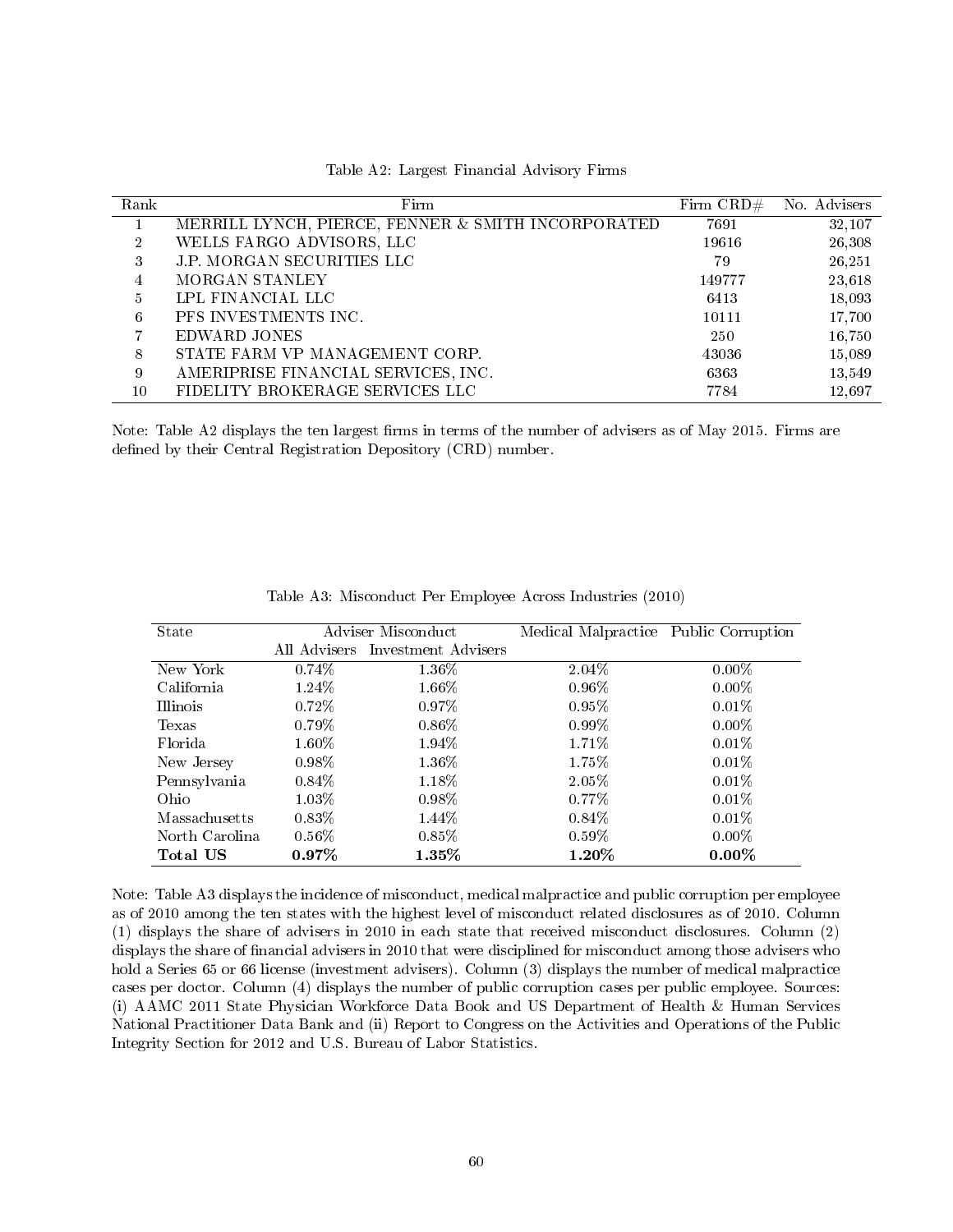| Rank           | Firm                                       | $\operatorname{Firm}~\text{CRD}\#$ | Misconduct | Advisers<br># |
|----------------|--------------------------------------------|------------------------------------|------------|---------------|
|                | MORGAN STANLEY & CO. LLC                   | 8209                               | $0.79\%$   | 3,807         |
| $\overline{2}$ | GOLDMAN, SACHS & CO.                       | 361                                | $0.88\%$   | 7,380         |
| 3              | BNP PARIBAS SECURITIES CORP.               | 15794                              | $1.17\%$   | 1,109         |
| 4              | SUNTRUST ROBINSON HUMPHREY, INC.           | 6271                               | $1.25\%$   | 1,040         |
| $5^{\circ}$    | BLACKROCK INVESTMENTS, LLC                 | 38642                              | $1.39\%$   | 1,442         |
| 6              | UBS SECURITIES LLC                         | 7654                               | $1.51\%$   | 1,785         |
| $\overline{7}$ | <b>JEFFERIES LLC</b>                       | 2347                               | $1.67\%$   | 1,676         |
| 8              | PRUDENTIAL INV. MGMT SERVICES LLC          | 18353                              | $1.70\%$   | 1,234         |
| 9              | WELLS FARGO SECURITIES, LLC                | 126292                             | $1.70\%$   | 2,876         |
| 10             | PERSHING LLC                               | 7560                               | $1.72\%$   | 1,049         |
| 11             | BARCLAYS CAPITAL INC.                      | 19714                              | $1.86\%$   | 3,717         |
| 12             | T. ROWE PRICE INVESTMENT SERVICES, INC.    | 8348                               | $1.90\%$   | 1,741         |
| 13             | VANGUARD MARKETING CORPORATION             | 7452                               | $2.11\%$   | 5,777         |
| 14             | NATIONAL FINANCIAL SERVICES LLC            | 13041                              | $2.12\%$   | 1,177         |
| 15             | CREDIT SUISSE SECURITIES (USA) LLC         | 816                                | $2.20\%$   | 3,733         |
| 16             | GWFS EQUITIES, INC.                        | 13109                              | $2.21\%$   | 2,078         |
| 17             | NATIONWIDE INVESTMENT SERVICES CORPORATION | 7110                               | $2.29\%$   | 2,011         |
| 18             | JACKSON NATIONAL LIFE DISTRIBUTORS LLC     | 40178                              | $2.32\%$   | 1,034         |
| 19             | M&T SECURITIES, INC.                       | 17358                              | $2.64\%$   | 1,439         |
| 20             | USAA FINANCIAL ADVISORS, INC.              | 129035                             | 2.81\%     | 1,672         |

Table A4: Firms with the Lowest Incidence of Misconduct

Note: Table A4 displays the firms in the U.S. with the lowest employee misconduct rates as of May 2015. Firms are defined by their Central Registration Depository (CRD) number. Misconduct is defined as the percentage of advisers working for a firm that have been reprimanded for misconduct in the past. We restrict the set to the 100 firms with at least  $1,000$  advisers.

|                                       |             | Avg. Payout No. Social Links Misc. Rate (pp) Firm Size Assets (\$bn) |           |             |         | Rev. (5mm) |
|---------------------------------------|-------------|----------------------------------------------------------------------|-----------|-------------|---------|------------|
| Misconduct                            | $-10,379**$ | $-12.542***$                                                         | $0.50***$ | $-1.498***$ | $-8.37$ | $-1.34**$  |
|                                       | (5,011)     | (3.581)                                                              | (0.082)   | (340.8)     | (6.16)  | (54.7)     |
| $Year \times Firm \times County$ F.E. |             | Х                                                                    | X.        |             |         |            |
| Observations                          | 19.620      | 5.238                                                                | 162,290   | 162.290     | 21.780  | 21,694     |
| R-squared                             | $0.835\,$   | 0.209                                                                | 0.419     | 0.601       | 0.386   | 0.842      |

Table A5: New Firm Characteristics

Note: Table A5 displays the characteristics of new firms joined by advisers who switched firms as a function of whether or not the adviser was reprimanded for misconduct in the year prior to the job transition (eq. 8). No. Social Network Links measures the number of individuals who follow a firm on a popular social media website as of May 2015. Firm Employee Misconduct (Misc. Rate) measures the share of financial advisers working at a firm that were reprimanded for misconduct in a given year. Observations are adviser by job transition for which the adviser found a job within a year. We restrict the data to observations in which we observe advisers who were and were not reprimanded for misconduct leave a given firm in a given year and county. Standard errors are in parenthesis and are clustered by firm. \*\*\*  $p<0.01$ , \*\*  $p<0.05$ , \*  $p<0.10$ .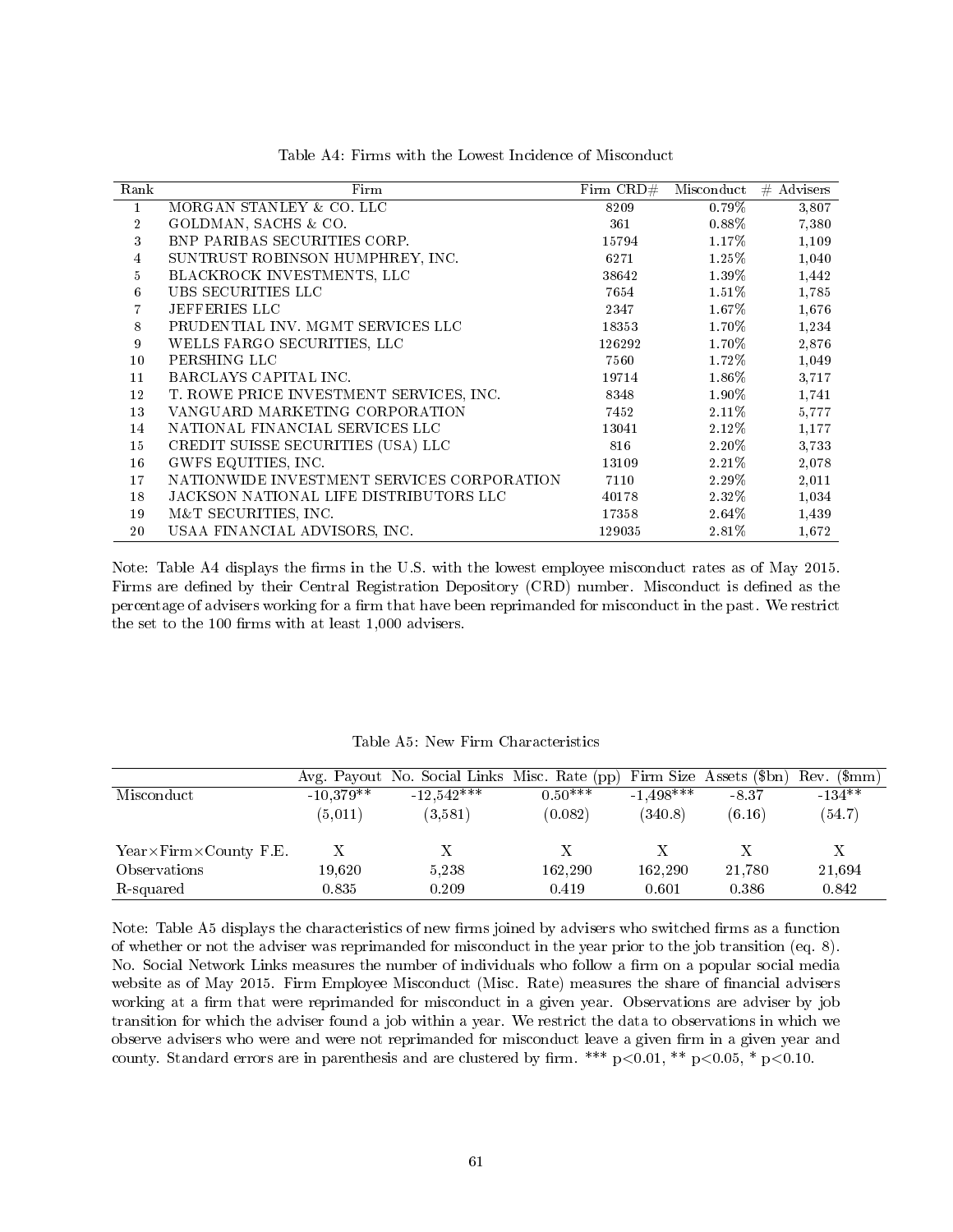Table A6: Firm Hiring

|                                      | (1)          | $\left( 2\right)$     | 3)           |
|--------------------------------------|--------------|-----------------------|--------------|
| Firm Discipline $-0.0030* -0.0049**$ |              |                       | $-0.0063***$ |
|                                      |              | $(0.0018)$ $(0.0022)$ | (0.0020)     |
| Firm Controls                        | $\mathbf{X}$ | X                     | Х            |
| Year F.E.                            |              | Х                     | Х            |
| State F.E.                           |              |                       | X            |
| <b>Observations</b>                  | 4,063        | 4,063                 | 4,063        |
| R-squared                            | 0.070        | 0.093                 | 0.119        |

Table A6 displays the estimation results corresponding to a firm's hiring patterns. Observations are at the firm by year level where we restrict the data set those observations where the firm hired new advisers. The dependent variable is the percentage of new hires made by a firm who were reprimanded for misconduct in the previous year. The key independent variable is Firm Discipline which reflects the percentage of financial advisers working for firm j who experienced an employment separation at time  $t + 1$  among those advisers working for firm j who received misconduct disclosures at time  $t$ . Firm controls include: the number of advisers, the firm's formation type (corporation, limited liability, etc.), firm age, whether any owner/officers have a record of misconduct, whether the firm is an investment advisory firm, whether the firm is affiliated with a financial institution, and if the firm has a referral arrangement with other advisory firms. Each observation is weighted by the square root of the number of advisers in the firm. Standard errors are in parenthesis and are clustered by firm. \*\*\*  $p<0.01$ , \*\*  $p<0.05$ , \*  $p<0.10$ .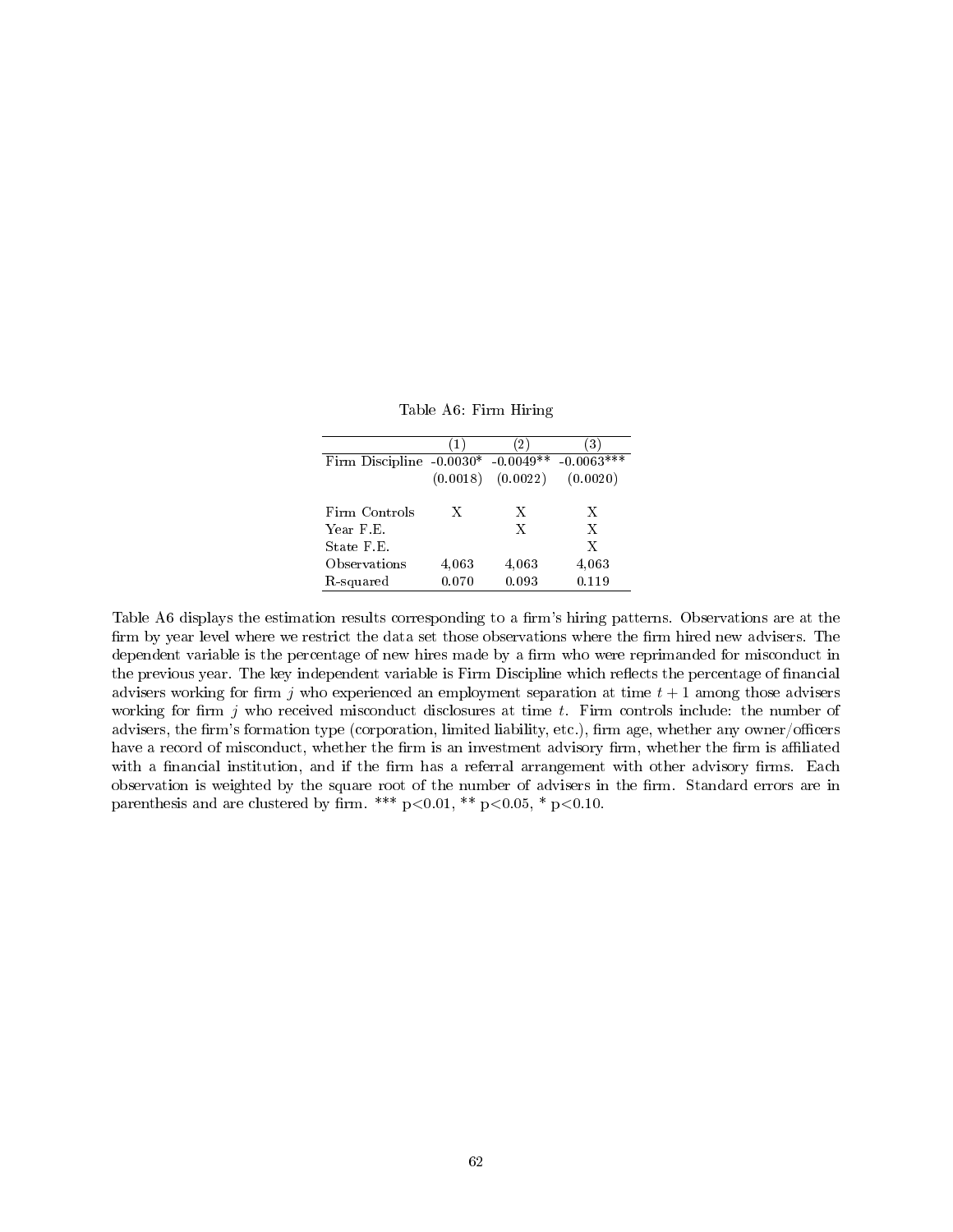| (a) Summary Statistics |                       |                          |  |  |  |  |
|------------------------|-----------------------|--------------------------|--|--|--|--|
| Disclosure             | Disclosure/Misconduct |                          |  |  |  |  |
|                        |                       | Current Current and Past |  |  |  |  |
| Misconduct             | $0.60\%$              | 7.28%                    |  |  |  |  |
| Any Disclosure         | 1.62%                 | 12.74%                   |  |  |  |  |
| Severe Misconduct 1    | $0.24\%$              | 2.91%                    |  |  |  |  |
| Severe Misconduct 2    | 0.13%                 | 1.92%                    |  |  |  |  |

| Table A7: Alternative Misconduct Definitions |  |
|----------------------------------------------|--|
|----------------------------------------------|--|

| (b) Adviser Misconduct                |            |            |                     |                     |  |  |
|---------------------------------------|------------|------------|---------------------|---------------------|--|--|
|                                       | Misconduct | Disclosure | Severe Misconduct-1 | Severe Misconduct-2 |  |  |
| Prior Misconduct                      | $1.90***$  | $3.62***$  | $1.53***$           | $1.15***$           |  |  |
|                                       | (0.074)    | (0.14)     | (0.091)             | (0.085)             |  |  |
| Adviser Controls                      | X          | Х          | X                   | X                   |  |  |
| $Year \times Firm \times County$ F.E. | Х          | X          | Х                   | Х                   |  |  |
| Observations                          | 7,597,776  | 7,597,776  | 7,597,776           | 7,597,776           |  |  |
| R-squared                             | 0.092      | 0.099      | 0.091               | 0.091               |  |  |

Note: Table A7a displays the incidence of disclosures/misconduct among financial advisers over the period 2005-2015 under our alternative definitions of misconduct. Observations are year by adviser. The row labeled "Misconduct" corresponds to our baseline definition of misconduct discussed in Section 3. Severe Misconduct 1 and 2 correspond to our alternate denitions of misconduct discussed in Section 6. The column "Current" displays the share of observations in which the adviser received one or more of a given type of disclosure that particular year. The column "Current and Past" displays the share of observations in which the adviser was received one or more of a given type of disclosure in that year and/or previously.

Table A7b displays the regression results for a linear probability model (eq. 1). The dependent variable is whether or not a financial adviser received a misconduct disclosure at time  $t$ . Coefficient units are percentage points. Observations are at the adviser by year level. Adviser controls include the adviser's experience, tests (series 6, 7, 63, 24 and investment adviser exam), and number of other qualifications. Columns (1)-(4) differ in terms of how misconduct and prior misconduct are defined. Standard errors are in parenthesis and are clustered by firm. \*\*\*  $p<0.01$ , \*\*  $p<0.05$ , \*  $p<0.10$ .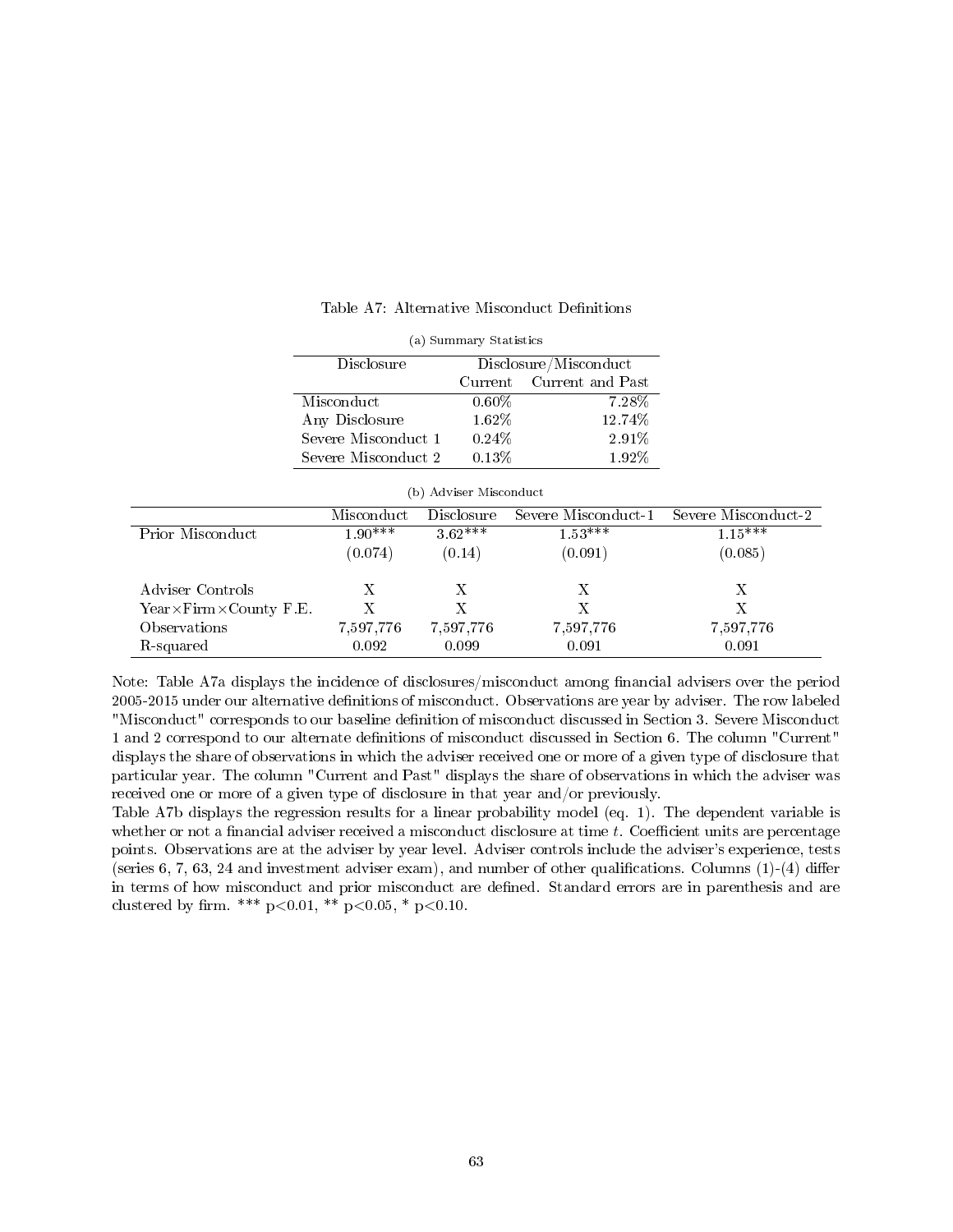| Table A8: Labor Market Consequences of Misconduct - Alternative Misconduct Definitions |  |
|----------------------------------------------------------------------------------------|--|
|----------------------------------------------------------------------------------------|--|

| (a) Job Turnover                      |         |      |            |               |               |  |  |
|---------------------------------------|---------|------|------------|---------------|---------------|--|--|
|                                       | No Misc | Misc | Disclosure | Severe Misc-1 | Severe Misc-2 |  |  |
| Remain with the Firm                  | 81\%    | 52%  | 69%        | $56\%$        | 50%           |  |  |
| Leave the Firm                        | 19%     | 48\% | $31\%$     | 44%           | 50%           |  |  |
| Leave the Industry                    | 48%     | 56%  | $46\%$     | 55%           | 59%           |  |  |
| Join a Different Firm (within 1 year) | 52%     | 44\% | 54%        | 45%           | 41\%          |  |  |

|                                       | (b) Employment Separation |                     |                                        |              |  |  |
|---------------------------------------|---------------------------|---------------------|----------------------------------------|--------------|--|--|
|                                       | Misc                      |                     | Disclosure Severe Misc-1 Severe Misc-2 |              |  |  |
| Misconduct                            | $24.40***$                | $9.72***$           | $18.94***$                             | $23.78*****$ |  |  |
|                                       | (1.82)                    | (0.92)              | (1.29)                                 | (1.90)       |  |  |
| Adviser Controls                      | X                         | X                   | X                                      | X            |  |  |
| Year×Firm×County F.E.                 | X                         | $\mathbf{X}$        | X                                      | X            |  |  |
| Observations                          |                           | 6,954,542 6,954,542 | 6,954,542                              | 6,954,542    |  |  |
| R-squared                             | 0.326                     | 0.324               | 0.324                                  | 0.324        |  |  |
|                                       |                           | (c) Reemployment    |                                        |              |  |  |
|                                       | Misc                      |                     | Disclosure Severe Misc-1 Severe Misc-2 |              |  |  |
| Misconduct                            | $-9.69***$                | $-1.16$             | $-9.88***$                             | $-12.62***$  |  |  |
|                                       | (1.10)                    | (0.81)              | (1.01)                                 | (0.97)       |  |  |
|                                       |                           |                     | X                                      | X            |  |  |
| Adviser Controls                      | X                         | X                   |                                        |              |  |  |
| $Year \times Firm \times County$ F.E. | Х                         | X                   | $\mathbf{X}$                           | X            |  |  |
| Observations                          | 1,246,907                 | 1,246,907           | 1,246,907                              | 1,246,907    |  |  |

Note: Table A8a displays the average annual job turnover among financial advisers over the period 2005-2015. Leave the industry is defined as an adviser not being employed as a financial adviser for at least one year; join a new firm is a dummy variable that takes the value of one if the adviser is employed at a different financial advisory firm within a year. The job transitions are broken down by whether or not the adviser received a disclosure, misconduct related disclosure, or severe misconduct disclosure in the previous year. Tables A8b and A8c measure the labor market consequences of misconduct by estimating linear probability models in eq.  $(3)$  and  $(5)$ . In Table A8c we restrict the sample to advisers who left their firm in a given year. The coefficients are in units of percentage points. Other adviser controls include the adviser's industry experience, tests (series 6, 7, 63, 24 and investment adviser exam), and number of other qualifications. Observations are at the financial adviser by year level. The columns of each table differ with respect to how misconduct is defined. Standard errors are in parenthesis and are clustered by firm. \*\*\*  $p<0.01$ , \*\*  $p<0.05$ ,  $*$  p $< 0.10$ .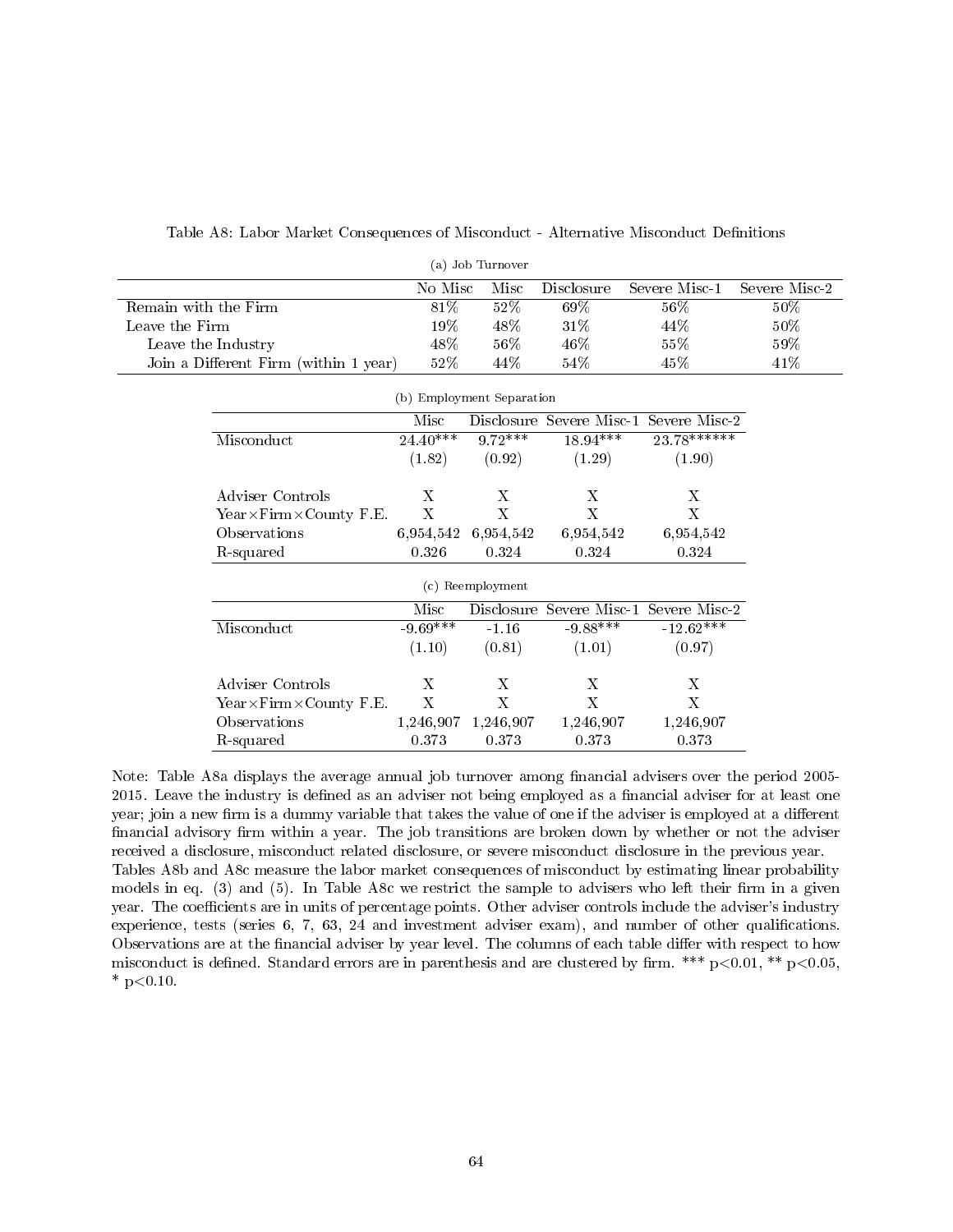| Dep Var.                                       | Misconduct  | Empl. Separation | Duration Out of the Industry |
|------------------------------------------------|-------------|------------------|------------------------------|
| <b>Misconduct Related Disclosures:</b>         |             |                  |                              |
| <b>Employment Separation After Allegations</b> | $2.12***$   | 68.94***         | $0.75***$                    |
|                                                | (0.12)      | (1.56)           | (0.0090)                     |
| Regulatory - Final                             | $1.42***$   | $9.75***$        | $0.42***$                    |
|                                                | (0.09)      | (0.97)           | (0.0093)                     |
| Criminal - Final Disposition                   | $0.57***$   | $6.93***$        | $1.09***$                    |
|                                                | (0.039)     | (0.99)           | (0.035)                      |
| Customer Dispute - Settled                     | $2.07***$   | $2.51***$        | $1.16***$                    |
|                                                | (0.12)      | (0.43)           | (0.013)                      |
| Customer Dispute - Award/Judgment              | $1.44***$   | $-1.28$          | $0.90**$                     |
|                                                | (0.15)      | (1.07)           | (0.044)                      |
| Civil - Final                                  | $1.86***$   | 9.53***          | $0.34***$                    |
|                                                | (0.56)      | (3.43)           | (0.042)                      |
| <b>Other Disclosures:</b>                      |             |                  |                              |
| Financial - Final                              | $0.23***$   | 0.31             | $1.54***$                    |
|                                                | (0.032)     | (0.65)           | (0.016)                      |
| Judgment/Lien                                  | $1.19***$   | 0.19             | $1.26***$                    |
|                                                | (0.11)      | (1.05)           | (0.019)                      |
| Customer Dispute - Denied                      | $1.34***$   | $1.07***$        | $1.32***$                    |
|                                                | (0.095)     | (0.35)           | (0.016)                      |
| Customer Dispute - Closed-No Action            | $1.61***$   | $1.36*$          | $1.25***$                    |
|                                                | (0.210)     | (0.70)           | (0.028)                      |
| Customer Dispute - Withdrawn                   | $2.40***$   | $-0.62$          | $1.32***$                    |
|                                                | (0.30)      | (1.00)           | (0.067)                      |
| Customer Dispute - Dismissed                   | 0.39        | 0.47             | 0.96                         |
|                                                | (0.60)      | (3.11)           | (0.18)                       |
| Customer Dispute - Final                       | $2.33***$   | $-0.51$          | $0.62***$                    |
|                                                | (0.77)      | (2.48)           | (0.11)                       |
| Civil Bond                                     | 0.37        | $-0.041$         | 1.01                         |
|                                                | (0.36)      | (4.56)           | (0.21)                       |
| Adviser Controls                               | $\mathbf X$ | X                | $\mathbf X$                  |
| $Year \times Firm \times County$ F.E.          | $\bar{X}$   | $\mathbf X$      |                              |
| Year F.E.                                      |             |                  | $\mathbf X$                  |
| Observations                                   | 7,597,776   | 6,954,542        | 1,357,046                    |
| R-squared                                      | 0.096       | 0.329            |                              |

Table A9: Types of Disclosures

Note: Table A9 displays the estimation results corresponding to our three baseline models broken down by the type of disclosure. Column (1) displays the regression results for a linear probability model (eq. 1). The dependent variable is a dummy variable indicating whether or not the adviser was formally reprimanded for misconduct in year t. Coefficients are in terms of percentage points. Column  $(2)$  displays the corresponding estimates for a linear probability model where the dependent variable is a dummy variable indicating whether or not a financial adviser left his firm (eq. 3). Coefficients are in terms of percentage points. Column (3) corresponds to a Cox proportional hazard model (eq. 7). The dependent variable is the length of an unemployment spell in months. The coefficients in column (3) are reported in terms of proportional hazards. Observations are adviser by unemployment spell. In column (1) the disclosure variable indicates whether or not the adviser has previously received a disclosure of that particular type. In columns (2) and (3) the disclosure variable indicates whether or not the adviser received a disclosure of that particular type in the previous year. Other adviser controls include the adviser's experience, tests (series 6, 7, 63, 24 and investment adviser exam), and number of other qualifications. Standard errors are clustered by firm in columns (1) and (2). Robust standard errors are presented in column (3). \*\*\*  $p<0.01$ , \*\*  $p<0.05$ , \*  $p<0.10$ .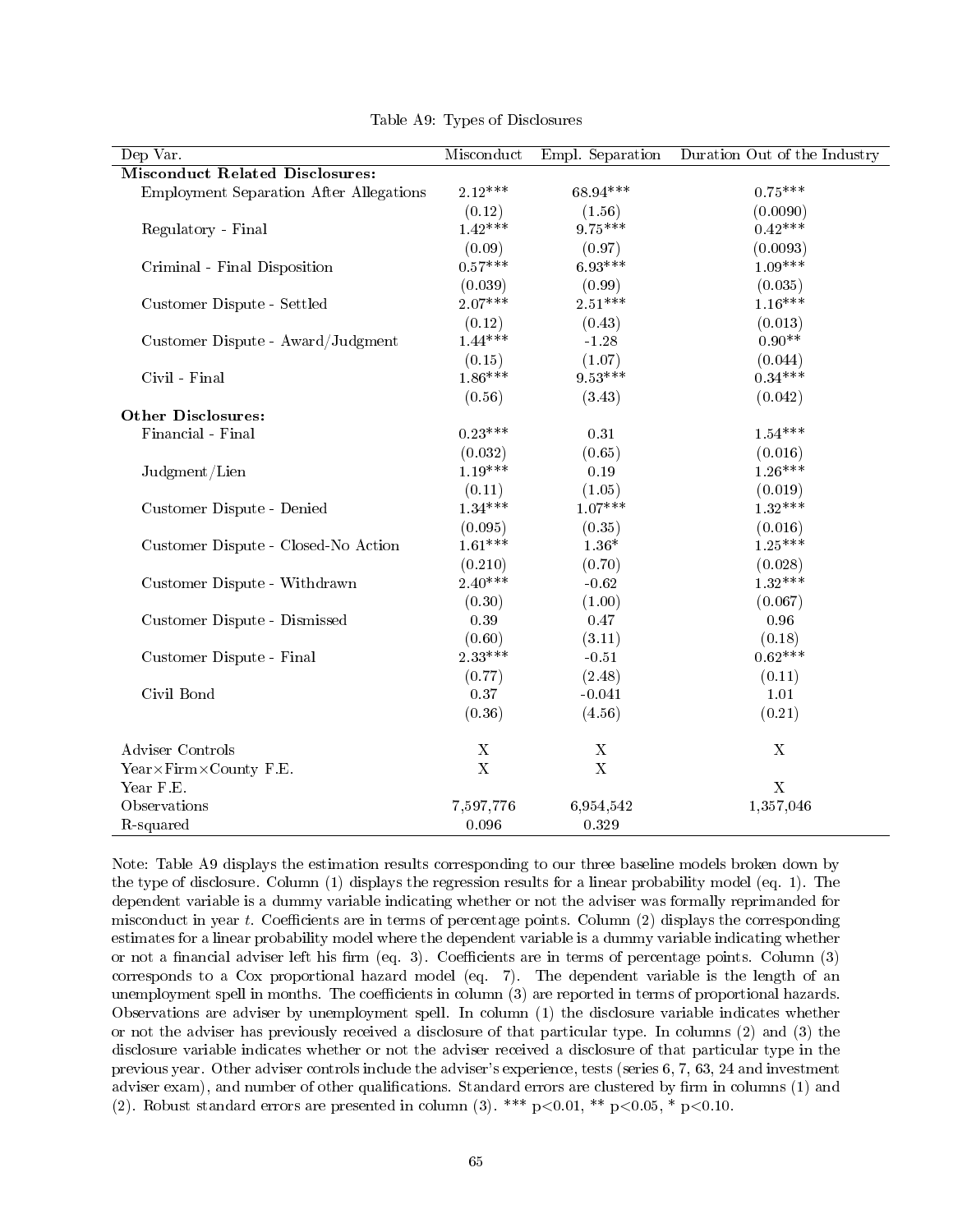|                            | Firm Employee Misconduct                                |           |  |  |
|----------------------------|---------------------------------------------------------|-----------|--|--|
|                            | Non-Customer Initiated Claims Customer Initiated Claims |           |  |  |
|                            | $\left( 1\right)$                                       | (2)       |  |  |
| Retail Investors           | $1.42**$                                                | $3.27***$ |  |  |
|                            | (0.61)                                                  | (1.16)    |  |  |
| Number of Accts (millions) | $-0.10$                                                 | $5.55***$ |  |  |
|                            | (0.56)                                                  | (1.10)    |  |  |
| Compensation Structure:    |                                                         |           |  |  |
| Assets Under Management    | 0.45                                                    | $-0.024$  |  |  |
|                            | (0.62)                                                  | (0.89)    |  |  |
| Hourly                     | $1.39***$                                               | 0.91      |  |  |
|                            | (0.40)                                                  | (0.76)    |  |  |
| Fixed Fee                  | $-0.74$                                                 | $-0.53$   |  |  |
|                            | (0.49)                                                  | (0.78)    |  |  |
| Commission                 | $0.61*$                                                 | $2.67***$ |  |  |
|                            | (0.31)                                                  | (0.60)    |  |  |
| Performance                | 0.35                                                    | 0.66      |  |  |
|                            | (0.64)                                                  | (1.05)    |  |  |
| Firm Controls              | $\mathbf{X}$                                            | X         |  |  |
| Year F.E.                  | X                                                       | X         |  |  |
| State F.E.                 | $\mathbf{X}$                                            | X         |  |  |
| Observations               | 1,125                                                   | 1,125     |  |  |
| R-squared                  | 0.328                                                   | 0.540     |  |  |

Table A10: Consumer Sophistication and Non-Customer Initiated Misconduct

Note: Table A10 examines whether firms who service less sophisticated (retail) customers have higher shares of advisers with misconduct records. It displays regression results corresponding to eq. (11). Observations are at the firm by year level over the period 2011-2014 for an unbalanced panel of 435 investment advisory firms. In column  $(1)$  we measure the firm employee misconduct rate as the percentage of advisers working for a firm that have a non-customer initiated misconduct disclosure on his/her record as of time t. In column  $(2)$  we measure the firm employee misconduct rate as the percentage of advisers working for a firm that have a customer initiated misconduct disclosure on his/her record as of time t. Coefficients are in units of percentage points. Firm controls include the firm size (no. advisers), number of states the firm operates in and the age of the firm. Each observation is weighted by the square root of the number of advisers in the firm. Standard errors are in parenthesis and are clustered by firm. \*\*\*  $p<0.01$ , \*\*  $p<0.05$ , \*  $p<0.10$ .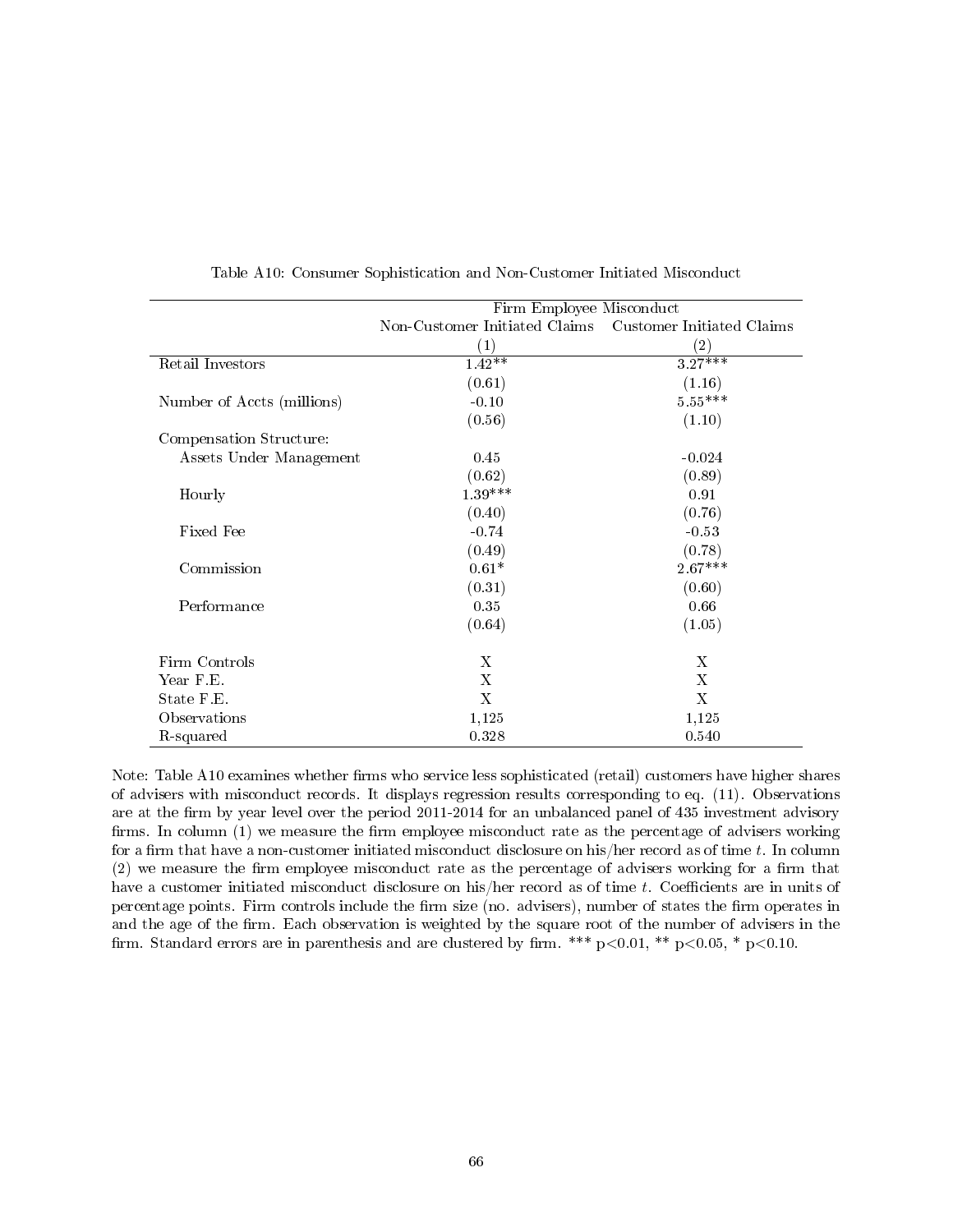|                   | County Misconduct                                       |                   |  |
|-------------------|---------------------------------------------------------|-------------------|--|
|                   | Non-Customer Initiated Claims Customer Initiated Claims |                   |  |
|                   | $\left( 1\right)$                                       | $\left( 2\right)$ |  |
| ln(pop)           | 0.029                                                   | $0.283**$         |  |
|                   | (0.068)                                                 | (0.122)           |  |
| ln(inc)           | $3.39***$                                               | 6.51***           |  |
|                   | (0.86)                                                  | (1.43)            |  |
| Pct Rural         | $-2.54***$                                              | $-2.25$           |  |
|                   | (0.88)                                                  | (1.48)            |  |
| Pct College       | $-7.98***$                                              | $-13.46***$       |  |
|                   | (1.69)                                                  | (2.70)            |  |
| Pct 65 or Older   | $9.88***$                                               | 34.09***          |  |
|                   | (3.19)                                                  | (6.03)            |  |
| Labor Force Part. | $-0.24$                                                 | $-6.60$           |  |
|                   | (2.74)                                                  | (5.12)            |  |
| Year F.E.         | X                                                       | X                 |  |
| State F.E.        | X                                                       | X                 |  |
| Observations      | 2,607                                                   | 2,607             |  |
| R-squared         | 0.550                                                   | 0.617             |  |

Table A11: Non-Customer Initiated Misconduct and County Characteristics

Note: Table A11 examines which county characteristics predict misconduct, corresponding to (eq. 12). Observations are at the county by year level over the period 2010-2013. We restrict the data set to those counties with more than 50 advisers for which demographic data is available from the American Community Survey. In column (1) we measure the county misconduct rate as the percentage of advisers in a county that have a non-customer initiated misconduct disclosure on his/her record as of time t. In column (2) we measure the county misconduct rate as the percentage of advisers in a county that have a customer initiated misconduct disclosure on his/her record as of time  $t$ . Coefficients are in units of percentage points. The independent variables Pct Rural, Pct College, and Pct 65 or Older are measured on the scale 0-1. Each observation is weighted by the square root of the number of advisers in the county. Standard errors are in parenthesis and are clustered by county. \*\*\*  $p<0.01$ , \*\*  $p<0.05$ , \*  $p<0.10$ .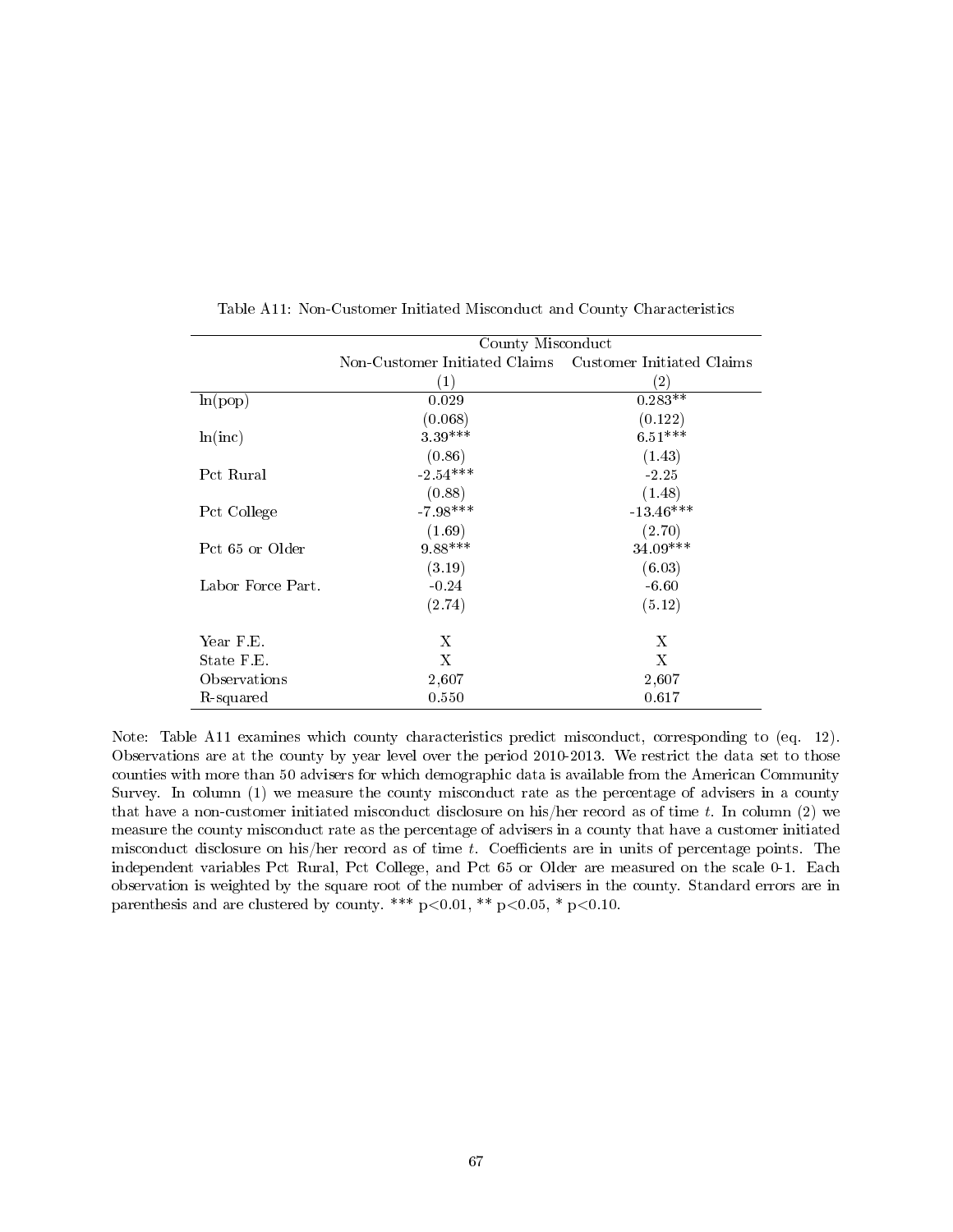| (a) New Firm Characteristics          |            |                                  |                   |  |  |
|---------------------------------------|------------|----------------------------------|-------------------|--|--|
|                                       | Misc. Rate |                                  | Firm Size         |  |  |
| Misconduct                            | $0.35***$  |                                  | $-827*$           |  |  |
|                                       | (0.12)     |                                  | (453)             |  |  |
| Original Firm x Year F.E.             | Х          |                                  | Х                 |  |  |
| Observations                          | 70,756     |                                  | 70,756            |  |  |
| R-squared                             | 0.532      |                                  | 0.751             |  |  |
| (b) Reemployment                      |            |                                  |                   |  |  |
|                                       | (1)        | (2)                              | $\left( 3\right)$ |  |  |
| Misconduct                            |            | $-20.6***$ $-23.0***$ $-15.9***$ |                   |  |  |
|                                       |            | $(3.54)$ $(3.20)$                | (2.87)            |  |  |
| Adviser Controls                      |            | Х                                | Х                 |  |  |
| $Year \times Firm \times County$ F.E. |            |                                  | X                 |  |  |
| Observations                          | 124,696    | 124,696                          | 118,313           |  |  |
| R-squared                             | 0.003      | 0.055                            | 0.361             |  |  |

Table A12: Firm Dissolutions

Note: Table A12a displays the characteristics of new firms joined by advisers who switched firms as a function of whether or not the adviser was reprimanded for misconduct in the year prior to the job transition (eq. 8). Firm Employee Misconduct (Misc. Rate) measures the share of financial advisers working at a firm that were reprimanded for misconduct in a given year. Observations are adviser by job transition for which the adviser found a job within a year. We restrict the data to observations in which we observe advisers who were and were not reprimanded for misconduct leave a given firm in a given year. We also restrict the data set to only those job transitions that were the result of a firm dissolution. Standard errors are in parenthesis and are clustered by firm. \*\*\*  $p<0.01$ , \*\*  $p<0.05$ , \*  $p<0.10$ .

Tables A12b measures the labor market consequences of misconduct by estimating a linear probability model in (eq. 5). The dependent variable is a dummy variable indicating whether or not a financial adviser joined a new firm within one year. The coefficients are in units of percentage points. Other adviser controls include the adviser's industry experience, tests (series 6, 7, 63, 24 and investment adviser exam), and number of other qualifications. Observations are at the financial adviser by year level. We restrict the sample to advisers who left their firm in a given year as the result of a firm dissolution. Standard errors are in parenthesis and are clustered by firm. \*\*\*  $p<0.01$ , \*\*  $p<0.05$ , \*  $p<0.10$ .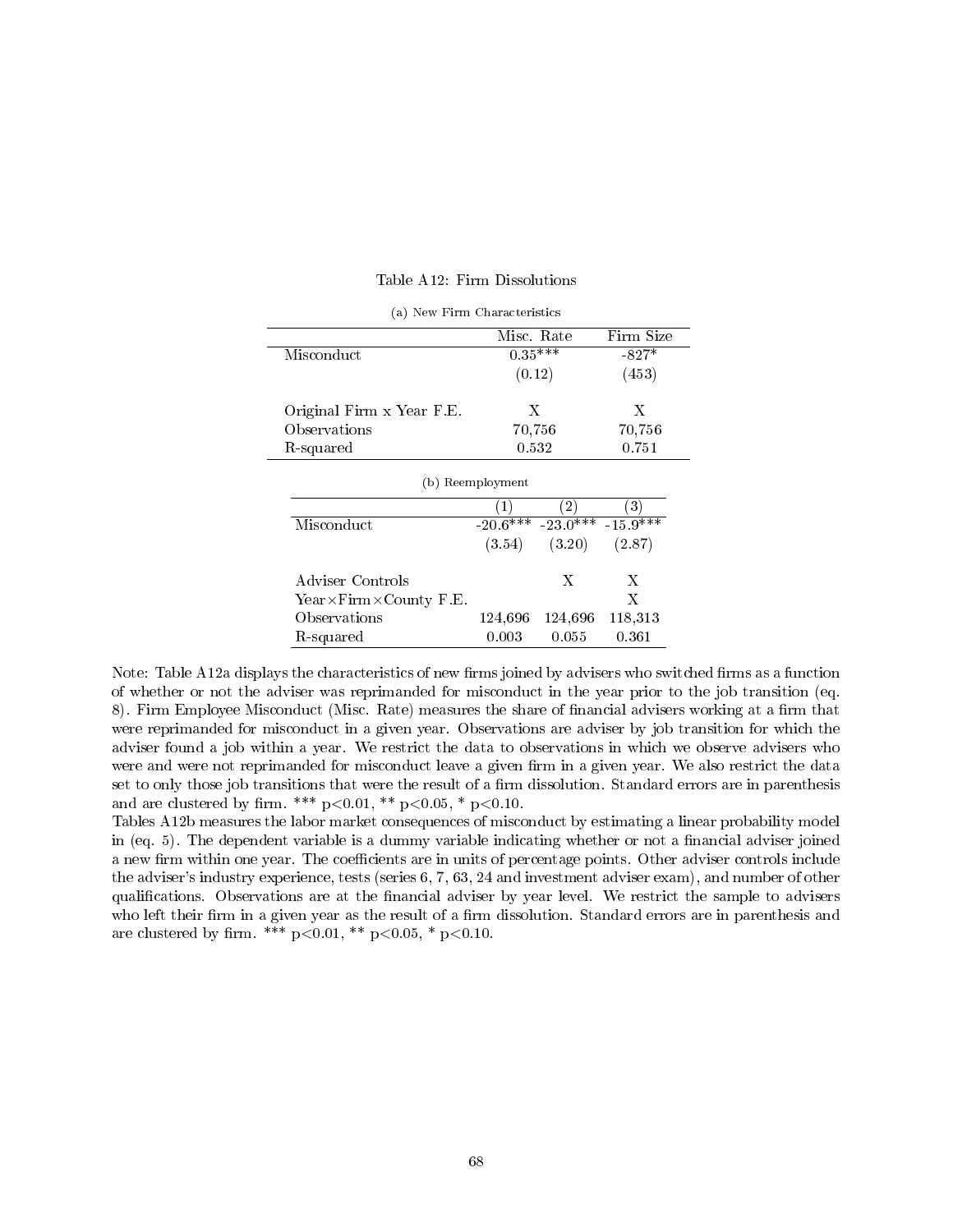| (a) Incidence of Misconduct                           |                           |                           |                                                                 |             |                                                       |           |
|-------------------------------------------------------|---------------------------|---------------------------|-----------------------------------------------------------------|-------------|-------------------------------------------------------|-----------|
|                                                       |                           |                           | Current Misconduct Current and Past Misconduct                  |             |                                                       |           |
| Investment Advisers                                   |                           | 0.85%                     | 10.01%                                                          |             |                                                       |           |
| Non-Investment Advisers                               |                           | 0.43%                     |                                                                 | $5.39\%$    |                                                       |           |
| (b) Consequences of Misconduct: Investment Advisers   |                           |                           |                                                                 |             |                                                       |           |
|                                                       |                           |                           | Misconduct Empl. Sep. Reemployment Duration Out of the Industry |             |                                                       |           |
| Misconduct                                            | $1.91***$                 | $20.3***$                 | $-9.95***$                                                      |             | $0.82***$                                             |           |
|                                                       | (0.091)                   | (1.28)                    | (1.16)                                                          |             | (0.0080)                                              |           |
|                                                       |                           |                           |                                                                 |             |                                                       |           |
| Other Adviser Controls                                | X                         | X                         | X                                                               |             | $\mathbf X$                                           |           |
| $Year \times Firm \times County$ F.E.                 | $\boldsymbol{\mathrm{X}}$ | $\mathbf X$               | $\mathbf X$                                                     |             |                                                       |           |
| Year F.E.                                             |                           |                           |                                                                 |             | X                                                     |           |
| Observations                                          | 3,022,722                 | 2,754,755                 | 458,469                                                         |             | 535,917                                               |           |
| R-squared                                             | 0.111                     | 0.379                     | 0.302                                                           |             |                                                       |           |
|                                                       |                           |                           | (c) Consequences of Misconduct: Non-Investment Advisers         |             |                                                       |           |
|                                                       |                           |                           | Misconduct Empl. Sep. Reemployment Duration Out of the Industry |             |                                                       |           |
| Misconduct                                            | $1.80***$                 | $30.2***$                 | $-9.19***$                                                      |             | $0.86**$                                              |           |
|                                                       | (0.088)                   | (3.09)                    | (1.54)                                                          |             | (0.011)                                               |           |
|                                                       |                           |                           |                                                                 |             |                                                       |           |
| Other Adviser Controls                                | X                         | Χ                         | X                                                               |             | X                                                     |           |
| $Year \times Firm \times County$ F.E.                 | $\boldsymbol{\mathrm{X}}$ | $\boldsymbol{\mathrm{X}}$ | X                                                               |             |                                                       |           |
| Year F.E.                                             |                           |                           |                                                                 |             | X                                                     |           |
| Observations                                          | 4,413,362                 | 4,051,117                 | 739,190                                                         |             | 821,129                                               |           |
| R-squared                                             | 0.117                     | 0.319                     | 0.385                                                           |             |                                                       |           |
|                                                       |                           |                           | (d) New Firm Characteristics: Investment Advisers               |             |                                                       |           |
|                                                       |                           |                           |                                                                 |             | Firm Size Assets (\$bn) Rev. (\$mm)                   |           |
| Misconduct                                            | $-14,327***$              | $-9,175***$               | Avg. Payout No. Social Links Misc. Rate (pp)<br>$0.38***$       | $-2,363***$ | $-42.4***$                                            | $-430***$ |
|                                                       | (4,289)                   | (1,877)                   | (0.048)                                                         | (288.2)     | (5.47)                                                | (43.5)    |
|                                                       |                           |                           |                                                                 |             |                                                       |           |
| Orig Firm x Year F.E.                                 | X                         | Χ                         | X                                                               | X           | X                                                     | X         |
| Observations                                          | 37,123                    | 11,704                    | 250,537                                                         | 250,537     | 39,827                                                | 39,639    |
| R-squared                                             | 0.503                     | 0.060                     | 0.245                                                           | 0.346       | 0.281                                                 | 0.438     |
|                                                       |                           |                           |                                                                 |             |                                                       |           |
| (e) New Firm Characteristics: Non-Investment Advisers |                           |                           |                                                                 |             |                                                       |           |
|                                                       |                           |                           | Avg. Payout No. Social Links Misc. Rate (pp)                    |             | Firm Size Assets $(\$\text{bn})$ Rev. $(\$\text{mm})$ |           |
| Misconduct                                            | $-25,567***$              | $-8,490***$               | $0.77***$                                                       | $-1,407***$ | $-31.2***$                                            | $-370***$ |
|                                                       | (5, 185)                  | (2, 451)                  | (0.11)                                                          | (220.3)     | (7.68)                                                | (72.9)    |
|                                                       |                           |                           |                                                                 |             |                                                       |           |
| Orig Firm x Year F.E.                                 | $\mathbf X$               | X                         | $\mathbf X$                                                     | $\mathbf X$ | $\mathbf X$                                           | X         |
| Observations                                          | 18,751                    | 9,306                     | 143,991                                                         | 143,991     | 22,123                                                | 22,024    |
| R-squared                                             | 0.766                     | 0.226                     | 0.391                                                           | 0.673       | 0.530                                                 | 0.731     |

Table A13: Investment Adviser Subsample Analysis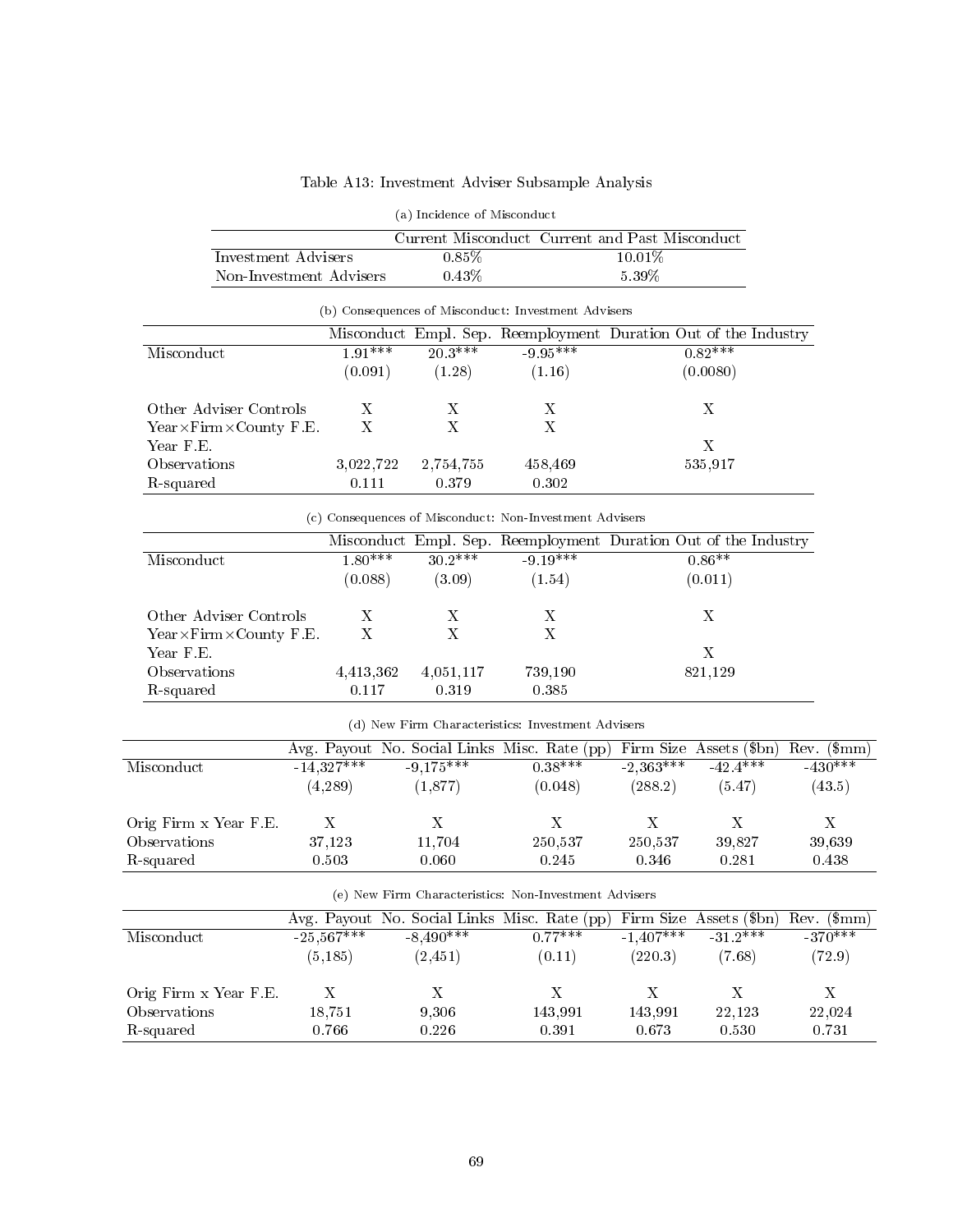Note: In Table A13 we recompute our baseline analysis where we restrict our data set to only those advisers who are and are not registered as investment advisers. We only observe whether a financial adviser is registered as an investment adviser if the financial adviser is currently active in the industry. Hence, we treat all advisers who have completed an investment adviser examination (Series 65 or 66 exam) as being investment advisers. The results reported in Tables A13b and A13d are estimated using the set of investment advisers in the data. Tables A13c and A13e display the corresponding estimates for the pool of non-investment advisers.

Table A13a displays the incidence of misconduct among investment advisers and non-investment advisers. The column "Current" displays the share of observations in which the adviser received one or more misconduct disclosure in that particular year. The column "Current and Past" displays the share of observations in which the adviser either received or previously received one or more misconduct disclosure.

Tables A13b and A13c display the estimated results for the baseline analysis in the model where we restrict the sample to those advisers who are and are not registered as investment advisers. Columns (1)-(3) correspond to linear probability models that were estimated using adviser by year data. In column (1), the dependent variable is a dummy variable indicating whether or not the investment adviser was formally disciplined for misconduct in year  $t$  (eq. 1). In column (2), the dependent variable is a dummy variable indicating whether or not the investment adviser experienced an employment separation (eq. 3). In column (3), the dependent variable is a dummy variable indicating whether or not the investment adviser switched firms in a given year (eq. 5). In columns  $(1)-(3)$  the coefficients are in terms of percentage points. Column (4) displays the estimates corresponding to a Cox-proportional hazards model (eq. 7). The dependent variable is the length of an unemployment spell in months. The coefficients in column (4) are reported in terms of proportional hazards. Observations are adviser by unemployment spell. The key independent variables of interest are the misconduct dummy variables. In column (1) the misconduct variable indicates whether or not the adviser has ever received a misconduct disclosure. In columns (2)-(4) the misconduct variable indicates whether or not the adviser received a misconduct disclosure in the previous year. Other adviser controls include the adviser's experience, tests (series 6, 7, 63, and 24), and number of other qualications.

Tables A13d and A13e display the characteristics of new firms joined by advisers who switched firms as a function of whether or not the adviser was reprimanded for misconduct in the year prior to the job transition (eq. 8). No. Social Network Links measures the number of individuals who follow a firm on a popular social media website as of May 2015. Firm Employee Misconduct (Misc. Rate) measures the share of financial advisers working at a firm that were reprimanded for misconduct in a given year. Observations are adviser by job transition for which the adviser found a job within a year. We restrict the data to observations in which we observe advisers who were and were not reprimanded for misconduct leave a given firm in a given year. Standard errors are clustered by firm. \*\*\*  $p<0.01$ , \*\*  $p<0.05$ , \*  $p<0.10$ .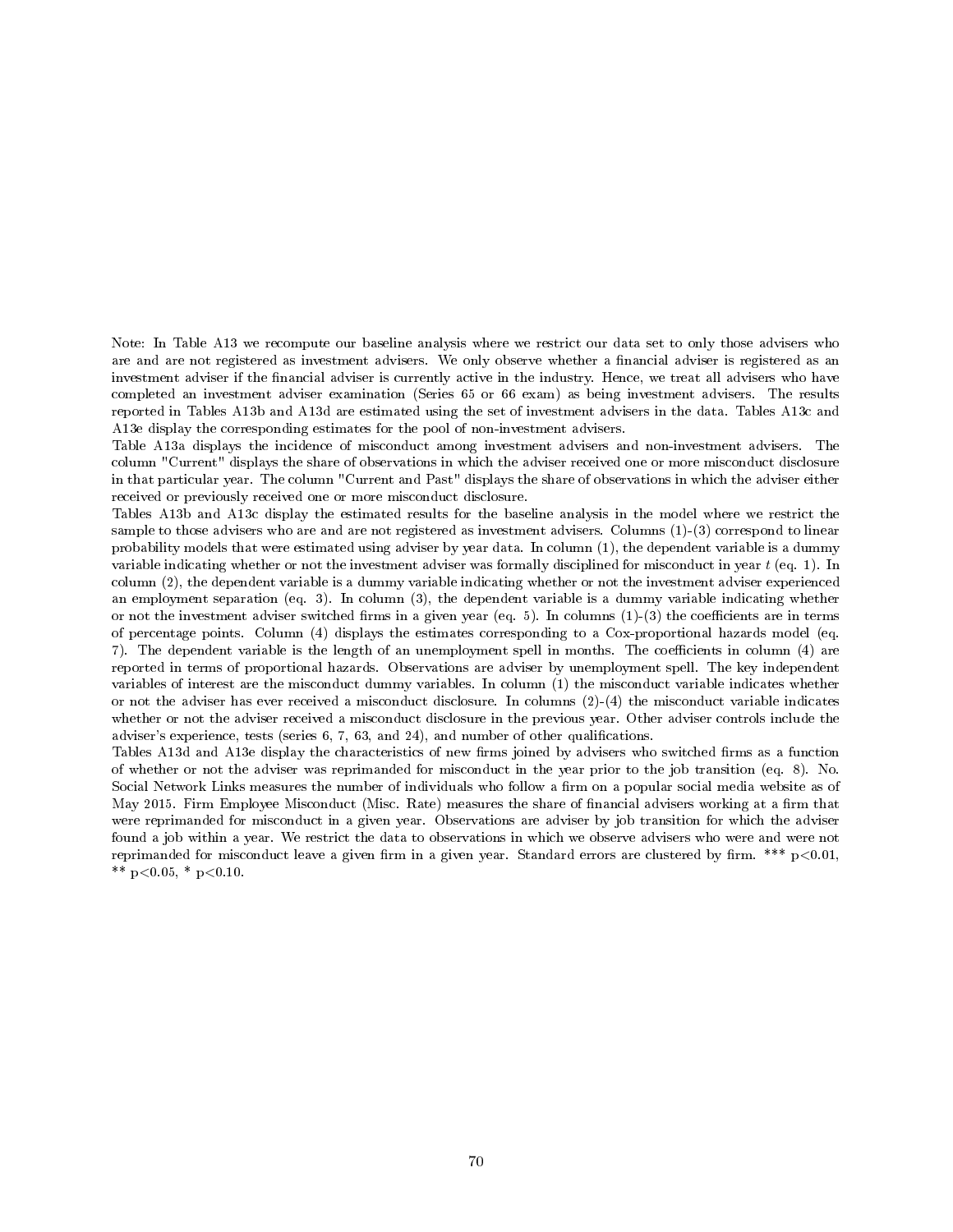| (a) Disclosure Summary Statistics - Full Data Set |          |            |          |                                                                   |
|---------------------------------------------------|----------|------------|----------|-------------------------------------------------------------------|
| Disclosure Type                                   |          | FINRA Data | SEC Data |                                                                   |
|                                                   |          |            |          | Registered Rep Dual Registered Dual Registered Investment Adviser |
| Customer Dispute                                  | 3.14%    | 15.02%     | 14.86%   | 5.28%                                                             |
| Bankruptcy                                        | 4.28%    | 4.11%      | 4.26\%   | 2.46%                                                             |
| Criminal                                          | $1.99\%$ | $2.06\%$   | 2.08\%   | $1.44\%$                                                          |
| Regulatory                                        | 1.04%    | 1.41%      | 1.40%    | 2.79%                                                             |
| Termination                                       | $0.70\%$ | 1.38%      | 1.43%    | $1.75\%$                                                          |
| Judgment                                          | $1.53\%$ | $1.29\%$   | $1.55\%$ | $0.94\%$                                                          |
| Civil                                             | $0.04\%$ | $0.04\%$   | $0.04\%$ | $0.19\%$                                                          |
| Bond                                              | $0.02\%$ | 0.03%      | $0.03\%$ | $0.04\%$                                                          |
| Investigation                                     | $0.03\%$ | 0.03%      | 0.03%    | 0.13%                                                             |
| Any Disclosure                                    | 10.78%   | 21.86\%    | 22.00%   | 11.52%                                                            |
| No. Financial Advisers                            | 372,836  | 271,446    | 277,198  | 51,256                                                            |

Table A14: Disclosures - FINRA Registered, SEC Registered, and Dually Registered Advisers

| (b) Disclosure Summary Statistics - Excluding Known Non-Client Facing Advisers |  |  |
|--------------------------------------------------------------------------------|--|--|
|--------------------------------------------------------------------------------|--|--|

| Disclosure Type        |          | FINRA Data | SEC Data |                                                                   |
|------------------------|----------|------------|----------|-------------------------------------------------------------------|
|                        |          |            |          | Registered Rep Dual Registered Dual Registered Investment Adviser |
| Customer Dispute       | $4.02\%$ | 17.23%     | 17.16%   | $5.53\%$                                                          |
| Bankruptcy             | $5.22\%$ | 4.09%      | 4.27%    | 2.55%                                                             |
| Criminal               | 2.19%    | 2.14%      | 2.15%    | 1.48%                                                             |
| Regulatory             | $1.10\%$ | $1.53\%$   | 1.52%    | 2.86%                                                             |
| Termination            | $0.79\%$ | 1.53%      | 1.58%    | 1.84%                                                             |
| Judgment               | $1.93\%$ | 1.38%      | $1.65\%$ | 0.98%                                                             |
| Civil                  | $0.03\%$ | $0.04\%$   | $0.05\%$ | 0.17%                                                             |
| Bond                   | $0.02\%$ | 0.03%      | 0.03%    | $0.04\%$                                                          |
| Investigation          | $0.03\%$ | 0.03%      | $0.03\%$ | 0.13%                                                             |
| Any Disclosure         | 12.86%   | $24.08\%$  | 24.32\%  | $11.93\%$                                                         |
| No. Financial Advisers | 246,366  | 228,860    | 231,491  | 47,541                                                            |

Note: Table A14 displays the percentage of nancial advisers with a disclosure on his/her record. We separately analyze those financial advisers that are solely registered with FINRA as Registered Representatives, those solely registered with the SEC as Investment Advisers, and those dually registered. We observe the disclosure history for each FINRA Registered Representative in FINRA's BrokerCheck database. We observe the disclosure history for each Investment Adviser in the SEC's Investment Advisor Public Disclosure (IAPD) database. We observe the disclosure history for those dually registered representatives in both the BrokerCheck and IAPD databases. The SEC Investment Advisor Public Disclosure database classifies disclosures into nine categories: customer disputes, bankruptcy, criminal, regulatory, termination, judgment, civil, bond, and investigation. We construct the corresponding categories from the 23 disclosure categories specified in FINRA's BrokerCheck database. The disclosure categories include all types of reported disclosures including those that are withdrawn, pending, or under appeal. The FINRA reported summary statistics reported in Columns (1) and (2) of Tables A14a and A14b represent all active registered representatives as of May 2015. The SEC reported summary statistics reported in Columns (3) and (4) represent all active investment advisers as of July 2016.

Table A14a reports the summary statistics using the full data set of Registered Representatives and Investment Advisers as of May 2015 and July 2016 respectively. In Table A14b we exclude those financial advisers that are known non-client facing advisers. We supplement our FINRA and SEC financial adviser data with additional data from Meridian IQ. Meridian IQ contains additional details on which advisers are not client facing for a large subset of the financial advisers in our data set. We are able to match 85% of the currently active financial advisers in BrokerCheck to the Meridian IQ data. Similarly, we are able to match the 99% of the nancial advisers in the SEC IAPD data set to the Meridian IQ data.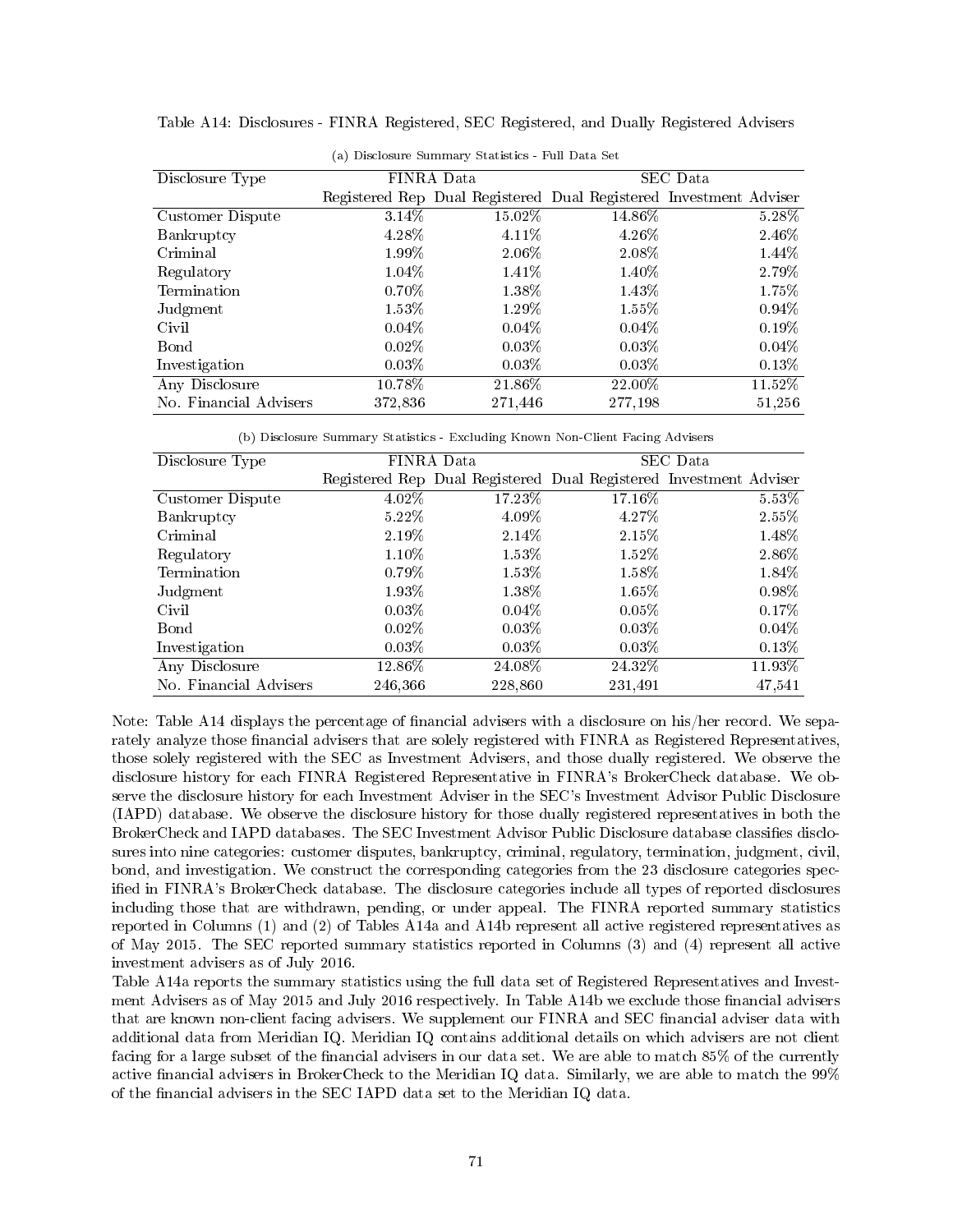| Table A15: Client Facing Advisers |  |  |  |
|-----------------------------------|--|--|--|
|-----------------------------------|--|--|--|

|                                       |              | (a) Adviser Misconduct    |                   |                                                   |                   |                   |
|---------------------------------------|--------------|---------------------------|-------------------|---------------------------------------------------|-------------------|-------------------|
|                                       | (1)          | $\left( 2\right)$         | (3)               | $\left( 4\right)$                                 | $\left( 5\right)$ | $\left( 6\right)$ |
| Prior Misconduct                      | $1.80***$    | $1.65***$                 | $1.39***$         | $1.87***$                                         | $1.75***$         | $1.46***$         |
|                                       | (0.090)      | (0.083)                   | (0.065)           | (0.10)                                            | (0.096)           | (0.074)           |
| Adviser Controls                      |              | X                         | X                 |                                                   | X                 | X                 |
| $Year \times Firm \times County$ F.E. |              |                           | $\mathbf{X}$      |                                                   |                   | X                 |
| Client Facing Definition              |              |                           |                   |                                                   |                   |                   |
| Meridian IQ                           | X            | $\boldsymbol{\mathrm{X}}$ | X                 |                                                   |                   |                   |
| Qureshi and Sokobin (2015)            |              |                           |                   | X                                                 | X                 | Х                 |
| Observations                          |              |                           |                   | 3,391,960 3,391,960 3,151,011 2,856,999 2,856,999 |                   | 2,640,739         |
| R-squared                             | 0.004        | 0.005                     | 0.115             | 0.005                                             | 0.005             | 0.120             |
|                                       |              | (b) Employment Separation |                   |                                                   |                   |                   |
|                                       | (1)          | $\left( 2\right)$         | $\left( 3\right)$ | (4)                                               | $\left(5\right)$  | $\left( 6\right)$ |
| Misconduct                            | $16.7***$    | $16.4***$                 | $11.6***$         | $14.2***$                                         | $14.8***$         | $9.35***$         |
|                                       | (1.20)       | (1.10)                    | (0.83)            | (1.11)                                            | (1.02)            | (0.62)            |
| Adviser Controls                      |              | $\mathbf{X}$              | X                 |                                                   | X                 | X                 |
| $Year \times Firm \times County$ F.E. |              |                           | $\mathbf{X}$      |                                                   |                   | X                 |
| Client Facing Definition              |              |                           |                   |                                                   |                   |                   |
| Meridian IQ                           | $\mathbf{X}$ | X                         | $\mathbf{X}$      |                                                   |                   |                   |
| Qureshi and Sokobin (2015)            |              |                           |                   | X                                                 | X                 | X                 |
| Observations                          | 3.012.945    |                           |                   | 3,012,945 2,792,321 2,553,753 2,553,753           |                   | 2,356,221         |
| R-squared                             | 0.002        | 0.016                     | 0.486             | 0.002                                             | 0.010             | 0.487             |

Note: Tables A15a and A15b displays the regression results for linear probability models (eq. 1 and eq. 3). The dependent variable in Table A15a is a dummy variable indicating whether or not a financial adviser received a misconduct disclosure at time t. The dependent variable in Table A15b is a dummy variable indicating whether or not a financial adviser received a misconduct disclosure at time t. Observations are at the adviser by year level. The coefficients are in units of percentage points. Adviser controls include the adviser's industry experience, tests (series 6, 7, 63, 24 and investment adviser exam), and number of other qualifications. Standard errors are in parenthesis and are clustered by firm. \*\*\*  $p<0.01$ , \*\*  $p<0.05$ , \* p<0.10.

We restrict our sample in Tables A15a and A15b to those advisers likely to be in a client facing position. We use two different methods to restrict our sample to client facing advisers. First, we supplement our financial adviser data set with data from Meridian IQ which includes data on known non-client facing advisers. We are able to match 85% of the currently active financial advisers in our adviser data set to the Meridian IQ data. In columns (1)-(3) of Tables A15a and A15b we exclude known non-client facing advisers from our sample. Second, we define client facing advisers as those advisers registered in more than three states. As discussed in Qureshi and Sokobin (2015), they report that "Based on its experience, FINRA staff believes that brokers with more than three state registrations generally deal with public investors." We report our results using the Qureshi and Sokobin (2015) definition of client facing advisers in columns (4)-(6) of Tables A15a and A15b. Because of data availability, our analysis using the Qureshi and Sokobin (Meridian IQ) definition of client facing advisers is restricted to the set of advisers who were active as of May 2015 (June 2016).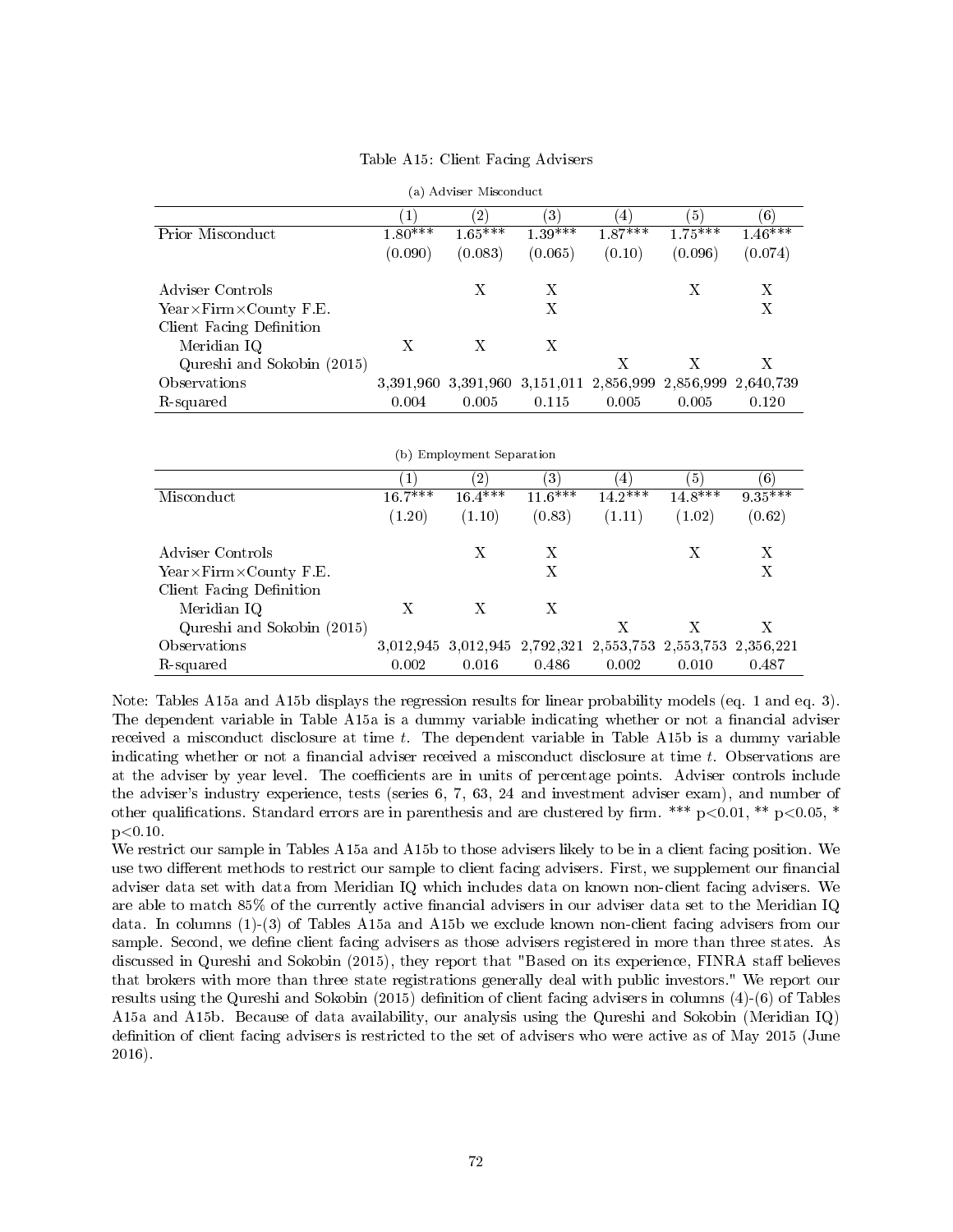| (a) % of Client Facing Advisers who have been Disciplined for Misconduct |                                   |             |            |               |
|--------------------------------------------------------------------------|-----------------------------------|-------------|------------|---------------|
| Rank                                                                     | Firm                              | Firm $CRD#$ | Misconduct | Advisers<br># |
|                                                                          | OPPENHEIMER & CO. INC.            | 249         | 28.2%      | 1,453         |
| $\mathfrak{D}$                                                           | FIRST ALLIED SECURITIES, INC.     | 32444       | 24.2%      | 677           |
| 3                                                                        | RAYMOND JAMES & ASSOCIATES, INC.  | 705         | 22.2%      | 2.973         |
| 4                                                                        | CETERA ADVISORS LLC               | 10299       | $19.5\%$   | 857           |
| 5                                                                        | SECURITIES AMERICA, INC.          | 10205       | 19.0%      | 1,484         |
| 6                                                                        | NATIONAL PLANNING CORPORATION     | 29604       | 18.9%      | 1,019         |
| $\overline{7}$                                                           | WELLS FARGO ADVISORS FIN. NETWORK | 11025       | 18.6%      | 1,384         |
| 8                                                                        | UBS FINANCIAL SERVICES INC.       | 8174        | 18.4%      | 9.522         |
| 9                                                                        | STIFEL, NICOLAUS & COMPANY, INC.  | 793         | 18.3%      | 2,720         |
| 10                                                                       | JANNEY MONTGOMERY SCOTT LLC       | 463         | 17.7%      | 999           |

Table A16: Firms with the Highest/Lowest Incidence of Misconduct among Client Facing Advisers

(b) % of Client Facing Advisers who have been Disciplined for Misconduct

| Rank           | Firm                                    | $Firm$ $CRD#$ | Misconduct | $#$ Advisers |
|----------------|-----------------------------------------|---------------|------------|--------------|
|                | MORGAN STANLEY & CO. LLC                | 8209          | 1.1%       | 1,505        |
| $\overline{2}$ | GOLDMAN, SACHS & CO.                    | 361           | 1.3%       | 3,087        |
| 3              | BNP PARIBAS SECURITIES CORP.            | 15794         | $1.3\%$    | 474          |
| 4              | BLACKROCK INVESTMENTS, LLC              | 38642         | $1.5\%$    | 1,035        |
| 5              | UBS SECURITIES LLC                      | 7654          | 1.7%       | 761          |
| 6              | PRUDENTIAL INVESTMENT MGMT SERVICES LLC | 18353         | $1.8\%$    | 739          |
|                | SUNTRUST ROBINSON HUMPHREY, INC.        | 6271          | 1.8%       | 218          |
| 8              | WELLS FARGO SECURITIES, LLC             | 126292        | $1.9\%$    | 1,973        |
| 9              | GWFS EQUITIES, INC.                     | 13109         | $2.0\%$    | 1,051        |
| 10             | NATIONAL FINANCIAL SERVICES LLC         | 13041         | $2.2\%$    | 178          |

Note: Tables A16a and A16b display the firms in the U.S. with the highest and lowest employee misconduct rates as of May 2015. Firms are defined by their Central Registration Depository (CRD) number. Misconduct is defined as the percentage of client facing advisers working for a firm that have been reprimanded for misconduct in the past. We define client facing advisers in Tables A16a and A16b as those advisers registered in more than three states. As discussed in Qureshi and Sokobin (2015), they report that "Based on its experience, FINRA staff believes that brokers with more than three state registrations generally deal with public investors." We restrict the set of firms to those with at least 1,000 registered representatives and at least 100 client facing advisers.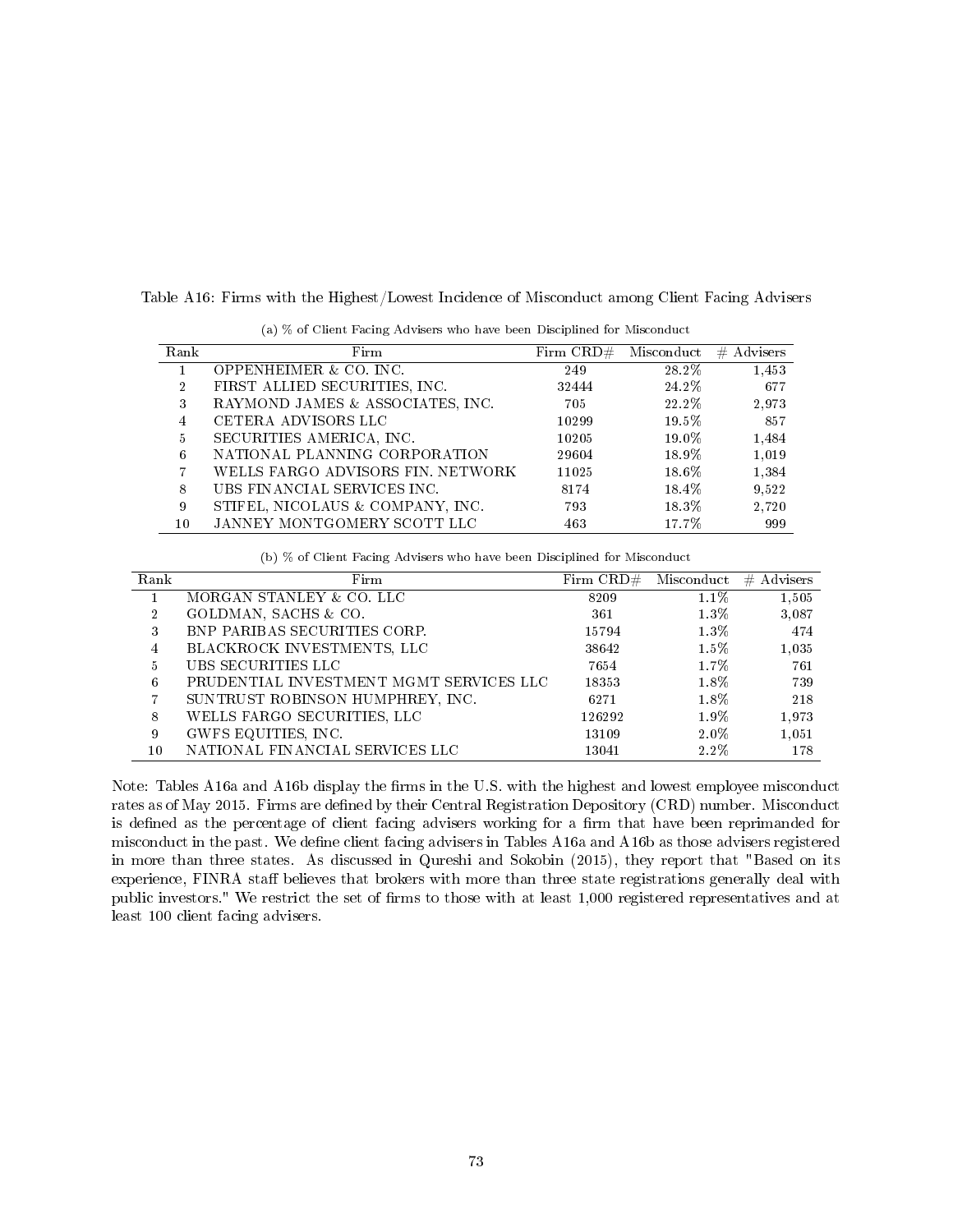Table A16: Firms with the Highest/Lowest Incidence of Misconduct among Client Facing Advisers

| Rank           | Firm                                        | Firm $CRD#$ | Misconduct | $#$ Advisers |
|----------------|---------------------------------------------|-------------|------------|--------------|
|                | OPPENHEIMER & CO. INC.                      | 249         | 24.3%      | 1,720        |
| $2^{\circ}$    | FIRST ALLIED SECURITIES, INC.               | 32444       | 20.3%      | 905          |
| 3              | RAYMOND JAMES & ASSOCIATES, INC.            | 705         | 19.1%      | 3.613        |
| 4              | UBS FINANCIAL SERVICES INC.                 | 8174        | 19.0%      | 9,370        |
| 5.             | STIFEL, NICOLAUS & COMPANY, INCORPORATED    | 793         | 18.4%      | 2,693        |
| 6.             | WELLS FARGO ADVISORS FINANCIAL NETWORK, LLC | 11025       | 17.2%      | 1,527        |
| $\overline{7}$ | JANNEY MONTGOMERY SCOTT LLC                 | 463         | 16.9%      | 998          |
| 8              | SECURITIES AMERICA, INC.                    | 10205       | 16.1%      | 2,137        |
| 9              | CETERA ADVISORS LLC                         | 10299       | 15.9%      | 1.252        |
| 10             | MORGAN STANLEY                              | 149777      | 15.8%      | 18.778       |

(c) % of Client Facing Advisers (Alt. Defn.) who have been Disciplined for Misconduct

(d) % of Client Facing Advisers (Alt. Defn.) who have been Disciplined for Misconduct

| Rank | Firm                                   | Firm $CRD#$ | Misconduct | Advisers<br># |
|------|----------------------------------------|-------------|------------|---------------|
|      | MORGAN STANLEY & CO. LLC               | 8209        | $0.6\%$    | 1.696         |
| 2    | JACKSON NATIONAL LIFE DISTRIBUTORS LLC | 40178       | $0.7\%$    | 408           |
| 3    | GOLDMAN, SACHS & CO.                   | 361         | $0.9\%$    | 5.157         |
| 4    | PRUDENTIAL INV. MGMT SERVICES LLC      | 18353       | $1.1\%$    | 280           |
| 5    | UBS SECURITIES LLC                     | 7654        | 1.2%       | 607           |
| 6    | SUNTRUST ROBINSON HUMPHREY, INC.       | 6271        | 1.2%       | 167           |
|      | BLACKROCK INVESTMENTS, LLC             | 38642       | $1.2\%$    | 245           |
| 8    | WELLS FARGO SECURITIES, LLC            | 126292      | 1.3%       | 624           |
| 9    | <b>JEFFERIES LLC</b>                   | 2347        | 1.8%       | 799           |
| 10   | NATIONWIDE INV. SERVICES CORP.         | 7110        | 1.8%       | 1.305         |

Note: Tables A16c and A16d display the firms in the U.S. with the highest and lowest employee misconduct rates as of May 2015. Firms are defined by their Central Registration Depository (CRD) number. Misconduct is defined as the percentage of client facing advisers working for a firm that have been reprimanded for misconduct in the past. We use data from Meridian IQ to help determine which advisers are client facing. When constructing Tables A16c and A16d we exclude those advisers in the Meridian IQ database that are known non-client facing advisers as of 2016. We also restrict the set of firms to those with at least 1,000 registered representatives and at least 100 client facing advisers.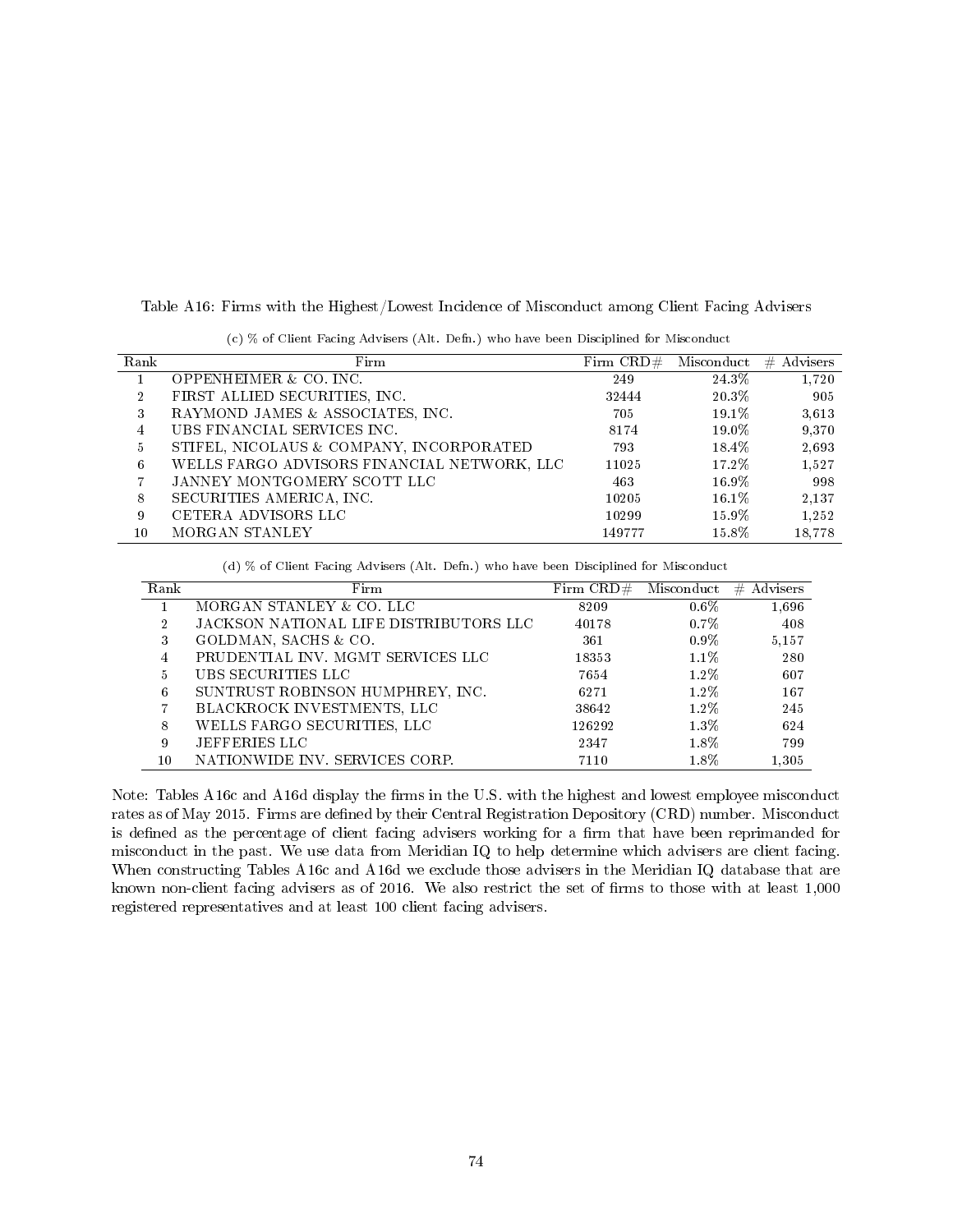| (a) Adviser Misconduct                |            |            |                   |
|---------------------------------------|------------|------------|-------------------|
|                                       | (1)        | (2)        | $\left( 3\right)$ |
| Prior Misconduct                      | $1.63***$  | $1.65***$  | $1.42***$         |
|                                       | (0.11)     | (0.11)     | (0.097)           |
| High Quality Rating                   | 0.056      | $-0.0037$  | 0.011             |
|                                       | (0.071)    | (0.066)    | (0.059)           |
| ln(AUM)                               | $0.056***$ | $0.049***$ | $0.029*$          |
|                                       | (0.016)    | (0.013)    | (0.016)           |
| $ln($ Revenue $)$                     | $0.20***$  | $0.20***$  | $0.17***$         |
|                                       | (0.022)    | (0.022)    | (0.021)           |
| Adviser Controls                      |            | X          | X                 |
| $Year \times Firm \times County$ F.E. |            |            | X                 |
| Observations                          | 696,842    | 696,842    | 575,312           |
| R-squared                             | 0.004      | 0.005      | 0.176             |

Table A17: Controlling for Adviser Quality, Size, and Profitability

| (b) Employment Separation |           |            |            |
|---------------------------|-----------|------------|------------|
|                           | (1)       | (2)        | (3)        |
| Misconduct                | $15.2***$ | $15.1***$  | $9.30***$  |
|                           | (1.22)    | (1.19)     | (0.87)     |
| High Quality Rating       | $-2.70**$ | $-3.68***$ | $-4.02***$ |
|                           | (1.32)    | (1.11)     | (0.64)     |
| ln(AUM)                   | 0.0078    | $-0.086$   | $-0.41***$ |
|                           | (0.24)    | (0.16)     | (0.066)    |
| $ln($ Revenue $)$         | $-0.27$   | 0.012      | $-0.26***$ |
|                           | (0.19)    | (0.18)     | (0.068)    |
| Other Adviser Controls    |           | Х          | X          |
| Year×Firm×County F.E.     |           |            | X          |
| Observations              | 632,775   | 632,775    | 522,118    |
| R-squared                 | 0.005     | 0.015      | 0.623      |

Note: Tables A17a and A17b display the regression results for linear probability models. The dependent variable in Table A17a is a dummy variable indicating whether or not the adviser was formally disciplined for misconduct in year t. The key independent variable of interest is Prior Misconduct which indicates whether or not the adviser has been disciplined previously for misconduct. The dependent variable in Table A17b is a dummy variable indicating whether or not a financial adviser left his firm. The key independent variable of interest is Misconduct which indicates whether or not an adviser received a misconduct disclosure in the previous year. We also control for the adviser's self-reported AUM and the revenue (production) generated by the adviser as of 2016 which is available from Meridian IQ. Meridian IQ also generates a proprietary measure of adviser quality. The control variable High Quality Rating indicates a high rating as of 2016. Other adviser controls include the adviser's experience, tests (series 6, 7, 63, 24 and investment adviser exam), and number of other qualifications. Observations in Tables A17a and A17b are financial advisers by year over the period 2005-2015. Coefficients are in terms of percentage points. Standard errors are in parenthesis and are clustered by firm. \*\*\*  $p<0.01$ , \*\*  $p<0.05$ , \*  $p<0.10$ .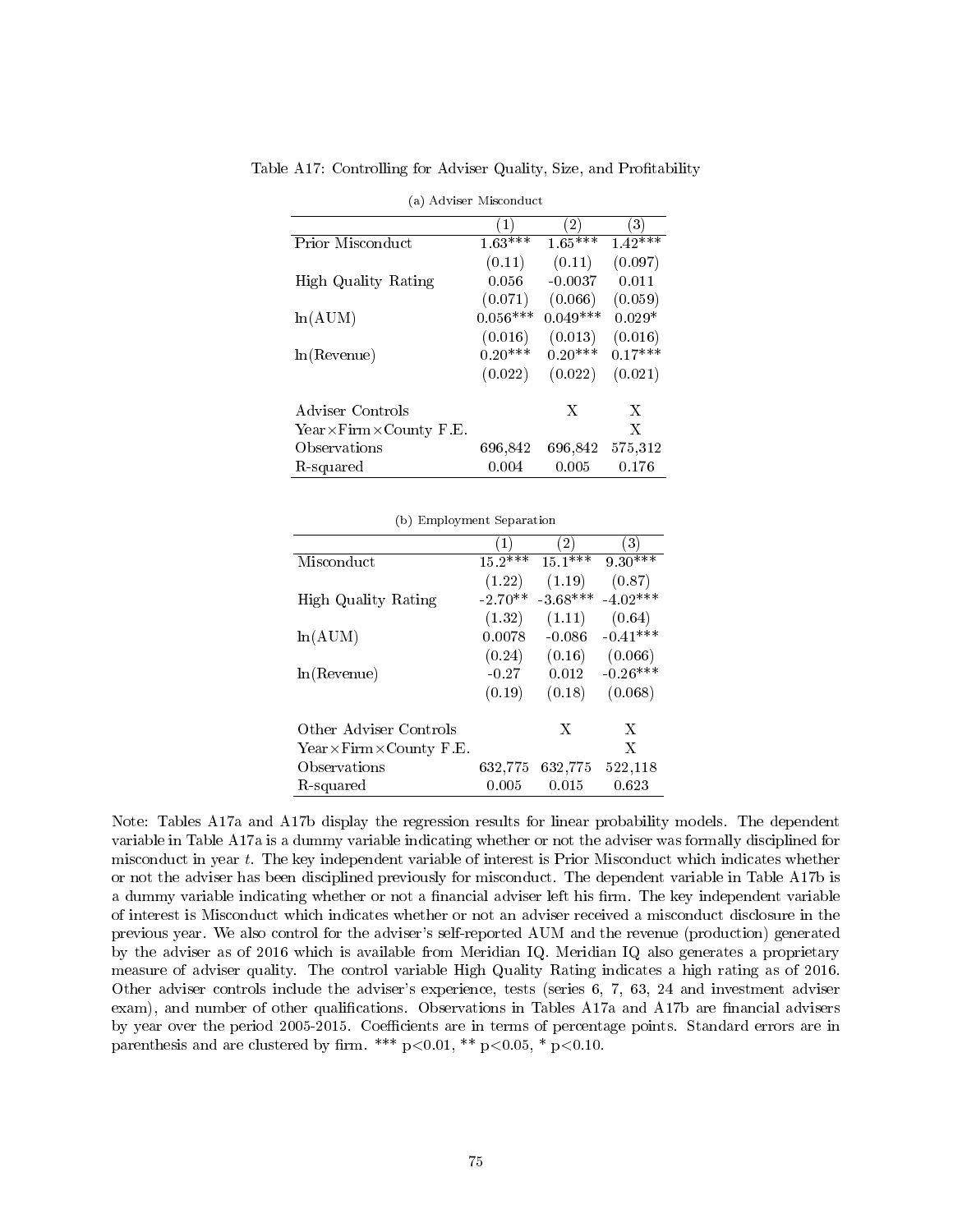## Figure A1: BrokerCheck Examples

## (a) BrokerCheck Example

| John Doe                                 | Report Summary for this Broker                                                                                                    |                                                                                                                                                                                                                                                         |  |
|------------------------------------------|-----------------------------------------------------------------------------------------------------------------------------------|---------------------------------------------------------------------------------------------------------------------------------------------------------------------------------------------------------------------------------------------------------|--|
| This broker is not currently registered. | information can be found in the detailed report.<br><b>Broker Qualifications</b><br>This broker is not currently registered.      | This report summary provides an overview of the broker's professional background and conduct. Additional<br><b>Disclosure Events</b><br>All individuals registered to sell securities or provide<br>investment advice are required to disclose customer |  |
|                                          | This broker has passed:<br>• 0 Principal/Supervisory Exams<br>• 1 General Industry/Product Exam<br>• 2 State Securities Law Exams | complaints and arbitrations, regulatory actions,<br>employment terminations, bankruptcy filings, and<br>criminal or civil judicial proceedings.<br>Are there events disclosed about this broker? Yes                                                    |  |
|                                          | <b>Registration History</b>                                                                                                       | The following types of disclosures have been<br>reported:                                                                                                                                                                                               |  |
|                                          | This broker was previously registered with the<br>following securities firm(s):                                                   | Type<br>Count<br>Investigation<br>$\mathbf{1}$                                                                                                                                                                                                          |  |
|                                          | INTERNATIONAL ASSETS ADVISORY, LLC<br>CRD#10645<br>ORLANDO, FL<br>05/2013 - 06/2014                                               | $\overline{2}$<br><b>Customer Dispute</b><br>$\overline{2}$<br>Termination                                                                                                                                                                              |  |
|                                          | <b>SECURITIES AMERICA, INC.</b><br>CRD#10205<br>CHARLOTTESVILLE, VA<br>03/2013 - 04/2013                                          | <b>Investment Adviser Representative</b><br>Information<br>The information below represents the individual's<br>record as a broker. For details on this individual's                                                                                    |  |
|                                          | <b>CAMBRIDGE INVESTMENT RESEARCH. INC.</b><br>CRD#39543<br>CHARLOTTESVILLE, VA<br>06/2010 - 04/2013                               | record as an investment adviser representative.<br>visit the SEC's Investment Adviser Public<br>Disclosure website at<br>http://www.adviserinfo.sec.gov                                                                                                 |  |

(b) BrokerCheck Example

| <b>MARK L. EGAN</b><br>CRD# 5086791      | <b>Report Summary for this Broker</b>                                                                                                                                                                                                                                                                                                                                                                              |                                                                                                                                                                                                                                                                                                                                                                                                                                                         |
|------------------------------------------|--------------------------------------------------------------------------------------------------------------------------------------------------------------------------------------------------------------------------------------------------------------------------------------------------------------------------------------------------------------------------------------------------------------------|---------------------------------------------------------------------------------------------------------------------------------------------------------------------------------------------------------------------------------------------------------------------------------------------------------------------------------------------------------------------------------------------------------------------------------------------------------|
| This broker is not currently registered, | information can be found in the detailed report.<br><b>Broker Qualifications</b><br>This broker is not currently registered.<br>This broker has passed:<br>• 0 Principal/Supervisory Exams<br>• 1 General Industry/Product Exam<br>• 1 State Securities Law Exam<br><b>Registration History</b><br>This broker was previously registered with the<br>following securities firm(s):<br><b>BARCLAYS CAPITAL INC.</b> | This report summary provides an overview of the broker's professional background and conduct. Additional<br>Disclosure Events<br>All individuals registered to sell securities or provide<br>investment advice are required to disclose customer<br>complaints and arbitrations, regulatory actions,<br>employment terminations, bankruptcy filings, and<br>criminal or civil judicial proceedings.<br>Are there events disclosed about this broker? No |
|                                          | CRD#19714<br>NEW YORK, NY<br>09/2008 - 08/2010                                                                                                                                                                                                                                                                                                                                                                     |                                                                                                                                                                                                                                                                                                                                                                                                                                                         |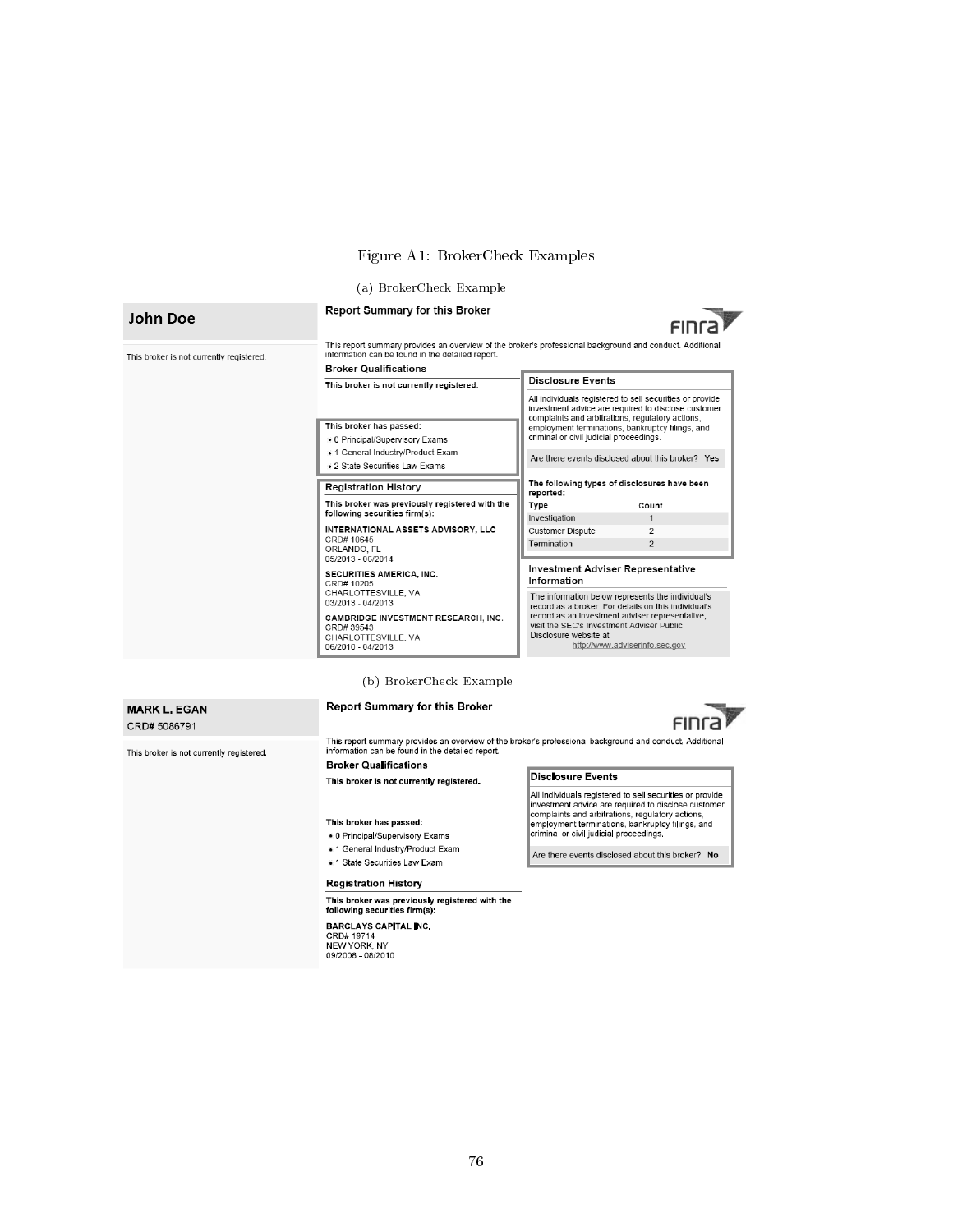## Figure A1: BrokerCheck Examples

(c) BrokerCheck Example

| <b>Customer Dispute - Settled</b>                                                   |                                                                                                                                                                                                                                                                           |  |  |  |
|-------------------------------------------------------------------------------------|---------------------------------------------------------------------------------------------------------------------------------------------------------------------------------------------------------------------------------------------------------------------------|--|--|--|
| customer.                                                                           | This type of disclosure event involves a consumer-initiated, investment-related complaint, arbitration proceeding or civil<br>suit containing allegations of sale practice violations against the broker that resulted in a monetary settlement to the                    |  |  |  |
| Disclosure 1 of 1                                                                   |                                                                                                                                                                                                                                                                           |  |  |  |
| <b>Reporting Source:</b>                                                            | Firm                                                                                                                                                                                                                                                                      |  |  |  |
| Employing firm when<br>activities occurred which led<br>to the complaint:           | STATE FARM VP MANAGEMENT CO.                                                                                                                                                                                                                                              |  |  |  |
| <b>Allegations:</b>                                                                 | ALLEGATIONS INDIVIDUAL STOLE MONEY FROM CUSTOMER'S ACCOUNTS.<br>OPENED ACCOUNTS IN CUSTOMER'S NAME WITHOUT HER KNOWLEDGE<br>AND CONSENT, AND FRAUDULENTLY USED CUSTOMER'S DEBIT CARD.<br>ACTIVITY IS ALLEGED TO HAVE OCCUREED BETWEEN JULY 8, 2008 AND<br>APRIL 28, 2011. |  |  |  |
| <b>Product Type:</b>                                                                | Annuity-Fixed<br>Banking Products (other than CDs)<br>Mutual Fund                                                                                                                                                                                                         |  |  |  |
| <b>Alleged Damages:</b>                                                             | \$0.00                                                                                                                                                                                                                                                                    |  |  |  |
| <b>Alleged Damages Amount</b><br><b>Explanation (if amount not</b><br>exact):       | NO SPECIFIC AMOUNT CLAIMED, DAMAGES ALLEGED WOULD BE IN<br><b>EXCESS OF \$5,000.</b>                                                                                                                                                                                      |  |  |  |
| <b>Arbitration Information</b>                                                      |                                                                                                                                                                                                                                                                           |  |  |  |
| <b>Arbitration/CFTC reparation</b><br>claim filed with (FINRA, AAA,<br>CFTC, etc.): | <b>FINRA</b>                                                                                                                                                                                                                                                              |  |  |  |
| Docket/Case #:                                                                      | 12-04177                                                                                                                                                                                                                                                                  |  |  |  |
| Date Notice/Process Served:                                                         | 12/26/2012                                                                                                                                                                                                                                                                |  |  |  |
| <b>Arbitration Pending?</b>                                                         | No                                                                                                                                                                                                                                                                        |  |  |  |
| <b>Disposition:</b>                                                                 | Settled                                                                                                                                                                                                                                                                   |  |  |  |
| <b>Disposition Date:</b>                                                            | 01/30/2014                                                                                                                                                                                                                                                                |  |  |  |
| <b>Monetary Compensation</b><br>Amount:                                             | \$40,000,00                                                                                                                                                                                                                                                               |  |  |  |

Figure A1 panels (a)-(c) display three real-world examples of BrokerCheck reports. The name/identification details in panel (a) have been intentionally omitted by the authors of this paper.